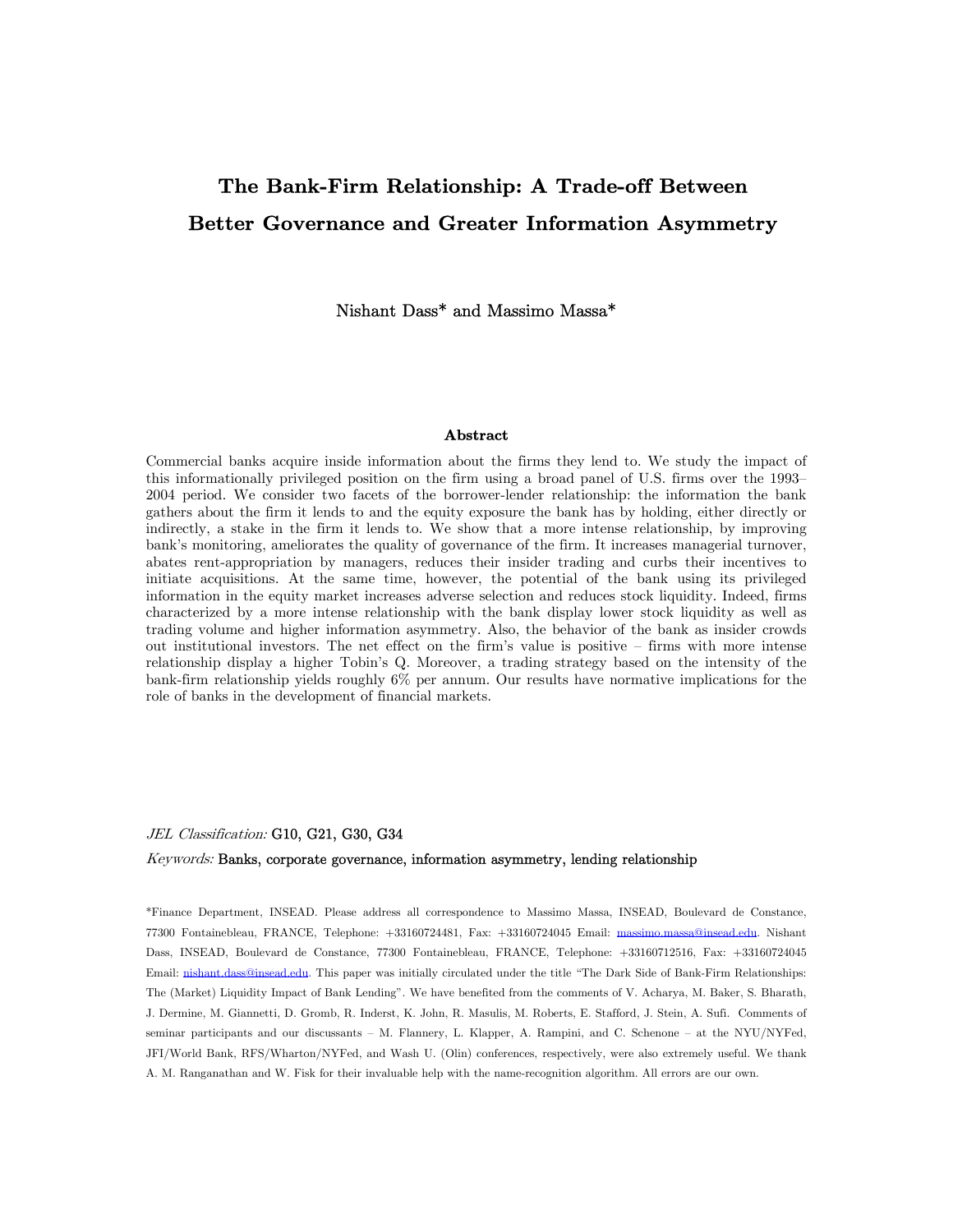Commercial banks, by virtue of their lending activity, acquire inside information on the firms they lend to. What are the effects of this privileged position on the firm? Access to inside information allows the bank to better monitor, protecting its loan and indirectly improving corporate governance (Diamond, 1984, Bolton and Scharfstein, 1996, Holmstrom and Tirole, 1997, Boot and Thakor, 2000). However, this comes at the cost of endowing the bank with an informational advantage (Mayer, 1988, Sharpe, 1990, Rajan, 1992, Boot, 2000), which the bank may exploit in the equity market, thus effectively becoming an insider.

Indeed, even if commercial banks are not supposed to hold shares, still they may manage the portfolios held in trust on behalf of customers (Santos and Wilson, 2005). Moreover, commercial banks are in general part of bigger financial conglomerates with affiliated investment arms (investment banks, mutual funds, pension funds, insurance companies) that can trade on the basis of the information acquired by lending (Massa and Rehman, 2005). Growing evidence of "synergies accruing from being part of a financial conglomerate" provides supporting evidence of conglomerate-wide coordinated behavior (e.g., Puri, 1996, Schenone, 2004, Ritter and Zhang, 2005). The privileged position of the bank due to lending will increase information asymmetry and adverse selection for the stock of the borrowing firm, reducing the incentives of the investors to trade it and decreasing its liquidity.

Therefore, on the one hand a closer borrower-lender relationship helps to improve the governance of the firm, while on the other hand it exacerbates the information asymmetry around the firm's stock. This induces a trade-off between governance and stock liquidity. So far, the literature has not focused on this trade-off between governance and liquidity induced by bank lending. However, this is of great significance, particularly because its implications for the development of financial markets are substantial. It is akin to the trade-off between liquidity and monitoring that originates in the presence of block-holders (Berle and Means, 1932, Coffee, 1991, Bhide, 1993).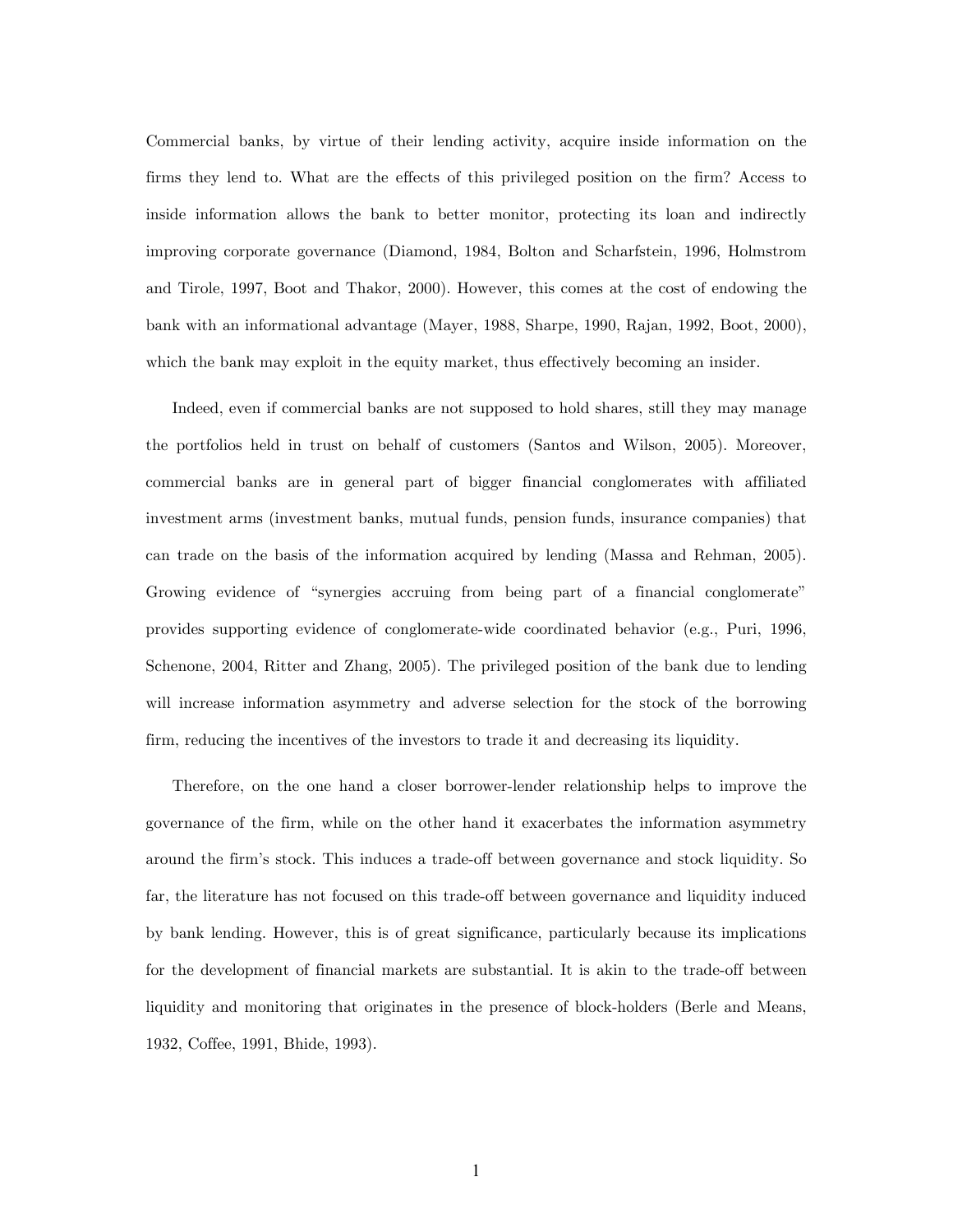We study the bank-induced governance/liquidity trade-off empirically. We construct a dataset containing characteristics of bank loans for a broad panel of U.S. firms over the 1985—2004 period and we test how the intensity of the borrower-lender relationship affects the stock of the borrowing firm. We consider two facets of this relationship: informational advantage and equity exposure. We define informational advantage in terms of the information the bank gathers about the firm it lends to and equity exposure in terms of the equity stake that the bank has either directly or indirectly in the firm it lends to.

We rely upon the existing literature to construct two measures of informational advantage: "exclusivity" of the lender-borrower relationship and "proximity" between borrower and lender. Greater "exclusivity" of the lender-borrower relationship implies a more concentrated lending syndicate while greater "proximity" means the borrower and lender are geographically closer. The greater the exclusivity and proximity, the more informed the bank will be about the borrower.

We measure equity exposure by using the overall investment in the borrowing firm by the financial conglomerate to which the bank belongs — i.e., the fraction of the ownership of the firm held on trust by the bank or held by the affiliated institutional investors (insurance companies, mutual funds, pension funds, investment banks, investment managers). The assumption is that the bank can control the voting rights of these shares as well as change its investment, affecting the price of the stock.

We expect that both the bank's informational advantage and equity exposure increase information asymmetry in the market and reduce stock liquidity. Indeed, more information and the (direct or indirect) investment in firm's stocks turn the bank into a potential insider. However, both informational advantage and equity exposure also improve governance. Indeed, more information helps the bank to monitor better (Diamond, 1984, James, 1987, Lummer and McConnel, 1989, Boot and Thakor, 2000) and increases its power vis-a-vis the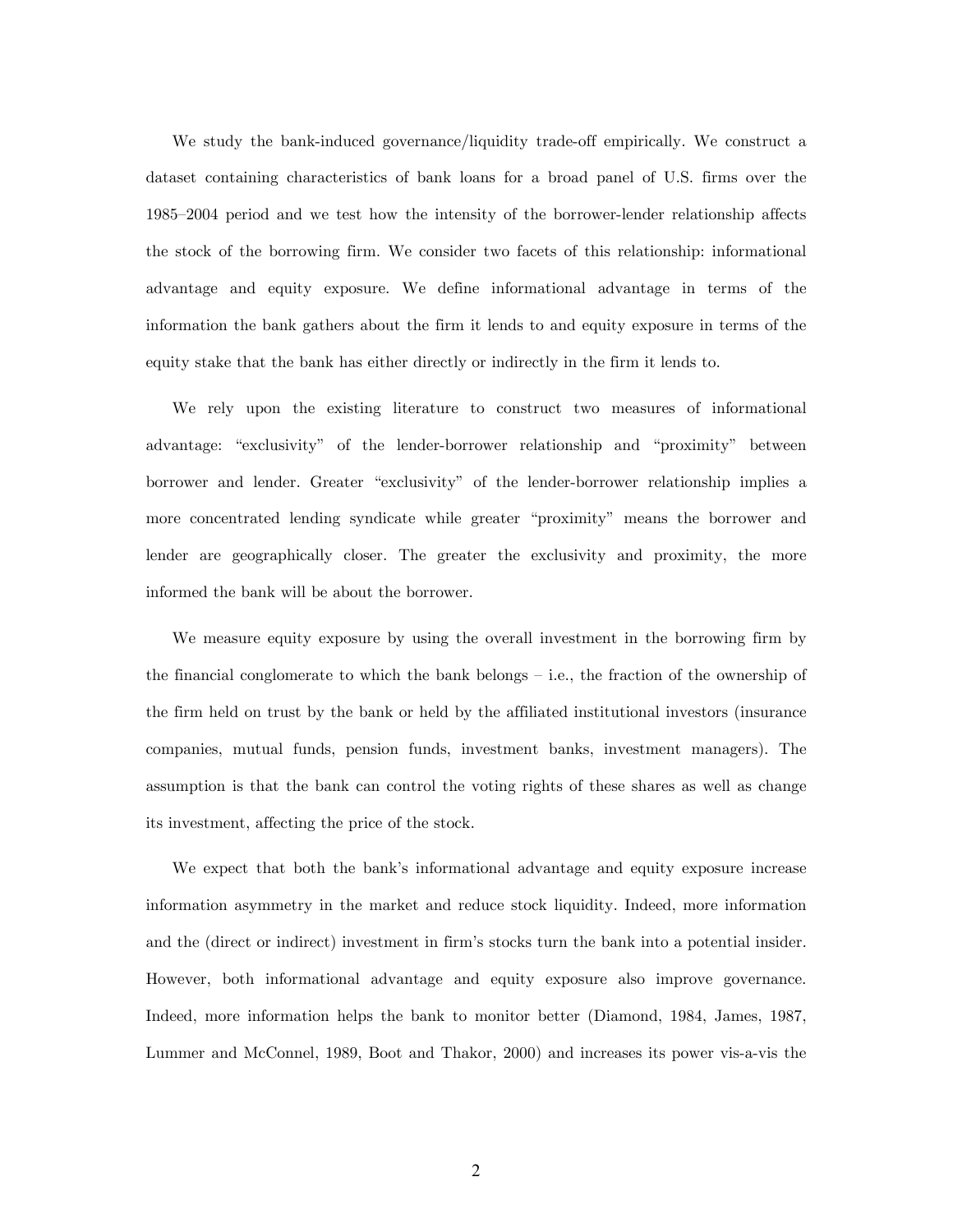managers (Rajan, 1992). Equity exposure gives the bank control over a sizable chunk of the firm's voting rights, improving its ability to control (Santos and Wilson, 2005).

We then relate these measures of intensity of relationship to both stock characteristics (e.g., liquidity and information asymmetry) and governance-related characteristics (e.g., managers' risk-taking and discipline of managers). We use an appropriate instrumental variables technique to account for the fact that both, the borrowing decision as well as the characteristics of the loan, are endogenous, and constrained by firm and market characteristics. We also control for the potential reverse causality whereby more opaque firms may choose a closer bank and/or more exclusive relationship with the bank.

We find that a more intense relationship increases the stock's illiquidity and the information asymmetry in the equity market and lowers the stock's trading volume as well as investment in the firm by institutional investors. The effect is economically and statistically significant. Cross-sectionally, an increase of 10% in proximity raises the observed price impact of a trade by about 2%, increases information asymmetry in the stock market by nearly 20%, and reduces trading volume by 2%, lowering institutional trading by 2%. A 10% increase in exclusivity raises the observed price impact of a trade by roughly 4%, increases information asymmetry in the stock market by 9%, reduces trading volume by more than 5% and lowers institutional trading by 3%.

This effect on the stock can be attributed to the bank's potential role as insider. Indeed, equity exposure directly affects the liquidity of the firm's stock. An increase of 10% in equity exposure raises the price impact of trade by 6%, increases information asymmetry by 19%, and reduces trading volume by4%, lowering institutional trading by 2%.

On the other side of the trade-off, we find evidence of the beneficial effects of a more intense relationship. In particular, a more exclusive relationship with the bank reduces the appropriation of the managers. Cross-sectionally, a 10% increase in exclusivity (equity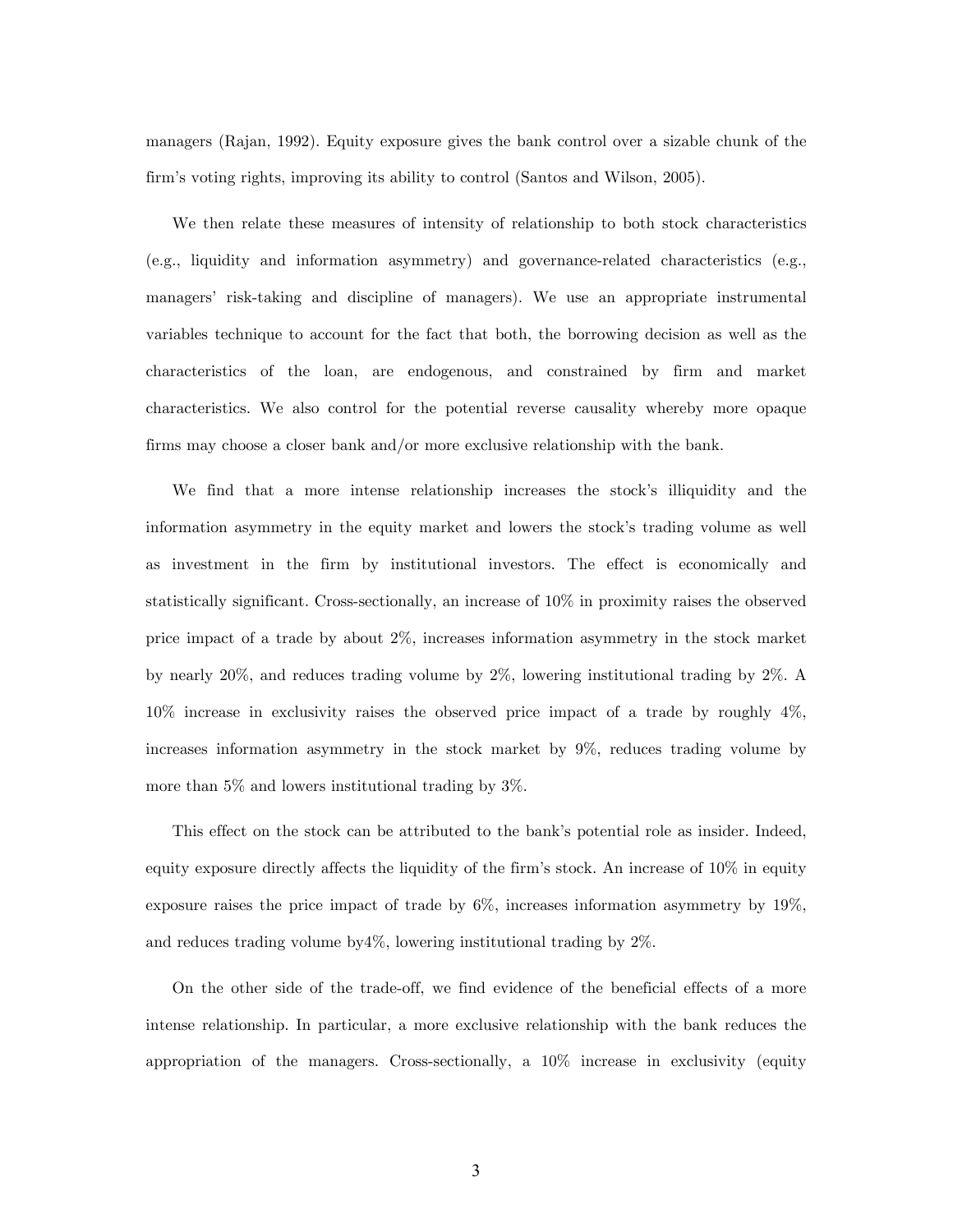exposure) reduces the excess compensation of the managers with respect to their peers in the industry by about 8% and lowers managerial insider trading by 13% (7%). Moreover, a more intense relationship with the bank reduces the amount of money spent on M&As and accelerates managerial turnover. A 10% increase in exclusivity (equity exposure) reduces M&A expenditure by 38% (20%) and increases the probability of managerial turnover by 7% (4%). In other words, the disciplining effect of bank-lending is stronger in the case of a close relationship between borrower and lender and, to a lower degree, in the case in which the bank is more involved with the firm on the equity side.

A more intense relationship with the bank also decreases the uncertainty about the firm's cash flows. Cross-sectionally, a 10% increase in exclusivity reduces the variation in the firm's cash-flows by 33%. This translates into lower stock return volatility. An increase of 10% in proximity (exclusivity) reduces volatility by 1% (3%). A 10% rise in equity exposure reduces the variation in the firm's cash-flows by more than  $6\%$  and volatility by 1%.

What is the net effect on the firm's value? On the one hand, more constraints on the managers' wasteful ways imply higher stock prices. On the other hand, higher asymmetry and lower liquidity increase the required rate of return on the stock, reducing its price. We find that a more exclusive bank-lending relationship increases value. This is reflected in higher Tobin's Q and higher stock return following the inception of the loan. In particular, a 10% increase in the exclusivity (equity exposure) increases Tobin's Q by 3% (more than 1%). After the inception of the loan, the returns of firms entering a more exclusive relationship with the bank are positive. The increase in value is equal to 46 b.p. per month over 12 months, and a trading strategy yields roughly 6% over 12 months.

Our paper makes several contributions. First of all, we quantify the impact of the intensity of lending relationship on the borrowing firm's stock price. The test is based on a trade-off between governance and liquidity that is similar to the trade-off between monitoring and liquidity arising in the presence of blockholders discussed in the corporate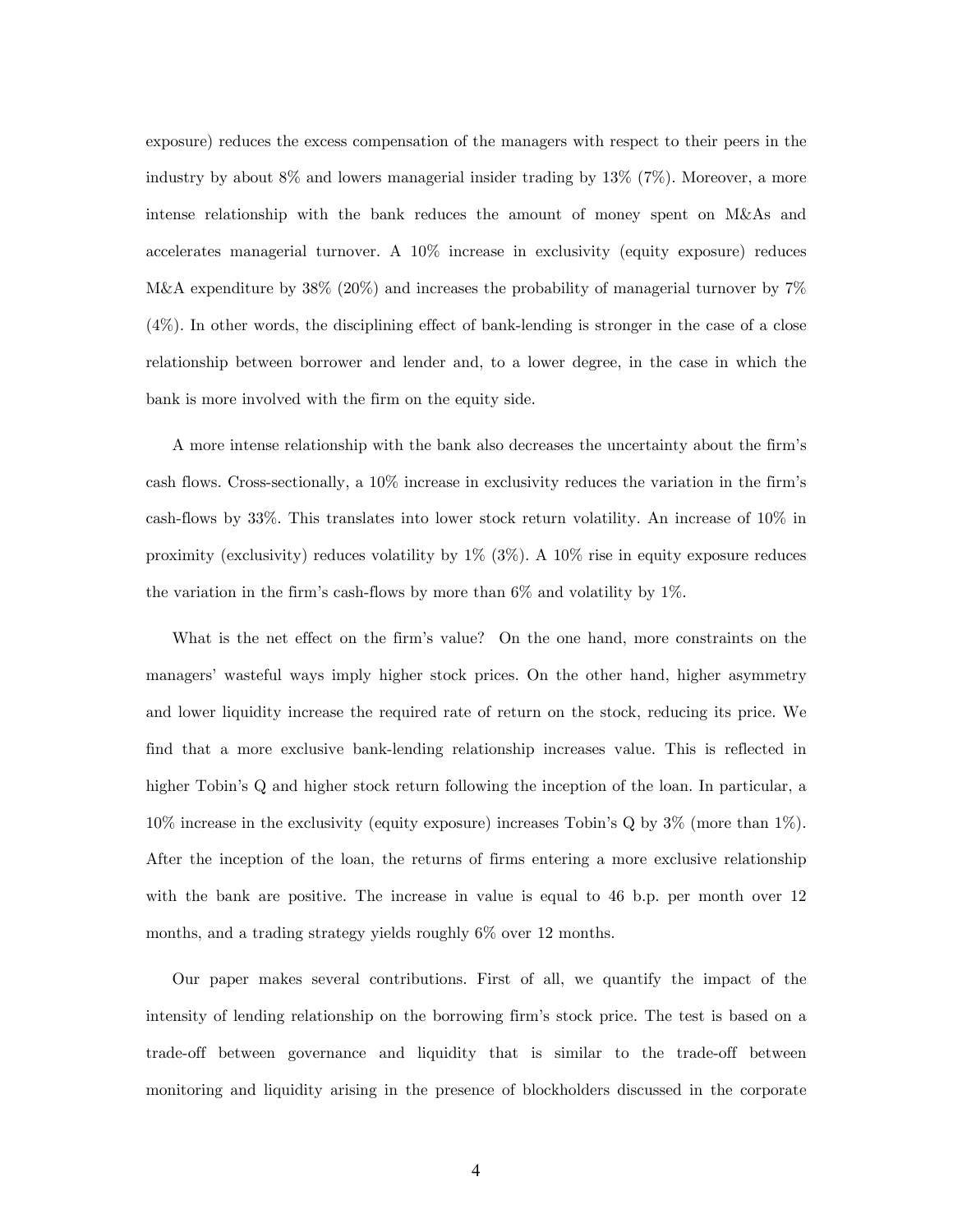governance literature (Berle and Means, 1932, Coffee, 1991, Bhide, 1993). The more these shareholders collect information useful to monitor the managers, the more tempted they may be to exploit it themselves by investing in the stock. This reduces the liquidity of the stock, resulting in a trade-off between governance and liquidity. We test it in the context of the framework of the borrower-lender relationship. We separately identify the governance and the liquidity channel, showing how the benefits of the traditional role of monitoring by banks should be weighed against the negative effects of their role as potential insiders.

Second, our paper adds to a broader debate in financial intermediation. The banking literature has studied the differences between bank-based systems and market-based systems, and the implications of one prevailing as opposed to the other (e.g., Allen and Gale, 2000). It has also focused on the implications of the conflicts of interest due to underwriting or consulting activities of investments banks around M&A deals, IPOs as well as equity- and bond-issues. However, the informational and liquidity implications of the lending activity of commercial banks have hardly been considered. Not only does our paper provide that link but we also show that its impact on firm value can be sizable. If the very power that allows the banks to monitor better has an unfavorable impact on the stock market, then it may actually prevent systems based on a close relationship between banks and firms from developing a well-functioning stock-market. In the limit, the adverse-selection effects generated by the banks may dry up liquidity and diminish stock-market participation.

Third, we add another facet to the literature on liquidity. We are not aware of any study that relates stock market liquidity to the lending relationships between firms and banks, and the informational externalities that emerge. Previous studies have provided evidence of price support by the trading arm of a financial conglomerate after an IPO underwritten by the same conglomerate (Ellis, Michaely, and O'Hara, 2000) or of the price effects that the flow of information within financial conglomerates has around IPOs (Schenone, 2004). We directly focus on the steady-state equilibrium liquidity resulting from the lending relation.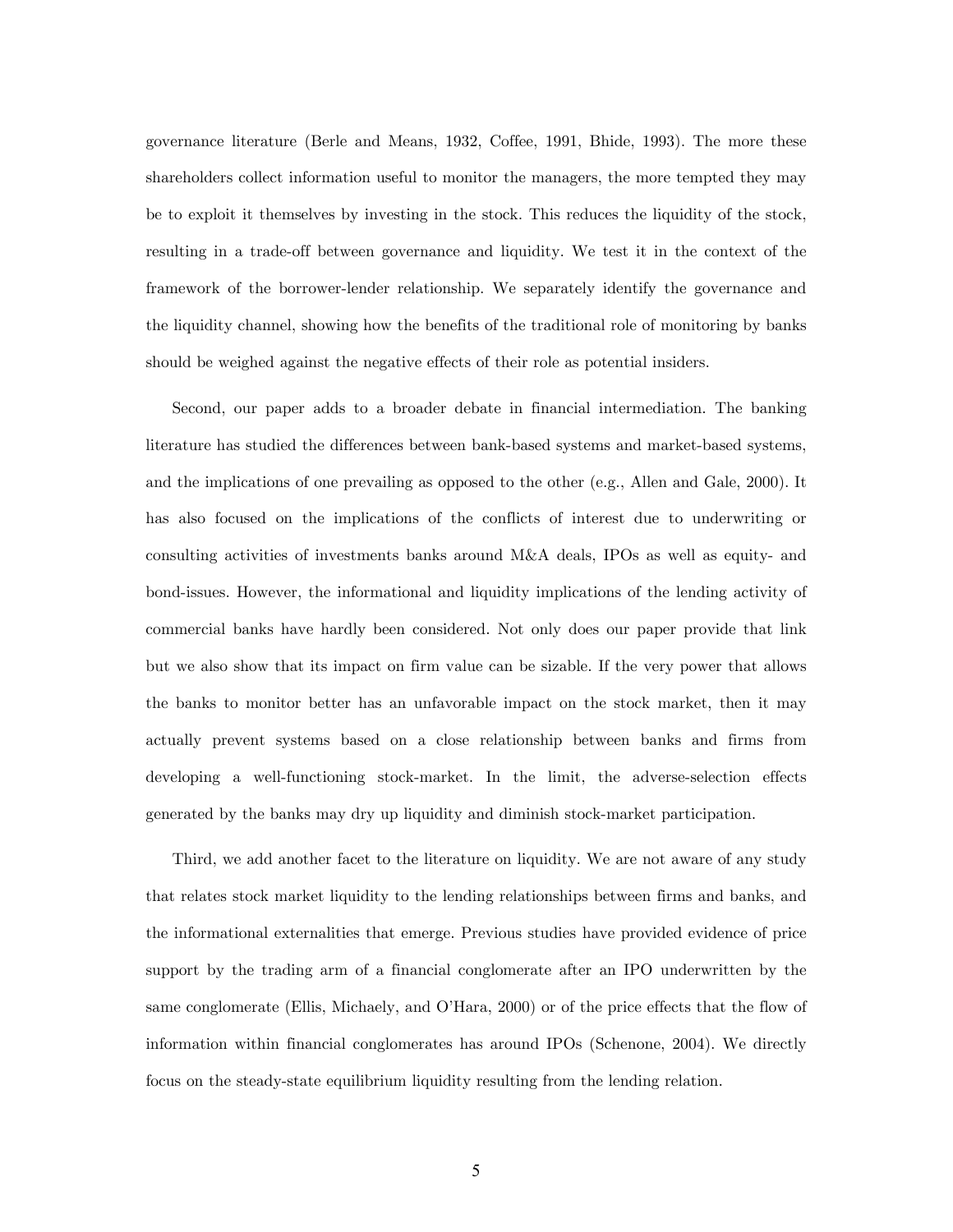More importantly, our findings also provide some normative insights. After the abolition of the Glass-Steagall Act, the possibility of banks directly trading on the basis of information acquired through lending activity has increased tremendously. However, the role of banks as insiders has gone largely unnoticed. While regulatory measures (such as Fair Disclosure) have been passed to level the playing field between investors and insiders, little attention has been paid to the information that accrues to banks by virtue of their lending activity. Our results suggest that the effects of this on market liquidity may be relevant.

The remainder of the paper is structured as follows. Section 2 lays out the hypotheses. Section 3 describes the sample and the variables. Section 4 describes the econometric methodology. Sections 5, 6, and 7 report the main findings. A brief conclusion follows.

## 2. Hypothesis and testable propositions

We now lay out our hypotheses. We argue that bank lending induces a trade-off between governance and liquidity for the borrowing firm that increases with the "intensity" of the borrower-lender relationship.

We start by defining intensity. We consider two aspects of intensity: informational advantage and equity exposure. We define informational advantage in terms of the information the bank gathers about the firm it lends to. We define equity exposure in terms of the equity stake that the bank has either directly or indirectly in the firm it lends to.

Informational advantage is defined in line with the existing literature on relationship lending and multiple-bank lending. We focus on two dimensions of it: exclusivity and proximity. Exclusivity is related to the size or concentration of the lending syndicate. The smaller the size of the syndicate  $-$  i.e., the greater the "exclusivity" of the lender-borrower relationship — the better/more information will the bank collect. An extreme case of "exclusive" relationship is relationship lending (Mayer 1988, Sharpe, 1990, Rajan, 1992, Boot, 2000, Boot and Thakor, 2000).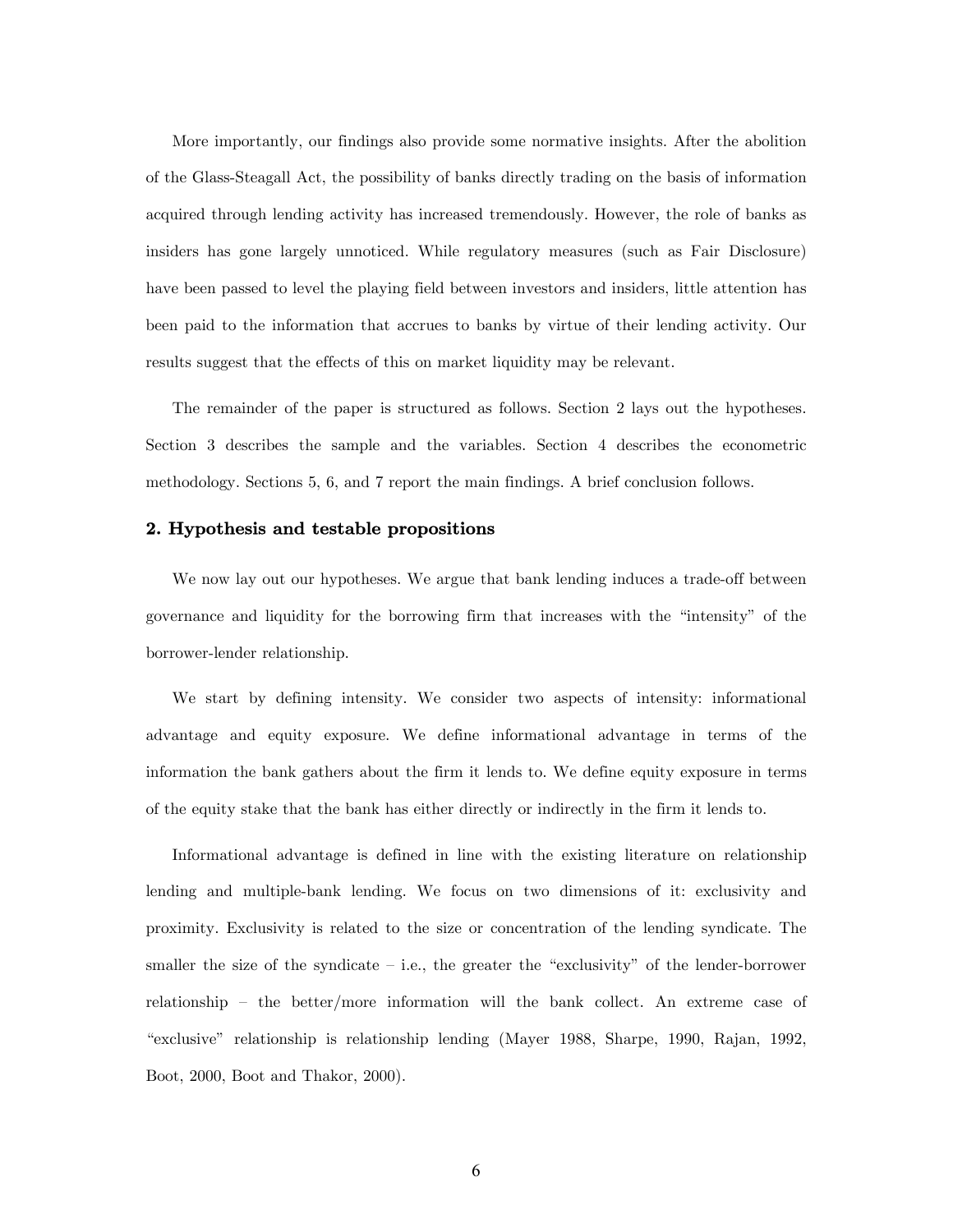Proximity captures the geographical distance between the borrower and the lender. A shorter distance increases the ability to collect relevant inside ("soft") information (Berger  $et$ al., 2005). The conjecture of geographical proximity as a proxy for inside information is supported by plenty of recent evidence (Coval and Moskowitz, 1999, Garmaise and Moskowitz, 1999, Grinblatt and Keloharju, 2001). For example, Coval and Moskowitz (1999) show the existence of a positive relation between proximity and information. Geography "offers a unique method of identifying ... informed investors" (Coval and Moskowitz, 2001). Proximity reduces the cost of understanding both, the firm's business as well as the ability of its management. Better acquaintance with the firm's managers and frequent interaction amongst them within social settings outside work foster understanding and create inside knowledge. In the banking industry, proximity is considered a way of overcoming the severity of the asymmetric information problem between the bank and the firm. The precision of the signal received by the bank about the borrower's quality decreases in distance (Diamond, 1984, Petersen and Rajan, 1994, Berger and Udell, 1995, Hauswald and Marquez, 2000, Sufi, 2005).

Equity exposure is related to the overall equity position that the bank has directly or indirectly in the borrowing firm. Banks can directly hold a stake by selecting the investments for their trust portfolios. While historically US lawmakers have prohibited banks from investing in the stock of firms for their own account, banks can still make these investments through their trust business.<sup>1</sup> Banks must select trust investments within the confines of the federal and state law and their supervisors' regulations. "Despite this regulatory framework, banks are still left with significant discretion in the choice of their trust investments. Federal law generally defers to state trust law and does not substantively regulate bank trust investments. As for the State trust law ... all states recognize the duty of loyalty and the duty of care. This rule, however, is quite general. According to this rule,

-

<sup>1</sup> Bank trust services include provision of depository accounts, selection of investments, exercise of the voting rights of the stock held in trust.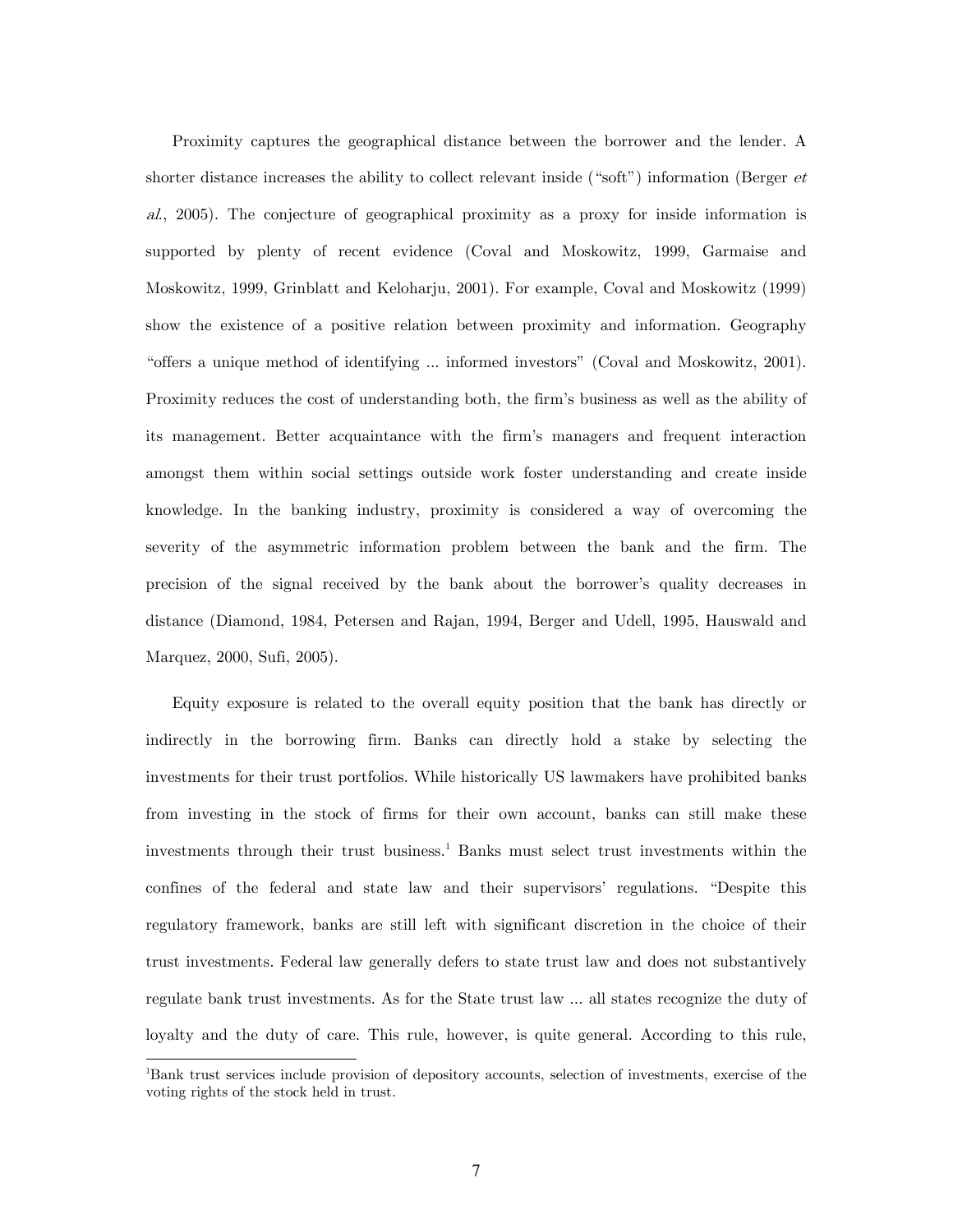investments must be part of an overall investment strategy which pursues risk diversification, and no investment is imprudent per se. ... Some trust settlors or pension-plan sponsors choose to retain investment discretion for themselves. Others, however, choose to give the trustee full investment discretion" (Santos and Wilson, 2005).

Banks can also hold positions indirectly through their affiliated partners  $-$  i.e., through members of the same financial conglomerate. For example, commercial banks part of financial conglomerates seem to use their investment arm (mutual funds) to invest on the basis of the information acquired in their lending capacity (Massa and Rehman, 2005). In general, there is growing evidence of coordinated behavior within financial conglomerates (e.g., Puri 1996, Schenone, 2004, Ritter and Zhang, 2005).

The intensity of the borrower-lender relationship — i.e., informational advantage and equity exposure — affects the ability of the bank to monitor the managers of the firm as well as to reap information-based gains by directly trading in the financial market. The link between ability to monitor and informational advantage has been amply documented (Diamond, 1984, Ramakrishnan and Thakor, 1984, Fama, 1985, Boyd and Prescott, 1986, Williamson, 1986, Boot and Thakor, 2000). Similarly, consensus exists that bank monitoring, even if aimed at protecting the loans, still improves overall firm governance (James, 1987, Slovin, Sushka, and Hudson, 1988, Lummer and McConnel, 1989). Banks "acquire private information about loans and enhance the value of investment projects" (Diamond, 1984). Bank lending helps to improve the quality of the firm's projects and reduces the management's incentive to default strategically (Bolton and Scharfstein, 1996). Overall, the presence of banks improves corporate governance, preventing the managers from investing sub-optimally (Holmstrom and Tirole, 1997, Jensen, 1986).<sup>2</sup>

-

<sup>&</sup>lt;sup>2</sup> The equity markets are aware of this effect. Indeed, the willingness of the bank to finance the firm provides a positive signal to the market (Wansley et al., 1993, Bhattacharya and Thakor, 1993). The announcement of a new loan leads to a significantly positive abnormal return for the stock of the borrowing firm (James, 1987, Slovin et al., 1992).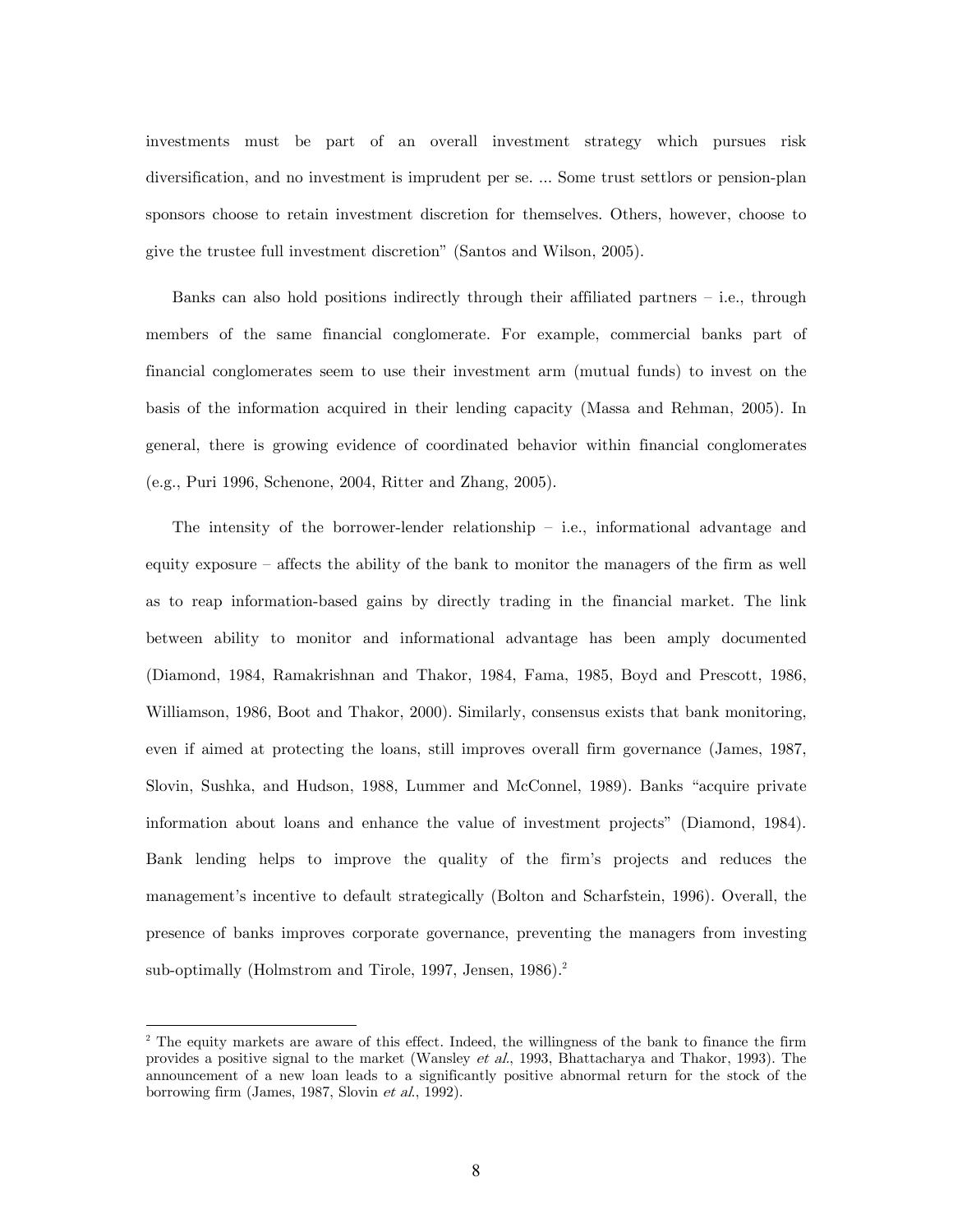Equity exposure also increases the ability of the bank to monitor as banks can control the voting rights of the stocks they hold in trust. "Banks have full discretionary voting power over shares acquired for their collective investment funds. When they act as investment managers for assets not placed in these funds, they are also often granted authority to vote the shares acquired with these assets" (Santos and Wilson, 2005).3 The ability to control the voting rights of the firm even affects the conditions of the loans and the covenants required (Santos and Wilson, 2005).

At the same time, however, the intensity of the borrower-lender relationship may have a detrimental effect on the liquidity of the stock of the borrowing firm. A higher intensity increases the information advantage of the bank vis-à-vis the other providers of capital and the financial markets as a whole. The bank can exploit this information by trading in the stock market. This will widen the asymmetry of information between the firm and the market, raising adverse selection and drying up stock liquidity. The impact of the bank on the market will be a function of both the informational advantage and the equity exposure, i.e., the fraction of the capital of the firm the bank directly or indirectly controls. These considerations allow us to define our testable restrictions. We posit that:

H1: A more intense borrower-lender relationship increases information asymmetry and reduces firm stock liquidity.

## H2: A more intense borrower-lender relationship improves firm governance.

-

Regarding H1, there may be an alternative channel based on the impact of the bank on the cash flows of the firm. The information monopoly of the bank (informational advantage) as well as the ability to control the voting rights of the stocks held (equity exposure) by increasing the bank's bargaining power allow it to extract rents from the borrowing firm

<sup>&</sup>lt;sup>3</sup> Santos and Rumble (2005) show that the largest 100 banks in the country control on average 10% of the voting rights of S&P 500 firms. "For several firms in the S&P 500 index the top banks altogether control more than 20% of their voting rights and there are several firms in the country in which these banks control more than 60% of their voting rights."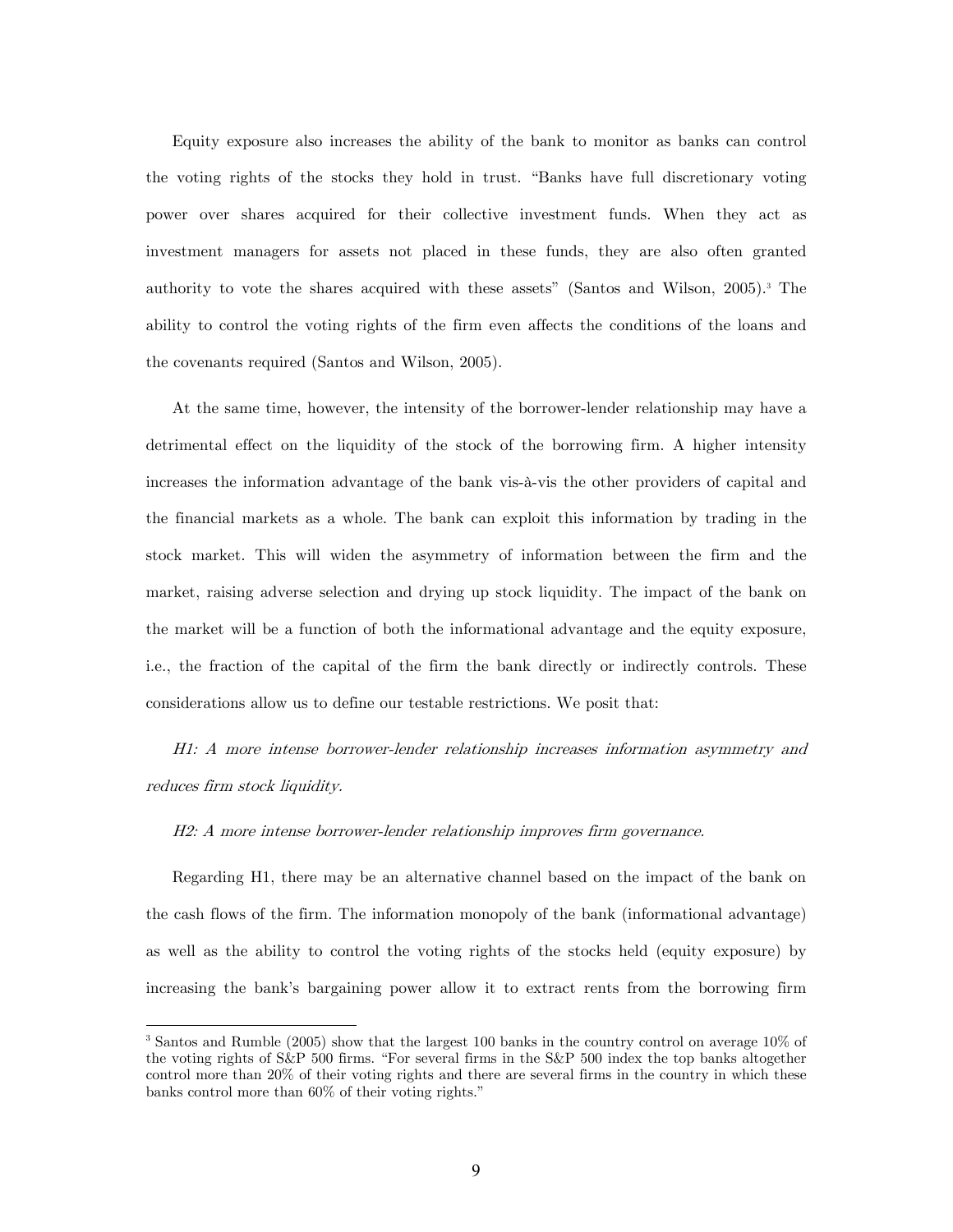(Sharpe, 1990, Rajan, 1992, von Thadden, 1992, Padilla and Pagano, 1997). This also has negative effects on the firm's incentives to invest (Rajan, 1992, von Thadden, 1995, Kracaw and Zenner, 1998). A more intense borrower-lender relationship increases the likelihood that financing is terminated due to liquidity shocks to the lender (Detragiache, et al., 2000). Banks may even strategically prefer less information dissemination, inducing the borrowing firms to be less transparent (Perrotti and Von Thadden, 2000).

The possibility of cashflow distortions and rent appropriation as well as lower disclosure should increase uncertainty for the shareholders. The net effect is that a more intense relationship with the bank may increase uncertainty about the firm. Standard theory (e.g., Kyle, 1985) posits that higher uncertainty, by raising the scope for action for the existing insiders reduces stock liquidity. If this channel were operative, we would expect a more intense borrower-lender relationship to increase firm uncertainty.

The net effect of the governance/liquidity trade-off on firm-value is uncertain a priori. If the better-governance effect prevails, then more intense borrower-lender relationship would increase the stock price while if the informational asymmetry aspect prevails, a more intense relationship would reduce the stock price.

## 3. Data and Definitions of Main Variables

#### 3.1 Data description

We draw data from several different sources and merge them to construct our final sample. Primarily, our data is built upon two groups of companies — one consists of all the firms that have a loan contract between 1985—2004 period and the other consists of all Compustat firms over the 1991—2004 period. We now describe how we constructed our final sample.

We start with data on firms' lending relationships. The data on the firms' loan contracts are collected from Loan Pricing Corporation's (LPC) DealScan database. We pick all loan contracts over the period 1985—2004 between borrowers and lenders located in the United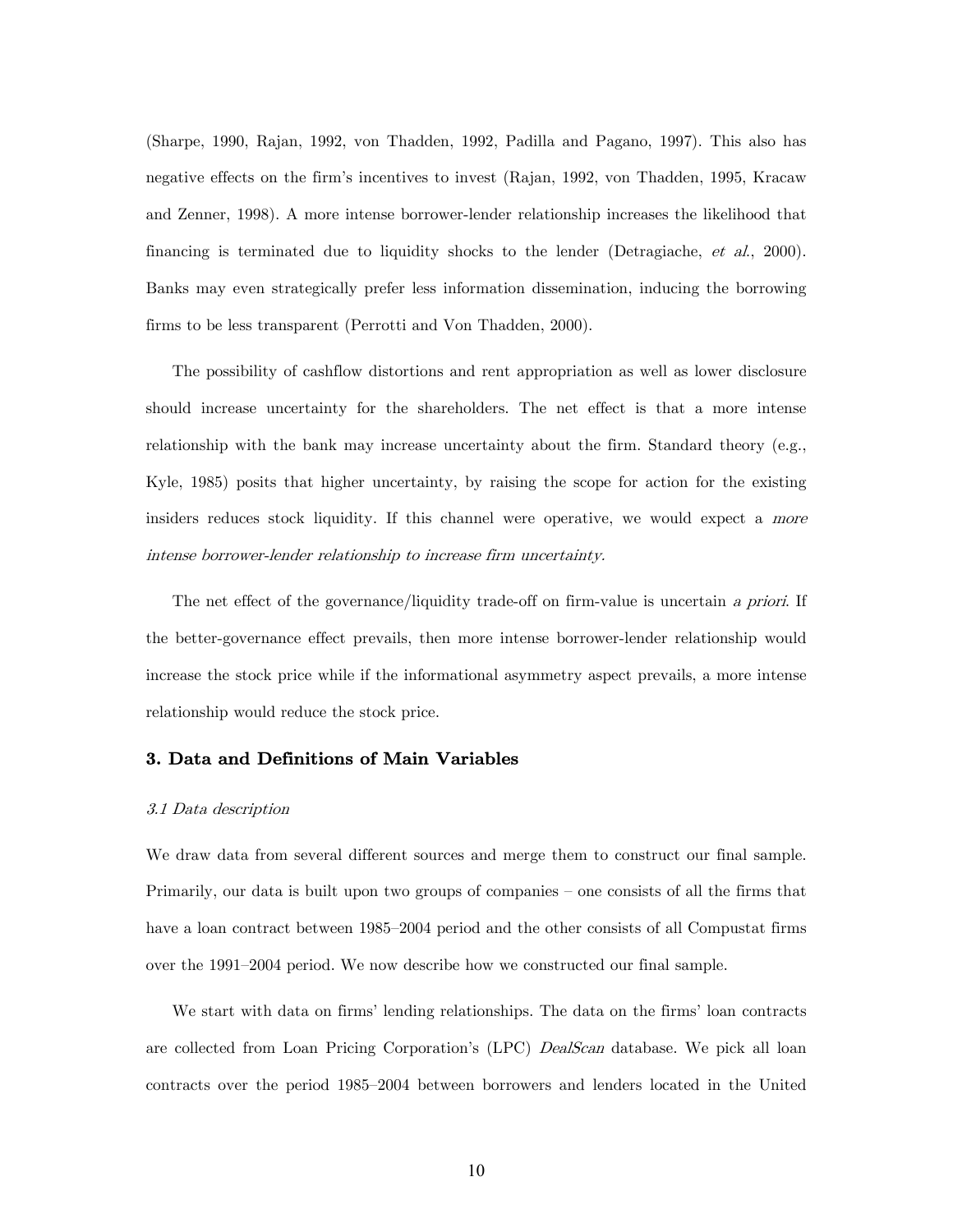States. These data provide us with information such as the size of the loan, the date when the contract is effective, and the tenor of the loan, etc. For our study, an important item in LPC data is the location of the borrowing firm at the time of the loan contract.

The other, larger component of our basic sample consists of Compustat firms between 1991—2004, for which we have historical location (as opposed to their current location) and some identifying variables available.4 These firms act as a complementary group to the borrowers found in LPC, and the two together constitute our basic sample.

For all the banks listed as members of the lending syndicate in our LPC data, we obtain location of the parent company (or "bank holding company") either from Federal Reserve's Report of Condition and Income (a.k.a. "Call Reports"), or Federal Deposit Insurance Corporation's (FDIC) *Institution Directory*, or else Bureau van Dijk's *BankScope* database. In order to obtain these locations, banks are matched by name as well as the year in which the loan becomes active (the time dimension is added in order to account for possible changes in the banks' location). The name-matching is first done using an algorithm designed for this purpose and then further enhanced by eye-matching, i.e., by searching for the remaining (unmatched) LPC-banks in the above three databases and identifying their parent company's location.

Once the location of borrowing firms as well as lending banks is known, we calculate the distance between the two entities. To do that, we first identify the geographical coordinates (i.e., latitude and longitude) for each borrower and lender. These county-level coordinates are obtained from the *Gazetteer Files* of Census 2000 of the U.S. and plugged into the formula for calculating the spherical distance. The formula for calculating spherical distance  $d_{i,j}$  between bank i and firm j, as identified by their respective latitudes and longitudes, is:

$$
d_{i,j} = \arccos(\deg_{\text{lation}}) \cdot r
$$

-

<sup>4</sup> Compustat location data is available at county-level and therefore, we are confined to county-level location details for the loan-taking firms and lending banks as well.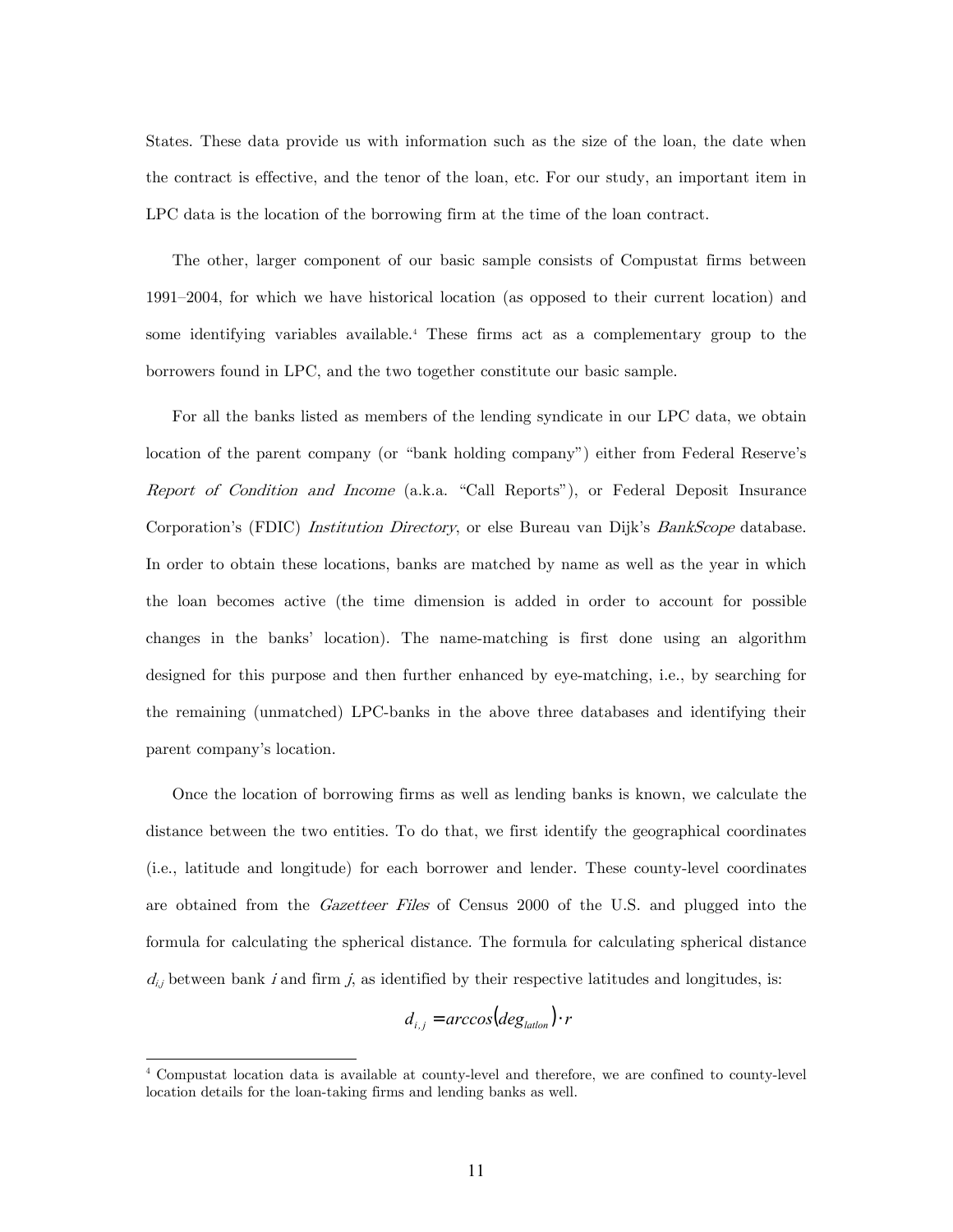where  $\deg_{\text{latton}}$  is given by:

 $cos(lat_i) \cdot cos(lon_i) \cdot cos(lat_i) \cdot cos(lon_i) + cos(lat_i) \cdot sin(lon_i) \cdot cos(lat_i) \cdot sin(lon_i) + sin(lat_i) \cdot sin(lat_i)$ and *lat* and *lon* refer to the latitude and longitude in radians; r is the radius of Earth. (We convert latitudes and longitudes from degrees to radians by multiplying them with  $\pi/180$ .)

Accounting variables through the tenor (or life) of each loan for the borrowing firm are obtained from the CRSP-Compustat Merged (CCM) database. In order to be able to associate the borrowing firms in LPC with their respective annual accounting data in CCM, we have to aggregate all the loans-specific information for each borrower across the multiple loan contracts within a given fiscal year. However, before this merge is accomplished, we extract PERMNO's and NCUSIP's for the borrowing firms from the CRSP database; we do this by matching the firm's Ticker and/or name in a given year. After having obtained the corresponding Permno's, we utilize these in matching the CCM accounting data.

Information regarding the local banking market (i.e., the county where the borrower is located) is obtained using branch-level deposits data from FDIC's Summary of Deposits. The earliest available Summary of Deposits is dated June 1994 and is reported for the preceding one year; hence, using this data puts a constraint on the extent of our sample through time. 13F Reports are used to obtain the fraction of borrowing company's outstanding shares held by financial institutions (as long as the holding is greater than 5% of the total shares outstanding). Next, we obtain the average number of analysts following the borrowing company's stock; this information is provided in the I/B/E/S Summary data. The Governance Index a la Gompers, Ishii and Metrick (2003) is obtained from the Investor Responsibility Research Center's (IRRC) database. For calculating aggregate volatility of returns and our measure of illiquidity, we use CRSP Daily data. Average trading volume is calculated using CRSP Monthly data.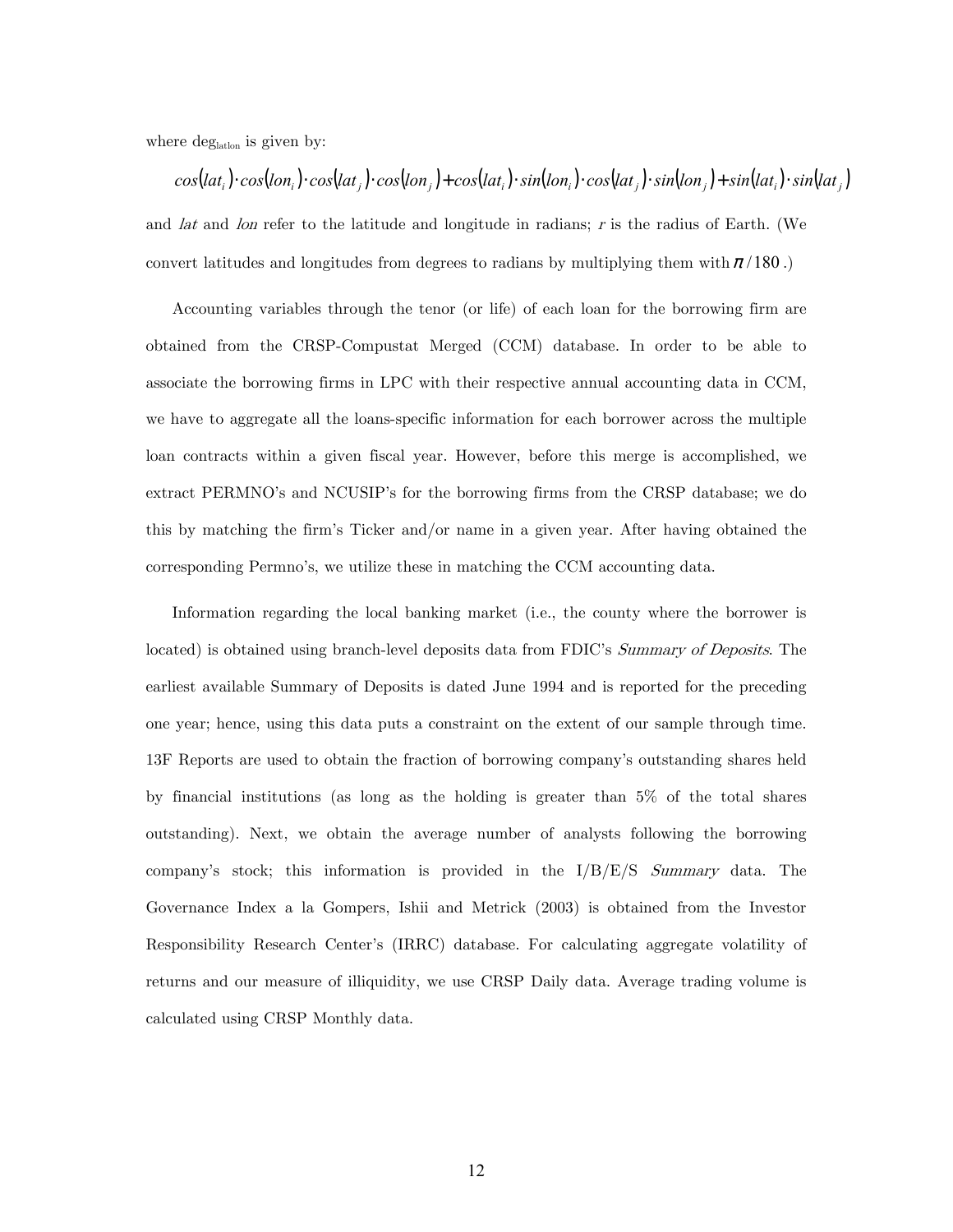We report summary statistics for our variables in Table 1. We can see that in our sample, the median market capitalization of is about \$500m. Nearly half of the loan-taking firms are listed on the NYSE. Our sample is therefore not made of small firms. The firms in our sample have an average (median) borrowing relationship with seven (four) banks. They borrow on average (median) 28% (27%) of their assets. They are on average (median) located 1,200 kilometers or 750 miles (900 km or 560 miles) away from their lenders. Approximately 25% of firms in our sample are located in large metropolitan areas. We take the following six major cities or metropolitan areas in the U.S. because of their large capital markets — Boston, Chicago, Los Angeles, New York, Philadelphia, and San Francisco.

The median firm sums 9 points out of the 24 that compose the Governance Index, a number very similar to the figures reported in Gompers, Ishii and Metrick (2003). Our mean statistic for Illiquidity is 0.18, which is lower than the mean statistic of 0.32 reported in Amihud (2002); this value rises to 0.49 for the overall sample. This is a first evidence that bank-lending by itself is related to the level of stock liquidity.

# 3.2 Measures of intensity of the borrower-lender relationship

-

We measure the degree of intensity of the borrower-lender relationship looking at the informational intensity and the equity exposure. We define informational intensity in terms of the proximity of the lender to the borrowing firm and of the degree of exclusivity of the bank's relationship with the firm. The former is captured either by *Proximity* or by *Average* Distance, where *Proximity* is defined as the fraction of loans obtained from banks headquartered within 200 miles of the borrower and *Average Distance* is defined as the average distance of the borrowing firm from all the lending banks in the syndicate.<sup>5</sup> Exclusivity of the bank's relationship with the firm is captured either by *Exclusivity* or by Dispersedness, where Exclusivity is defined as the logarithm of the Herfindhal Index of the

<sup>&</sup>lt;sup>5</sup> Our results are robust to defining "proximity" as the fraction of total loans from banks headquartered in the same state as the firm's headquarters. However, since sizes of states vary widely, we show results using the 200-miles limit as this gives a more uniform scale of proximity.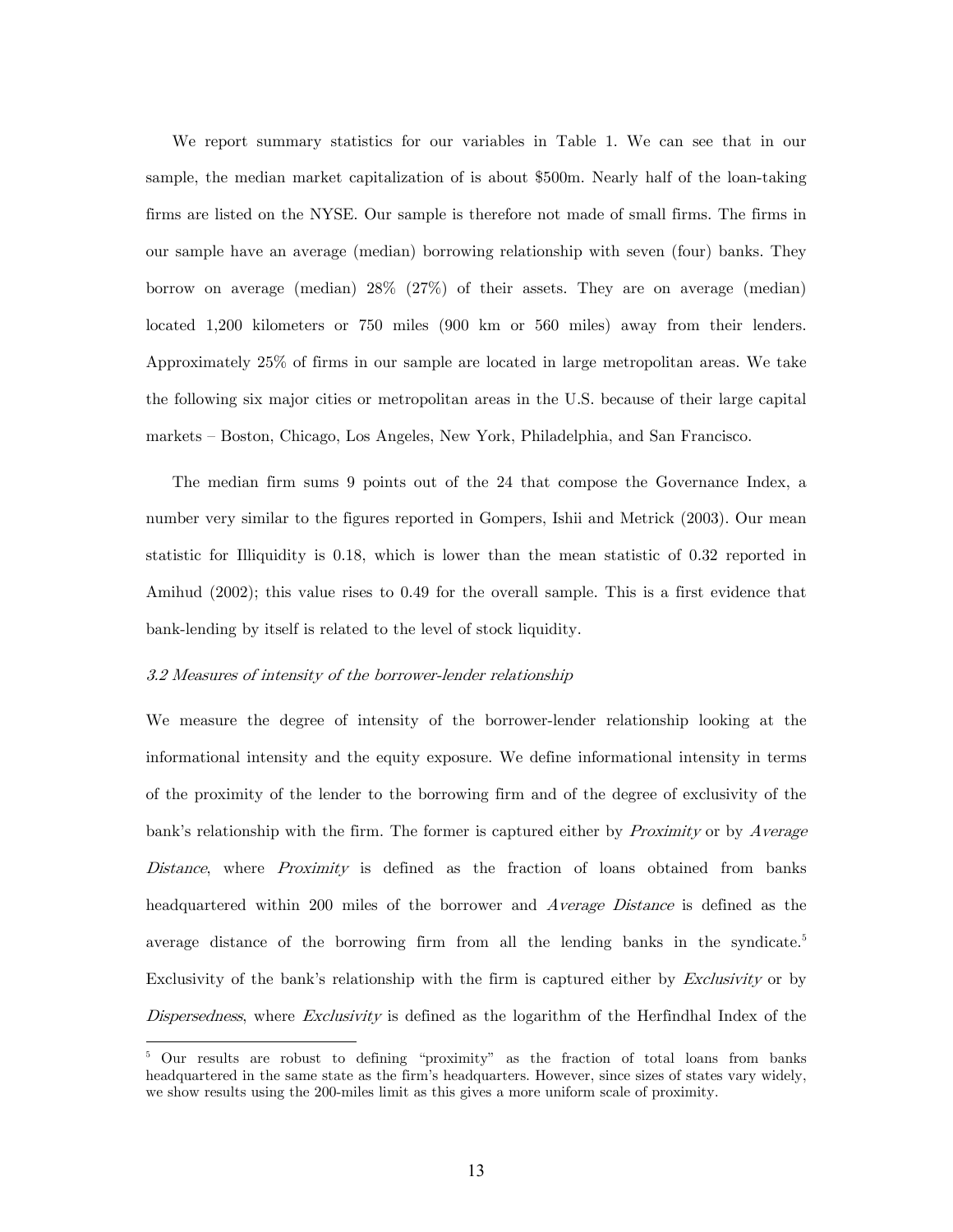lending syndicate and Dispersedness is the logarithm of the number of lenders in the syndicate. Note that *Average Distance* is inversely related to *Proximity* and likewise, Dispersedness is inversely related to  $Exclusivity$ . The assumption is that a more intense borrower-lender relationship increases the information available to the bank about the firm, which in turn amplifies the informational asymmetry between the bank and the market.

We measure *Equity Exposure* as the overall fraction of the borrowing firm's equity held by the conglomerate to which the bank belongs. These are the shares held on trust by the bank as well as all the assets held by the affiliated institutional investors (insurance companies, mutual funds, pension funds, investment banks, investment managers). The data come from the Spectrum 13F quarterly filings. The assumption is that the banks can (indirectly) dispose of these shares and therefore affect the price of the stock.

### 3.3 Measures of Liquidity and Information Asymmetry

The market microstructure literature has proposed alternative ways of measuring information asymmetry and liquidity. A first set of measures is based on the intuition of Kyle's (1985) *λ* and measures the percentage price response for a given level of trading volume. This reflects the compensation that liquidity providers demand for transacting with better-informed traders and it increases with the degree of information asymmetry. It is, however, affected by other factors as well (such as inventory). To measure stock liquidity, we use the "illiquidity ratio," as developed by Amihud (2002). This is the average daily ratio between a stock's absolute return and its dollar volume:

$$
ILLIQ_{j,t} = \frac{1}{Days_{j,t}} \sum_{d=1}^{Days_{j,t}} \frac{|R_{j,t,d}|}{DVol_{j,t,d}}
$$

where  $Days_{j,t}$  is the number of valid observation days for stock j in month t, and  $R_{j,t,d}$  and  $DVol_{j,t,d}$  are the daily return and daily dollar volume, respectively, of stock j on day d of month  $t$ . It is the price response associated with one dollar of trading volume. Amihud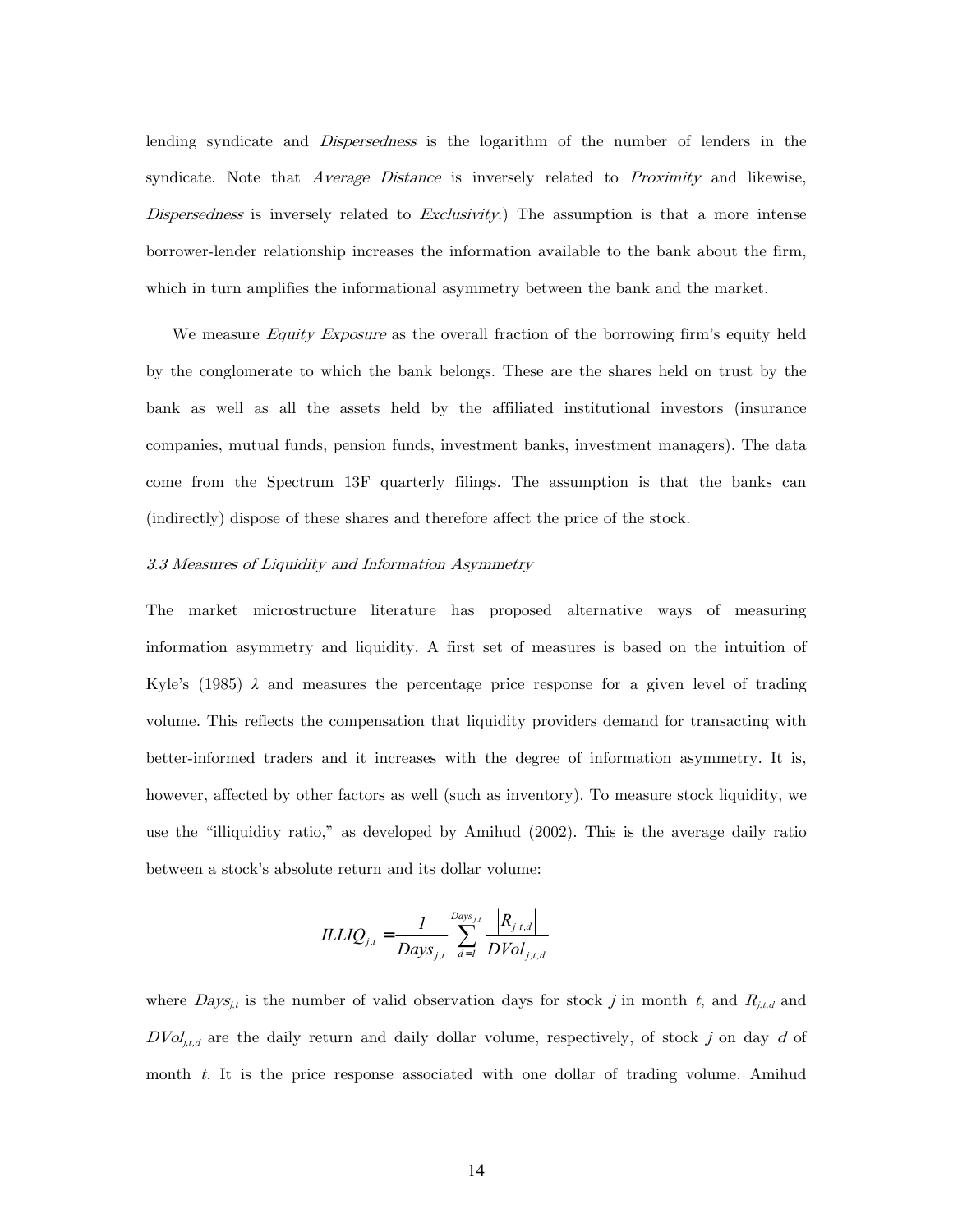(2002) and Hasbrouck (2003) show that this measure is positively related to high-frequency measures of price impact and fixed trading costs over the time period for which microstructure data are available. We use yearly averages of the monthly values of the ratio and rescale them by  $10<sup>7</sup>$  before taking the logarithm.

A second measure of liquidity is the "Liquidity Ratio" (Cooper, Groth, and Avera, 1985, Amihud, Mendelson, and Lauterbach, 1997, and Berkman and Eleswarapu, 1998). Conceptually, it can be considered as the reciprocal of the previous variable; operationally, however, it uses high-frequency data. It is the logarithm of the "the average ratio of volume to absolute return, where the average is taken over all days in the sample for which the ratio is defined, i.e., all days with nonzero returns."6 The intuition is that "in a liquid security, a large trading volume may be realized with small change in price." (Hasbrouck, 2005).

A second set of measures directly focuses on information asymmetry. We follow Bharath, Pasquariello and Wu (2005) and do not use absolute bid-ask spreads for two reasons. First, the scarce availability of bid-ask spreads from transactions data would limit the scope of our analysis. Second, the size of the bid-ask spread is also related to many other factors that are not related to adverse selection. We instead use the measure of information asymmetry developed by Llorente, Michaely, Saar, and Wang (2002). This relies on the interaction between trading volume and asset returns. The degree of asymmetric information is measured by the coefficient  $C_2$  from:

$$
R_{i,t+1} = C_0 + C_1.R_{i,t} + C_2.(V_{i,t} \times R_{i,t}) + \varepsilon_{i,t+1}
$$

$$
V_t = log Turnover_t - \frac{1}{200} \sum_{s=-200}^{-1} Log Turnover_{t+s}
$$
,  $log Turnover = log(Turnover_t + 0.00000255)$ 

and Turnover is the total number of shares traded each day divided by the shares outstanding. This measure relates to the activity of a firm's insiders (Clarke and Shastri,

-

<sup>6</sup> Available on http://pages.stern.nyu.edu/~jhasbrou/Research/GibbsEstimates/Liquidity%20estimates.htm.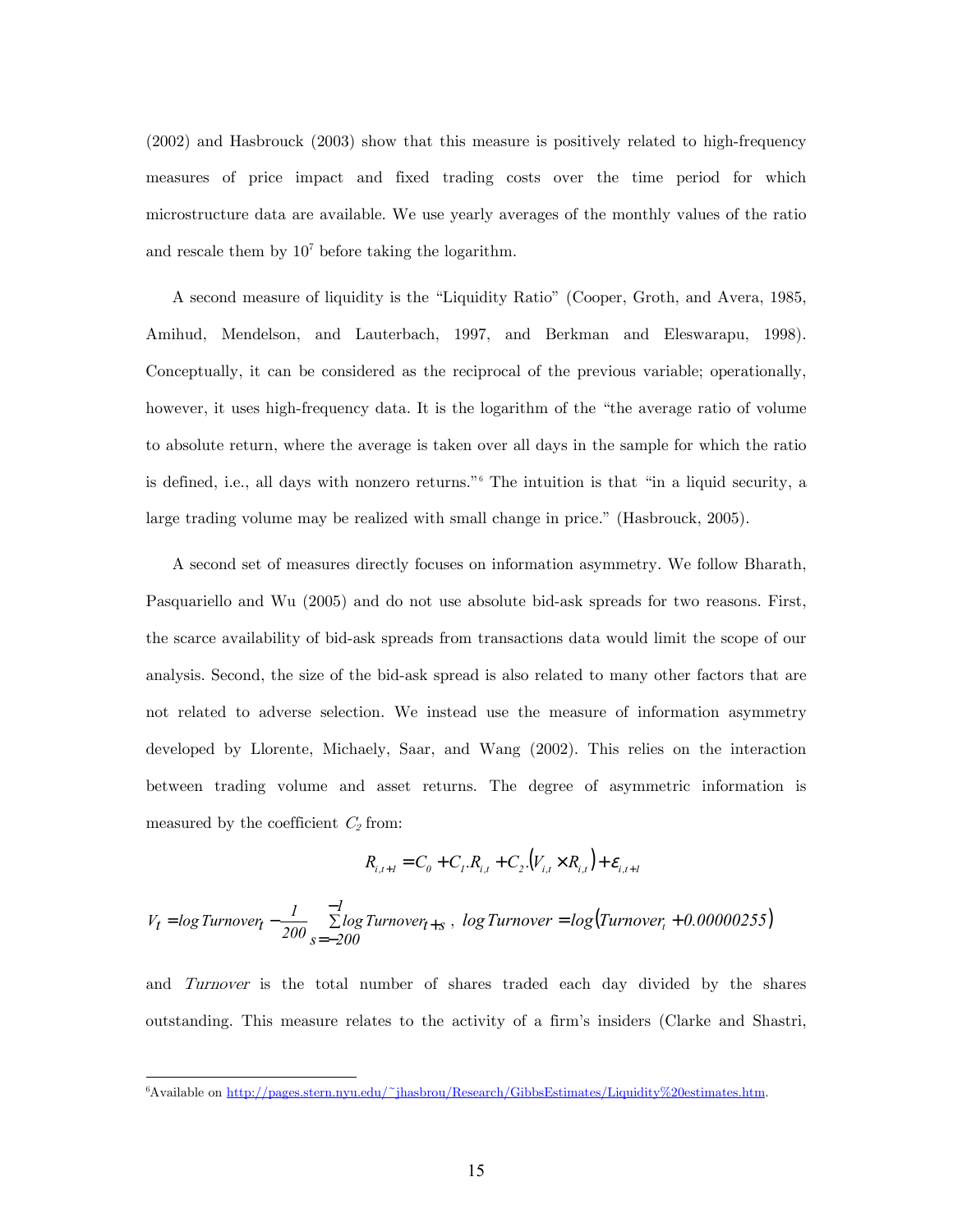2001) and captures "the market's perceived intensity of information asymmetry surrounding a firm's value" (Bharath, et al., 2005).

A measure related to both information asymmetry and liquidity is the trading volume. Information asymmetry reduces trading volume (Milgrom and Stokey, 1982, Foster and Viswanathan, 1990, Easley et al., 1996). Also, trading volume is positively related to stock liquidity (Amihud and Mendelson, 1986, Brennan et al., 1998). We define volume as the number of shares traded as a fraction of total shares outstanding and Trading Volume is defined as the logarithm of average monthly volume over the year.

We also consider a measure of trading by institutional investors. The intuition is that since the institutions in general are assumed to be better informed as well as responsible for the price's informativeness and transparency, a reduction in their trading would be a signal of severe adverse selection problems. Trading by institutions (Average Institutional Trading) is defined as the average change in holdings by institutions of all types (as per Spectrum 13f data) over the four quarters in a given fiscal year.

#### 3.4 Firm characteristics

Following is a brief description of several firm-characteristics that we employ as controls in our regressions. Leverage is the sum of long-term debt (item 9) and debt in current liabilities (item 34), standardized by lagged assets (item 6). Size is measured as the logarithm of book value of assets (item 6). Cash is the ratio of total cash (item 1) to lagged assets and Cashflows is income before extraordinary items (item 18) plus depreciation and amortization (item 14) as a fraction of lagged assets. Return on assets  $(ROA)$  is income before extraordinary items (item 18) as a percentage of lagged assets. Capital Expenditure is the ratio of capital expenditures (item 128) to lagged assets. Market-to-Book is the logarithm of the firm's market-to-book ratio where market-to-book is (item25 x item199)/(item60). Institutional Holdings is the fraction of shares held by those institutional investors that hold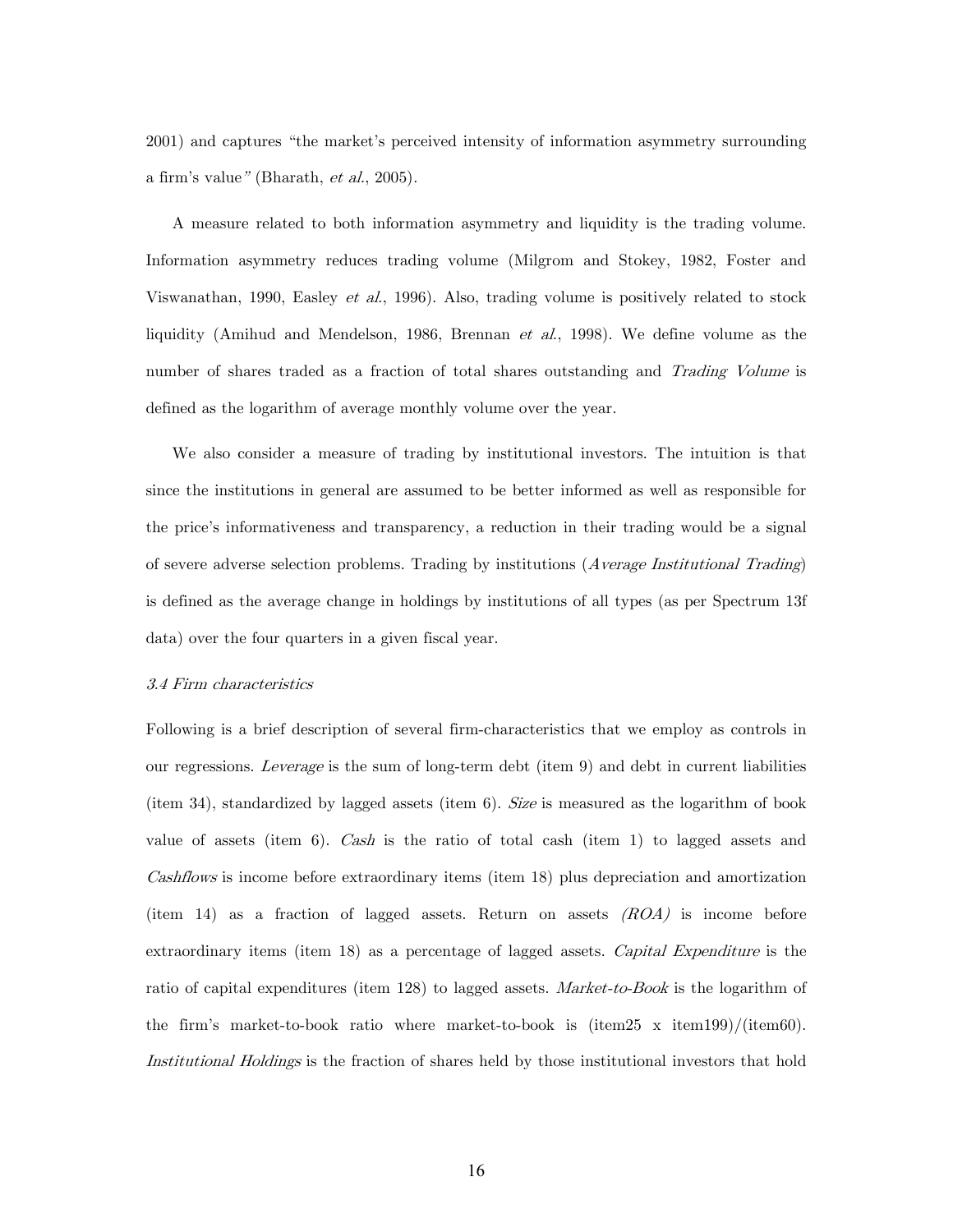at least a 5% position in the firm. Analysts is the number of analysts following the borrowing firm's stock, and is expressed in thousands for the convenience of obtaining normally-scaled coefficient estimates. NYSE is a dummy variable that takes the value 1 if the firm is listed on the New York Stock Exchange; otherwise the variable is equal to zero. Ratings Dummy is a dummy variable that equals one if the firm has a credit-rating, and equals zero otherwise. Volatility is the logarithm of one plus the standard deviation (rescaled by 104 ) of daily returns over the fiscal year; this variable is also rescaled for the convenience of obtaining normally-scaled coefficient estimates.

## 4. Econometric methodology

We face three different econometric issues: the potential endogeneity of the main explanatory variables, the selection bias in the sample, and the stickiness of our variables along the intertemporal dimension of our panel dataset. We will now address these issues in turn.

#### 4.1 Endogeneity

We start with the issue of endogeneity. The explanatory variables of interest – the decision to borrow from a closer bank, the decision to have an exclusive relationship with few banks as well as the very decision to borrow from a bank (as opposed to issuing equity or bonds in financial markets) — are, at least to some extent, endogenously determined for the firm. They are affected by the characteristics of the firm as well as by many external constraints that the firm faces. Moreover, these decisions are also indirectly related to some of our dependent variables of interest, e.g., the informational asymmetry in the equity market. Indeed, more opaque firms or firms with greater asymmetry of information in the credit market are more likely to borrow from closer banks (Sufi, 2005).

While we can control for many firm-specific characteristics, yet there might be some factors that we cannot control for and that may determine the type of relationship the firm chooses to have with the bank. This would induce an unwarranted correlation between the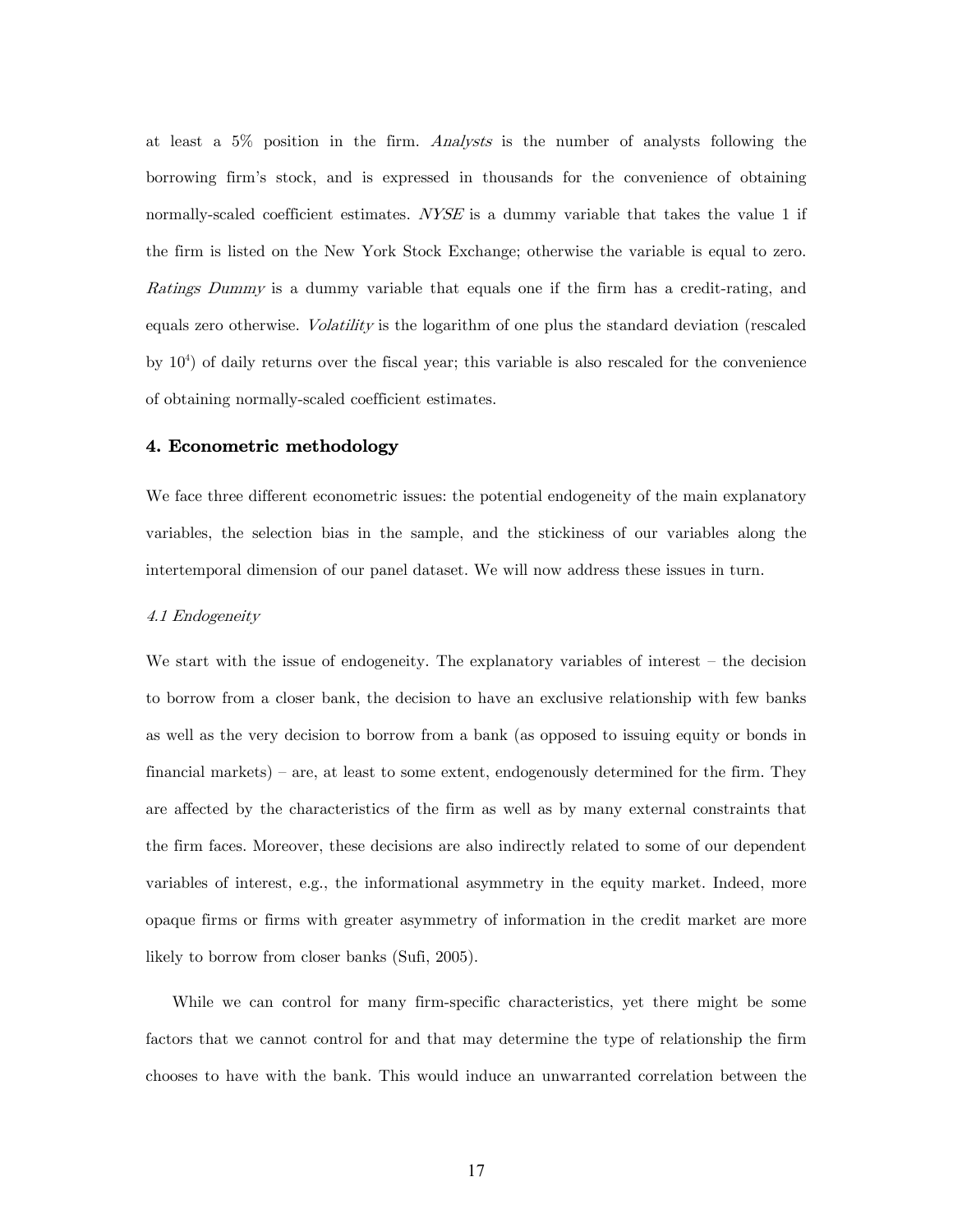omitted variables and the errors, thus biasing our estimates. To address this issue, we follow a two-pronged approach. First, we focus on a variable — equity exposure — that is less subject to potential endogeneity. Second, we adopt an instrumental-variables approach, similar to the one of Berger *et al.* (2005). The separate significance of equity exposure provides direct evidence for our results even in the presence of endogeneity for the other variables.

Equity exposure represents the overall holdings of the financial conglomerate in the borrowing firm before the loan is granted. It is less endogenous, as it is unlikely that firms with specific characteristics – e.g., lower asset transparency – will borrow from a bank because of the bank's overall holdings of the firm's stocks. Moreover, if investment in the shares of the firm is influenced by lower asset transparency, we would expect a positive spurious correlation between stock liquidity and holdings (Falkenstein, 1996) as opposed to the negative one that we hypothesize. In any case, to properly eliminate any residual endogeneity, we instrument equity exposure using the set of exogenous variables we define below. Some of these instruments are based on the characteristics of the local bank-lending market, such as the average size of the banks in the region. The intuition is that bigger banks are more likely to be part of a conglomerate and therefore to hold a bigger stake in the borrowing firm. However, this higher ownership in the firm will be related to where the firm is located as opposed to its characteristics — e.g., transparency. This suggests that this variable is likely to provide an instrument orthogonal to the dependent variables of interest.

We now consider the instrumental variables approach for the other loan-characteristics. We need instruments that are correlated with the above-mentioned endogenous explanatory variables — proximity, exclusivity, and the fraction of loans to total debt — but orthogonal to any other omitted characteristics. That is, the instruments should be uncorrelated with the dependent variable through any channel other than their effect via the endogenous explanatory variables. In order to find such instruments, we focus on the "exogenous" determinants of the loan decisions.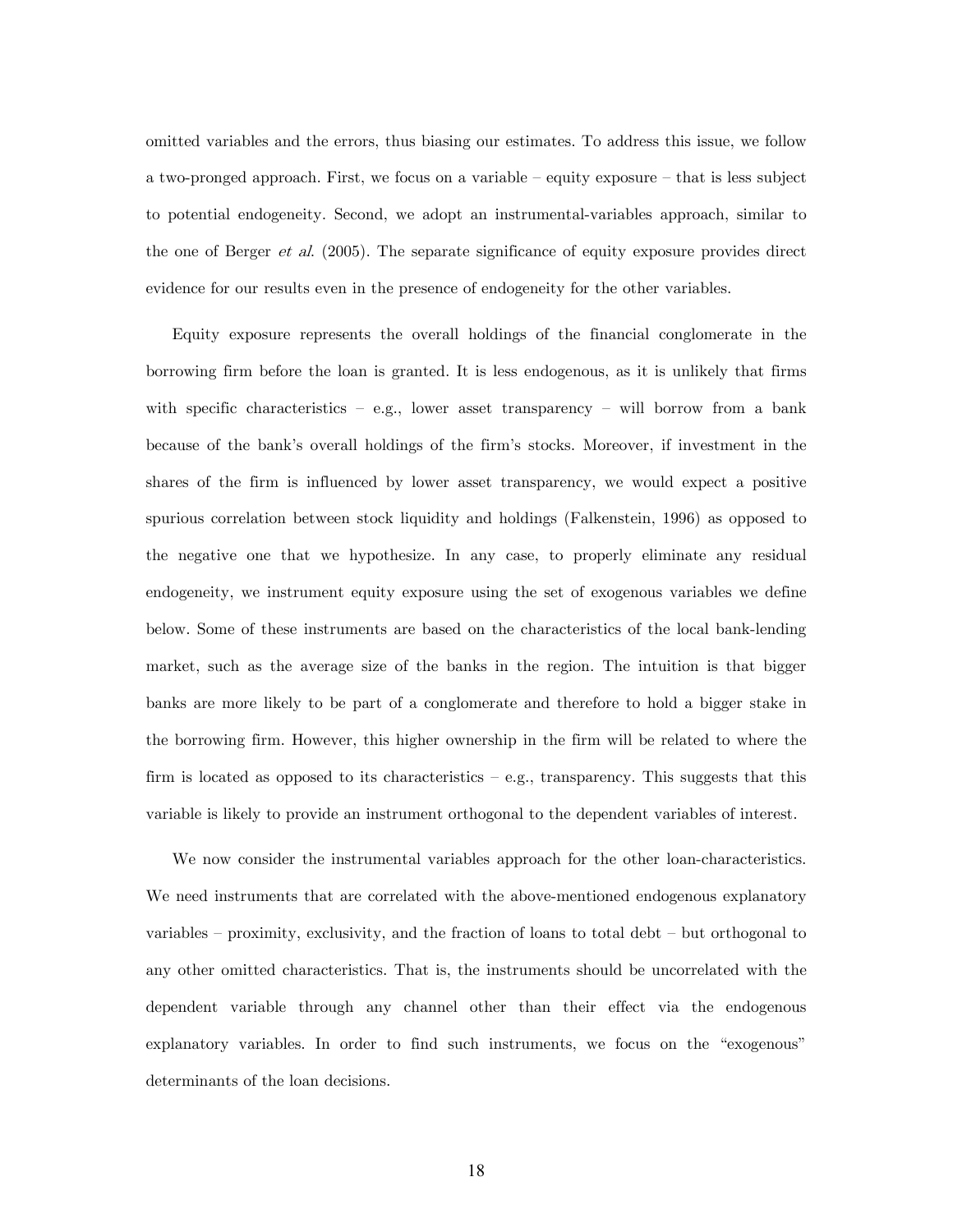A first clear exogenous variable is a regulatory dummy that measures how permissive the state in which the firm is located has been with respect to bank-branching. Similar to Berger et al. (2005), we define it as the fraction of years during 1986—2001 for which the borrowing firm's state was neither a unit banking state nor limited branching state. The idea is that if a firm is located in a state where regulation has not constrained bank-branching, and hence numerous banks operate in its local market, then the firm will be pushed — independent of its own characteristics — to borrow from more banks.

Other instruments are related to the location of the firm and the availability and/or the relative cost of other sources of capital. For example, firms located in remote areas populated by few banks are more likely to have a more exclusive relationship with fewer banks simply because bank competition may not be severe in such a remote area. Also, small firms, with scant access to equity or bond markets, are more likely to resort to bank lending. We therefore use as instruments the characteristics of the local bank-lending market.

In order to capture the distinctive features of the local bank-lending market, we employ the following variables: size of the local bank-lending market, geographical composition of the local bank-lending market, and an index of concentration of the local bank-lending market. All these variables are measured in the year before the inception of the loan. As in Berger *et al.* (2005), size of the lending-market is proxied by the median size of all banks (weighted by the number of their respective branches) in the borrower's county of location. The geographical composition of the lending market in the firm's county of location, which would determine our proximity variable, is captured by the median (and standard deviation of) distance between the borrower and headquarters of all local bank-branches (inversely weighted by the number of their respective branches). Finally, we measure concentration of the lending market by calculating a Herfindahl Index (ranging between  $0-1$ ) of the deposit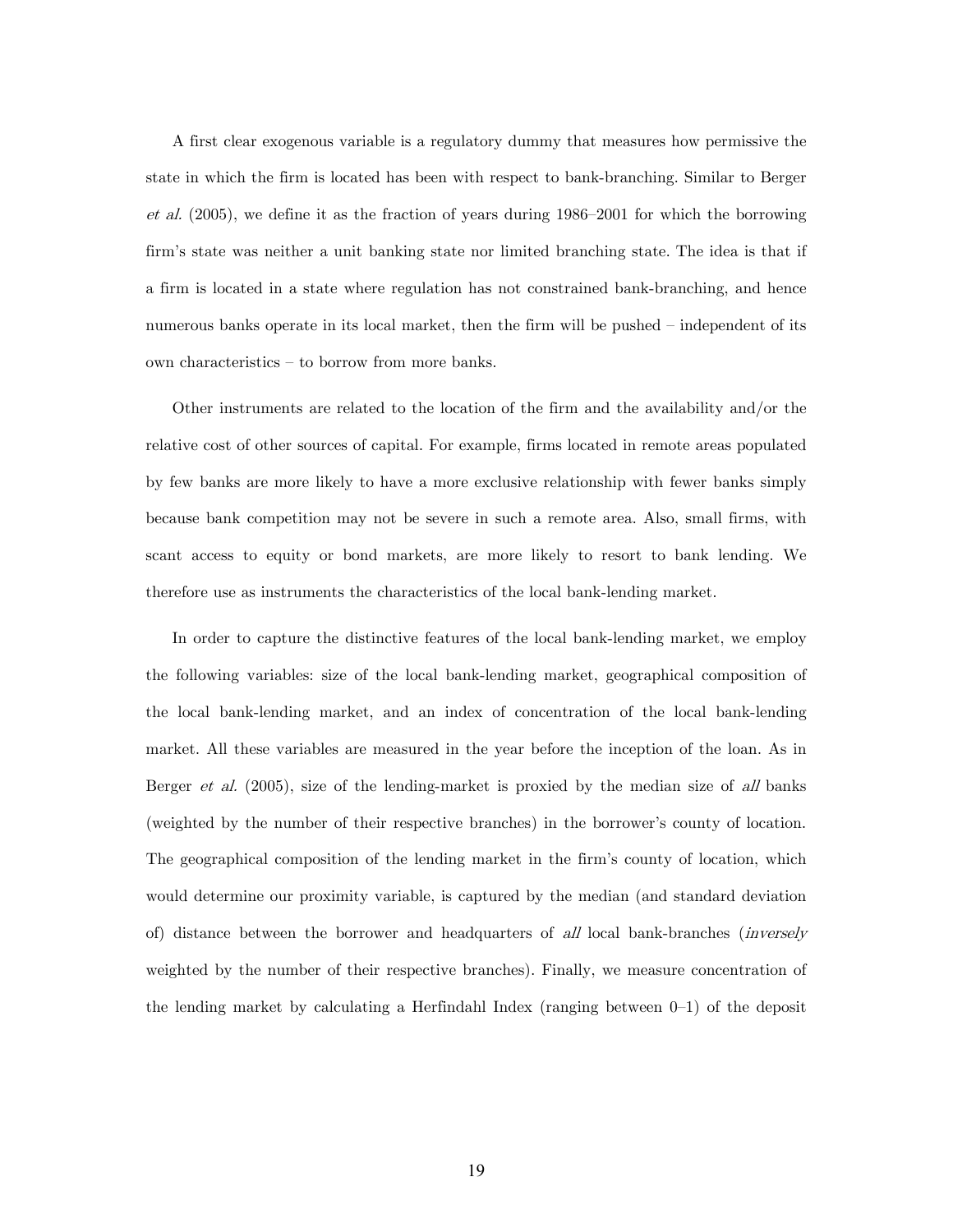size across all bank branches in the county of firm's location.<sup>7</sup> As alternative robustness check, we use a Herfindahl Index based on the number of branches; the (unreported) results based on this alternative are consistent with those reported. As pointed out in Berger et al. (2005), while these location instruments may seem similar to the regulatory variable, still "the state-level regulatory variable is a purer instrument...[as]...within a given state, some markets have certain attributes that tend to attract both banks of a certain size and firms with particular characteristics."

We also use the average lagged value of the corresponding loan characteristics for the industry: i.e., lagged values of the industry's average for Average Distance, Dispersedness, Proximity, Exclusivity, Equity Exposure, and Loan-to-Debt Ratio. These averages of the same variables for the other borrowing firms in the same industry of the firm we focus on.

In addition to these, we use a dummy variable that equals 1 if the firm is located in one of the six largest metropolises in the U.S. (Boston, Chicago, Los Angeles, New York, Philadelphia, and San Francisco). This is done to account for firms located near large financial markets. The idea is that increased inter-bank competition may increase relationship lending and that higher competition due to easier access to other sources of capital reduces total bank lending as well as relationship lending (Boot and Thakor, 2000).

Besides the ones mentioned above, we include as instruments: the borrowing firm's characteristics (such as Size, Leverage, Cash, Cashflow, Capital Expenditure, and Market-to-Book) from the year before the loan begins; features of the banking-market measured at the beginning of the fiscal year; and industry averages of size, leverage, cash, cashflows, capital expenditure, and market-to-book, also measured at the beginning of the fiscal year.

We report the results using instrumental variables for the first-stage regressions (i.e., regressions using exogenous variables to instrument for our endogenous explanatory

-

<sup>&</sup>lt;sup>7</sup> We use county level because *historical* Compustat data on location is available at county-level.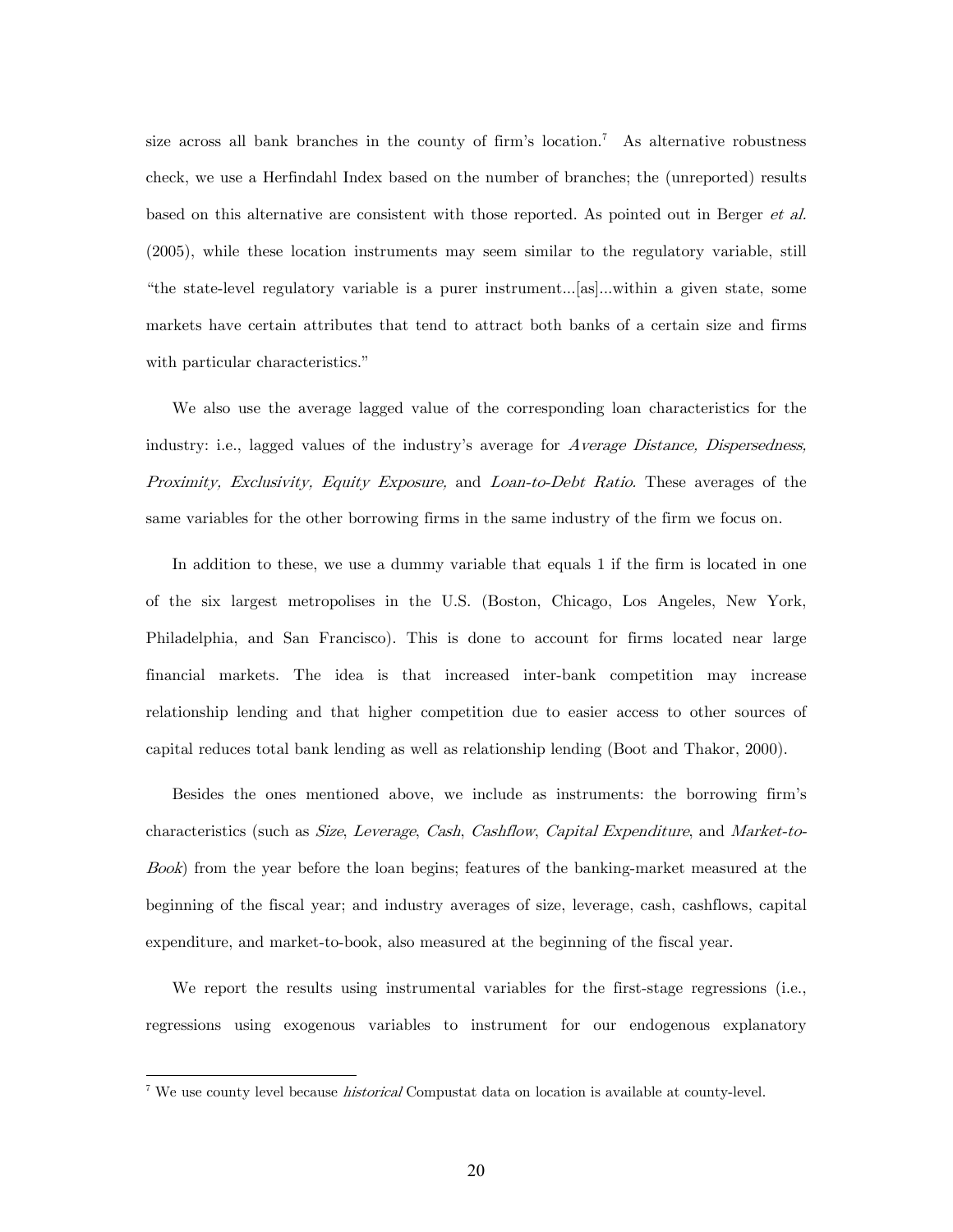variables) in Table 2. Columns 2 and 4 report the determinants of the choice of borrowing from closer banks, while columns 3 and 5 report the determinants of the choice of borrowing from fewer banks. Column 6 reports the same results for equity exposure of lending banks in the borrowing firm. In particular, in column 2, the dependent variable  $(Average Distance)$  is the average distance in kilometers between the firm and all the banks in the lending syndicate; the distance is measured between the counties where the firm and banks are headquartered. In column 3, the dependent variable *(Dispersedness)* is the logarithm of number of banks in the lending syndicate. In column 4, the dependent variable  $(Proximity)$ is the fraction of the firm's loan borrowed from banks located within 200 miles (or 320 kilometers) of the firm's headquarter (our results are robust if we instead use the fraction of firm's loan borrowed from banks located in the same state as the firm as our measure of *Proximity*). In column 5, the dependent variable  $(Exclusivity)$  is the logarithm of the Herfindahl index of the lending syndicate. Finally, in column 6, the dependent variable (Equity Exposure) is the fraction of firm's equity held by institutions belonging to the same conglomerate as the lending bank.

The results show that proximity (average distance) is always negatively (positively) related to the median size of banks and median distance from the banks, i.e., the presence of larger and distant banks in the local area increases *Average Distance*. Also, the fact of being located in a metropolitan area is strongly significant. Conversely, *Dispersedness* is mostly related to the distance from all available banks and the *Metropolis* dummy. In all cases, the pre-loan levels of firm-characteristics play an important role. Firm's size is especially significant. In the case of Equity Exposure, it is worth noting that it is affected by some local banking characteristics (bank size). This confirms our earlier claim on the instruments.

In terms of the correlation with the instrumented regressors, the least-squares regression of Exclusivity (Proximity) on the instruments and the exogenous variables reports an  $F$ -test statistic of 72.36 with p-value  $\lt$  0.0001 (13.34 with p-value  $\lt$  0.0001) and an adjusted  $R^2$  of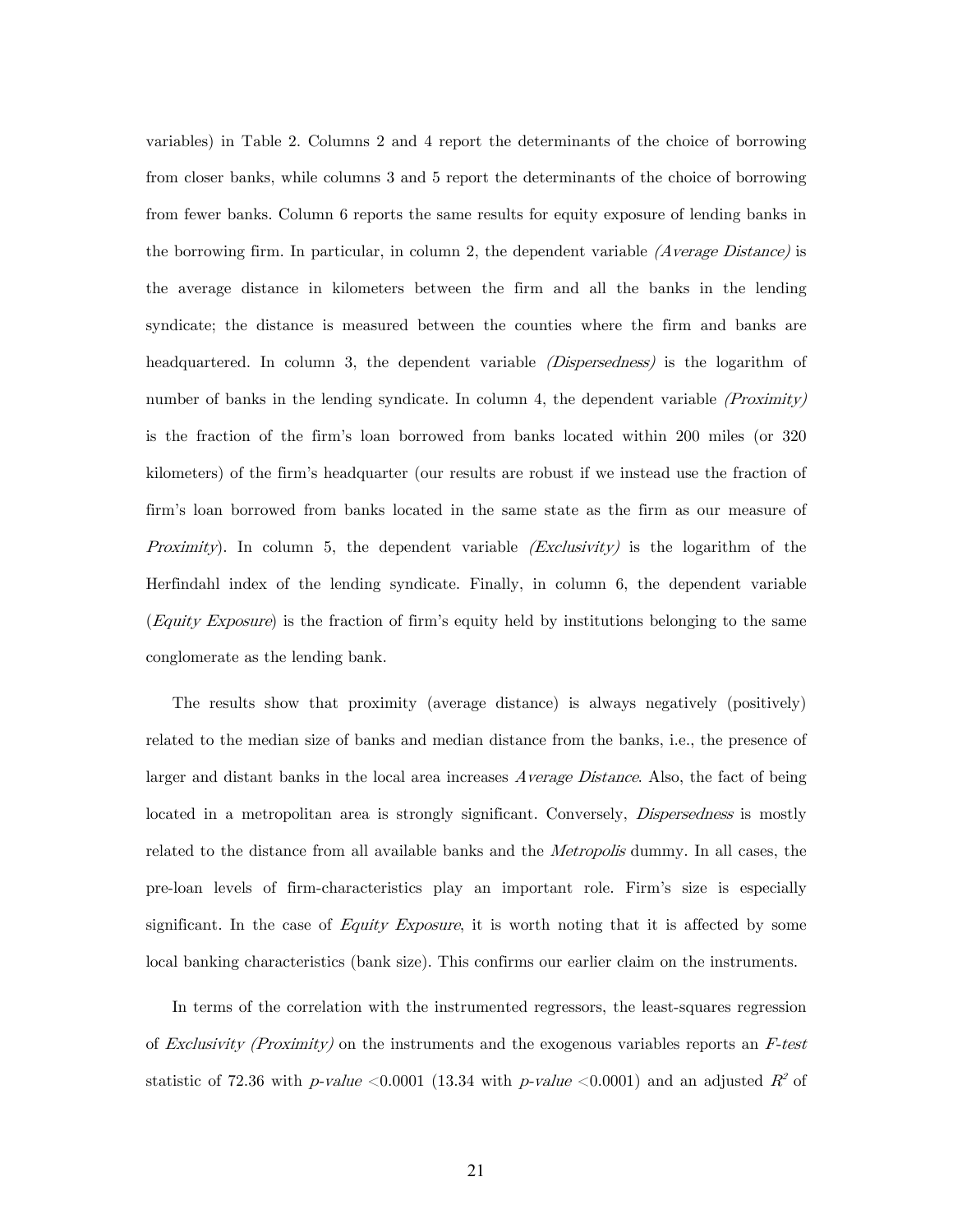as  $44\%$  (12%). The least-squares regression of *Equity Exposure* on the instruments and the exogenous variables reports an F-test statistic of 15.84 (p-value  $\lt 0.0001$ ) and an adjusted  $R^2$ of 10%. Also, regarding the issue of orthogonality, the Hansen's  $J$  test of over-identification provides evidence of the lack of residual correlation of the instruments with the second-stage residuals. In sum, for all the specifications, the instruments are strongly statistically correlated with the endogenous variables of interest and do not affect the dependent variables through a channel other than their effect via the endogenous explanatory variables.

To further control for the firm-characteristics that may be indirectly related to the degree of asymmetric information between the borrower and the lender, we use, among the control variables. In the mains specifications, firm-level characteristics. This allows us to directly control for the fact that the effect of our lending-relationship variables may indirectly be imputed to the underlying informational asymmetry between the borrower and the lender as opposed to the direct effect of the borrowing relationship itself. Some of these firm-specific variables are also directly related to the alternative ways of capturing information asymmetry about the firm's investment opportunities. These are: size, leverage, and profitability (Frank and Goyal, 2003), level of institutional ownership (Best, Hodges, and Lin, 2004), analysts (Krishnaswami and Subramaniam, 1998, Lowry, 2003). We also include other variables such as the credit rating of the firm. We will see that in all the specifications, the ratings dummy — maybe the most related to the information asymmetry between borrowers and lenders in the credit market (Sufi, 2005) — is mostly insignificant. This confirms the lack of a direct channel from information asymmetry in the credit market to information asymmetry in the equity market.

#### 4.2 Selection Bias

We now consider the selection bias inherent in our sample. All the estimates of the impact of the bank-firm relationship on the firm's characteristics (such as liquidity) are *conditional* on the firm having decided to borrow. This induces a selection bias if the variables that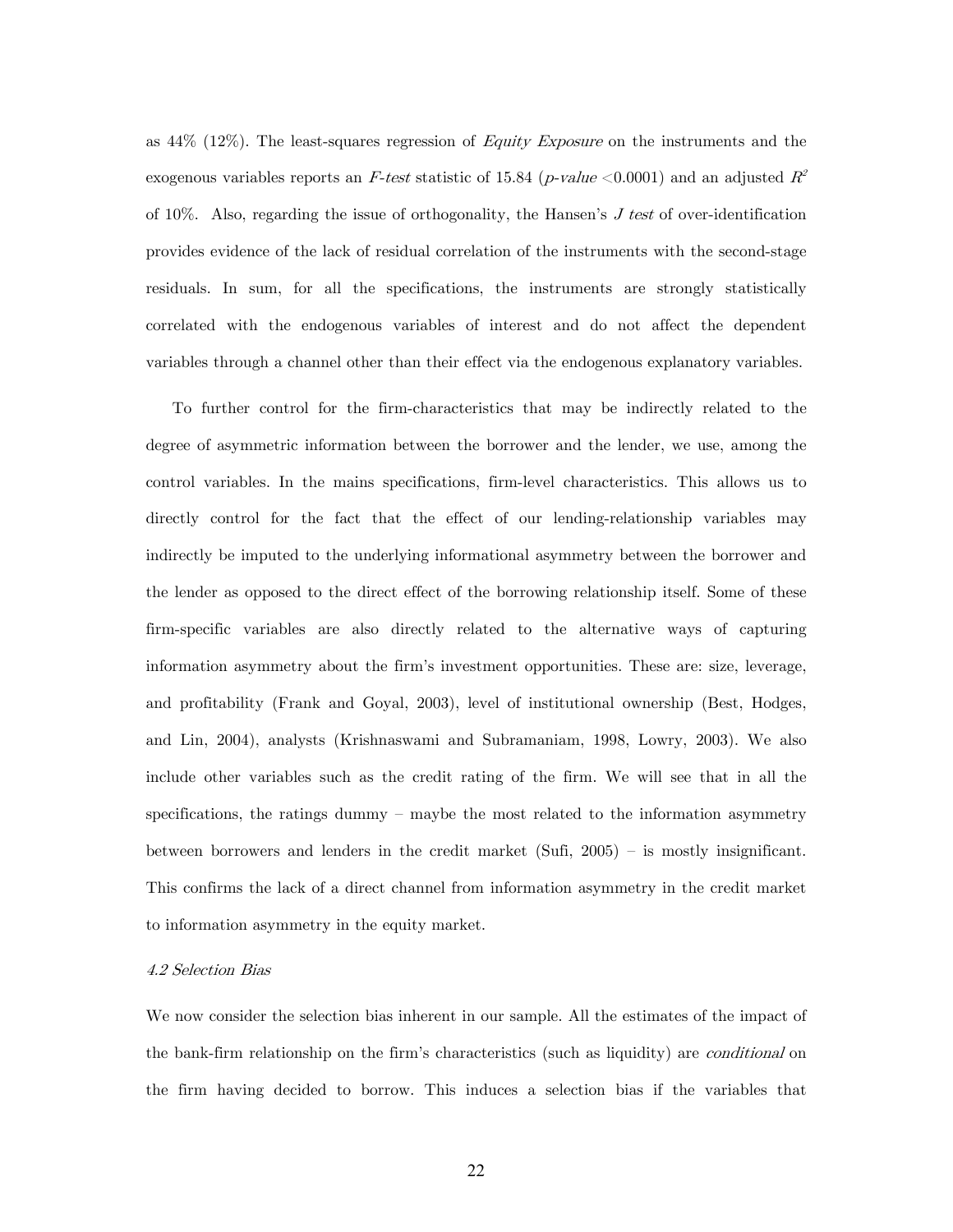determine such an impact are the same variables that explain the decision to borrow. It may be, for instance, that the impact of an exclusive relationship on stock volatility is simply due to the fact that more volatile firms are the ones that are more likely to borrow from fewer banks in the first place. In particular, the problem can be represented as:

$$
s_i^* = x_{li}'\beta_l + \varepsilon_{li} \tag{1}
$$

$$
b_i^* = x_{2i}'\boldsymbol{\beta}_2 + \boldsymbol{\varepsilon}_{2i}
$$
 (2)

if 
$$
b_i^* > 0
$$
,  $s = s_i^*, b_i = 1$  otherwise, if  $b_i^* \le 0$ ,  $s_i$  not observed and  $b_i = 0$  (3)

where equation (1) is the equation relating stock-specific characteristics (e.g.,  $s_i$  is either stock volatility or liquidity) and (2) is the selection equation that represents the firm's decision to borrow from a bank.  $x_{1i}$  and  $x_{2i}$  are the explanatory variables. Conditions in (3) say that we do not observe the relationship between bank loans and stock characteristics for the firms which have chosen not to borrow. Thus, the decision to borrow is endogenous with respect to the explanatory variables:  $b_i$  depends on the latent variable  $b_i^*$ , itself a function of firm characteristics and other determinants. If self-selection is a problem, then the OLS estimates of equation (1) would be biased.

To address this problem, we perform a Heckman two-stage procedure. We first estimate (2) using a Probit model. Then, we estimate:

$$
s_i = x_{1i}'\beta_1 + \sigma_{12}\lambda_i + \eta_i
$$
\n<sup>(4)</sup>

where  $\lambda_i$  is the Heckman's (1979) Lambda calculated using estimates from the first-stage Probit. We estimate equation (2), where  $b_i^*$  is a dummy variable taking the value of one in the case of an active loan and zero otherwise. The matrix  $x'_{2i}$  contains both the main determinants (instruments) of the decision to borrow as well as set of control variables. The former consist of the lagged values of the lending-market characteristics: Median Size of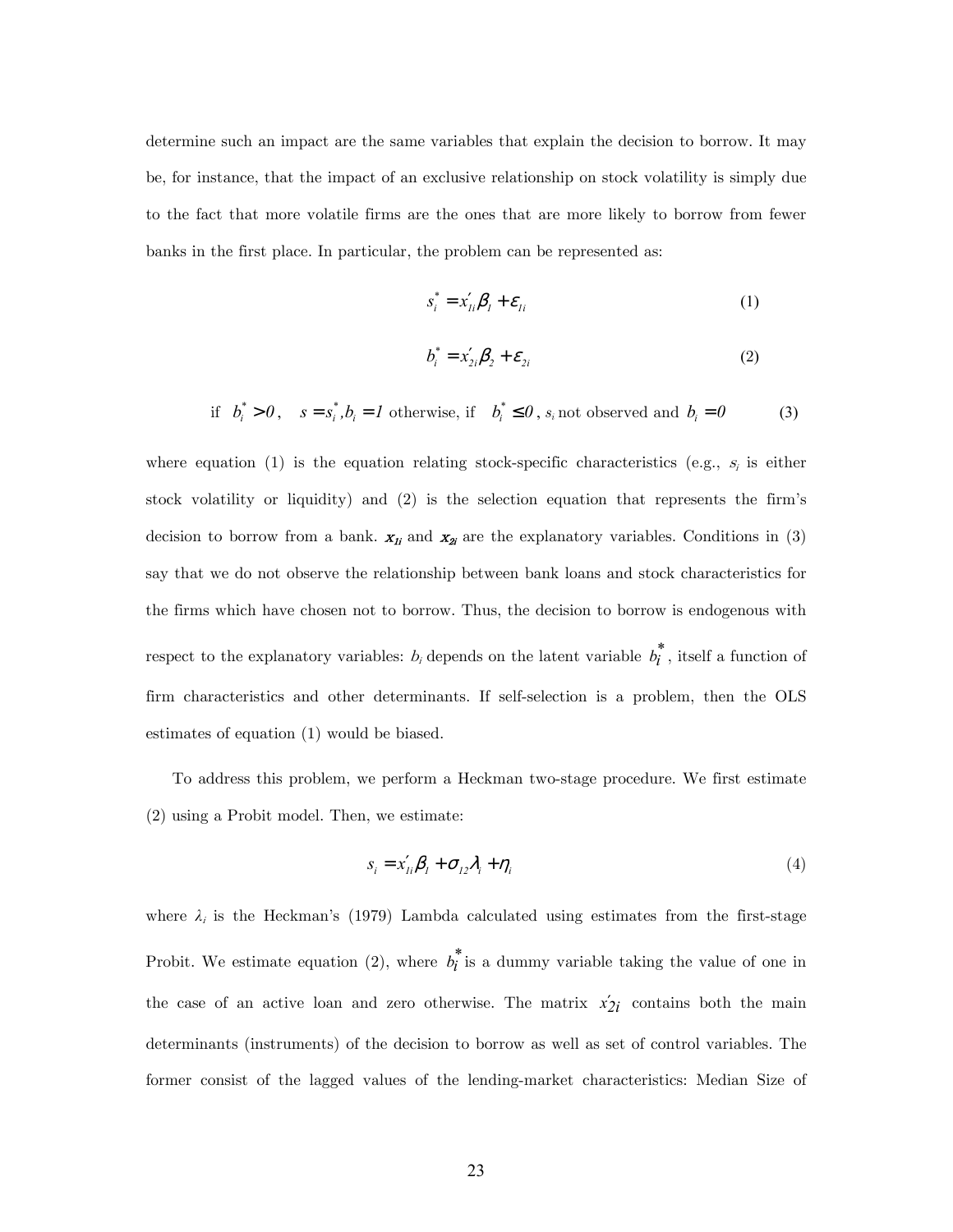Banks, Median Distance from Banks, Lending Market Concentration. The control variables in our Probit estimate of the loan-taking decision are the lagged values of several firmcharacteristics: a dummy variable for whether the firm is located in a Metropolitan area (Metropolis), Leverage, Size, Cash, Cashflows, Capital Expenditure, Market-to-Book, Institutional Holdings, Analysts, a dummy for whether the firm is listed on the NYSE or not  $(NYSE)$ , and a dummy variable for whether the firm has a credit-rating *(Ratings Dummy)*.

The estimated coefficients are reported in column (1) of Table 2. It is evident that, even after controlling for firm-characteristics, the nature of the bank-lending market has a critical influence on the firm's loan-taking decision. Given that they are not the main focus of the paper, we will not dwell on them. In general, larger, more profitable, capital intensive, and highly-levered firms show a greater propensity to take loans from banks. As we might expect, firms with substantial cash stock have a smaller probability of borrowing from banks. However, and more interestingly, the more distant the banks are from the borrower, the less likely are the firms to undertake a loan. These results are consistent with the literature.

# 4.3 Panel Dimension

We now consider the issues related to the panel dimension of our data. Our dataset has a panel dimension (cross-section of firms traced over time) and the loan-characteristic variables (e.g., the proximity and exclusivity of the loan) are sticky. This induces a potential correlation of the errors across firms and across time.

Various approaches have been adopted to address similar econometric issues in general pure cross-sectional estimates (McConnell and Servaes, 1995), panel estimates with firm fixed effect (Himmelberg, Hubbard and Palia, 1999), panel estimates with industry fixed effects (Morck, Shleifer and Vishny, 1988), and Fama-MacBeth methodology (Gompers, Ishii and Metrick, 2003). If the explanatory variable adjusts slowly over time, then using a firm fixed effect specification is not enough to capture the relationship. Moreover, firm fixed effect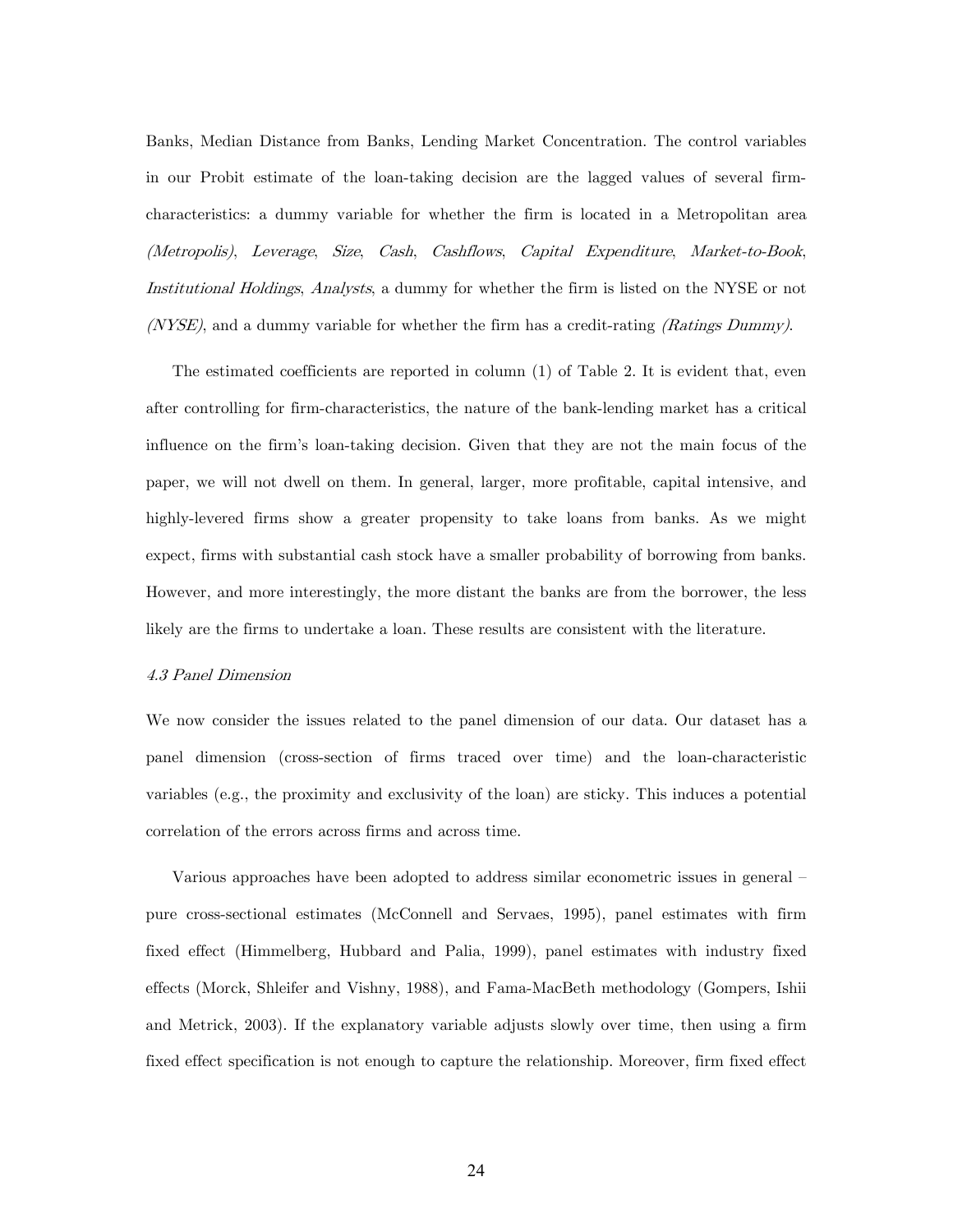would deliver unbiased standard errors only if the firm effect is permanent and not gradually changing over time. This is hardly the case in our set-up. In the case of both firm and time effects, the best way is to "address one parametrically (e.g., including time dummies) and then estimate standard errors clustered on the other dimension" (Petersen, 2005). Therefore, we adopt this approach in a panel specification with time and industry fixed effects and clustered standard errors at the firm level.

Finally, as an additional robustness check, we also considered two alternative ways of addressing the issue of potential autocorrelation in the error structure. First, we estimate a specification that includes the lagged dependent variables (i.e., the value of the dependent variable — e.g., liquidity — before the loan's inception) among the explanatory variables. Second, we estimate a *between-effect* estimator that includes the pre-loan dependent variable among the explanatory variables. This effectively eliminates the time-dimension of the sample, focusing only on the cross-sectional component. As we will see, the results of the alternative specifications deliver consistent results.

# 5. The Dark Side of the Intensity of the Borrower-Lender Relationship

### 5.1 Stock Liquidity

We start with the hypothesis relating stock liquidity to the intensity of the borrower-lender relationship  $(HI)$ . We estimate:

$$
LM_{i,t} = \beta_0 + \beta_1 IB_{i,t-1} + \beta_2 X_{i,t-1} + \eta_{i,t},
$$
\n(5)

where  $LM_{i,t}$  is the liquidity measure we consider. It is either Amihud's measure of illiquidity (ILLIQUIDITY), or alternatively Hasbrouck's measure of liquidity (LIQUIDITY), or else trading volume *(TRADING VOLUME).*  $IB_{i,t}$  is the vector containing our proxies for the intensity of banks' lending relationship: proximity of the firm to the lending banks, the degree of exclusivity of the bank-firm relationship, and the equity exposure of the lending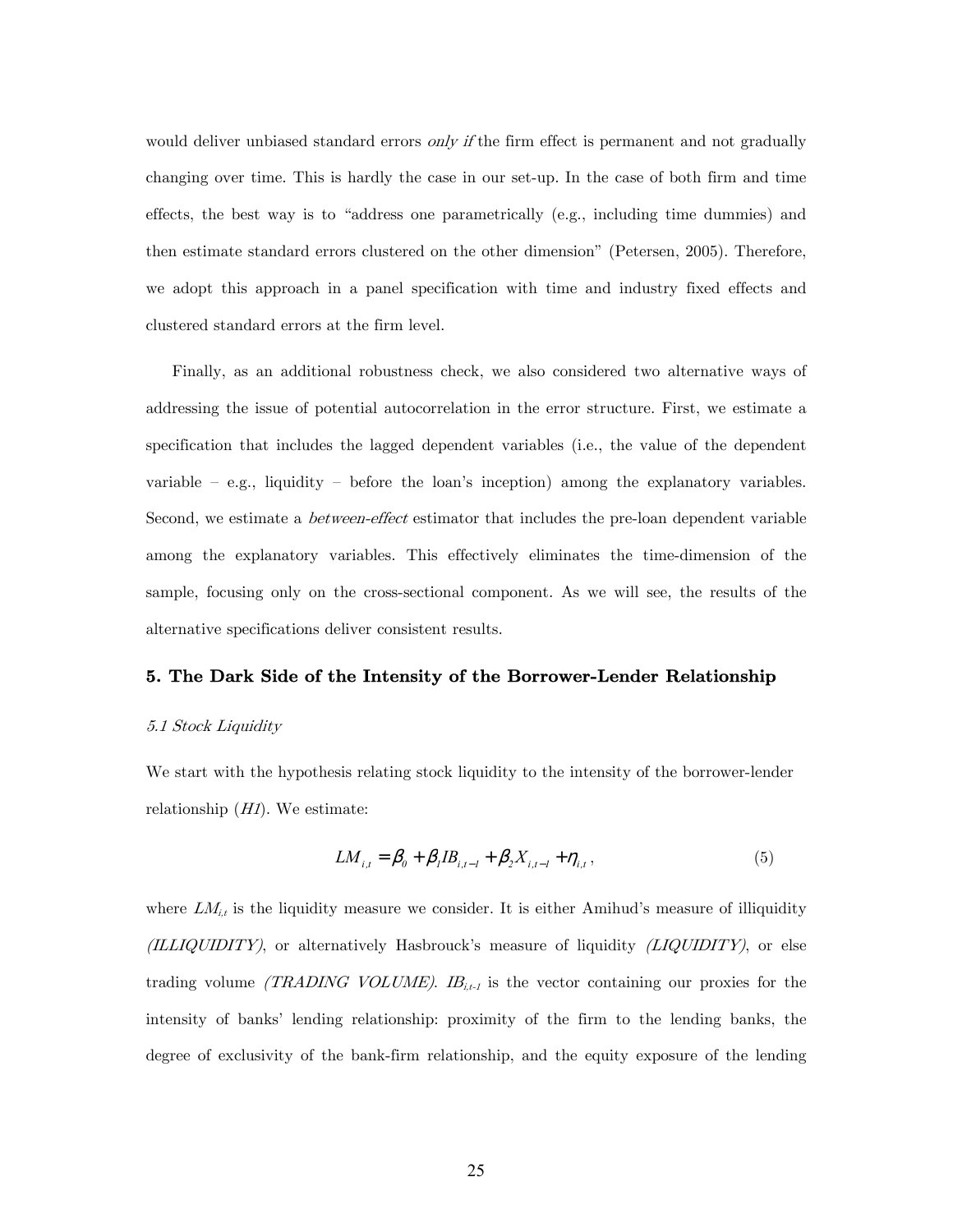bank. Proximity is captured by our proxies Proximity or Average Distance, and exclusivity by Exclusivity or Dispersedness. These variables as well as Equity Exposure are defined in Section 3 and have been instrumented as described in Section 4.

The vector of control variables  $(X_{i,t})$  in our simplest specification consists of Size, Leverage, Cash, ROA, Market-to-Book, Institutional Holdings, Analysts, NYSE, and Ratings Dummy. We further expand our analysis by including Heckman's (1979) Lambda *(Lambda)*. We then test for the robustness of our results by including the pre-loan level of the respective dependent variable as well as the *Governance Index* in addition to all the variables mentioned above. This *Governance Index* is a dummy variable based on the measure of the quality of corporate governance as defined in Gompers, Ishii and Metrick (2003). The dummy takes value 1 for firms with an index of 10 or above, and 0 otherwise (i.e., 1 for "dictatorship" firms and 0 for "democratic" firms, as defined by Gompers et al., 2003). Finally, we estimate the between-effects estimator for the last specification that includes the pre-loan value of the dependent variable among explanatory variables.

We recall that our working hypothesis  $(HI)$  requires  $\beta_1 > 0$ . The results are reported in Table 3 — Panel A for the Amihud's illiquidity ratio, Panel B for Hasbrouck's measure of liquidity, and Panel C for trading volume. We will start by considering Amihud's illiquidity ratio. The first column reports the results of an OLS specification, followed by an instrumental variable specification (columns (2), (5), and (8)), a two-stage Heckman specification with instrumental variables including the lagged dependent variable (columns  $(3)$ ,  $(6)$ , and  $(9)$ ) and a specification based on between-effects (columns  $(4)$ ,  $(7)$ , and  $(10)$ ). Columns  $(1)-(4)$  report the results for the case in which we use Average Distance and Dispersedness to measure the intensity of lending relationship, columns (5)-(7) report the results for the case in which we use the complementary pair  $-$  *Proximity* and *Exclusivity*, and columns  $(8)-(10)$  report the results if we use *Proximity* and *Equity Exposure.*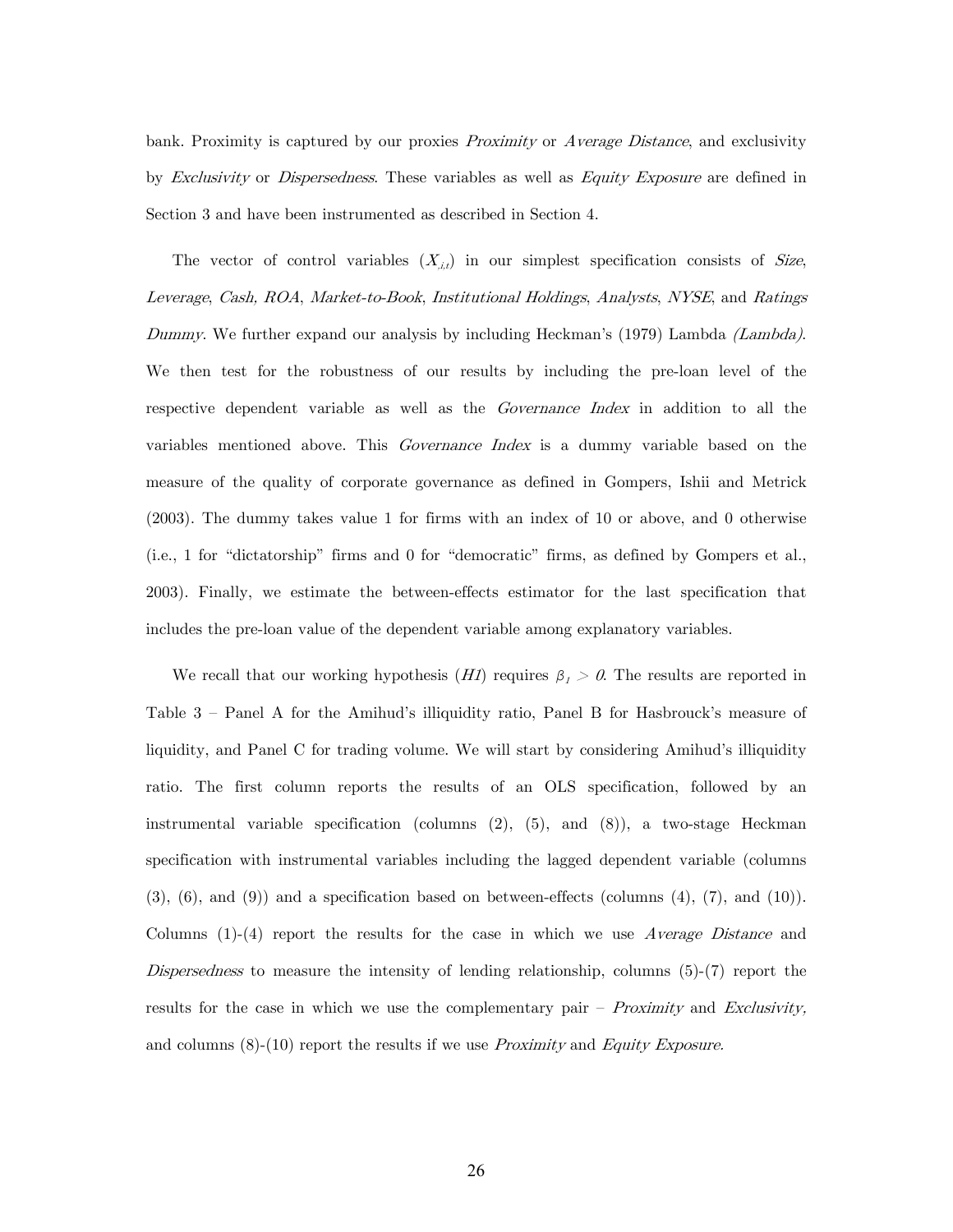The findings support our main hypothesis and display a strong and statistically significant positive relationship between stock illiquidity and the intensity of the lending relationship. This holds across all the specifications and for the different proxies of the intensity of lending relationship. (Note that the higher the Average Distance and Dispersedness, the weaker the lending relationship; vice versa is true for the remaining measures – Proximity, Exclusivity, and Equity Exposure.) Not only are our results statistically significant, but they are also economically substantial. A 10% increase in *Proximity* of the lenders increases stock illiquidity by  $2\%$ , a  $10\%$  increase in *Exclusivity* increases stock illiquidity by 4%, while a 10% increase Equity Exposure increases illiquidity by 6%. The results also hold both before and after adjusting for selection bias.

The coefficients of the control variables are in line with intuition. Firms held by institutional investors, firms belonging to the NYSE and firms with higher market-to-book ratio have lower illiquidity levels. All these results, reported in Table 3A, are consistent if we use the Hasbrouck's measure of liquidity. Here, an increase of  $10\%$  in *Proximity* decreases liquidity by 3% and a 10% increase in *Exclusivity* decreases liquidity by roughly 9%, while Equity Exposure reduces liquidity by 7%.

We leave these findings as a robustness check and we move on to consider trading volume as the next dependent variable. This represents the other alternative measure of stock liquidity (Amihud and Mendelson, 1986). We recall that our working hypothesis  $(H)$ requires  $\beta_1 < 0$ . All the other variables as well as the estimation methodology are the same as in the previous case. The results are reported in Table 3C. The specifications are similar to the ones for liquidity. The findings confirm those in Table 3B, and display a strong and statistically significant negative relationship between trading volume and the intensity of the lending relationship. This holds across all the specifications and for the different measures of intensity of the lending relationship. The results are also economically relevant. A 10% increase in *Proximity* reduces the firm's trading volume by more than 2\%, a 10\% increase in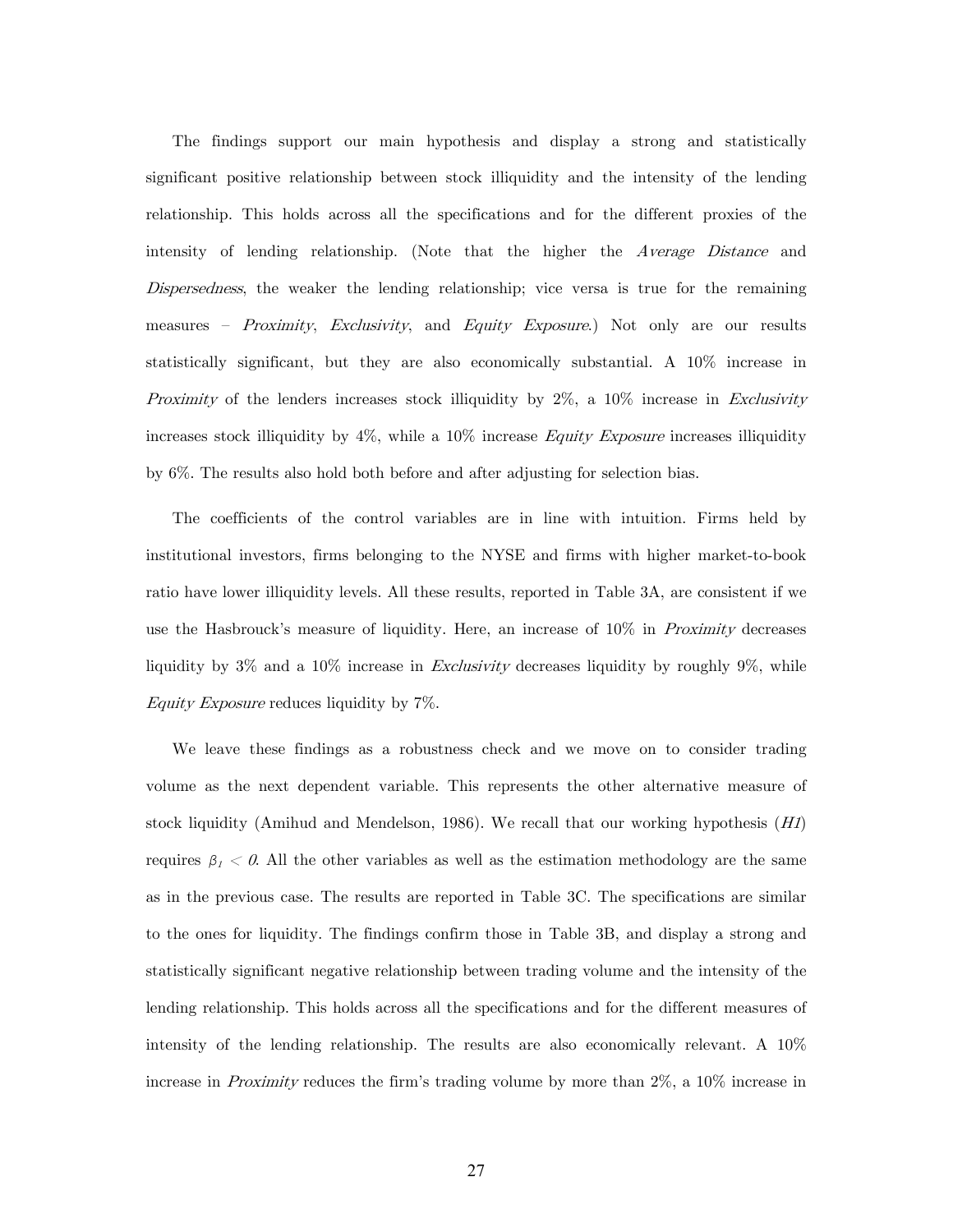Exclusivity reduces trading volume by more than  $5\%$ , while an analogous increase of Equity Exposure reduces trading volume by 4%. The results hold both before and after adjusting for selection bias. In this case also, the results hold even after controlling for the pre-loan level of trading volume as well as the standard measures of corporate governance.

## 5.2 Information Asymmetry

The main message of the previous section is that the intensity of the lending relationship reduces stock liquidity. We now proceed to test how the intensity of the lending relationship affects information asymmetry in the equity market. We proceed in two steps. First, we relate our proxy of information asymmetry to the intensity of the lending relationship, and then we test how the latter affects the behavior of the institutional investors — presumably the informed players.

We start by re-estimating equation (5) except replacing the dependent variable with our proxy of the stock's information asymmetry. That is, we estimate:

$$
A_{i,t} = \beta_0 + \beta_1 IB_{i,t-1} + \beta_2 X_{i,t-1} + \eta_{i,t},
$$
\n(6)

where  $A_{i,t}$  is the proxy of information asymmetry we defined above. The other variables are defined as in the previous section. In this case, our working hypothesis  $(HI)$  requires  $\beta_I$  $> 0$ . The results are reported in Panel A of Table 4. As in the previous cases, we estimate alternative specifications. The layout of the columns is the same as before.

The findings show a strong positive and significant correlation between information asymmetry and the intensity of the lending relationship. This is economically relevant. A 10% increase in Proximity raises information asymmetry by nearly 20%, a 10% increase in Exclusivity increases asymmetry by 9%, while an analogous increase of Equity Exposure increases asymmetry by 19%. It is also interesting to note that among the control variables included, there's a strong negative relationship between the amount of cash holdings of the firm and information asymmetry and a positive relationship between the information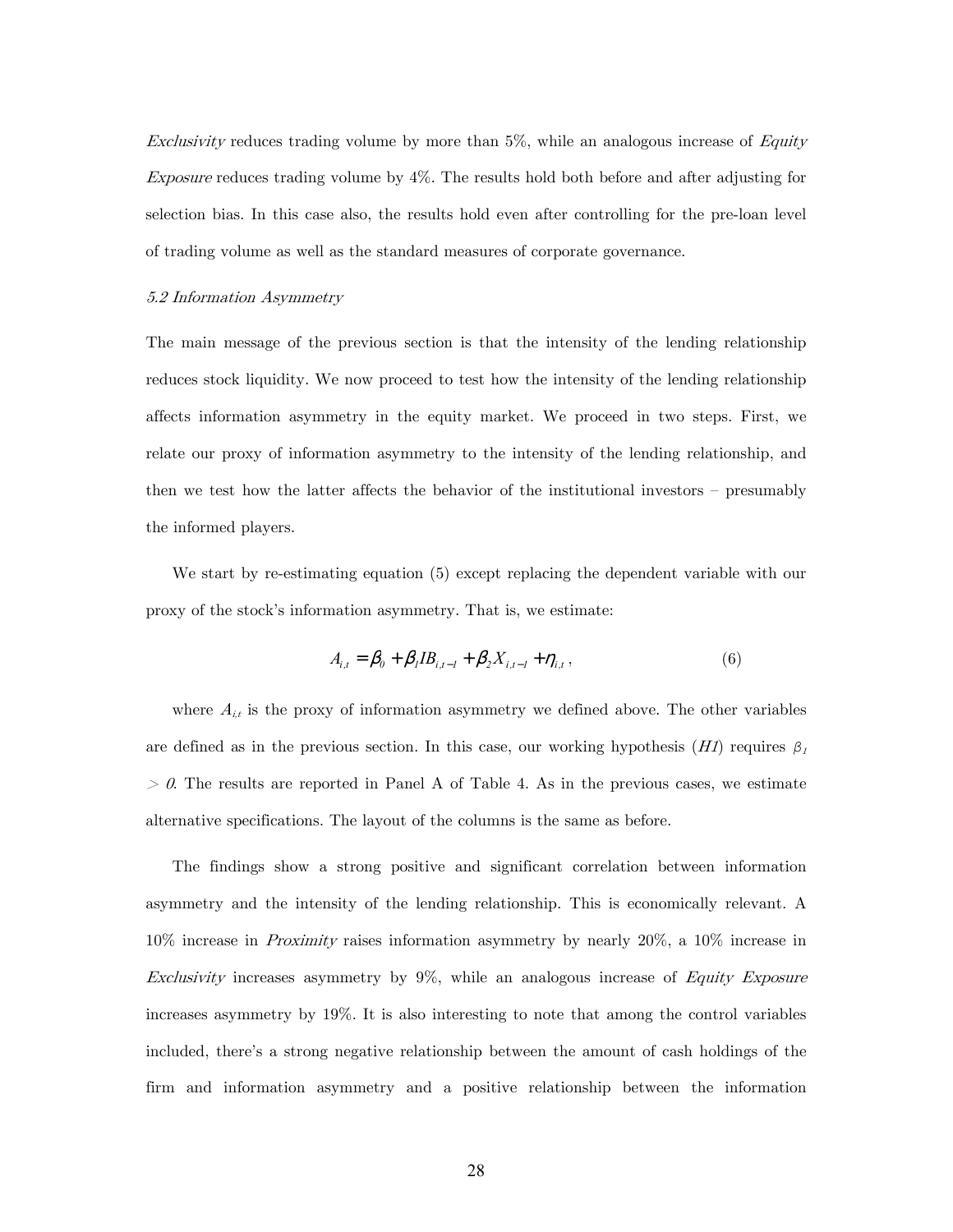asymmetry and leverage. An increase of 10% in cash holdings (leverage) reduces (increases) information asymmetry by about 5% (27%). This is consistent with the previous findings on liquidity, that cash — the less "opaque" asset — helps to make the firm more transparent and therefore reduces information asymmetry. At the same time, higher leverage, by increasing the potential riskiness of the firm, raises information asymmetry.

As expected, holdings by institutional investors and listing on the NYSE reduce asymmetry. It is important to note that the ratings dummy is mostly insignificant. This further confirms the lack of a direct channel from higher asymmetry between borrower and lenders to asymmetry in the equity market. Again, these results hold even after controlling for standard measures of governance.

It is worth emphasizing that the measure (à la Llorente et al., 2002) that we employ for information asymmetry is meant to capture the perceived adverse selection. Thus a positive relationship in Table 4A between the strength of lending relationship and information asymmetry is direct evidence that the market perceives a stronger lending relationship as an increase in adverse-selection (Bharath et al., 2005). If this is the case, then, according to the pecking-order proposed by Myers and Majluf (1984), the lending relationship should also influence the financing decision of the firm. Indeed, we do find some preliminary evidence to that effect as the probability of seasoned equity offerings appears to be significantly reduced by a cross-sectional increase in exclusivity of the firm's loan. While this is not the focus of our paper, these (unreported) results are consistent with our above conjecture relating firm's lending relationship and information asymmetry around its stock.

We now move on to consider the impact of the lending relationship on the behavior of the institutions. We focus on *Trading by Institutional Investors* – i.e., the average change in holdings (standardized by share outstanding) by institutional investors over the four quarters in a given fiscal year — and we regress it on our measures of lending intensity and the same set of control variables as before. These results are reported in Panel B of Table 4.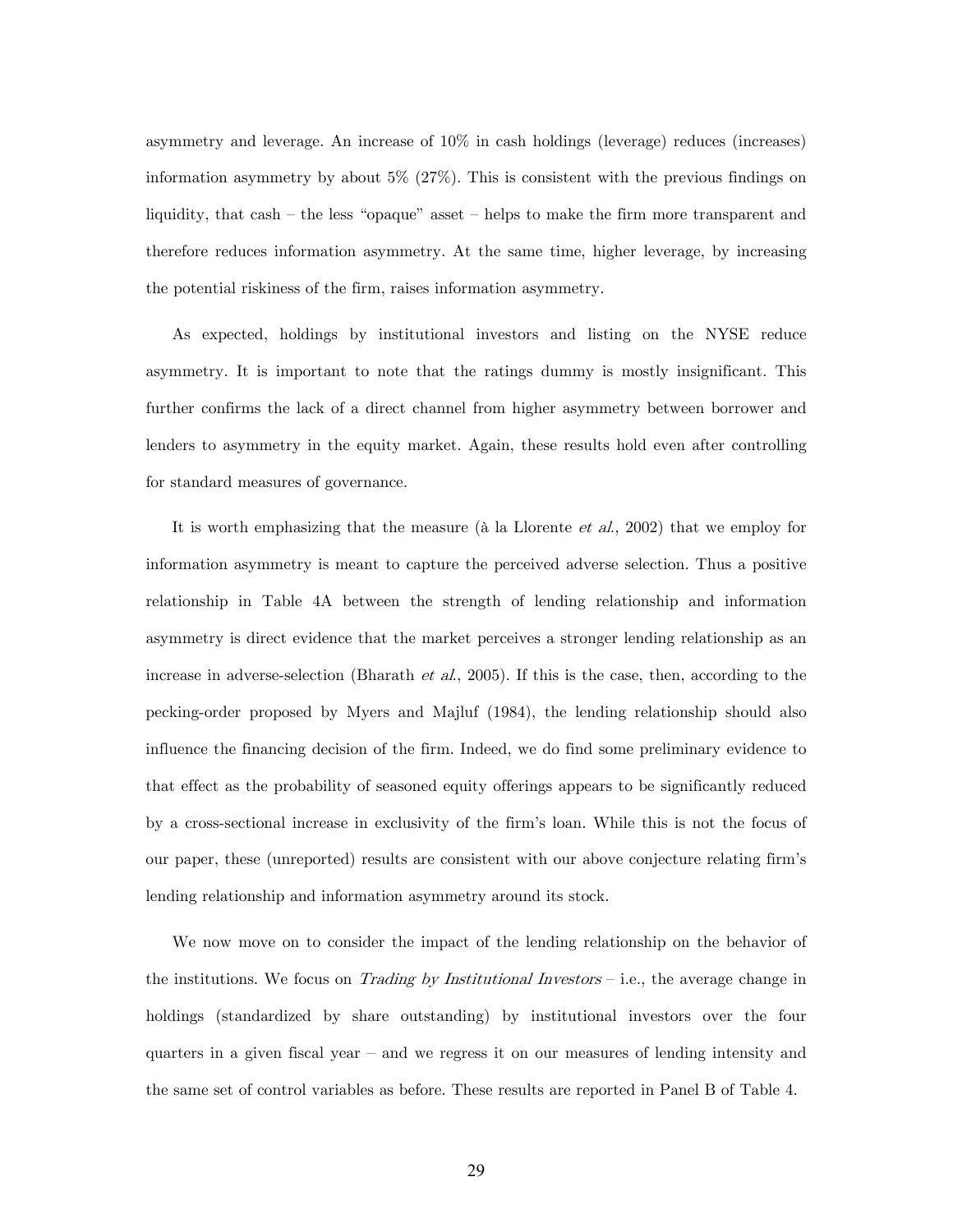The findings show a strong negative relationship between trading by the institutional investors and the intensity of lending. A 10% increase in Proximity lowers institutional trading by  $2\%$ , a  $10\%$  increase in *Exclusivity* lowers institutional trading by  $3\%$ , while an analogous increase of Equity Exposure lowers institutional trading by more than 2%. The results hold both before and after adjusting for selection bias as well as after controlling for pre-loan level of trading by institutions and the standard measures of corporate governance.

This supports our intuition. Indeed, the potential of insider trading by banks (or its affiliated institutions) crowds out trading by other, less informed institutional investors. As institutional trading drops, less information is impounded in prices, prices become less transparent, and asymmetry rises. We now discuss the benefits of the bank's monitoring role.

#### 5.3 Firm Uncertainty

As we mentioned in Section 2, there is an alternative channel through which the bank the bank may affect the degree of stock liquidity. Both, the information monopoly of the bank (informational advantage) as well as the ability to control the voting rights of the stocks held (equity exposure), increase the bank's bargaining power over the firm. This may distort investments, allow the bank to extract rents from the firm, and even induce lower firm transparency. The net effect would be an increased cash flow uncertainty about the firm. Higher uncertainty in a standard framework (e.g., Kyle, 1985) would reduce stock liquidity. To test this alternative, we directly focus on the uncertainty about the firm and see whether it is increased by a more intense borrower-lender relationship. We consider two measures for uncertainty — stock volatility and cash flow variation, and estimate the following:

$$
RT_{i,t} = \beta_0 + \beta_1 IB_{i,t-1} + \beta_2 X_{i,t-1} + \eta_{i,t},\tag{7}
$$

where  $RT_{i,t}$  represents risk-taking, which is either measured by stock return volatility or by cashflow variation. The alternative specifications are defined as before and the layout of the columns is the same. The other variables are defined as in the previous sections.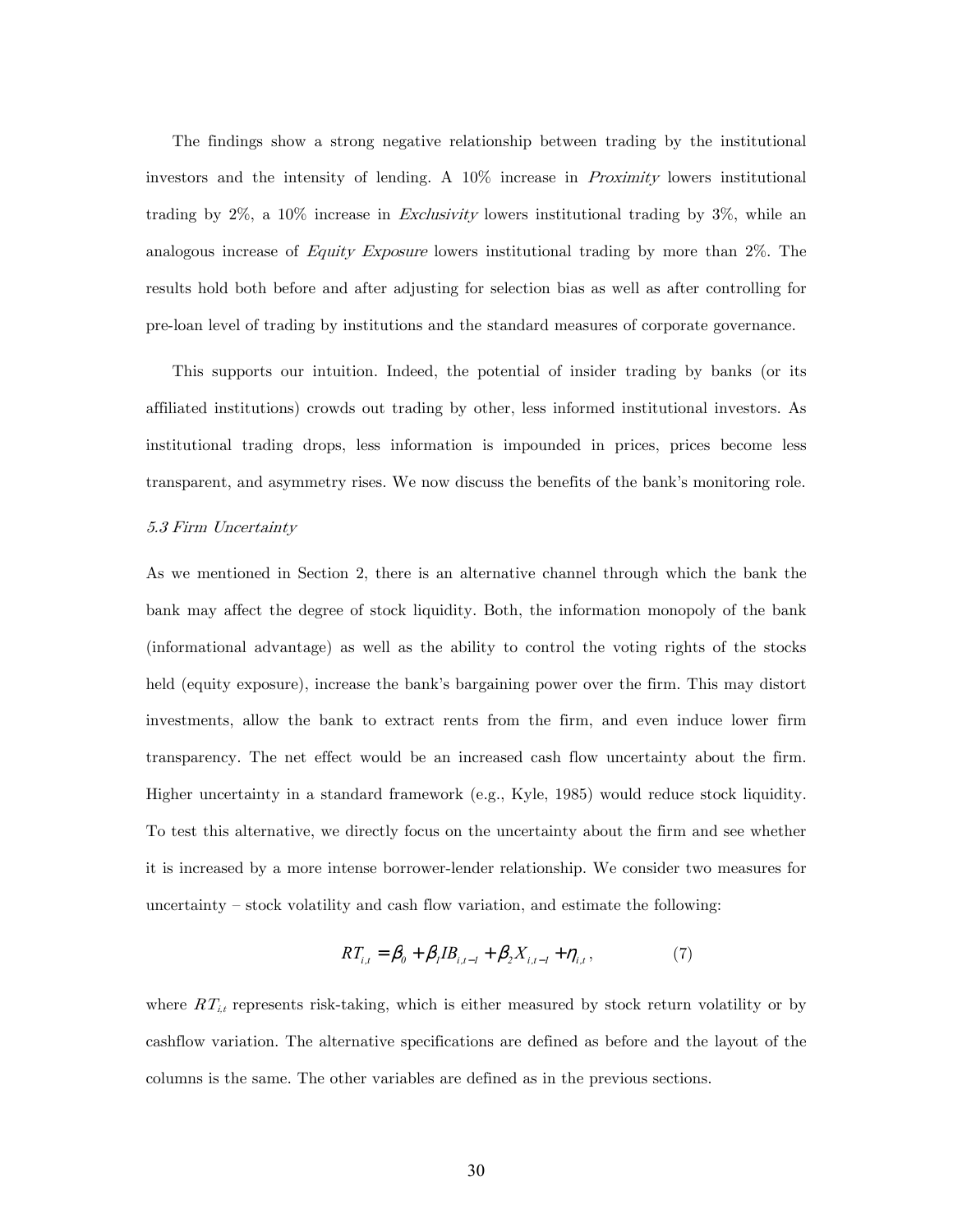Results for stock volatility and cashflow variation are reported in Panels A and B of Table 5, respectively. We start with stock volatility. There is a strongly negative and statistically significant relationship between stock volatility and the intensity of borrowerlender relationship. This is robust across all the specifications and for the different dimensions of intensity. It is also economically significant  $-$  a 10% increase in *Proximity* reduces stock volatility by  $1\%$ , a  $10\%$  reduction in *Exclusivity* reduces stock volatility by more than  $3\%$ , while a  $10\%$  increase in Equity Exposure reduces volatility by 1%. The results also hold both before and after adjusting for selection bias as well as after controlling for pre-loan volatility and quality of corporate governance.

We next consider the effect of the intensity of lending relationship on cashflow variation, for which we use a measure derived from Guay and Harford (2000). It is the absolute change in cashflows with respect to average cashflows over the previous three years. We re-estimate equation (7) replacing the dependent variable with this cashflow variation.

These results are reported in Table 5B and show a strongly negative and statistically significant relationship between cash-flow variation and the intensity of the lending relationship. All the right-hand side variables are the same as before except ROA, which is replaced by cashflows instead.<sup>8</sup> As in the previous cases, it is robust across all specifications and for different proxies of intensity of lending relationship. It is also economically significant  $-$  a 10% increase in *Proximity* reduces cash flow variation by 6%, a 10% reduction in Exclusivity reduces cash flow variation by  $33\%$  and a  $10\%$  increase in Equity Exposure reduces cash flow variation by more than 6%. The results hold both before and after adjusting for selection bias and controlling for pre-loan level of cashflow variation as well as quality of corporate governance.

-

<sup>&</sup>lt;sup>8</sup> This is done because we have to control for the level of cashflows when observing cashflow variation. Moreover, the correlation between ROA and cashflows is large enough (0.97 in our sample) to justify this change.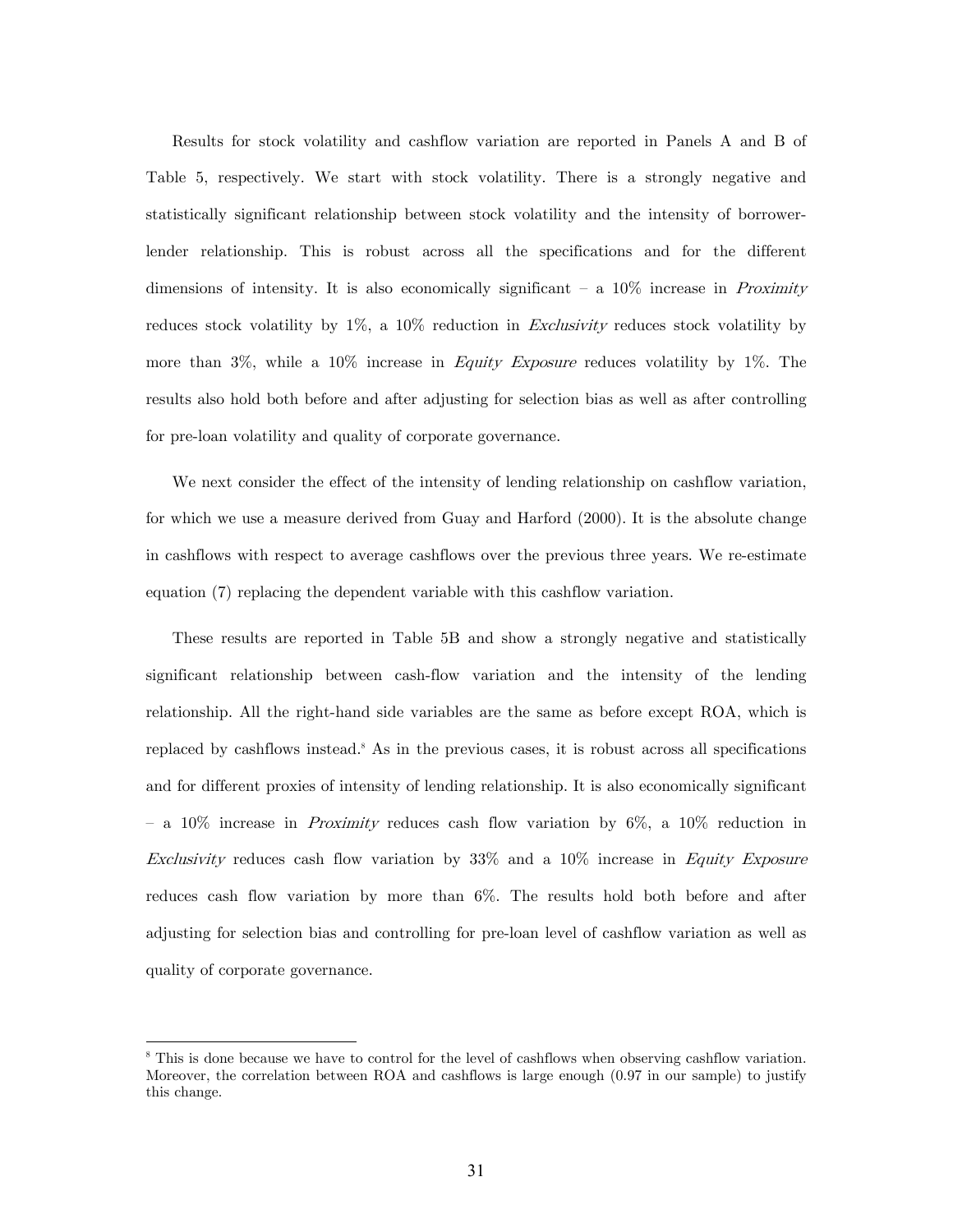As an additional robustness check, we also consider two alternative measures of volatility of cash flows. The first is constructed as the mean, calculated over the life of the loan, of absolute deviations of cashflows each year with respect to those in the previous year. So, effectively it is the average value of the Guay and Hartford's measures over the tenor of the loan. The second is just the standard deviation of the cash flows over the same interval. The (unreported) results of these specifications are consistent with the ones reported here, displaying a strong and statistically significant negative relationship between cashflow variation and the strength of lending relationship.

These findings suggest that the intensity of the lending relationship affects stock volatility. The impact is not limited to lower investor uncertainty (as reflected in stock price volatility), but it directly translates into lower cashflow uncertainty. This provides evidence in favor of the hypothesis that the intensity of the borrower-lender relationship abates risktaking by managers.

## 6. The Sunny Side of the Intensity of the Borrower-Lender Relationship

In this section, we focus on the benefits of stronger lending for the governance of the firm. We will use some of the proxies for good governance prevalent in the literature. We start by analyzing measures of rent appropriation by managers, as proxied by the total compensation of managers. We study whether a more intense relationship with the bank moderates the compensation of firms' managers. We measure *Managerial Appropriation* as the ratio of total compensation of the borrowing firm's CEO to the average total compensation of CEOs for all other firms in the same industry. We regress this appropriation on our measures of intensity of the borrower-lender relationship as well as the standard control variables we have used above. Additionally, a one-year lagged value of the CEO's total compensation is also included as a control. Our hypothesis  $(H2)$  is that there is a negative correlation between intensity and managerial appropriation.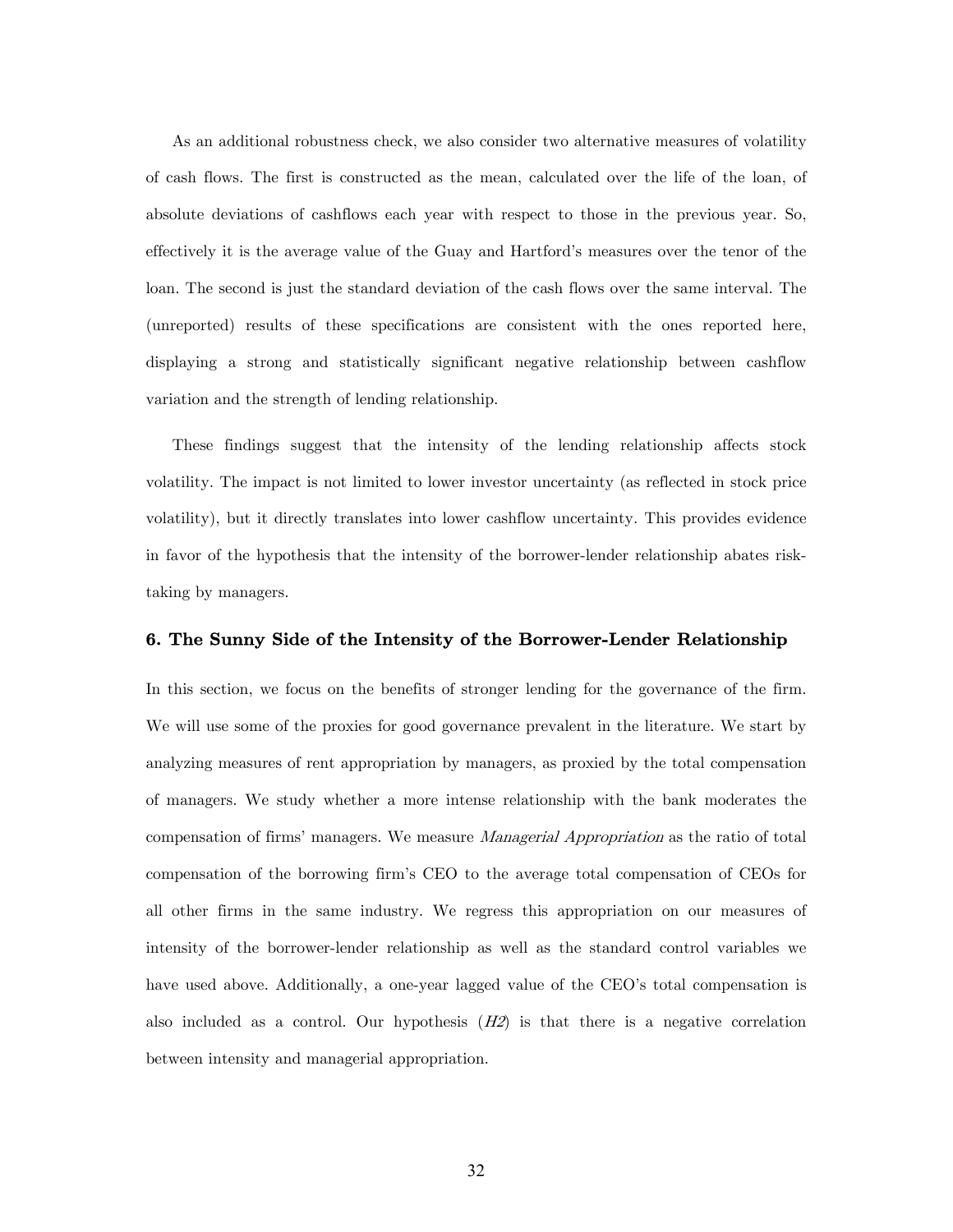The results are reported in Panel A of Table 6 and show a significantly negative correlation between the exclusivity of lending relationship and managerial appropriation. A  $10\%$  increase in *Exclusivity* reduces managerial appropriation by 8%. It is important to note that these results hold both before and after adjusting for selection bias and after controlling for one-year lagged appropriation and quality of governance.

The second measure focuses on another way for the managers to exploit their position: trading in the shares of the firm. We test whether a more intense borrower-lender relationship reduces the insider trading of the managers of the borrower. Following Jenter (2005), we measure insider trading as the ratio of the dollar value of trades made by the CEO through the fiscal year to the firm's market capital. We then regress it on our measures of intensity of the borrower-lender relationship and the standard control variables defined before as well as the lagged value of CEO's trading. We posit a negative relation between managerial trading and intensity.

The results are reported in Panel B of Table 6 and partially confirm our working hypothesis. There is a significant negative correlation between the exclusivity of the lending relationship and managerial trading. This holds true for both measures of exclusivity, while in the case of proximity, it is only marginally true. In particular, a 10% increase in Exclusivity reduces managerial trading by 13%. Also a 10% increase in Equity Exposure reduces managerial trading by more than 7%. As in the previous case, it is worth stressing that the results hold both before and after adjusting for selection bias and after controlling for one-year lagged CEO-trading and quality of governance.

We next consider the M&A activity of the borrowing firm. The number of M&As initiated by the firm has in general been considered as an indication of poor governance (e.g. Gompers *et al.*, 2003). We therefore relate our measures of the intensity of the borrowerlender relationship to the expenditure on acquisitions initiated by the firm. In particular, we define the *Expenditure on M&As* as the ratio of Compustat item 129 to lagged assets. We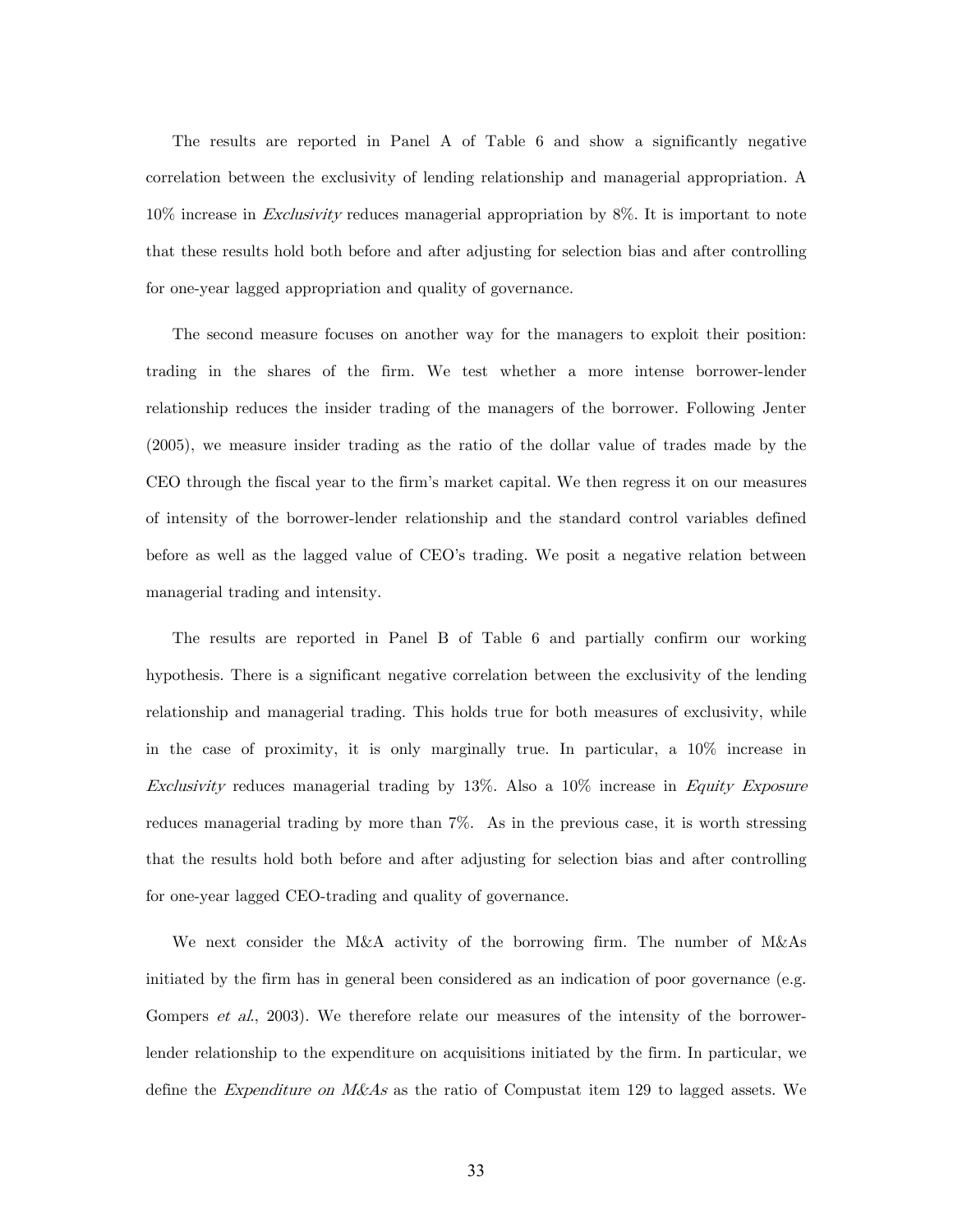regress it on our measures of intensity as well as the standard control variables defined before. Pre-loan level of M&A expenditure is also included as a control in the final specifications. We posit a negative relation between M&A activity and intensity. The results are reported in Panel C of Table 6. They show a strong negative correlation between Exclusivity and M&A activity as well as Equity Exposure and M&A activity. A 10% increase in Exclusivity (Equity Exposure) reduces M&A expenditure by 38% (20%). Proximity does seem to not play any role.

Finally, we focus on CEO turnover. This is directly related to quality of governance (e.g., Jenter, 2006). Indeed, better governance means less entrenched managers and higher turnover. We consider a measure of CEO turnover following Jenter (2006). This is constructed simply as a dummy that is equal to 1 in the fiscal year during which a new CEO is appointed. We then use a logit model to analyze the relationship between our measures of strength of lending and the probability of CEO turnover. Again, we expect a negative relation between CEO turnover and the intensity of the borrower-lender relationship.

The results are reported in Panel D of Table 6 and show a strong negative correlation between both Exclusivity and Equity Exposure and the probability of CEO turnover. A 10% increase in Exclusivity (Equity Exposure) increases the probability of CEO turnover by more than  $7\%$  (4\%) while proximity seems to play no significant role.

All these findings together provide substantial evidence that the intensity of the borrower-lender relationship positively affects the governance of the firm. It is important to note that our results hold even after controlling for the standard measures of governance, which suggests that we are indeed identifying a separate dimension of governance: a purely bank-based one. All this would suggest a positive impact on firm value. Finally, as expected, the impact of stronger lending on firm's governance is more pronounced for measures of informational advantage rather than equity exposure — the latter should affect stock-market characteristics, such as liquidity and adverse liquidity, more than the firm's governance.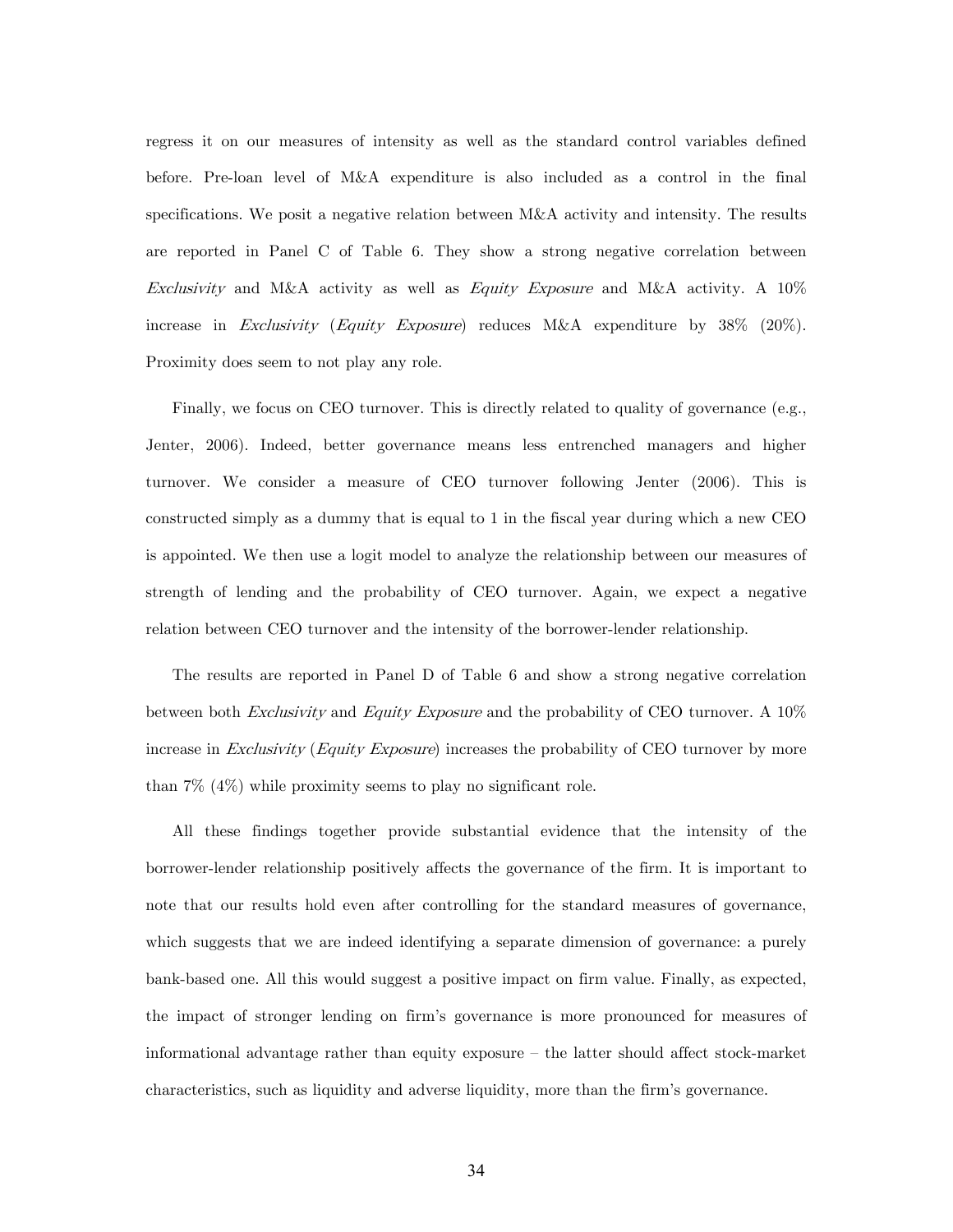## 7. Intensity of the Borrower-Lender Relationship and Tobin's Q

Estimating the effect of the intensity of borrower-lender relationship on the firm's value is equivalent to answering the question — what is the net effect of the governance/liquidity tradeoff? To address this issue, we estimate:

$$
Q_{i,t} = \beta_0 + \beta_1 IB_{i,t-1} + \beta_2 X_{i,t-1} + \eta_{i,t},
$$
\n(8)

where  $Q_{i,t}$  is the Tobin's Q of the firm (calculated as (item6 + item25 x item199 – item60 – item74)/(item6)), while all the other variables are the same as in the previous Sections; we also include the firm's lagged Q and the average Tobin's Q of other firms in the corresponding industry as additional controls in these tests. The econometric methodology is the same as the one defined in Section 3. The results are reported in Table 7. The specifications as well as the layout of the table are the same as before.

The results show a strong and statistically significant positive (negative) relationship between firm-value (as measured by Tobin's Q) and *Exclusivity (Dispersedness). Equity* Exposure also affects Tobin's  $Q$  in a similar manner – an increase in the lenders' equity exposure enhances the firm's Tobin's Q. The impact is economically relevant, too. Crosssectionally, a  $10\%$  reduction in the number of lenders (thus increasing *Exclusivity*) increases Tobin's Q by more than 2%. Analogously, a 10% increase in Equity Exposure increases Tobin's Q by nearly 2%. No statistically significant effect is present in the case of Proximity. The results also hold both before and after adjusting for selection bias. The coefficients of the control variables are in line with previous studies (Gompers, Isjhi and Metrick, 2003). Although few control variables are statistically significant, we find that firms with greater analysts-coverage and firms belonging to high-Q industries display a higher Tobin's Q. Also, lagged Tobin's Q of the firm itself is most significant in these regressions.

As an additional test, we calculate the abnormal returns from trading strategies based on different loan characteristics. We use alternative methodologies: returns across time and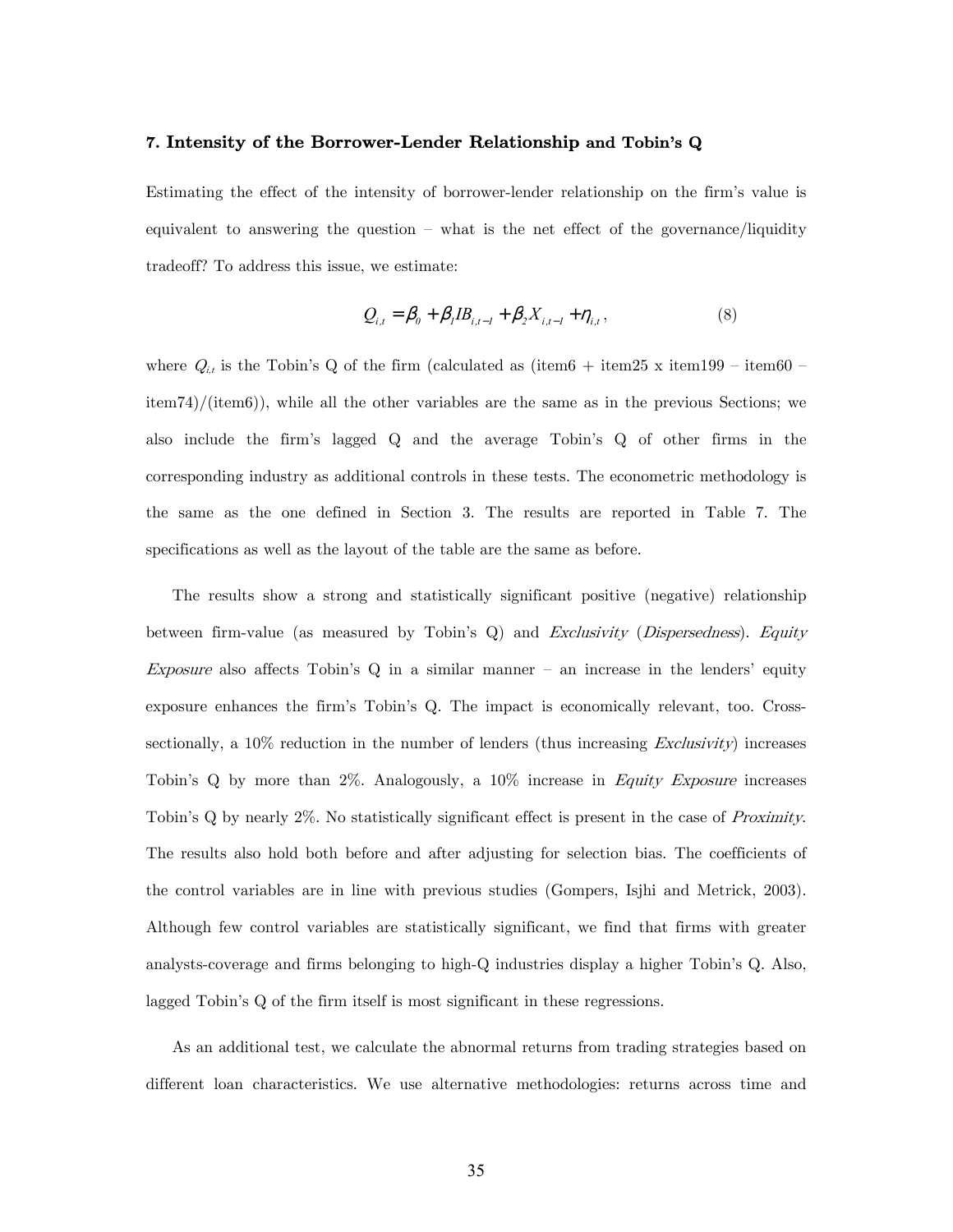securities (RATS) and the calendar-time portfolio regressions (CTPR). The RATS methodology (Ibbotson, 1975) is based on the monthly average abnormal returns in event time. One cross-sectional regression is run for each event month  $j(j=0)$  is the month in which the firm enters the loan), with  $j$  varying from 1 to 12. For each event month  $j$ , we estimate:

$$
(R_{i,t} - R_{f,t}) = a_j + b_j (R_{m,t} - R_{f,t}) + c_j SMB_t + d_j HML_t + g_j UMD_t + \varepsilon_{i,t}, \quad (9)
$$

where  $R_{i,t}$  is the monthly return on security *i* in calendar month t.  $R_{f,t}$  and  $R_{m,t}$  are the risk-free rate and the return on the equally-weighted CRSP index, respectively.  $SMB_t$ ,  $HML_t$ , and  $UMD_t$ , are the monthly returns on the size, book-to-market and momentum factormimicking portfolios in month  $t$ , respectively. The numbers reported are sums of the intercepts of cross-sectional regressions  $a_j$  over the relevant event-time periods.

The alternative methodology is based on portfolio formed according to the intensity of lending relationship. We construct equally-weighted portfolios consisting of firms whose loancharacteristic (average distance, dispersedness, proximity, exclusivity, and equity exposure) is *above* median in a given month  $(H<sub>i</sub>)$  and those whose loan-characteristic is either *equal to* or below median in that month  $(Lo)$ . Hi – Lo represents a trading strategy where we go long in the  $H_i$  portfolio and short the  $Lo$  portfolio. That is, each month we look backward and, depending on the loan characteristics, we add stocks (that have entered into a loan contract) to one of the two portfolios, and we keep them in the portfolios for a certain number of months. We consider horizons of 1, 3, 6 and 12 months. Then, we calculate the abnormal returns of each of these portfolios as well as of their differences using the four factors.

We report the results in Table 8. Panel A presents returns using the Ibbotson's (1975) RATS estimation. The returns in this panel are returns over the indicated holding period. The numbers in brackets at the head of each column represent months after the loan, over which these stocks are held. E.g.,  $[1, 6]$  would represent the 6-month period immediately after the month in which the loan started. Panel B presents returns using an equally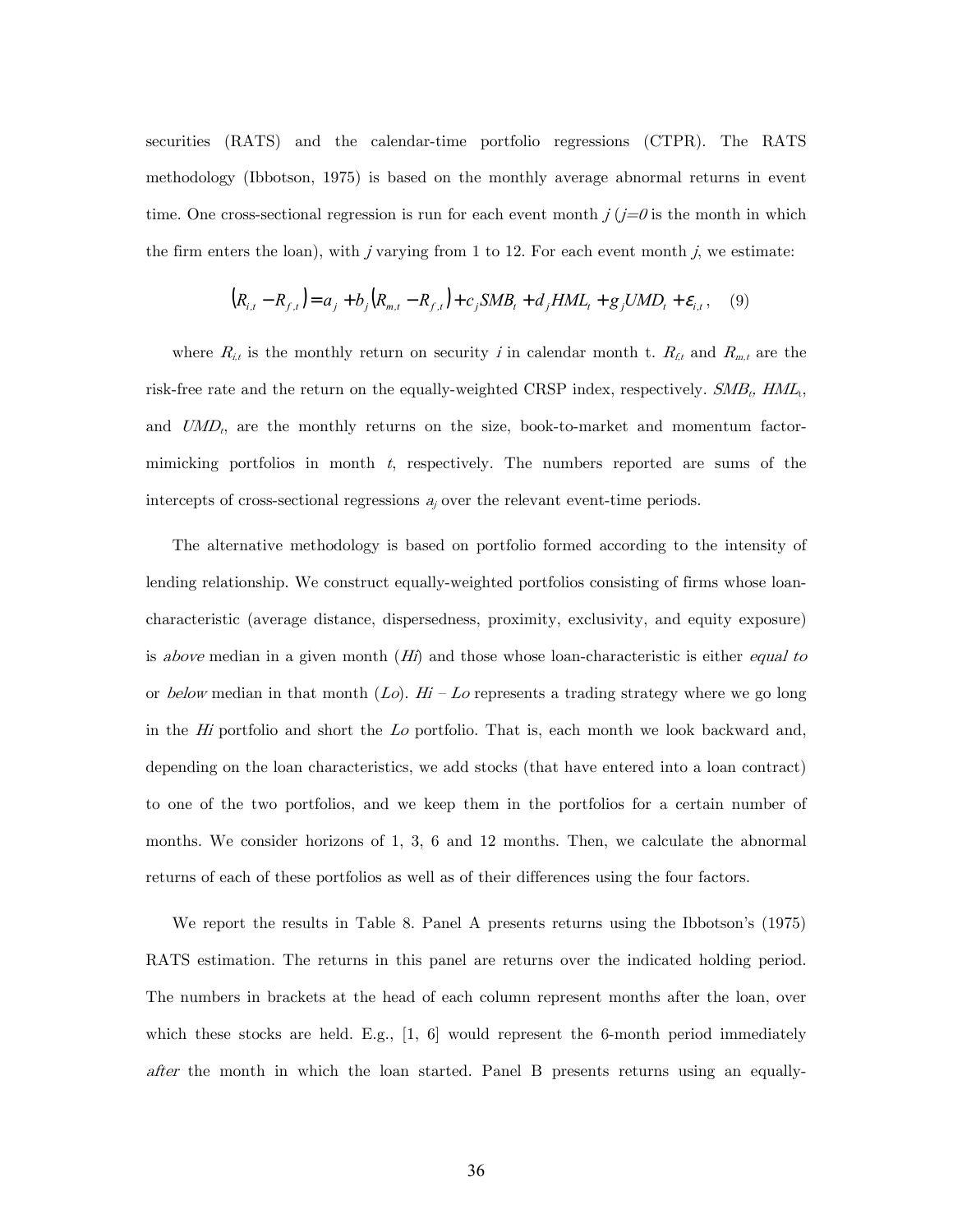weighted portfolio strategy in calendar-time. The returns in this panel are returns per month over the indicated period (i.e., the returns under [1, 6] are monthly returns for a period of 6 months immediately after the month in which the loan started.)

The results are consistent with the ones based on Tobin's Q and show a significantly positive relationship between stock returns and measures of exclusivity (either Exclusivity or Dispersedness). After the inception of the loan, the returns of firms entering a more exclusive relationship with the bank are positive. The appreciation in value is not only statistically significant but also economically relevant. It is equal to 46 b.p. per month over 12 months using the calendar-time portfolio strategy and more than 6% over 12 months using RATS.

## 8. Conclusion

We document the trade-off facing a borrowing firm due to the "better governance" effect of stronger relationship with lending banks and the adverse effect of an increase in the firm's information asymmetry due to a stronger lending relationship. We argue that the bank's privileged information from monitoring improves the quality of firm's governance. This implies less risk-taking and more disciplined managers. At the same time, however, the potential of the bank using its privileged information in the equity market increases adverse selection facing other market participants. This reduces the incentive of other investors to hold the stock of the borrowing firm, which translates into lower stock market liquidity and trading volume, and greater information asymmetry.

We consider two aspects of the intensity of the relationship between the borrower and the lender: informational advantage and equity exposure. We define informational advantage in terms of the information the bank gathers about the firm it lends to and equity exposure as the equity stake that the bank has either directly or indirectly in the firm it lends to. We show that a more intense borrower-lender relationship increases stock illiquidity and asymmetric information in the stock market and lowers trading volume. Institutions reduce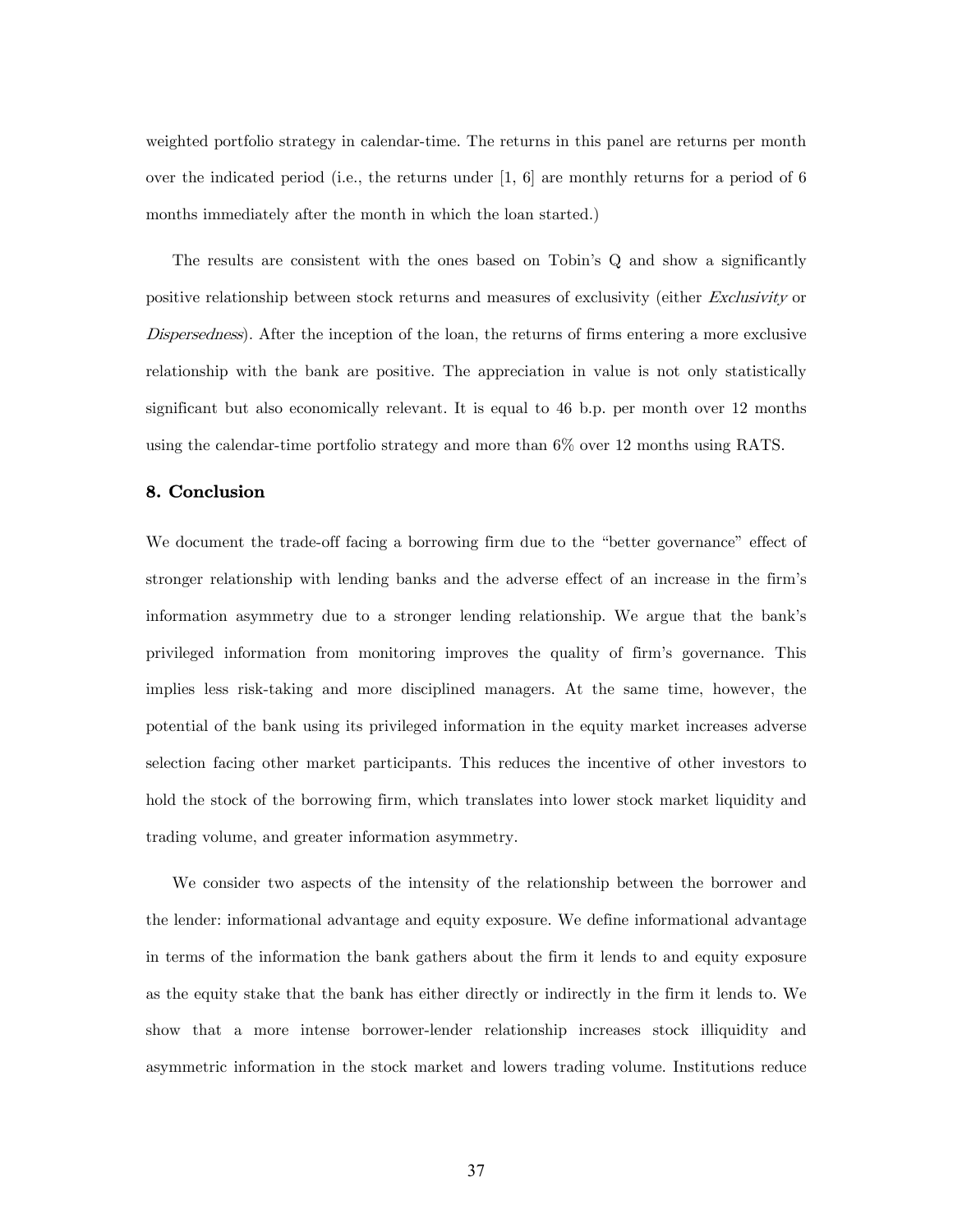their trading in the stock of firms that enjoy a more intense relationship with the bank. At the same time, a more intensive relationship directly affects the management of the firm, by reducing managerial compensation and insider trading. A more intensive lending relationship with a bank also increases managerial turnover and reduces the incentives of the managers to initiate M&As. In other words, the disciplining/constraining effect on the managers is stronger for more intense relationships.

The net effect on the firm value is positive — firms with a more intense borrower-lender relationship display a higher stock price. Both, the firm's Tobin's Q and the stock returns following the inception of the loan are directly affected. After the inception of the loan, the returns of firms entering a more intense relationship are higher.

Our findings provide a new perspective on how banks affect the firm. This has important normative implications. Indeed, after the abolition of the Glass-Steagall Act, the possibility of banks directly trading on the basis of information acquired in the course of their lending activity has increased tremendously. This should have further compounded the liquidity effects of bank lending.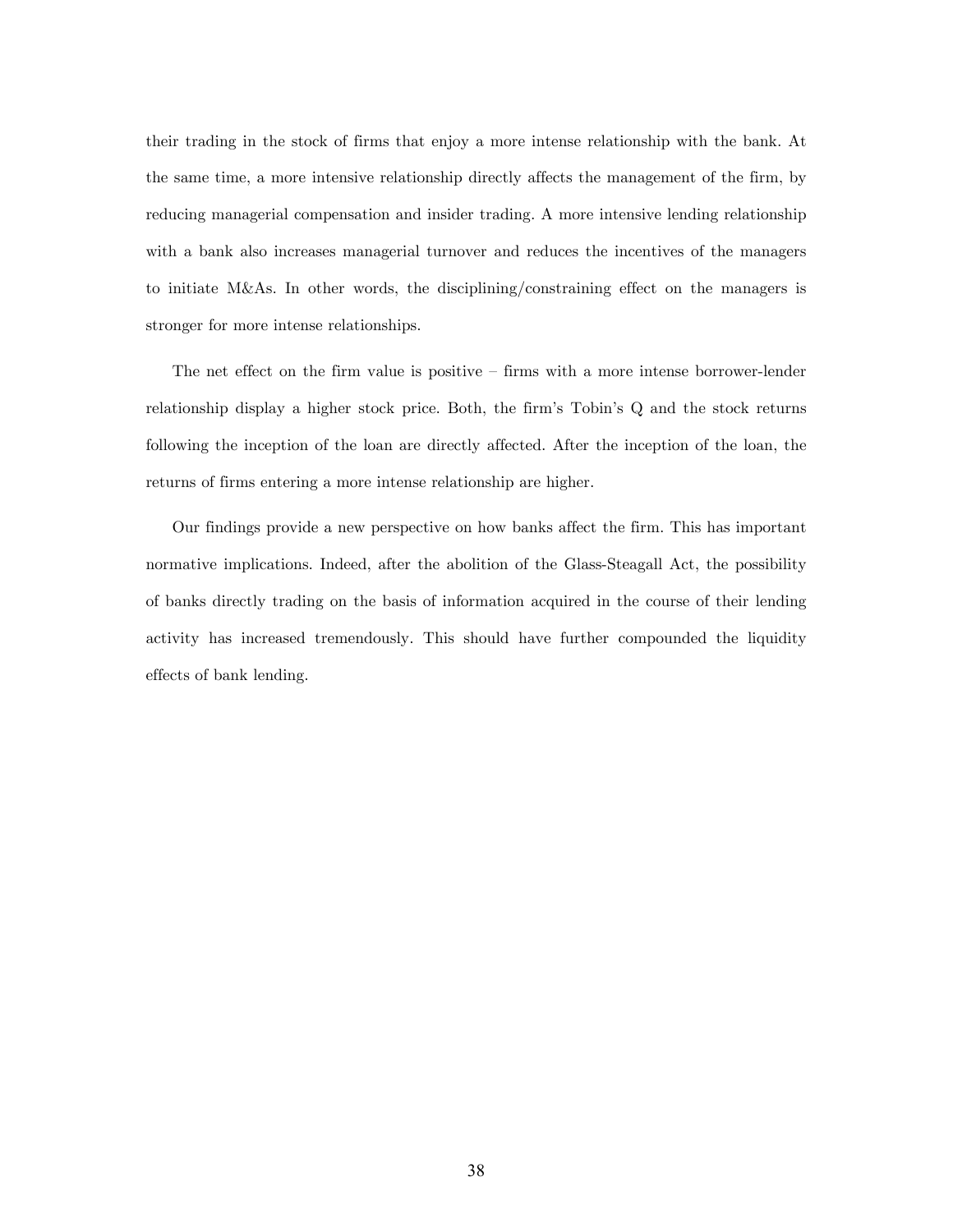# References

Allen, Franklin, and Douglas Gale, 2000, Comparing Financial Systems, MIT Press: Cambridge, MA.

Amihud, Yakov, 2002, Illiquidity and stock returns: cross-section and time-series effects, Journal of Financial Markets, 5, 31-56.

Amihud, Yakov, and Haim Mendelson, 1986, Asset pricing and the bid-ask spread, Journal of Financial Economics 17, 223-249.

Amihud, Yakov, Haim Mendelson, and Beni Lauterbach, 1997, Market Microstructure and Securities Values: Evidence from the Tel Aviv Stock Exchange, 45 (3), 365-390.

Berger, Allen N., and Timothy H. Hannan, 1989, The Price-Concentration Relationship in Banking, Review of Economics and Statistics, 71 (2), 291-299.

Berger, Allen N., Nathan Miller, Mitchell Petersen, Raghuram Rajan, and Jeremy Stein, 2005, Does Function Follow Organizational Form? Evidence from the lending practices of large and small banks, Journal of Financial Economics, 76 (2), 237-269.

Berger, Allen N., and Gregory F. Udell, 1995, Relationship lending and lines of credit in small firm finance, Journal of Business, 68, 351—382.

Berger, Allen N., and Gregory F. Udell, 1996, Universal banking and the future of small business lending. In: Saunders, A., Walter, I. (Eds.), Financial System Design: The Case for Universal Banking. Irwin Burr, Ridge, IL, pp. 559—627.

Berger, Allen N., and Gregory F. Udell , 2002, Small business credit availability and relationship lending: the importance of bank organizational structure. Economic Journal 112, F32—F53.

Berkman, Henk, and Venkat R. Eleswarapu, 1998, Short-term Traders and Liquidity: A test using Bombay Stock Exchange data, Journal of Financial Economics, 47 (3), 339-355.

Berle, Adolph, and Gardiner Means, 1932, The modern corporation and private property. New York.

Bharath, Sreedhar, Paolo Pasquariello, and Guojun Wu, 2005, Does Information Asymmetry Drive Capital Structure Decisions?, working paper.

Bhide, Amar, 1993, The hidden costs of stock market liquidity, Journal of Financial Economics, 34,31-51.

Bolton, Patrick, and Ernst-Ludwig von Thadden, 1998a, Blocks, liquidity, and corporate control, Journal of Finance 53, 1-25.

Bolton, Patrick, and Ernst-Ludwig von Thadden, 1998b, Liquidity and control: a dynamic theory of corporate ownership structure, Journal of Institutional and Theoretical Economics, 154, 177-211.

Bolton, Patrick, and David Scharfstein, 1996, Optimal Debt Structure and the Number of Creditors, Journal of Political Economy, 104 (1), 1-25.

Boot, Arnoud, 2000, Relationship Banking: What do we know?, Journal of Financial Intermediation, 7-25. Boot, Arnoud, and Anjan Thakor, 2000, Can Relationship Banking Survive Competition?, Journal of Finance, 55 (2), 679-714.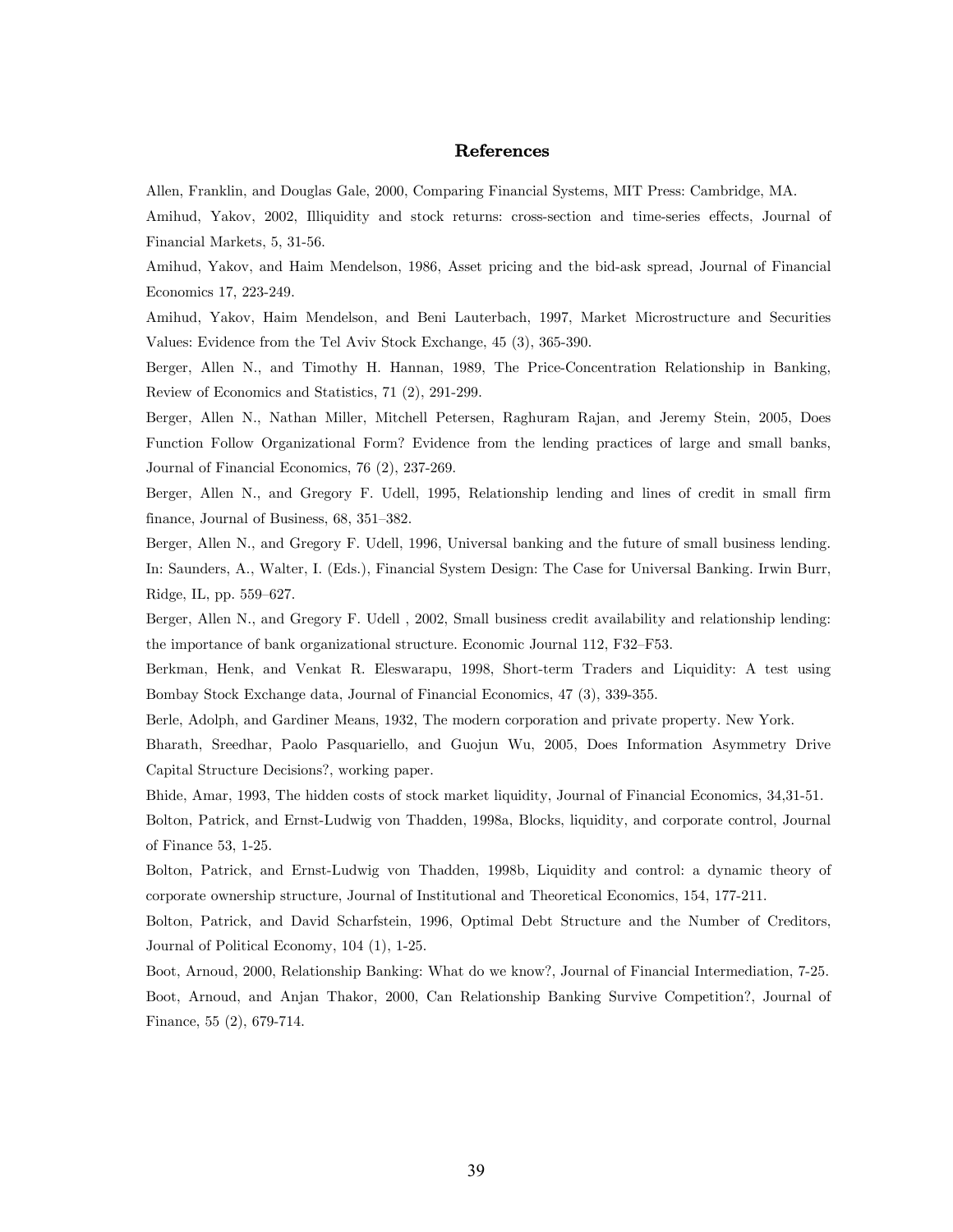Brennan, Michael J., Tarun Chordia, and Avanidhar Subrahmanyam, 1998, Alternative factor specifications, security characteristics, and the cross-section of expected stock returns, Journal of Financial Economics 49, 345-373.

Butler, Alexander W., Distance still matters: evidence from municipal bond underwriting, mimeo.

Clarke, Jonathan, and Kuldeep Shastri, 2001, On Information Asymmetry Metrics, working paper.

Coffee, John C., 1991, Liquidity versus control: the institutional investor as corporate monitor, Columbia Law Review 91, 1277-1368.

Cooper, S. Kerry, John C. Groth, and William E. Avera, 1985, Liquidity, Exchange Listing and Common Stock Performance, Journal of Economics and Business, 37 (1), 35-47.

Coval, Joshua D. and Tobias Moskowitz, 1999, Home bias at home: Local equity preference in domestic portfolios, Journal of Finance 54, 2045-2073.

Coval, Joshua D. and Tobias Moskowitz, 2001, The geography of investment: Informed trading and asset prices, Journal of Political Economy 109, 811-841.

Datta, Sudip, Mai Iskandar-Datta and Kartik Raman, 2001, Executive compensation and corporate acquisition decisions, Journal of Finance 56, 2299-2336.

Detragiache, Enrica, Paolo Garella, and Luigi Guiso, 2000, Multiple versus Single Banking Relationships: Theory and Evidence, Journal of Finance, 55 (3), 1133-1161.

Diamond, Douglas, 1984, Financial Intermediation and Delegated Monitoring, Review of Economic Studies, 51, 393-414.

Easley, David, Nicholas Kiefer, Maureen O'Hara, and Joseph Paperman, 1996, Liquidity, Information, and Infrequently Traded Stocks, Journal of Finance, 51 (4), 1405-1436.

Ellis, Katrina, Roni Michaely, and Maureen O'Hara, 2000, When the Underwriter is the Market Maker: An Examination of Trading in the IPO Aftermarket, Journal of Finance, 55 (3), 1039-1074.

Falkenstein, Eric G., 1996, Prefrences for stock characteristics as revealed by mutual funds portfolio holdings, Journal of Finance, 51, 111-135.

Faure-Grimaud, Antoine, and Denis Gromb, 2003, Public trading and private incentives, Review of Financial Studies, forthcoming.

Foster, F. Douglas, and S. Viswanathan, 1990, A Theory of Interday Variations in Volumes, Variances, and Trading Costs in Securities Markets, Review of Financial Studies, 3 (4), 593-624.

Garmaise, Mark and Tobias Moskowitz, 2004, Confronting Information Asymmetries: Evidence from Real Estate Markets, Review of Financial Studies, 17 (2), 405-437.

Gaspar, Jose-Miguel, and Massimo Massa, Local Ownership as Private Information: Evidence on the monitoring-liquidity trade-off, Journal of Financial Economics, forthcoming.

Gompers, Paul, Joy Ishii, and Andrew Metrick, 2003, Corporate governance and equity prices, Quarterly Journal of Economics 118, 107-155.

Grinblatt, Mark, and Matti Keloharju, 2001, How Distance, Language, and Culture Influence Stockholdings and Trades, Journal of Finance, 56 (3), 1053-1073.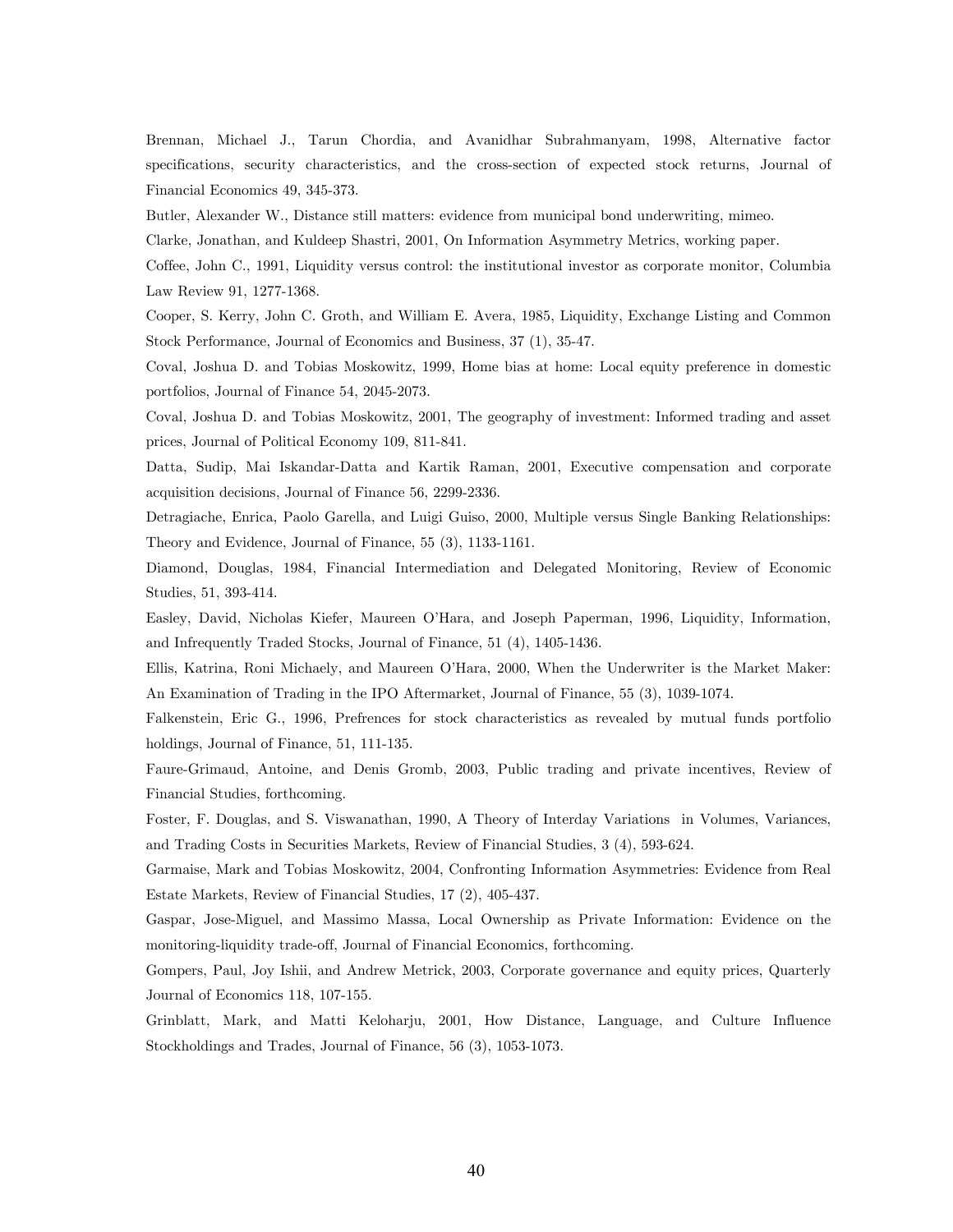Hasbrouck, Joel, 2005, Trading Costs and Returns for US Equities: Estimating Effective Costs from Daily Data, working paper.

Hauswald, Robert, and Robert Marquez, 2006, Competition and Strategic Information Acquisition in Credit Markets, Review of Financial Studies, 19 (3), 967-1000.

Holmstrom, Bengt and Jean Tirole, 1993, Market liquidity and performance monitoring, Journal of Political Economy 101, 678-709.

Holmstrom, Bengt and Jean Tirole, 1997, Financial Intermediation, Loanable Funds, and the Real Sector, Quarterly Journal of Economics, 112 (3), 663-691.

Hong, Harrison, Kubik, Jeffrey D. and Stein, Jeremy C, 2005, Thy neighbor's portfolio: word-of-mouth effects in the holdings and trades of money managers. Journal of Finance, 60, 2801-24.

James, Christopher, 1987, Some Evidence on The Uniqueness of Bank Loans, Journal of Financial Economics, 19 (2), 217-236.

Jensen, Michael, 1986, Agency Costs of Free Cash Flow, Corporate Finance, and Takeovers, American Economic Review, 76 (2), 323-329.

Kracaw, William A., and Marc Zenner, 1998, Bankers in the Boardroom: Good News or Bad News?, working paper.

Kyle, Albert S., 1985, Continuous Trading and Insider Trading, Econometrica, 53 (6), 1315-1336.

Llorente, Guillermo, Roni Michaely, Gideon Saar, and Jiang Wang, 2002, Dynamic Volume-Return Relation of Individual Stocks, Review of Financial Studies, 15 (4), 1005-1047.

Lummer, Scott L., and John J. McConnell, 1989, Further Evidence on the Bank Lending Process and the Capital Market Response to Bank Loan Agreements, Journal of Financial Economics, 25, 99-102.

Malloy, Christopher J., 2003, The geography of equity analysis, Mimeo.

Massa, Massimo and Zahid Rehman, 2005, Information flows within financial conglomerates: evidence from the banks-mutual funds relationship, Mimeo.

Mayer, Colin, 1988, New Issues in Corporate Finance, European Economic Review, 32, 1167-1183.

Milgrom, Paul, and Nancy Stokey, 1982, Information, Trade, and Common Knowledge, Journal of Economic Theory, 26 (1), 17-27.

Noe, Thomas, 2002, Investor activism and financial market structure, Review of Financial Studies, 15, 289-318.

Padilla, A. Jorge, and Marco Pagano, 1997, Endogenous Communication Among Lenders and Entrepreneurial Incentives, Review of Financial Studies, 10 (1), 205-236.

Perotti, Enrico, and Ernst-Ludwig von Thadden, 2000, Outside Finance, Dominant Investors, and Strategic Transparency, working paper.

Petersen, Mitchell and Raghuram G. Rajan, 1994, The Benefits of Lending Relationships: Evidence from Small Business Data, Journal of Finance, 49 (1), 3-37.

Petersen, Mitchell and Raghuram G. Rajan, 1995, The Effect of Credit Market Competition on Firm-Creditor Relationships,, Quarterly Journal of Economics 110, 407-443.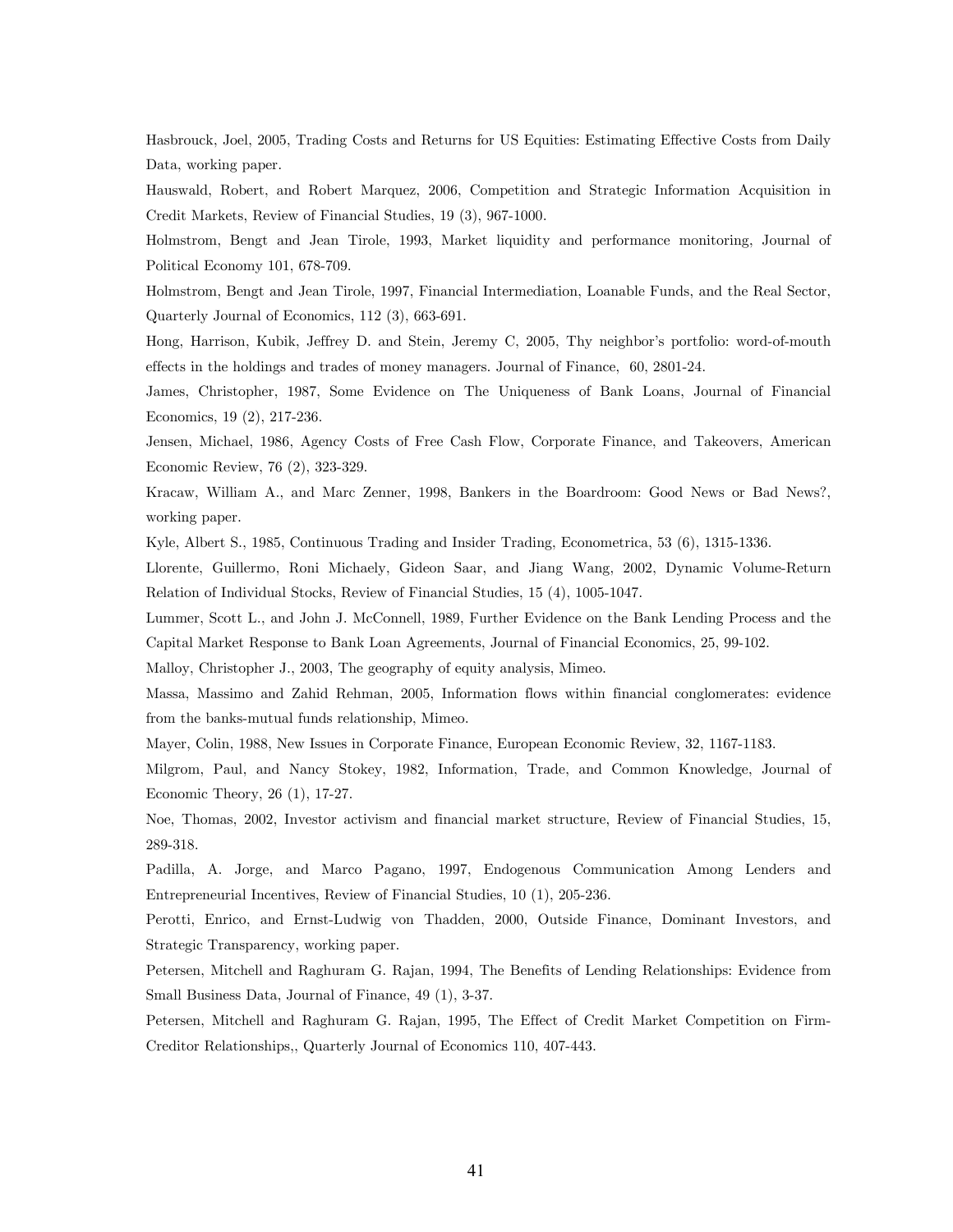Puri, Manju, 1996, Commercial Banks in Investment Banking: Conflict of Interest or Certification Role?, Journal of Financial Economics, 373-401.

Rajan, Raghuram G., 1992. Insiders and outsiders: the choice between informed and arm's-length debt. Journal of Finance 47, 1367—1399.

Ritter, Jay, and Donghang Zhang, 2005, Affiliated Mutual Funds and the Allocation of Initial Public Offerings, Journal of Financial Economics, forthcoming.

Schenone, Carola, 2004, The Effect of Banking Relationships on the Firm's IPO Underpricing, Journal of Finance, 59 (6), 2903-2958.

Santos, Joao, and Kristin E. Wilson, 2005, Does bank's corporate control benefit firms? Evidence from US banks' control over firms' voting rights. Mimeo.

Santos, Joao and A. Rumble 2005. The American Keiretsu and Universal Banks: Investing,

Voting and Sitting on Nonfinancials Corporate Boards. Forthcoming in the Journal of

Financial Economics.

Sharpe, Steven, 1990, Asymmetric Information, Bank Lending, and Implicit Contracts: A Stylized Model of Customer Relationships, Journal of Finance, 45 (4), 1069-1087.

Shleifer, Andrei and Robert Vishny, 1986, Large shareholders and corporate control, Journal of Political Economy 94, 461-488.

Slovin, Myron B., Shane A. Johnson, and John L. Glascock, 1992, Firm Size and the Information Content of Bank Loan Announcements, Journal of Banking and Finance, 16 (6), 1057-1071.

Slovin, Myron B., Marie E. Suhka, and Carl D. Hudson, 1988, Corporate Commercial Paper, Note Issuance Facilities, and Shareholder Wealth, Journal of International Money and Finance, 7, 289-302.

Stein, Jeremy C., 2002, Information production and capital allocation: decentralized vs. hierarchical firms, Journal of Finance 57, 1891—1921.

Sufi, Amir, 2005, Information Asymmetry and Financing Arrangements: Evidence from Syndicated Loans, Journal of Finance, forthcoming.

von Thadden, Ernst-Ludwig, 1992, The Commitment of Finance, Duplicated Monitoring and the Investment Horizon, working paper.

von Thadden, Ernst-Ludwig, 1995, Long-Term Contracts, Short-Term Investment and Monitoring, Review of Economic Studies, 62, 557-575.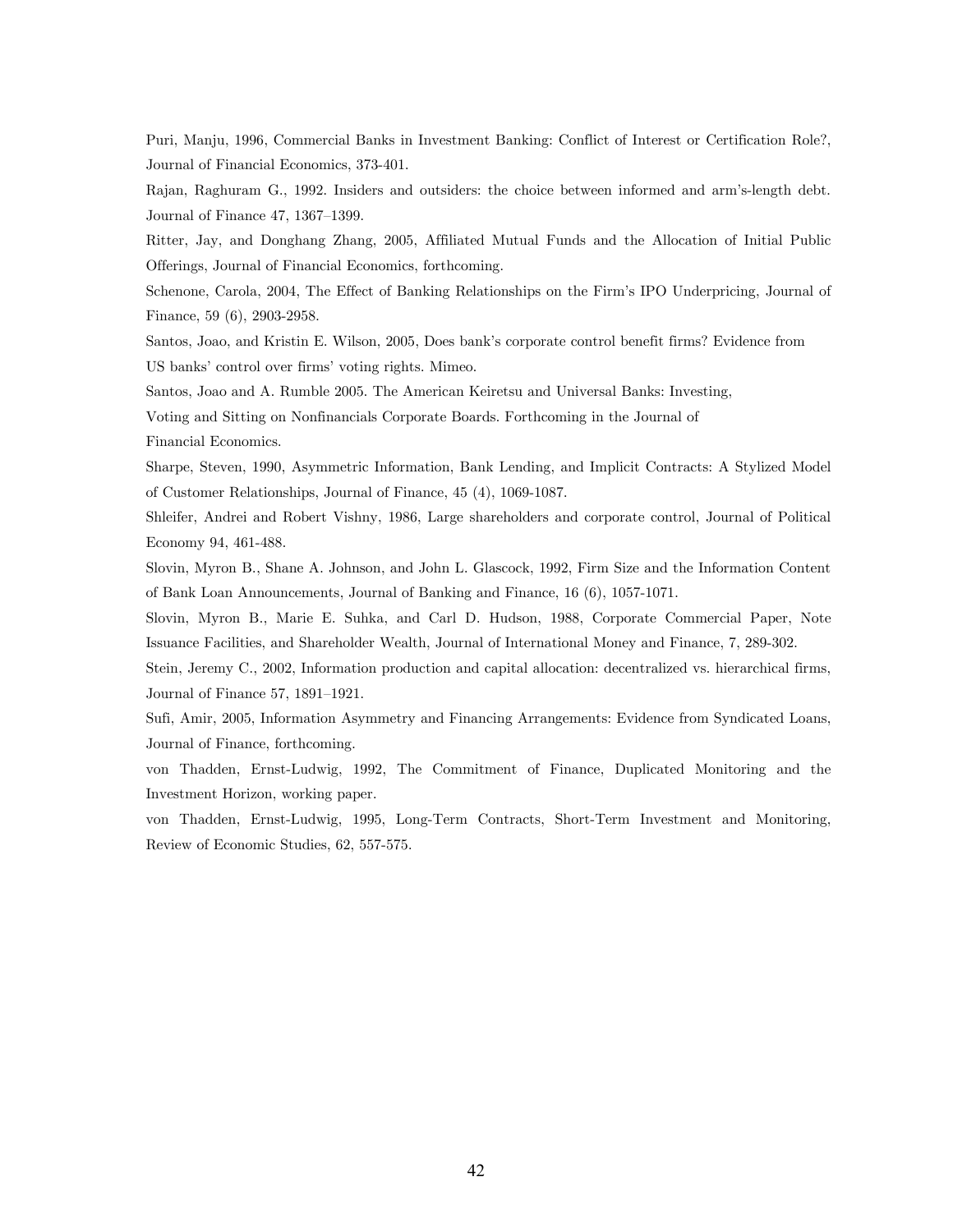#### Table 1

#### Variable Definitions and Summary Statistics

The table below presents summary statistics of the variables used in our analyses. We present separate figures for the overall sample (in Table 1a) as well as the loan-taking sub-sample (in Table 1b). We start with the definitions of all the dependent variables.

LoanDummy is a dummy variable that equals 1 for all the firm-years during which there is an active loan; this variable is zero otherwise. This dummy represents the "loantaking decision". Hence, it is 1 for firm-years derived from the LPC data (described above in Section 4) and 0 for the remaining firm-years (which are obtained from Compustat). Illiquidity is  $ln(1 + ArgILLIQx10^7)$  where  $AvgILLIQ$  is the yearly average of the monthly ILLIQ values calculated as per equation in Section 3.3 above. Liquidity is the logarithm of "Amivest" liquidity ratio, which is constructed using high-frequency data; we obtain it from Joel Hasbrouck's webpage. Trading Volume, is the logarithm of average monthly volume over the year. Information Asymmetry measures the degree of asymmetric information and is constructed following the model of Llorente, Michaely, Saar, and Wang (2002). It is the coefficient C<sub>2</sub> obtained from the regression:  $R_{i,t+1} = C_0 + C_1R_t + C_2(V_{i,t}xR_{i,t}) + e_{i,t+1}$ . (See Section 3.3 in the paper or Table 6 for further details on C<sub>2</sub>.) Trading by Institutional Investors is the average trading by institutional investors over the four quarters in a given fiscal year. Volatility is the logarithm of one plus the standard deviation (rescaled by 10<sup>4</sup>) of daily returns over the year; this variable is also rescaled for the convenience of obtaining normally-scaled coefficient estimates. Cashflow Variation is the absolute change in cashflows with respect to the average cashflows over the previous three years. Managerial Appropriation is the ratio of the CEO's total compensation ("TDC1" from ExecuComp) to the average total compensation of other CEO's in the industry (as defined by 1-digit SIC code). Trading by Managers is the ratio of trades made by the CEO to the average trading by other CEO's in the industry (as defined by 1-digit SIC code); the trades are calculated according to Jenter (2005). Expenditure on M&As is defined as the ratio of Compustat item 129 to lagged value of assets (item 6). CEO Turnover is a dummy variable that takes value 1 if the CEO changed a given fiscal year, and 0 otherwise. Tobin's Q is calculated as (item6 + item25 x item199  $item60 - item74)/(item6)$ .

Size is measured as the logarithm of book value of assets (item 6). Leverage is the sum of long-term debt (item 9) and debt in current liabilities (item 34), standardized by lagged assets (item 6). Cash is the ratio of total cash (item 1) to lagged assets and Cashflows are defined as income before extraordinary items (item 18) plus depreciation and amortization (item 14), standardized by lagged assets. ROA (return on assets) is income before extraordinary items (item 18) as a percentage of lagged assets. Capital Expenditure is the ratio of capital expenditures (item 128) to lagged assets. Market-to-Book is the logarithm of the firm's market-to-book ratio where market-to-book is (item25 x item199)/(item60). Industry Tobin's Q is the average Q in the industry to which the borrower belongs.

Institutional Holdings is the fraction of shares held by those institutional investors that hold at least a 5% position in the firm. Analysts is the number of analysts following the stock, and is expressed in thousands for the convenience of obtaining normally-scaled coefficient estimates. NYSE is a dummy variable that takes a value 1 if the firm is listed on the New York Stock Exchange, and zero otherwise. Ratings Dummy is a dummy equal to 1 if the firm has a credit rating available, and 0 otherwise. Governance index is a dummy variable that equals 1 if the Gompers, Ishii, and Metrick (2003) index of corporate governance is greater than 9 and equals 0 if this index is less than or equal to 9; recall, the higher the index, the poorer the corporate governance.

Average Distance is the average distance of the borrower from each of the lenders in its lending syndicate; it is measured in thousands of kilometers. Dispersedness is the logarithm of the number of lenders counted in hundreds; this rescaling is done for the convenience of obtaining normally-scaled coefficient estimates. Proximity is the fraction of loans taken from banks whose headquarters are located within 200 miles (or 320 kilometers) of the borrower's location; historical location of the firm is available to us at county level so we also identify the banks' location at county level. Exclusivity is the logarithm of the Herfindahl Index (ranging between  $0-10,000$ ) of the lending syndicate. Equity Exposure is the fraction of borrowing firm's equity held by the institutions affiliated with the lenders in the syndicate. Finally, the Loan-to-Debt Ratio is the ratio of total loan amount (raised in the loan deal) to the lagged value of outstanding long-term debt (item 9); this ratio takes surprisingly large values because certain firms might start out with negligible leverage and then at some point decide to borrow enormously from banks.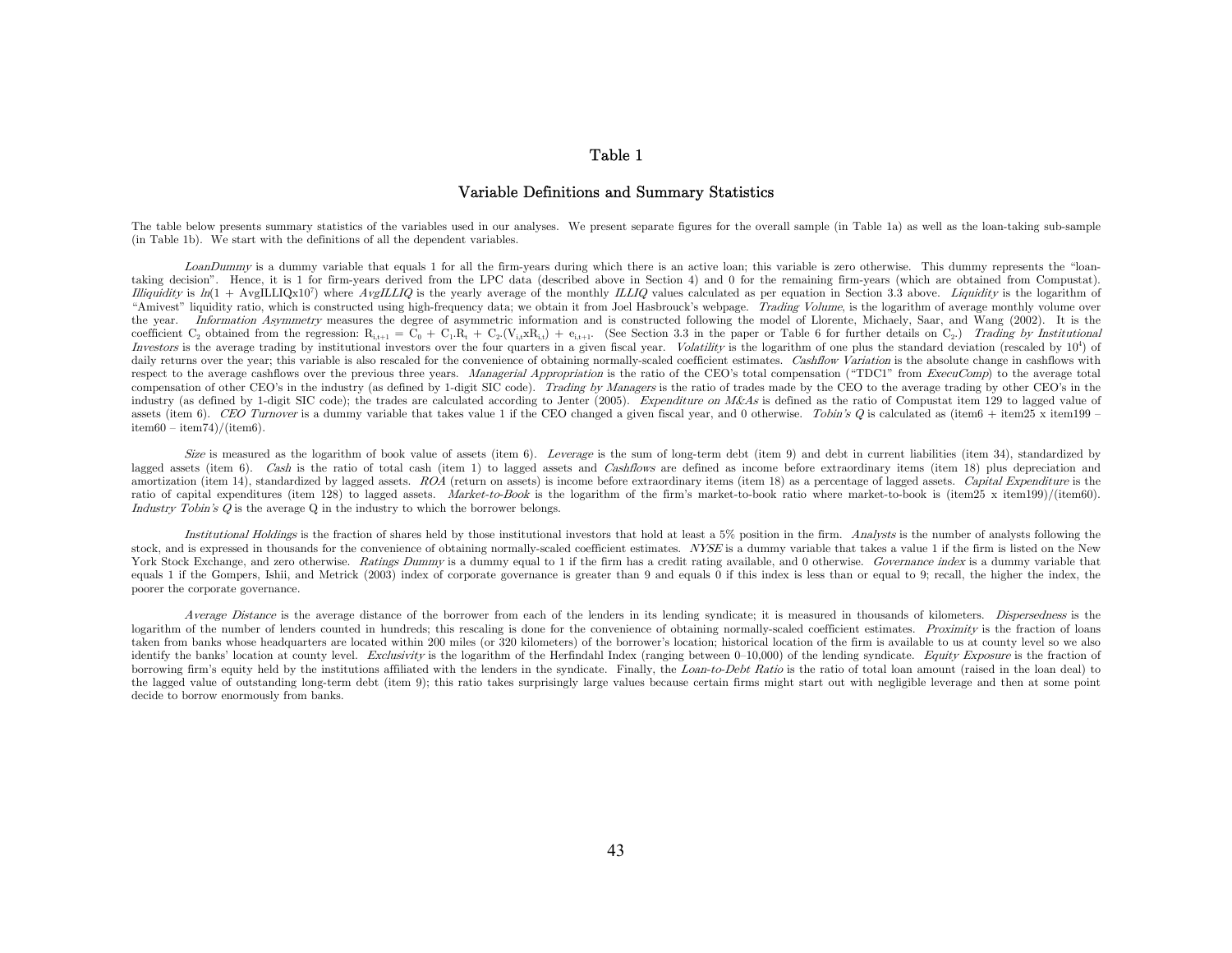| Variables                | Units     | N      | Mean     | Median   | Std. Dev. |
|--------------------------|-----------|--------|----------|----------|-----------|
|                          |           |        |          |          |           |
| Illiquidity              | logarithm | 42,805 | 1.625    | 0.719    | 1.908     |
| Liquidity                | logarithm | 38,881 | $-3.446$ | $-3.417$ | 2.995     |
| <b>Trading Volume</b>    | logarithm | 42,805 | $-2.681$ | $-2.643$ | 1.048     |
| Information Asymmetry    | fraction  | 42,765 | 0.019    | 0.021    | 0.105     |
| Trading by Institutions  | fraction  | 35,675 | 0.034    | 0.024    | 0.051     |
| <b>Stock Volatility</b>  | logarithm | 42,805 | 5.861    | 5.866    | 0.587     |
| Cashflow Variation       | fraction  | 39,325 | 2.977    | 0.420    | 63.668    |
| Managerial Appropriation | fraction  | 13,922 | 0.934    | 0.505    | 2.073     |
| Trading by Managers      | fraction  | 10,906 | 2.083    | 0.125    | 91.572    |
| Expenditure on M&A       | fraction  | 41,184 | 0.035    | 0.000    | 0.156     |
| CEO Turnover             | 0/1       | 42,805 | 0.034    |          |           |
| Tobin's Q                | fraction  | 42,805 | 1.808    | 1.320    | 1.606     |
| Size                     | logarithm | 42,805 | 5.301    | 5.160    | 2.025     |
| Leverage                 | fraction  | 42,805 | 0.208    | 0.182    | 0.183     |
| Cash                     | fraction  | 42,805 | 0.175    | 0.077    | 0.232     |
| Cashflow                 | fraction  | 42,805 | 0.046    | 0.076    | 0.170     |
| Return on Assets         | %         | 42,805 | $-0.57%$ | $3.28\%$ | 16.865    |
| Capital Expenditure      | fraction  | 42,805 | 0.067    | 0.043    | 0.088     |
| Market-to-Book           | logarithm | 38,919 | 1.151    | 1.051    | 0.558     |
| Industry Tobin's Q       | fraction  | 42,805 | 2.026    | 1.850    | 0.640     |
| Institutional Holdings   | fraction  | 27,066 | 0.434    | 0.420    | 0.233     |
| Analysts                 | thousands | 30,303 | 0.069    | 0.043    | 0.073     |
| <b>NYSE</b>              | 0/1       | 42,805 | 0.322    |          |           |
| Ratings Dummy            | 0/1       | 42,805 | 0.299    |          |           |
| Governance Index         | 0/1       | 42,805 | 0.147    |          |           |

Table 1a: Summary statistics for overall sample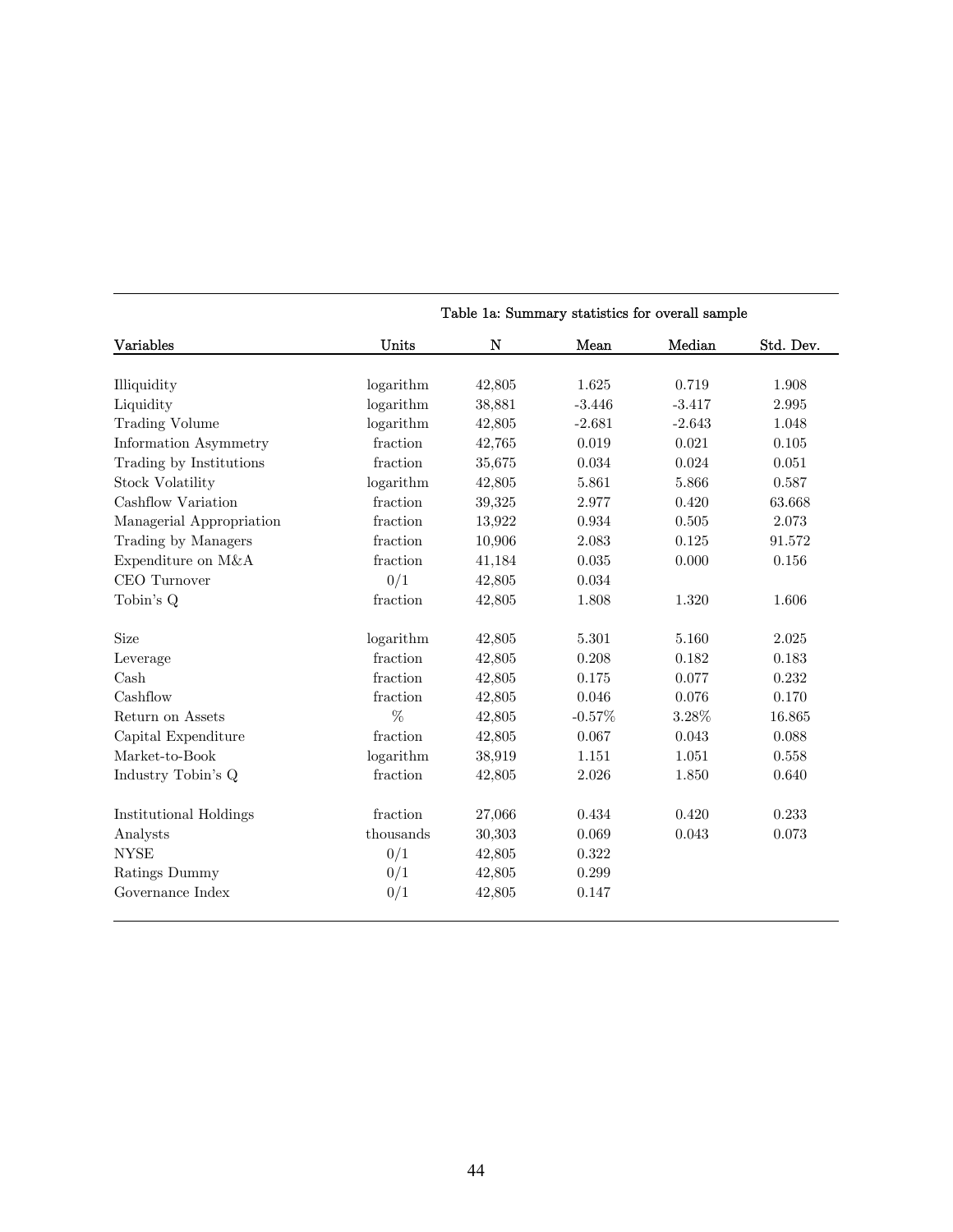|                               | Table 1b: Summary statistics for sub-samples |                          |          |                          |                          |             |          |                        |                          |                                             |                                      |  |
|-------------------------------|----------------------------------------------|--------------------------|----------|--------------------------|--------------------------|-------------|----------|------------------------|--------------------------|---------------------------------------------|--------------------------------------|--|
|                               |                                              |                          |          | Sub-sample without loans |                          |             |          | Loan-taking sub-sample |                          |                                             | Test statistic comparing sub-samples |  |
| Variables                     | Units                                        | Ν                        | Mean     | Median                   | Std. Dev.                | $\mathbf N$ | Mean     | Median                 | Std. Dev.                | t-test                                      | Wilcoxon rank-test                   |  |
| Illiquidity                   | logarithm                                    | 25,552                   | 2.035    | 1.351                    | 2.040                    | 17,253      | 1.017    | 0.224                  | 1.502                    | $56.08***$                                  | $60.35***$                           |  |
| Liquidity                     | logarithm                                    | 23,351                   | $-4.148$ | $-4.208$                 | 2.914                    | 15,530      | $-2.392$ | $-2.207$               | 2.799                    | $-59.11***$                                 | $-56.45***$                          |  |
| <b>Trading Volume</b>         | logarithm                                    | 25,552                   | $-2.762$ | $-2.737$                 | 1.114                    | 17,253      | $-2.562$ | $-2.534$               | 0.929                    | $\textbf{ -19.38}^{\textbf{\#}\textbf{**}}$ | $-18.99***$                          |  |
| Information Asymmetry         | fraction                                     | 25,521                   | 0.021    | 0.023                    | 0.098                    | 17,244      | 0.016    | 0.018                  | 0.116                    | $4.88***$                                   | $4.87***$                            |  |
| Trading by Institutions       | fraction                                     | 20,586                   | 0.031    | 0.021                    | 0.050                    | 15,089      | 0.037    | 0.027                  | 0.052                    | $-10.16***$                                 | $-23.74***$                          |  |
| <b>Stock Volatility</b>       | logarithm                                    | 25,552                   | 5.964    | 5.992                    | 0.609                    | 17,253      | 5.709    | 5.699                  | 0.518                    | $45.09***$                                  | $46.06***$                           |  |
| Cashflow Variation            | fraction                                     | 22,963                   | 3.737    | 0.483                    | 81.579                   | 16,362      | 1.912    | 0.358                  | 20.019                   | $2.80***$                                   | $18.85***$                           |  |
| Managerial Appropriation      | fraction                                     | 5,754                    | 0.820    | 0.426                    | 2.166                    | 8,168       | 1.013    | 0.557                  | 2.001                    | $-5.42***$                                  | $-14.40***$                          |  |
| Trading by Managers           | fraction                                     | 4,331                    | 1.407    | 0.131                    | 9.155                    | 6,575       | 2.529    | 0.122                  | 117.703                  | $-0.63$                                     | 0.82                                 |  |
| Expenditure on M&A            | fraction                                     | 24,736                   | 0.025    | 0.000                    | 0.134                    | 16,448      | 0.051    | 0.000                  | 0.182                    | $-16.98***$                                 | $-35.01***$                          |  |
| CEO Turnover                  | 0/1                                          | 25,552                   | 0.023    | $\sim$                   | $\sim$                   | 17,253      | 0.051    | $\sim$                 | $\blacksquare$           | $-15.71***$                                 | $-15.66***$                          |  |
| Tobin s Q                     | fraction                                     | 25,552                   | 1.970    | 1.367                    | 1.886                    | 17,253      | 1.568    | 1.269                  | 1.016                    | $25.58***$                                  | $15.80***$                           |  |
| Size                          | logarithm                                    | 25,552                   | 4.672    | 4.477                    | 1.900                    | 17,253      | 6.233    | 6.186                  | 1.837                    | $-84.46***$                                 | $-80.32***$                          |  |
| Leverage                      | fraction                                     | 25,552                   | 0.170    | 0.114                    | 0.178                    | 17,253      | 0.264    | 0.260                  | 0.176                    | $-53.79***$                                 | $-57.23***$                          |  |
| Cash                          | fraction                                     | 25,552                   | 0.224    | 0.121                    | 0.260                    | 17,253      | 0.104    | 0.042                  | 0.156                    | $54.26***$                                  | $54.77***$                           |  |
| Cashflow                      | fraction                                     | 25,552                   | 0.023    | 0.068                    | 0.195                    | 17,253      | 0.080    | 0.085                  | 0.114                    | $-34.52***$                                 | $-25.92***$                          |  |
| Return on Assets              | $\%$                                         | 25,552                   | $-2.71%$ | 2.74%                    | 19.578                   | 17,253      | 2.61%    | 3.83%                  | 11.003                   | $-32.42***$                                 | $-20.95***$                          |  |
| Capital Expenditure           | fraction                                     | 25,552                   | 0.062    | 0.039                    | 0.081                    | 17,253      | 0.075    | 0.048                  | 0.097                    | $-15.03***$                                 | $-21.90***$                          |  |
| Market-to-Book                | logarithm                                    | 22,828                   | 1.172    | 1.057                    | 0.587                    | 16,091      | 1.122    | 1.043                  | 0.513                    | $8.64***$                                   | $4.44***$                            |  |
| Industry Tobin s Q            | fraction                                     | 25,552                   | 2.120    | 2.069                    | 0.655                    | 17,253      | 1.888    | 1.667                  | 0.589                    | 37.39***                                    | $36.11***$                           |  |
| <b>Institutional Holdings</b> | fraction                                     | 14,181                   | 0.379    | 0.339                    | 0.225                    | 12,885      | 0.494    | 0.507                  | 0.225                    | $-41.98***$                                 | $-41.16***$                          |  |
| Analysts                      | thousands                                    | 16,033                   | 0.058    | 0.033                    | 0.067                    | 14,270      | 0.081    | 0.055                  | 0.077                    | $-27.62***$                                 | $-33.59***$                          |  |
| <b>NYSE</b>                   | 0/1                                          | 25,552                   | 0.206    | $\sim$                   | $\blacksquare$           | 17,253      | 0.493    | $\blacksquare$         | $\sim$                   | $-65.45***$                                 | $-62.40***$                          |  |
| Ratings Dummy                 | 0/1                                          | 25,552                   | 0.172    | $\sim$                   | $\sim$                   | 17,253      | 0.487    | $\sim$                 | $\overline{\phantom{a}}$ | $-74.16***$                                 | $-69.81***$                          |  |
| Governance Index              | 0/1                                          | 25,552                   | 0.092    |                          | $\overline{a}$           | 17,253      | 0.229    |                        |                          | $-40.17***$                                 | $-39.43***$                          |  |
| Average Distance              | M km.                                        | $\overline{\phantom{a}}$ |          |                          | $\sim$                   | 17,220      | 1.218    | 0.904                  | 1.042                    |                                             | $\blacksquare$                       |  |
| Dispersedness                 | logarithm                                    |                          |          |                          | $\sim$                   | 16,994      | $-3.128$ | $-2.996$               | 1.132                    |                                             |                                      |  |
| Proximity                     | fraction                                     |                          |          |                          | $\sim$                   | 17,253      | 0.256    | 0.050                  | 0.346                    |                                             |                                      |  |
| Exclusivity                   | logarithm                                    |                          |          |                          | $\overline{\phantom{a}}$ | 17,014      | 7.433    | 7.419                  | 1.395                    |                                             |                                      |  |
| Equity Exposure               | $\%$                                         |                          |          |                          |                          | 17253       | 2.779    | 0.364                  | 8.480                    |                                             |                                      |  |

 $*, **$ , and \*\*\* indicate significance at 10%, 5%, and 1% level, respectively.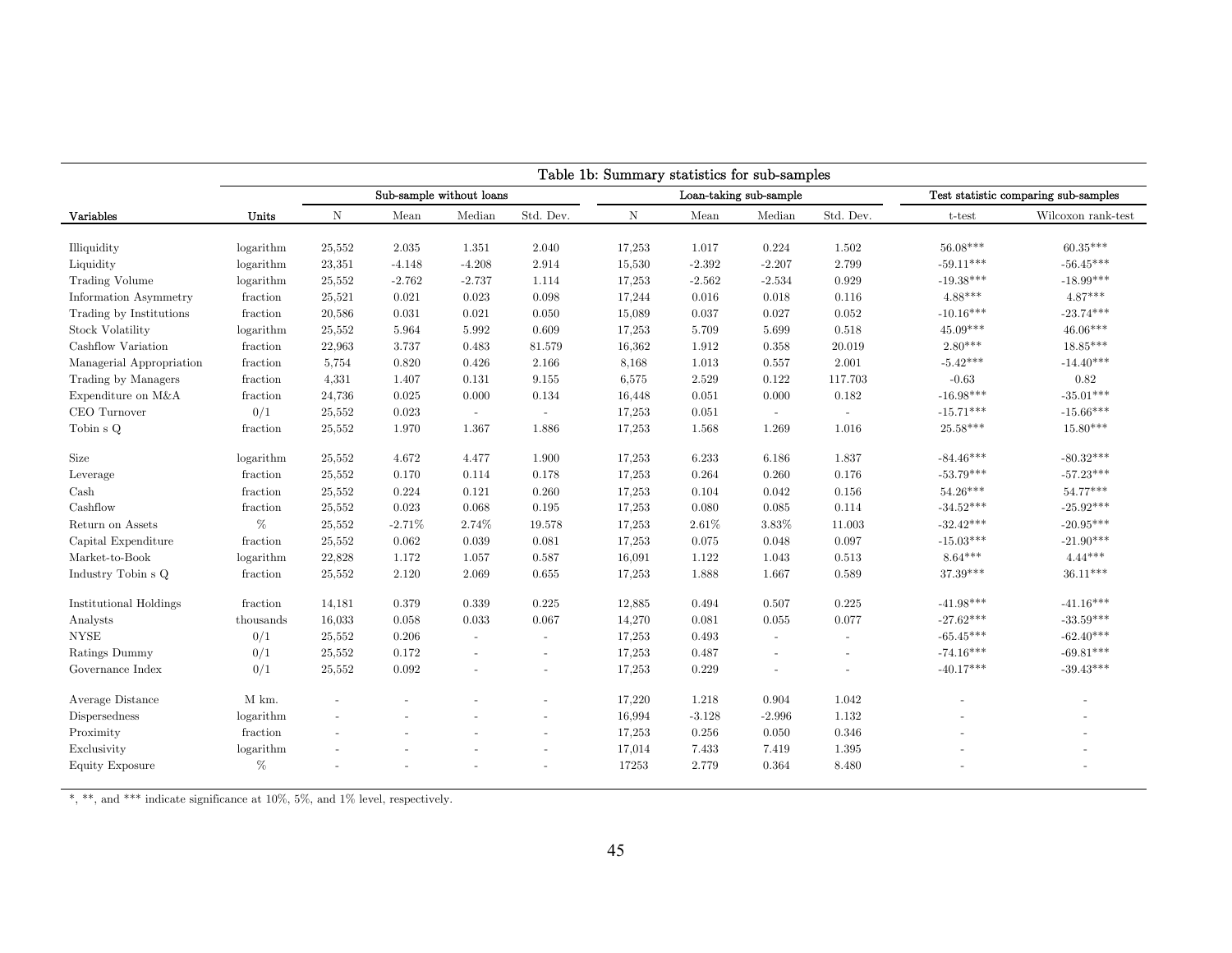## Table 2

## Loan-taking decision of the firm and the choice of loan-characteristics

In this table, we address the selection bias inherent in our sample of the loan-taking firms as well as the endogeneity of loan-characteristics. It is not by chance that these firms borrow from banks and nor are the characteristics of the loan incidental; rather, it's an endogenous decision affected by the firm's characteristics as well as the local bank-lending market.

In column (1) below, the dependent variable is a dummy variable (LoanDummy) that equals 1 for all the firm-years during which there is an active loan; this variable is zero otherwise. The firm-years where LoanDummy is equal to one are derived from the Loan Pricing Corporation's *DealScan* database and the firm-years where LoanDummy takes the value zero are those firm-years from Compustat for which we had historical firm-location available (see Section 4 for details on our sources of data). Coefficient estimates from a Probit regression for the loan-taking decision are reported in column (1) of Table 2. In columns (2)-(6), we present OLS estimates for the instrumental variables (besides some other controls) used to instrument for the loan characteristics. In column (2), the dependent variable Average Distance is the average distance in kilometers between the firm and all the banks in the lending syndicate; the distance is measured between firm's and banks' headquarters. In column (3), *Dispersedness* is the logarithm of number of banks in the lending syndicate. In column (4), the dependent variable Proximity is the fraction of the firm's loan borrowed from banks located within 200 miles (or 320 kilometers) of the firm's headquarter. In column (5), Exclusivity is the logarithm of the Herfindahl index of the lending syndicate. Finally, in column (6), Equity Exposure is the fraction of borrowing firm's equity held by the institutions affiliated with the lenders in the syndicate.

Our independent variables can be grouped into five categories: a) pre-loan characteristics of the local bank-lending market, b) several pre-loan firm-level characteristics, c) lagged banking-market characteristics, d) lagged industry characteristics (of the industry to which the borrowing firm belongs), and e) loan-characteristics of other firms in the industry. All "lagged" variables are recorded at the beginning of the fiscal year while the "pre-loan" variables are measured the year before the loan is initiated.

In order to capture the distinctive features of the local bank-lending market, we employ the following three variables: median size in millions of dollars of all banks (weighted by the number of branches) available to the borrower in its county of location; median distance in thousands of kilometers (*inversely* weighted by the number of branches) between the borrower and all local bank-branches' headquarter location; and concentration of bank-lending market in the county of borrower's location. We measure this concentration by calculating a Herfindahl Index (ranging between 0–1) of the deposit size across all bank branches in the county; our results are robust if we instead use a Herfindahl Index based simply on the number of branches.

The firm-level control variables that we include in our analysis are the following. First of all, a dummy variable that equals 1 if the firm is located in one of the six largest metropolises in the US (Boston, Chicago, Los Angeles, New York, Philadelphia, and San Francisco); this is done to account for firms located near large financial markets. Size is measured as the logarithm of book value of assets (item 6). Leverage is the sum of long-term debt (item 9) and debt in current liabilities (item 34), standardized by lagged assets (item 6). Cash is the ratio of total cash (item 1) to lagged assets and Cashflows are defined as income before extraordinary items (item 18) plus depreciation and amortization (item 14), standardized by lagged assets. Capital Expenditure is the ratio of capital expenditures (item 128) to lagged assets. Market-to-Book is the logarithm of the firm's market-to-book ratio where market-to-book is (item25 x item199)/(item60). Industry Tobin's Q is the average Q in the industry to which the borrower belongs. Institutional Holdings is the fraction of shares held by those institutional investors that hold at least a 5% position in the firm. Analysts is the number of analysts following the borrowing firm's stock, and is expressed in thousands for the convenience of obtaining normally-scaled coefficient estimates. NYSE is a dummy variable that takes the value 1 if the firm is listed on the New York Stock Exchange; otherwise the variable is equal to zero. Finally, Ratings Dummy is a dummy variable that equals one if the firm has a credit-rating, and equals zero otherwise.

Industry's Average Distance, Dispersedness, Proximity, Exclusivity, Equity Exposure and Loan-to-Debt Ratio are the averages of those variables for all the loan-taking firms in the corresponding industry except the specific borrowing firm itself. Average Distance, Dispersedness, Proximity, Exclusivity, and Equity Exposure are as described above, and Loan-to-Debt Ratio is the ratio of loan amount to lagged longterm debt (item 9) used as a control variable. Industry's size, leverage, cash, cashflow, capital expenditure, and market-to-book is average of these variables (as defined above) for all other firms in the corresponding industry except the borrowing firm itself.

Of course, besides all the variables described above, there might be some macroeconomic or regulatory variables that can also influence the firm's loan-taking decision. We hope to capture those using year effects through the Time Dummies used in our regressions.

We use the estimates of column (1) below to calculate the Lambda (Inverse Mills' Ratio) used in subsequent analyses. Industries are categorized by 1-digit SIC Code. All z-statistics in column (1) and tstatistics in columns (2)-(6) are calculated using robust standard errors clustered by firm.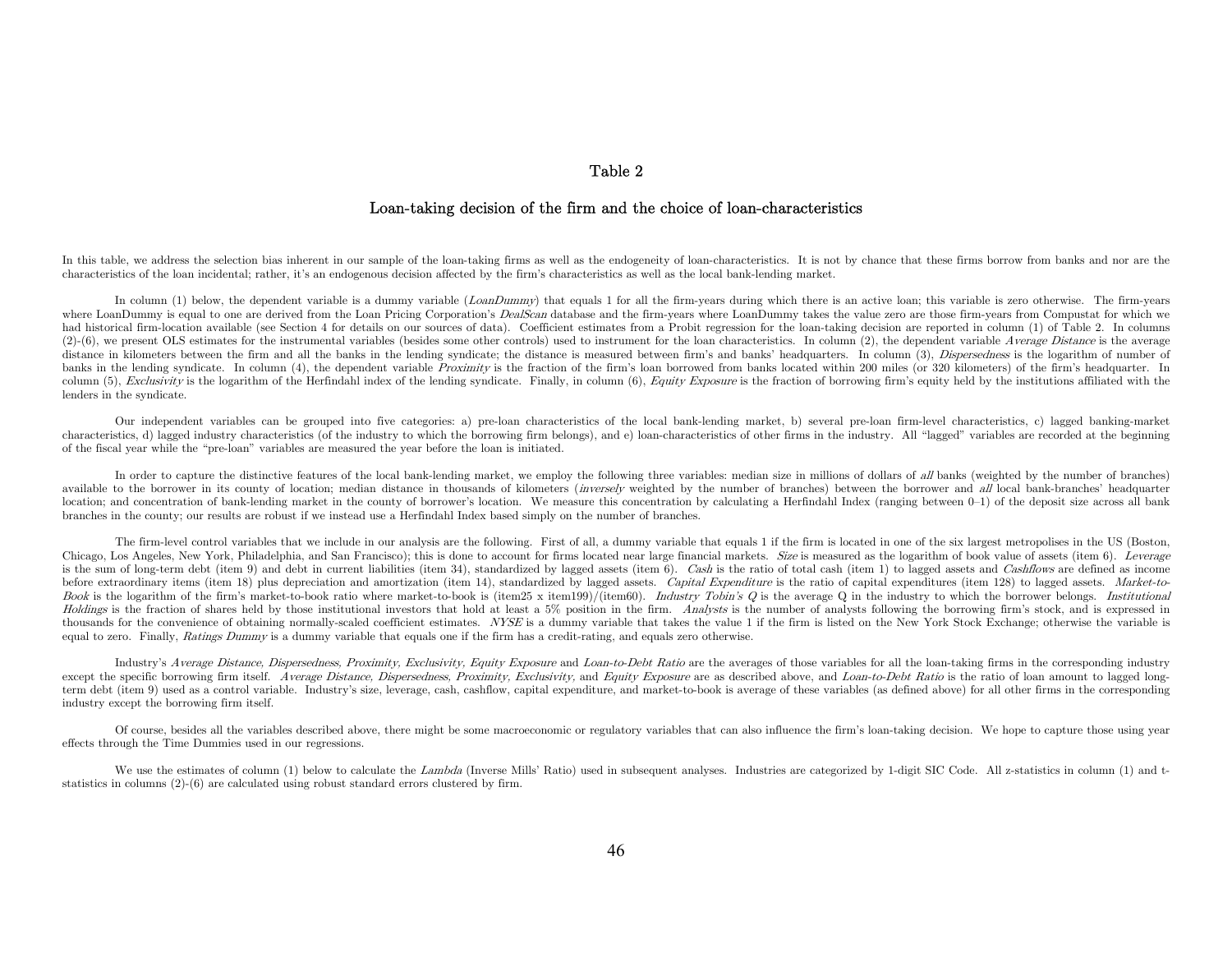|                                                                                    |                                   | Table 2                     |                              |                                                  |                             |                             |
|------------------------------------------------------------------------------------|-----------------------------------|-----------------------------|------------------------------|--------------------------------------------------|-----------------------------|-----------------------------|
|                                                                                    | Loan-taking                       |                             |                              | Instruments for loan-characteristics             |                             |                             |
|                                                                                    | decision                          | Average<br>Distance         | Dispersedness                | Proximity                                        | Exclusivity                 | Equity<br>Exposure          |
| Independent variables:<br>Bank-branching regulation                                | (1)<br>$-0.098$                   | (2)<br>$0.295***$           | (3)<br>$-0.045$              | (4)<br>$0.314***$                                | (5)<br>$-0.019$             | (6)<br>$-0.167$             |
| Pre-loan Median Size of Banks                                                      | $[1.04]$                          | [2.84]<br>7.995***<br> 4.10 | [0.54]<br>$-0.336$<br>[0.24] | 10.67 <br>$-1.832***$<br> 3.13                   | [0.18]<br>0.101<br>[0.05]   | [0.29]<br>34.856*<br> 1.84  |
| Pre-loan Median Distance from Banks                                                |                                   | $2.042***$<br> 6.76         | $-0.626***$                  | $-0.339***$                                      | $0.711***$                  | $-0.034$<br>[0.02]          |
| Pre-loan Lending market Concentration                                              |                                   | $-0.562**$<br>[2.12]        | 3.48 <br>$-0.194$<br>[0.79]  | 3.89 <br>$-0.048$<br>[0.51]                      | 3.05 <br>0.272<br>[0.80]    | 2.737<br>$[1.52]$           |
| Metropolis                                                                         | $-0.102*$<br>[1.72]               | $-0.166**$<br>[2.30]        | $-0.083*$<br>$[1.81]$        | $0.125***$<br>[6.07]                             | 0.059<br>[0.96]             | 0.215<br>[0.25]             |
| Lagged Median Size of Banks                                                        | 0.604<br>[0.49]                   | $6.984***$<br>[3.72]        | $-0.563$<br>[0.40]           | $-0.779$<br>[1.37]                               | 0.490<br>[0.26]             | $-41.198**$<br>$[1.97]$     |
| Lagged Median Distance from Banks                                                  | $-0.329**$<br>[2.42]              | $0.001***$<br> 6.64         | $-0.000**$<br> 2.36          | 0.000<br>[0.20]                                  | $0.000***$<br> 3.26         | 0.000<br> 0.13              |
| Lagged Lending market Concentration                                                | 0.297<br> 1.35                    | $-1.067***$<br> 4.16        | 0.071<br>[0.28]              | 0.122<br>$[1.32]$                                | $-0.149$<br>[0.43]          | $-0.959$<br> 0.51           |
| Lagged Industry s Avg. Distance                                                    |                                   | $0.140**$<br>[2.07]         | $-0.048$<br>[0.93]           |                                                  |                             |                             |
| Lagged Industry s Dispersedness                                                    |                                   | $-0.048$<br>[0.75]          | 0.036<br> 0.66               |                                                  |                             |                             |
| Lagged Industry s Proximity                                                        |                                   |                             |                              | 0.059<br>[0.85]                                  | 0.140<br>[0.63]             | $-0.580$<br>[0.43]          |
| Lagged Industry s Exclusivity                                                      |                                   |                             |                              | 0.002<br> 0.15                                   | 0.081<br> 1.48              |                             |
| Lagged Industry s Equity Exposure                                                  |                                   |                             |                              |                                                  |                             | 0.056<br>[0.26]             |
| Lagged Industry s Loan-to-Debt Ratio                                               |                                   | $-0.000**$<br>$[1.97]$      | 0.000<br>$[1.06]$            | $0.000**$<br>[2.01]                              | 0.000<br>[0.50]             | 0.000<br> 1.36              |
| Lagged Industry Size                                                               |                                   | $-0.033$<br>[0.87]          | $-0.090***$<br>[3.03]        | 0.012<br>[1.07]                                  | $0.116***$<br>[3.06]        | $-0.415**$<br>$[2.30]$      |
| Lagged Industry Leverage                                                           |                                   | $0.570**$<br>[1.97]         | $-0.080$<br> 0.34            | $-0.097$<br>[1.24]                               | $-0.259$<br> 0.80           | 1.200<br> 0.88              |
| Lagged Industry Cash                                                               |                                   | 0.235<br>$[1.42]$           | $-0.191$<br>[1.54]           | $0.094*$<br>$[1.90]$                             | 0.054<br>[0.33]             | $-0.234$<br>[0.17]          |
| Lagged Industry Cashflows                                                          |                                   | $0.476*$<br>[1.79]          | 0.285<br> 1.46               | $-0.053$<br> 0.68                                | $-0.366$<br>[1.47]          | 0.155<br> 0.07              |
| Lagged Industry Capital Expenditure                                                |                                   | 0.268<br>[0.72]             | 0.251<br>[0.92]              | $-0.152$<br>[1.53]                               | $-0.144$<br> 0.41           | 2.146<br>[0.75]             |
| Lagged Industry Market-to-Book                                                     |                                   | 0.001<br> 0.41              | $0.005***$<br> 3.32          | 0.000<br>[0.48]                                  | $-0.006***$<br> 2.70        | $0.042**$<br> 2.00          |
| Pre-loan/Lagged Size                                                               | $0.111***$<br>[5.87]              | $0.088***$<br> 7.87         | $0.435***$<br> 55.17         | $-0.034***$<br> 9.18                             | $-0.462***$<br> 40.02       | $1.361***$<br> 11.25        |
| Pre-loan/Lagged Leverage                                                           | $1.317***$<br>[12.85]             | 0.012<br>[0.11]             | $1.042***$<br>[11.33]        | $-0.055$<br>[1.57]                               | $-1.478***$<br>[11.92]      | $1.465*$<br>[1.73]          |
| Pre-loan/Lagged Cash                                                               | $-0.603***$<br>[6.02]             | $-0.009$<br>[0.13]          | $-0.066$<br>[1.26]           | $0.030*$<br>[1.91]                               | $0.111**$<br>[2.09]         | $-0.127$<br>[0.38]          |
| Pre-loan/Lagged Cashflows                                                          | $0.651***$<br>[4.93]              | $0.126\,$<br>[0.81]         | $0.449***$<br>[4.63]         | $-0.014$<br>[0.31]                               | $-0.464***$<br>[3.91]       | $1.475**$<br>[2.10]         |
| Pre-loan/Lagged Capital Expenditure                                                | $0.394**$<br>[2.14]               | $0.273*$<br>$[1.86]$        | 0.024<br>[0.21]              | $-0.096**$<br>$\left[2.41\right]$                | $-0.300**$<br>[1.98]        | $-0.222$<br>$[0.28]$        |
| Pre-loan/Lagged Market-to-Book                                                     | $-0.045$<br>[1.50]                | $-0.745$<br>$[1.54]$        | $0.474**$<br>$[2.02]$        | $0.583***$<br>$[5.75]$                           | $-0.530**$<br>[2.06]        | 10.312<br>[0.89]            |
| Lagged Institutional Holdings                                                      | $0.471***$<br>[5.50]              |                             |                              |                                                  |                             |                             |
| Lagged Analysts                                                                    | $-1.206***$<br>$\vert 3.85 \vert$ |                             |                              |                                                  |                             |                             |
| <b>NYSE</b>                                                                        | $0.118***$<br>$\left[2.74\right]$ |                             |                              |                                                  |                             |                             |
| Ratings Dummy                                                                      | $0.332***$<br>[7.37]              |                             |                              |                                                  |                             |                             |
| Constant                                                                           | $-1.698***$<br>$[5.61]$           | 0.006<br>[0.02]             | $-5.600***$<br>[13.58]       | 0.054<br>[0.34]                                  | $9.898***$<br>[17.82]       | $-4.623*$<br>$[1.83]$       |
| Observations<br>$(pseudo/adj)$ R-square<br>Time Dummies<br><b>Industry Dummies</b> | 23084<br>0.17<br>Yes<br>Yes       | 11700<br>0.16<br>Yes<br>Yes | 11518<br>0.55<br>Yes<br>Yes  | 11712<br>$0.12\,$<br>Yes<br>$\operatorname{Yes}$ | 11530<br>0.44<br>Yes<br>Yes | 11712<br>0.09<br>Yes<br>Yes |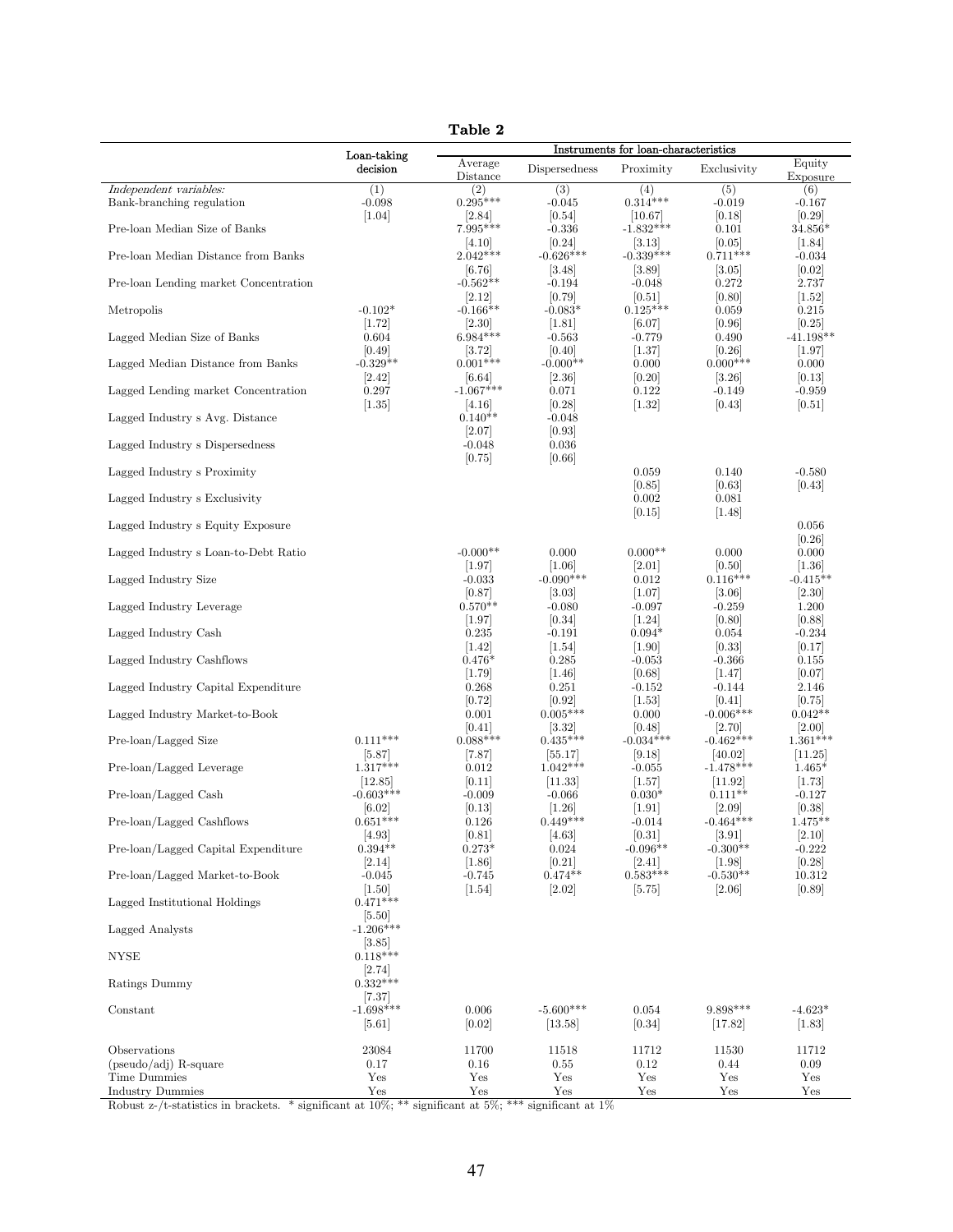### Table 3

#### Lending relationship and firm's stock illiquidity

This table presents coefficient estimates for the regression formalizing the effect of different characteristics of the bank's lending relationship on the borrowing firm's stock illiquidity; this relationship is represented in equation (5) above. As mentioned earlier, we use three different measures of liquidity and the corresponding results are documented in the three panels below.

In Panel A, our dependent variable *Illiquidity* is the logarithm of  $(1 + \text{AvgILLIQ})$ , where AvgILLIQ is the yearly average (multiplied by  $10^7$ ) of ILLIQ (Amihud, 2002), which is defined as:

$$
ILLIQ_{j,t} = \frac{1}{\text{Days}_{j,t}} \sum_{d=1}^{\text{Days}_{j,t}} \frac{|R_{j,t,d}|}{DVol_{j,t,d}}
$$

Here,  $Days_{j,t}$  is the number of valid observation days for stock j in the month t,  $R_{j,t,d}$  is the return and  $DVol_{j,t,d}$  the dollar volume of stock j on day d'of month t.

In Panel B, our dependent variable Liquidity is the logarithm of "Amivest" liquidity ratio, which is a measure using high-frequency data and we obtain the variable from Joel Hasbrouck's webpage: http://pages.stern.nyu.edu/~jhasbrou/Research/GibbsEstimates/Liquidity%20estimates.htm.

In Panel C, we look at the effect on trading volume. If volume is defined as the number of shares traded as a fraction of total shares outstanding, then our dependent variable, Trading Volume, is the logarithm of average monthly volume over the year.

Our independent variables consist of loan characteristics and several firm-level control variables. We look at three complementary pairs of loan characteristics: either Average Distance and Dispersedness or Proximity and Exclusivity or else Proximity and Equity Exposure. Average Distance is the average distance of the borrower from each of the lenders in its lending syndicate; it is measured in thousands of kilometers. Dispersedness is the logarithm of the number of lenders counted in hundreds; this rescaling is done for the convenience of obtaining normally-scaled coefficient estimates. Proximity is the fraction of loans taken from banks whose headquarters are located within 200 miles (or 320 kilometers) of the borrower's location; historical location of the firm is available to us at county level so we also identify the banks' location at county level. Exclusivity is the logarithm of the Herfindahl Index (ranging between  $0-10,000$ ) of the lending syndicate. Equity Exposure is the fraction of borrowing firm's equity held by institutions belonging to the same conglomerate as the lending bank(s). The results for the first pair (Average Distance and Dispersedness) are in columns (1)-(4) and coefficient estimates using the second pair of characteristics (Proximity and Exclusivity) are listed in columns  $(5)-(7)$  while columns  $(8)-(10)$  report results for the final pair (*Proximity* and *Equity Exposure*). Column (1) presents OLS estimates while the remaining columns present results from an IV2SLS regression. Of the IV 2SLS regressions, columns (4), (7), and (10) present the *between-effects* estimate. While our focus is on these loan characteristics, we also control for the Loan-to-Debt Ratio; it is measured as the ratio of firm's total loan to outstanding long-term debt (item 9) in the previous fiscal year.

The firm-level control variables that we include in our analysis are the following. Size is measured as the logarithm of book value of assets (item 6). Leverage is the sum of longterm debt (item 9) and debt in current liabilities (item 34), standardized by lagged assets (item 6). Cash is the ratio of total cash (item 1) to lagged assets and the ROA (return on assets) is income before extraordinary items (item 18) as a percentage of lagged assets. These firm-level variables are contemporaneous with the dependent variable while the remaining firmcharacteristics are recorded at the beginning of the fiscal year. Market-to-Book is the logarithm of the firm's market-to-book ratio where market-to-book is (item25 x item199)/(item60). Institutional Holdings is the fraction of shares held by those institutional investors that hold at least a 5% position in the firm. Analysts is the number of analysts following the stock, and is expressed in thousands for the convenience of obtaining normally-scaled coefficient estimates. NYSE is a dummy variable that takes a value 1 if the firm is listed on the New York Stock Exchange, and zero otherwise. Ratings Dummy is a dummy variable that equals one if the firm has a credit-rating, and equals zero otherwise.

Lambda – the inverse Mills' ratio from the Probit analysis of loan-taking decision – is included in order to account for the selection bias inherent in our sample of loan-taking firms. Pre-loan Illiquidity, Pre-loan Liquidity, and Pre-loan Volume is the level of the respective dependent variable in the year before the loan deal is initiated. Governance index is a dummy variable that equals 1 if the Gompers, Ishii, and Metrick (2003) index of corporate governance is greater than 9 and equals 0 if this index is less than or equal to 9; recall, the higher the index, the poorer the corporate governance. Industries are categorized by 1-digit SIC Code. The bottom row displays the p-value for Hansen's J-test of the null hypothesis that the instrumental variables employed are orthogonal to the errors. All t-statistics are calculated using robust standard errors clustered at firm level.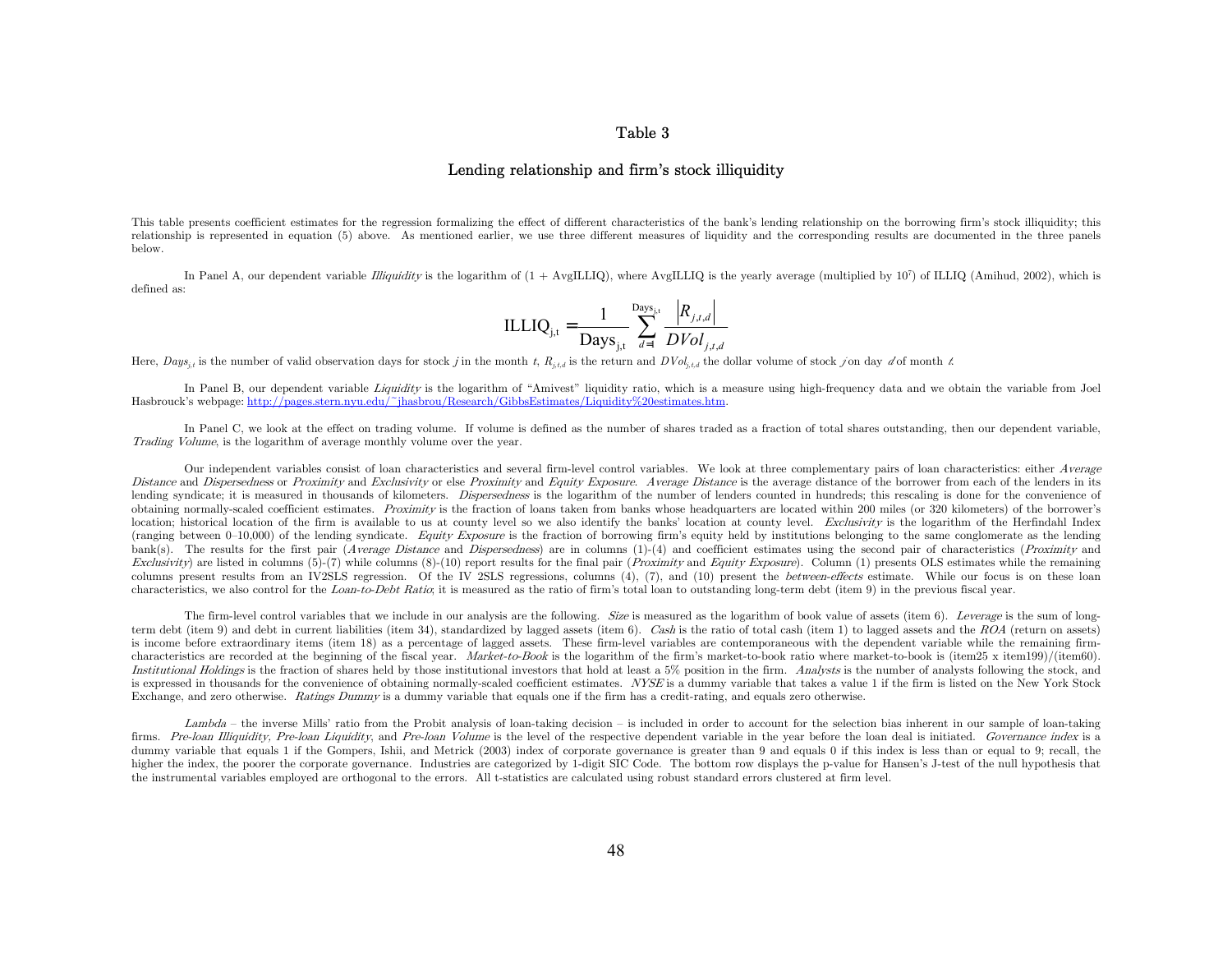|                                                             |                                                       |                                                     |                                                       |                                                        | Table 3, Panel A: ILLIQUIDITY        |                                      |                                      |                                    |                                   |                                    |
|-------------------------------------------------------------|-------------------------------------------------------|-----------------------------------------------------|-------------------------------------------------------|--------------------------------------------------------|--------------------------------------|--------------------------------------|--------------------------------------|------------------------------------|-----------------------------------|------------------------------------|
| Independent variables:<br>Average Distance<br>Dispersedness | (1)<br>$-0.037***$<br>[2.75]<br>$-0.052***$<br>[3.47] | (2)<br>$-0.267**$<br>[2.53]<br>$-1.089**$<br>[2.55] | (3)<br>$-0.216**$<br>[1.97]<br>$-0.979**$<br>$[2.20]$ | (4)<br>$-0.189*$<br>$[1.90]$<br>$-0.654**$<br>$[2.04]$ | (5)                                  | (6)                                  | (7)                                  | (8)                                | (9)                               | (10)                               |
| Proximity<br>Exclusivity                                    |                                                       |                                                     |                                                       |                                                        | $1.234***$<br>[3.11]<br>$0.448*$     | $0.860**$<br>$[2.55]$<br>$0.374*$    | $1.208***$<br>[3.36]<br>$0.520**$    | $1.548***$<br>[3.10]               | $1.555***$<br>[2.97]              | $1.706**$<br>[2.54]                |
| <b>Equity Exposure</b>                                      |                                                       |                                                     |                                                       |                                                        | $[1.91]$                             | [1.74]                               | [2.02]                               | $0.150***$<br>[2.96]               | $0.165***$<br>[2.86]              | $0.180***$<br>[2.95]               |
| Loan-to-Debt Ratio                                          | 0.000<br>[0.72]                                       | $-0.025**$<br>[2.22]                                | $-0.021**$<br>[2.07]                                  | $-0.011**$<br>$[2.31]$                                 | $-0.012*$<br>$[1.65]$                | $-0.010$<br>$[1.59]$                 | 0.003<br>[0.58]                      | 0.009<br>[0.82]                    | 0.011<br>$[1.00]$                 | 0.014<br>[1.48]                    |
| Size                                                        | $-0.319***$<br>[19.31]                                | 0.047<br>[0.35]                                     | 0.059<br>[0.45]                                       | $-0.099$<br>$[1.02]$                                   | $-0.131$<br>[1.60]                   | $-0.094$<br>$[1.27]$                 | $-0.108$<br>[1.17]                   | $-0.467***$<br>[6.95]              | $-0.460***$<br>[6.02]             | $-0.521***$<br>$[5.27]$            |
| Leverage                                                    | $0.913***$<br>[10.15]                                 | $1.318***$<br>[3.35]                                | $1.114***$<br>[2.74]                                  | $0.964***$<br>[3.33]                                   | $1.403***$<br>[3.40]                 | $1.098***$<br>[2.90]                 | $1.591***$<br>[3.56]                 | $0.562*$<br>[1.81]                 | 0.506<br>$[1.45]$                 | $0.867**$<br>[2.10]                |
| Cash<br><b>ROA</b>                                          | $-0.664***$<br>$[7.94]$<br>$-0.006***$                | $-1.084***$<br>[3.60]<br>$-0.006**$                 | $-0.944***$<br>[3.35]<br>$-0.007***$                  | $-1.106***$<br>[3.88]<br>$-0.007***$                   | $-0.835***$<br>[4.72]<br>$-0.006***$ | $-0.684***$<br>[4.44]<br>$-0.008***$ | $-1.243***$<br>[4.96]<br>$-0.009***$ | $-0.446$<br>$[1.31]$<br>$-0.006**$ | $-0.333$<br>[0.90]<br>$-0.007***$ | $-0.771**$<br>[2.01]<br>$-0.011**$ |
| Market-to-Book                                              | [4.31]<br>$-0.483***$                                 | [2.10]<br>$-0.434***$                               | $[3.09]$<br>$-0.387***$                               | [3.25]<br>$-0.454***$                                  | [2.66]<br>$-0.470***$                | [3.89]<br>$-0.421***$                | [3.53]<br>$-0.456***$                | [2.49]<br>$-0.684***$              | [2.95]<br>$-0.674***$             | [2.44]<br>$-0.670***$              |
| Institutional Holdings                                      | [13.99]<br>$-1.126***$                                | [8.06]<br>$-0.336$                                  | $[7.79]$<br>$-0.193$                                  | [8.78]<br>$-0.604***$                                  | [11.44]<br>$-0.737***$               | [11.24]<br>$-0.505***$               | [8.74]<br>$-0.607***$                | [5.99]<br>$-1.902***$              | [5.77]<br>$-1.872***$             | [6.41]<br>$-1.917***$              |
| Analysts                                                    | [17.72]<br>$1.984***$                                 | [1.10]<br>$1.912***$                                | [0.70]<br>$1.924***$                                  | [3.14]<br>$2.785***$                                   | [4.05]<br>$1.872***$                 | $[3.15]$<br>$1.815***$               | [3.20]<br>$2.623***$                 | $[7.02]$<br>$1.538*$               | $[5.86]$<br>1.331                 | [5.07]<br>$2.354***$               |
| <b>NYSE</b>                                                 | [9.20]<br>$-0.171***$<br>[5.77]                       | [4.57]<br>0.007<br>[0.09]                           | [5.25]<br>0.057<br>[0.80]                             | [6.70]<br>0.032<br>[0.51]                              | [5.19]<br>$-0.105**$<br>[2.17]       | [5.76]<br>$-0.025$<br>[0.58]         | [6.15]<br>$-0.024$<br>[0.43]         | [1.90]<br>$-0.050$<br>[0.53]       | [1.53]<br>$-0.023$<br>[0.24]      | [3.09]<br>0.034<br>[0.31]          |
| Ratings Dummy                                               | $-0.086**$<br>[2.55]                                  | 0.161<br>$[1.64]$                                   | 0.124<br>$[1.38]$                                     | 0.109<br>$[1.22]$                                      | 0.086<br>[1.37]                      | 0.056<br>$[1.03]$                    | 0.118<br>$[1.35]$                    | 0.045<br>[0.52]                    | 0.040<br>[0.42]                   | $-0.068$<br>$[0.52]$               |
| Lambda                                                      |                                                       | 0.537<br>[1.13]                                     | 0.404<br>[0.95]                                       | 0.222<br>[0.84]                                        | 0.288<br>[0.87]                      | 0.224<br>[0.79]                      | $-0.269$<br>[0.88]                   | $-0.202$<br>[0.57]                 | $-0.316$<br>[0.87]                | $-0.712$<br>$[1.35]$               |
| Pre-Loan Illiquidity                                        |                                                       |                                                     | $0.278***$<br>$[7.96]$                                | $0.325***$<br>[13.61]                                  |                                      | $0.290***$<br>[8.99]                 | $0.354***$<br>[15.75]                |                                    | $0.187***$<br>[3.51]              | $0.277***$<br>[5.09]               |
| Governance Index                                            | $3.561***$                                            |                                                     | $-0.051$<br>[0.90]                                    | $-0.052$<br>[0.86]                                     |                                      | $-0.001$<br>[0.03]                   | $-0.017$<br>[0.30]                   | $4.426***$                         | 0.080<br>[0.99]<br>$3.796***$     | 0.053<br>[0.52]<br>5.775***        |
| Constant                                                    | [18.64]                                               | $-3.089$<br>[1.35]                                  | $-2.985$<br>[1.31]                                    | $-0.770$<br>[0.43]                                     | $-2.148$<br>[0.89]                   | $-1.598$<br>[0.79]                   | $-2.357$<br>[0.91]                   | [5.68]                             | [5.35]                            | [4.08]                             |
| Observations<br>Time Dummies                                | 10715<br>Yes                                          | 9954<br>Yes                                         | 9954<br>Yes                                           | 9954<br>Yes                                            | 9508<br>Yes                          | 9508<br>Yes                          | 9475<br>Yes                          | 9751<br>Yes                        | 9751<br>Yes                       | 9751<br>Yes                        |
| <b>Industry Dummies</b><br>Hansen s $J(p-value)$            | Yes                                                   | Yes<br>0.61                                         | Yes<br>0.63                                           | Yes                                                    | Yes<br>0.23                          | Yes<br>0.29                          | Yes                                  | Yes<br>0.58                        | Yes<br>0.42                       | Yes                                |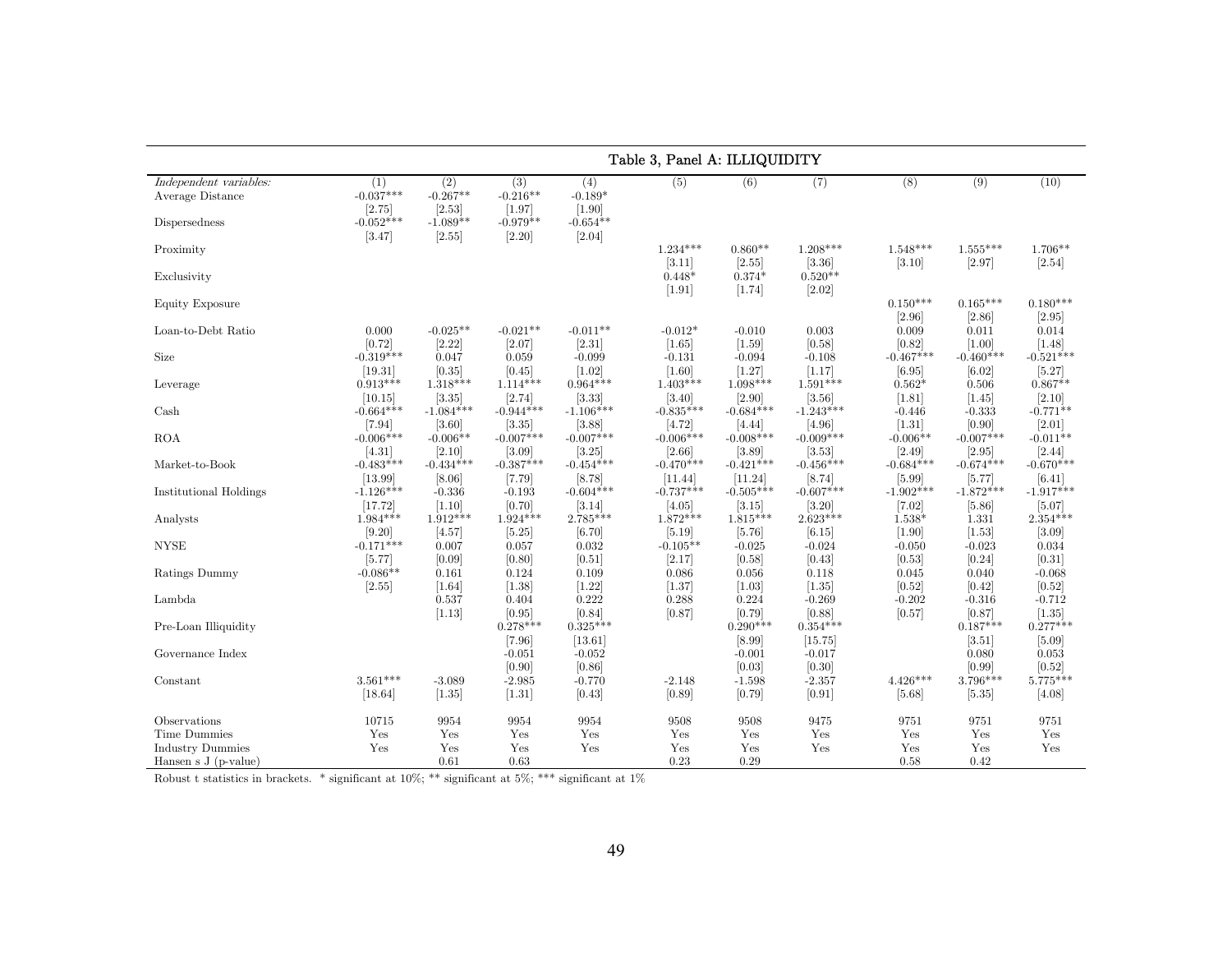|                                                                         | Table 3, Panel B: LIQUIDITY                    |                                                  |                                                   |                                                   |                                              |                                              |                                              |                                |                                |                                   |  |  |
|-------------------------------------------------------------------------|------------------------------------------------|--------------------------------------------------|---------------------------------------------------|---------------------------------------------------|----------------------------------------------|----------------------------------------------|----------------------------------------------|--------------------------------|--------------------------------|-----------------------------------|--|--|
| Independent variables:<br>Average Distance<br>Dispersedness             | (1)<br>$0.051***$<br>[3.10]<br>0.006<br>[0.30] | (2)<br>$0.543*$<br>[1.96]<br>$1.853**$<br>[2.16] | (3)<br>$0.502**$<br>[2.04]<br>$1.523**$<br>[2.17] | (4)<br>$0.560**$<br>[2.20]<br>$1.508**$<br>[2.27] | (5)                                          | (6)                                          | (7)                                          | (8)                            | (9)                            | (10)                              |  |  |
| Proximity<br>Exclusivity                                                |                                                |                                                  |                                                   |                                                   | $-1.364**$<br>[2.33]<br>$-0.746**$<br>[2.10] | $-1.186**$<br>[2.14]<br>$-0.861**$<br>[2.54] | $-1.163**$<br>[2.45]<br>$-0.860**$<br>[2.20] | $-1.627***$<br>[2.59]          | $-1.877***$<br>[2.70]          | $-2.299***$<br>[3.08]             |  |  |
| Equity Exposure                                                         |                                                |                                                  |                                                   |                                                   |                                              |                                              |                                              | $-0.155**$<br>[2.14]           | $-0.179**$<br>$[2.41]$         | $-0.159**$<br>[2.44]              |  |  |
| Loan-to-Debt Ratio                                                      | 0.000<br>[0.09]                                | $0.070**$<br>[2.40]                              | $0.061**$<br>[2.42]                               | $0.026***$<br>[2.93]                              | $0.060***$<br>[2.98]                         | $0.053***$<br>[2.88]                         | $0.029***$<br>[3.58]                         | $-0.002$<br>[0.06]             | $-0.010$<br>$[0.40]$           | 0.003<br>[0.22]                   |  |  |
| Size                                                                    | $0.987***$<br>[46.17]                          | 0.379<br>$[1.43]$                                | 0.313<br>$[1.31]$                                 | $0.367*$<br>[1.66]                                | $0.688***$<br>[5.31]                         | $0.494***$<br>[3.56]                         | $0.536***$<br>[3.46]                         | $1.177***$<br>[10.98]          | $1.158***$<br>[9.56]           | $1.085***$<br>[9.70]              |  |  |
| Leverage                                                                | $-2.173***$<br>[18.87]                         | $-2.655***$<br>[2.97]                            | $-2.165***$<br>[2.86]                             | $-2.208***$<br>[3.31]                             | $-2.402***$<br>[3.71]                        | $-2.320***$<br>[3.86]                        | $-2.035***$<br>[3.13]                        | $-1.544***$<br>[3.46]          | $-1.521***$<br>[2.95]          | $-1.232**$<br>[2.40]              |  |  |
| Cash                                                                    | $1.206***$<br>[9.27]                           | $1.392**$<br>[2.24]                              | $1.232**$<br>[2.35]                               | $1.708***$<br>[3.22]                              | $1.030***$<br>[2.58]                         | $1.059***$<br>[2.91]                         | $1.425***$<br>[3.47]                         | $0.851**$<br>[1.97]            | $0.817*$<br>$[1.66]$           | $0.983**$<br>[2.41]               |  |  |
| <b>ROA</b>                                                              | $0.015***$<br>[8.36]                           | $0.022***$<br> 3.39                              | $0.024***$<br>[4.26]                              | $0.024***$<br>[5.43]                              | $0.022***$<br>[3.97]                         | $0.023***$<br>[4.71]                         | $0.025***$<br>$[5.91]$                       | $0.018***$<br>$[5.02]$         | $0.018***$<br>[4.76]           | $0.027***$<br>[6.18]              |  |  |
| Market-to-Book                                                          | $1.286***$<br>[20.61]                          | $1.164***$<br>[8.94]                             | $1.091***$<br>[9.07]                              | $0.972***$<br>[8.35]                              | $1.259***$<br>[13.24]                        | $1.169***$<br>[12.69]                        | $1.046***$<br>[11.02]                        | $1.514***$<br>[10.26]          | $1.512***$<br>[10.40]          | $1.303***$<br>[12.52]             |  |  |
| Institutional Holdings                                                  | $1.853***$<br>[21.28]                          | 0.315<br>[0.48]                                  | 0.277<br>[0.49]                                   | 0.451<br>[0.96]                                   | $0.962***$<br>[2.64]                         | $0.609*$<br>$[1.66]$                         | $0.634*$<br>$[1.76]$                         | $2.630***$<br>$[5.89]$         | $2.738***$<br>[6.01]           | $2.286***$<br>$[5.66]$            |  |  |
| Analysts                                                                | $2.676***$<br>[8.07]                           | $2.241**$<br>[2.56]                              | 0.979<br>$[1.30]$                                 | 1.115<br>[1.28]                                   | $2.750***$<br>[3.98]                         | $1.770***$<br>[2.76]                         | $2.039***$<br>[2.73]                         | $3.040***$<br>[3.06]           | $2.633**$<br>[2.21]            | $2.316***$<br>[2.69]              |  |  |
| <b>NYSE</b><br>Ratings Dummy                                            | $-0.325***$<br>[8.13]<br>$0.167***$            | $-0.634***$<br>[3.51]<br>$-0.298$                | $-0.622***$<br>[3.98]<br>$-0.266$                 | $-0.592***$<br>[4.65]<br>$-0.155$                 | $-0.482***$<br>[4.00]<br>$-0.111$            | $-0.520***$<br>[4.50]<br>$-0.128$            | $-0.476***$<br>[4.71]<br>$-0.004$            | $-0.426***$<br>[3.70]<br>0.095 | $-0.400***$<br>[3.14]<br>0.090 | $-0.493***$<br>[4.29]<br>$0.214*$ |  |  |
| Lambda                                                                  | [3.78]                                         | [1.35]<br>$-1.356$                               | [1.38]<br>$-1.300$                                | [0.83]<br>$-0.200$                                | [0.70]<br>$-1.291$                           | [0.87]<br>$-1.068$                           | [0.02]<br>$-0.079$                           | [0.78]<br>0.371                | [0.64]<br>0.608                | [1.67]<br>0.638                   |  |  |
| Pre-Loan Liquidity                                                      |                                                | [1.21]                                           | [1.35]<br>$0.211***$                              | [0.39]<br>$0.200***$                              | [1.63]                                       | $[1.55]$<br>$0.186***$                       | [0.16]<br>$0.193***$                         | [0.39]                         | [0.68]<br>$0.092***$           | [1.03]<br>$0.138***$              |  |  |
| Governance Index                                                        |                                                |                                                  | [4.30]<br>$0.231**$<br>[2.12]                     | [5.53]<br>$0.336***$<br>[2.78]                    |                                              | $[5.57]$<br>$0.165*$<br>[1.85]               | [6.14]<br>$0.306***$<br>[2.73]               |                                | [2.76]<br>$-0.011$<br>[0.11]   | [3.99]<br>0.095<br>[0.83]         |  |  |
| Constant                                                                | $-10.725***$<br>[20.58]                        | 1.078<br>[0.23]                                  | 0.903<br>[0.22]                                   | $-0.866$<br>[0.23]                                | $-1.363$<br>[0.37]                           | 1.186<br>[0.32]                              | 1.051<br>$[0.25]$                            | $-11.579***$<br>[8.26]         | $-11.378***$<br>$[7.45]$       | $-10.616***$<br>$[7.54]$          |  |  |
| Observations                                                            | 9513                                           | 8372                                             | 8372                                              | 8372                                              | 8384                                         | 8384                                         | 8481                                         | 8642                           | 8642                           | 8642                              |  |  |
| <b>Time Dummies</b><br><b>Industry Dummies</b><br>Hansen s $J(p-value)$ | Yes<br>Yes                                     | Yes<br>Yes<br>0.48                               | Yes<br>Yes<br>0.27                                | Yes<br>Yes                                        | Yes<br>Yes<br>0.34                           | Yes<br>Yes<br>0.47                           | Yes<br>Yes                                   | Yes<br>Yes<br>0.38             | Yes<br>Yes<br>0.50             | Yes<br>Yes                        |  |  |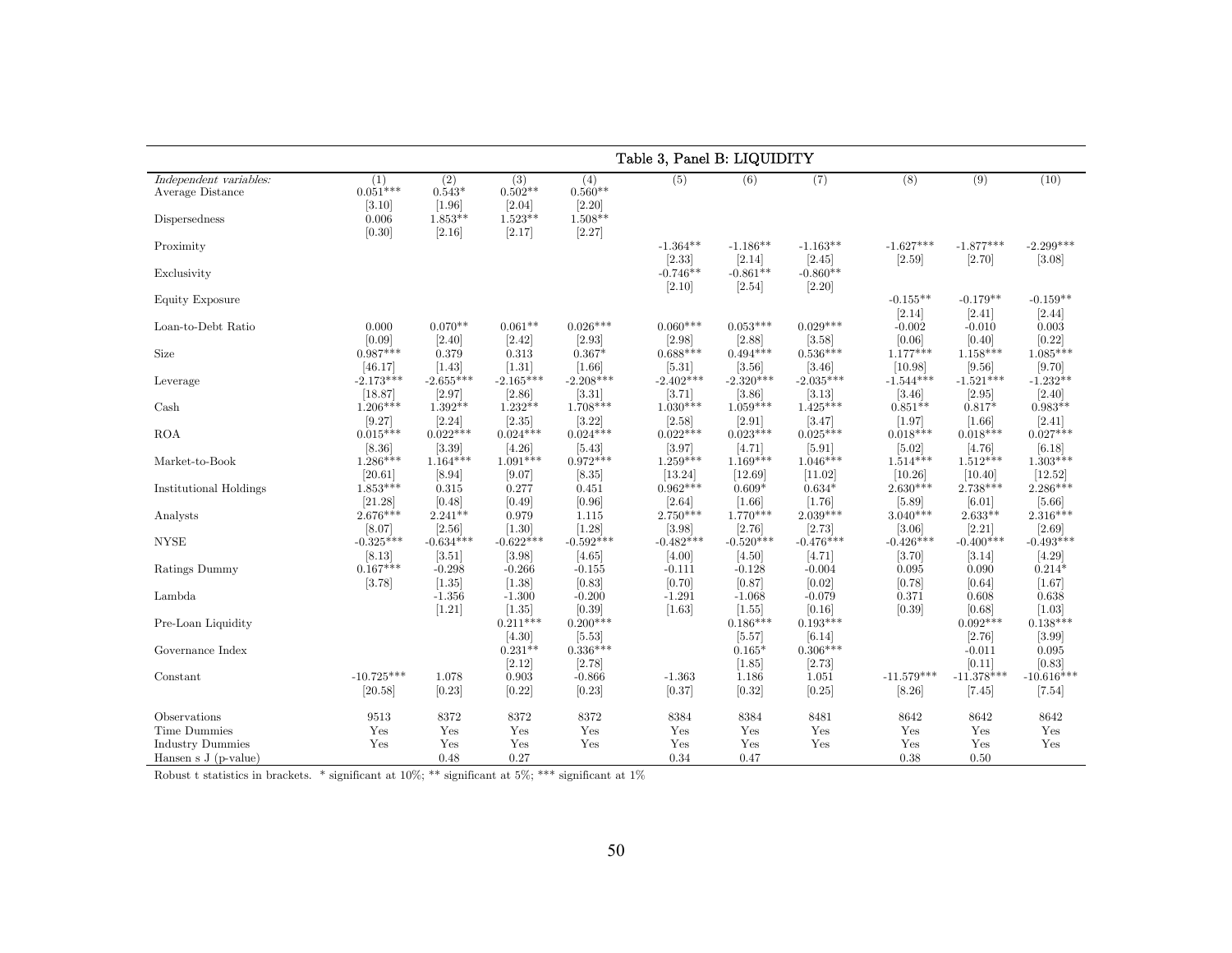|                                                             |                                        |                                           |                                           |                                           |                                 | Table 3, Panel C: TRADING VOLUME |                                   |                           |                                 |                                 |
|-------------------------------------------------------------|----------------------------------------|-------------------------------------------|-------------------------------------------|-------------------------------------------|---------------------------------|----------------------------------|-----------------------------------|---------------------------|---------------------------------|---------------------------------|
| Independent variables:<br>Average Distance<br>Dispersedness | (1)<br>$0.065***$<br>$[5.25]$<br>0.014 | (2)<br>$0.165***$<br>[3.99]<br>$0.663***$ | (3)<br>$0.109***$<br>[2.87]<br>$0.617***$ | (4)<br>$0.095***$<br>[2.64]<br>$0.651***$ | (5)                             | (6)                              | (7)                               | (8)                       | (9)                             | (10)                            |
| Proximity                                                   | $[1.01]$                               | [3.31]                                    | $[3.48]$                                  | [3.12]                                    | $-1.368***$                     | $-0.988***$                      | $-0.697***$                       | $-0.532**$                | $-0.358*$                       | $-1.082**$                      |
| Exclusivity                                                 |                                        |                                           |                                           |                                           | [4.88]<br>$-0.548***$<br>[3.40] | [3.84]<br>$-0.519***$<br>[3.55]  | [3.27]<br>$-0.440***$<br>$[2.94]$ | [2.52]                    | $[1.94]$                        | [2.55]                          |
| Equity Exposure                                             |                                        |                                           |                                           |                                           |                                 |                                  |                                   | $-0.142***$               | $-0.117***$                     | $-0.084**$                      |
| Loan-to-Debt Ratio                                          | $0.001***$<br>$[2.89]$                 | $0.023***$<br>[2.61]                      | $0.017**$<br>$[2.39]$                     | $0.006*$<br>$[1.80]$                      | $0.016**$<br>[2.23]             | $0.013**$<br>$[2.05]$            | $0.005*$<br>[1.68]                | [2.77]<br>0.012<br>[0.58] | [2.61]<br>0.012<br>[0.75]       | [2.24]<br>$-0.006$<br>[0.78]    |
| Size                                                        | 0.022<br>$[1.60]$                      | $-0.174***$<br>[2.67]                     | $-0.133**$<br>$[2.39]$                    | $-0.160**$<br>$[2.44]$                    | $-0.160**$<br>[2.57]            | $-0.130**$<br>[2.33]             | $-0.108*$<br>$[1.93]$             | $0.187***$<br>[3.68]      | $0.183***$<br>[3.94]            | $0.146***$<br>[2.81]            |
| Leverage                                                    | $-0.204***$<br>[2.67]                  | $-0.294$<br>[1.53]                        | $-0.291*$<br>$\left[1.68\right]$          | $-0.425*$<br>[1.83]                       | $-0.725***$<br>$[2.69]$         | $-0.669***$<br>[2.75]            | $-0.488*$<br>$[1.82]$             | 0.513<br>$[1.05]$         | 0.403<br>$[1.01]$               | $-0.019$<br>[0.07]              |
| Cash                                                        | $1.373***$<br>[17.11]                  | $1.494***$<br>[7.60]                      | $1.224***$<br>$[7.42]$                    | $1.470***$<br>[6.88]                      | $1.459***$<br>[8.17]            | $1.151***$<br>$[7.42]$           | $1.290***$<br>$[7.44]$            | $0.928**$<br>[2.55]       | $0.747***$<br>[2.79]            | $1.036***$<br>[4.45]            |
| <b>ROA</b>                                                  | $-0.007***$<br>[6.24]                  | $-0.006***$<br>[2.64]                     | $-0.003$<br>$[1.55]$                      | $-0.004*$<br>$[1.95]$                     | $-0.005**$<br>$[2.49]$          | $-0.002$<br>[1.27]               | $-0.001$<br>[0.77]                | $-0.005***$<br>[3.01]     | $-0.003*$<br>$[1.84]$           | 0.000<br>[0.06]                 |
| Market-to-Book                                              | $0.208***$<br>[8.19]                   | $0.148***$<br>[3.70]                      | $0.141***$<br>[4.11]                      | $0.138***$<br>[3.24]                      | $0.169***$<br>[4.40]            | $0.162***$<br>[4.80]             | $0.152***$<br>[3.83]              | $0.376***$<br>[3.57]      | $0.339***$<br>[3.85]            | $0.266***$<br>[4.76]            |
| Institutional Holdings                                      | $1.326***$<br>[20.35]                  | $0.802***$<br>[4.40]                      | $0.561***$<br>[3.74]                      | $0.671***$<br>[4.70]                      | $0.843***$<br>[4.97]            | $0.570***$<br>[3.83]             | $0.710***$<br>$[5.51]$            | $1.951***$<br>[8.97]      | $1.645***$<br>[8.04]            | $1.532***$<br>[6.87]            |
| Analysts                                                    | $0.963***$<br>[4.46]                   | $0.925***$<br>[2.85]                      | 0.315<br>[1.15]                           | $0.620*$<br>$[1.95]$                      | $1.037***$<br>[2.91]            | 0.454<br>$[1.45]$                | $0.685**$<br>[2.11]               | $1.688**$<br>[2.03]       | 1.174<br>$[1.56]$               | 0.780<br>$[1.62]$               |
| <b>NYSE</b>                                                 | $-0.484***$<br>[16.73]                 | $-0.550***$<br>[9.05]                     | $-0.397***$<br>[7.12]                     | $-0.404***$<br>$[7.94]$                   | $-0.506***$<br>[9.19]           | $-0.365***$<br>[6.93]            | $-0.355***$<br>[7.79]             | $-0.588***$<br>[6.81]     | $-0.439***$<br>[5.89]           | $-0.376***$<br>[5.07]           |
| Ratings Dummy                                               | $0.182***$<br>[5.72]                   | 0.101<br>$[1.42]$                         | 0.060<br>$[1.01]$                         | $-0.003$<br>[0.04]                        | 0.104<br>[1.63]                 | 0.057<br>$[1.02]$                | 0.028<br>[0.43]                   | $0.171*$<br>[1.81]        | $0.133*$<br>[1.72]              | $0.153**$<br>[2.00]             |
| Lambda                                                      |                                        | $-0.209$<br>[0.67]                        | $-0.160$<br>[0.64]                        | $-0.049$<br>[0.24]                        | 0.117<br>[0.46]                 | 0.059<br>[0.27]                  | 0.163<br>[0.76]                   | $-0.056$<br>[0.08]        | $-0.162$<br>[0.31]              | 0.507<br>[1.60]                 |
| Pre-Loan Volume                                             |                                        |                                           | $0.369***$<br>[12.50]                     | $0.395***$<br>[15.22]                     |                                 | $0.369***$<br>[12.39]            | $0.405***$<br>[16.06]             |                           | $0.284***$                      | $0.380***$                      |
| Governance Index                                            |                                        |                                           | $0.069*$                                  | $0.081*$                                  |                                 | 0.064                            | $0.078*$                          |                           | [4.56]<br>$-0.011$              | $[7.54]$<br>0.011               |
| Constant                                                    | $-3.900***$<br>[18.28]                 | 0.057<br>[0.05]                           | [1.86]<br>0.861<br>[0.84]                 | [1.82]<br>1.238<br>[1.07]                 | 2.412<br>$[1.34]$               | $[1.59]$<br>$2.548*$<br>[1.72]   | [1.79]<br>2.318<br>[1.45]         | $-4.873***$<br>[5.97]     | [0.20]<br>$-3.615***$<br>[6.85] | [0.20]<br>$-3.054***$<br>[4.71] |
| Observations                                                | 10715                                  | 9492                                      | 9492                                      | 9492                                      | 9508                            | 9508                             | 9508                              | 10272                     | 10272                           | 9765                            |
| Time Dummies<br><b>Industry Dummies</b>                     | Yes<br>Yes                             | Yes<br>Yes                                | Yes<br>Yes                                | Yes<br>Yes                                | Yes<br>Yes                      | Yes<br>Yes                       | Yes<br>Yes                        | Yes<br>Yes                | Yes<br>Yes                      | Yes<br>Yes                      |
| Hansen s $J(p-value)$                                       |                                        | 0.32                                      | 0.70                                      |                                           | 0.57                            | 0.92                             |                                   | 0.34                      | 0.37                            |                                 |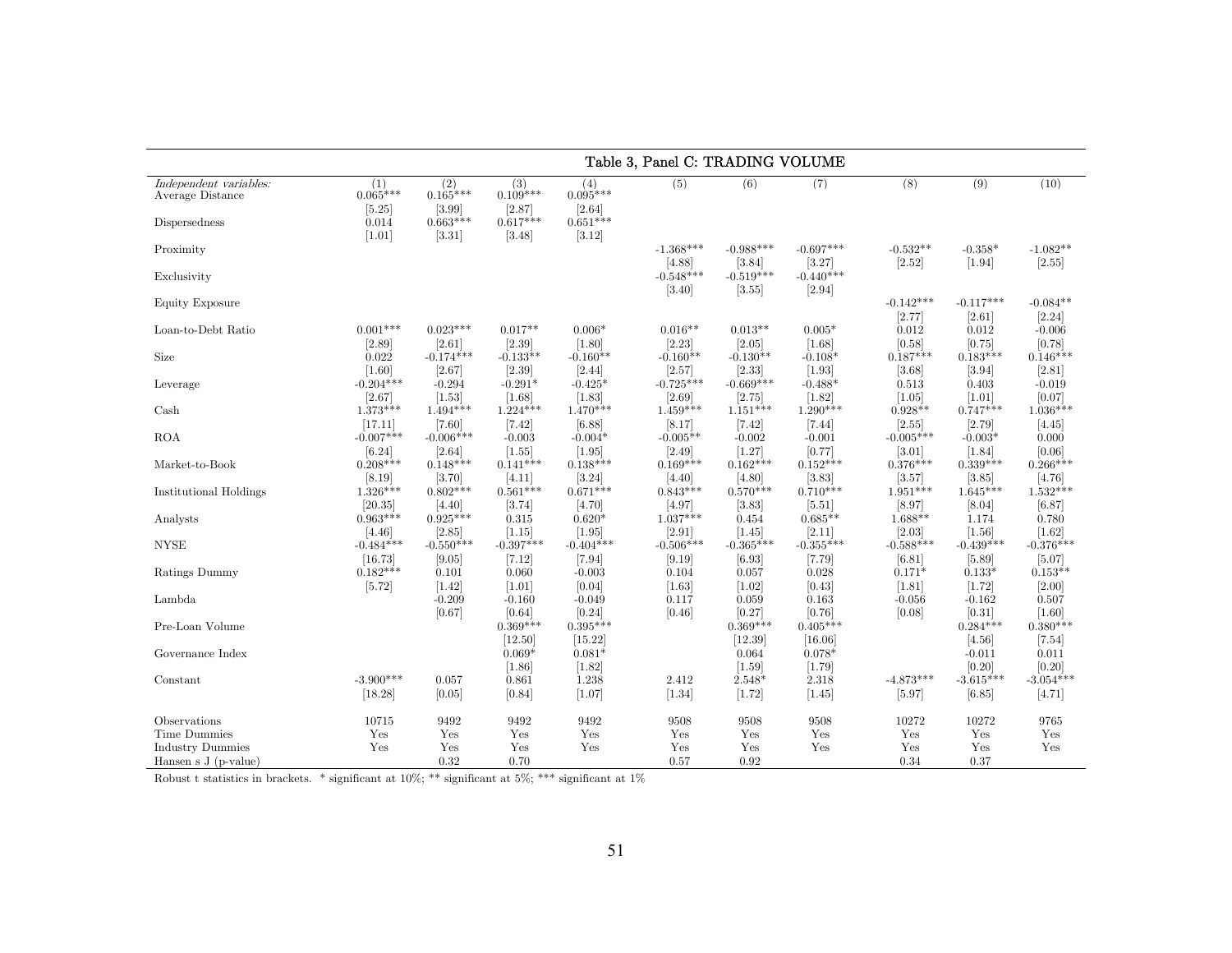#### Table 4

#### Lending relationship and information asymmetry

This table describes the impact of the characteristics of bank's lending relationship on the degree of information asymmety around the stock in the financial market — the basic question being: does asymmetric information increase or decrease with the characteristics measuring the strength of the bank's lending relationship. This relationship is described in equation (6) above, and as mentioned there, we measure asymmetry using two different variables.

In Panel A, our dependent variable is a measure of the degree of information asymmetry, and as in Bharath, Pasquariello, and Wu (2006), we also construct this measure following the model of Llorente, Michaely, Saar, and Wang (2002). Thus, the degree of information asymmetry is measured by the coefficient  $C_2$  from the following regression:

$$
R_{i,t+1} = C_0 + C_1.R_{i,t} + C_2.(V_{i,t} \times R_{i,t}) + \varepsilon_{i,t+1}
$$

where

$$
V_t = \log Turnover_t - \frac{1}{200} \sum_{s=-200}^{-1} \log Turnover_{t+s} ,
$$
 
$$
\log Turnover = \log(Turnover_t + 0.00000255)
$$

and *Turnover* is defined as the total number of shares traded each day as a fraction of total shares outstanding. (See Llorente et al., 2002, for details.)

In Panel B, we look at the impact of loan characteristics on trading by institutional investors. The dependent variable Trading by Institutional Investors is the average trading by institutions of all types (as per CDA/Spectrum 13f data) over the four quarters in a given fiscal year.

Our independent variables consist of loan characteristics and several firm-level control variables. We look at three complementary pairs of loan characteristics: either *Average* Distance and Dispersedness or Proximity and Exclusivity or else Proximity and Equity Exposure. Average Distance is the average distance of the borrower from each of the lenders in its lending syndicate; it is measured in thousands of kilometers. *Dispersedness* is the logarithm of the number of lenders counted in hundreds; this rescaling is done for the convenience of obtaining normally-scaled coefficient estimates. Proximity is the fraction of loans taken from banks whose headquarters are located within 200 miles (or 320 kilometers) of the borrower's location; historical location of the firm is available to us at county level so we also identify the banks' location at county level. Exclusivity is the logarithm of the Herfindahl Index (ranging between  $0-10,000$ ) of the lending syndicate. Equity Exposure is the fraction of borrowing firm's equity held by institutions belonging to the same conglomerate as the lending bank(s). The results for the first pair (Average Distance and Dispersedness) are in columns (1)-(4) and coefficient estimates using the second pair of characteristics (Proximity and Exclusivity) are listed in columns  $(5)-(7)$  while columns  $(8)-(10)$  report results for the final pair (*Proximity* and *Equity Exposure*). Column (1) presents OLS estimates while the remaining columns present results from an IV2SLS regression. Of the IV 2SLS regressions, columns (4), (7), and (10) present the *between-effects* estimate. While our focus is on these loan characteristics, we also control for the *Loan-to-Debt Ratio*; it is measured as the ratio of firm's total loan to outstanding long-term debt (item 9) in the previous fiscal year.

The firm-level control variables that we include in our analysis are the following. Size is measured as the logarithm of book value of assets (item  $6$ ). Leverage is the sum of longterm debt (item 9) and debt in current liabilities (item 34), standardized by lagged assets (item 6). Cash is the ratio of total cash (item 1) to lagged assets and the ROA (return on assets) is income before extraordinary items (item 18) as a percentage of lagged assets. These firm-level variables are contemporaneous with the dependent variable while the remaining firmcharacteristics are recorded at the beginning of the fiscal year. Market-to-Book is the logarithm of the firm's market-to-book ratio where market-to-book is (item25 x item199)/(item60). Institutional Holdings is the fraction of shares held by those institutional investors that hold at least a 5% position in the firm. Analysts is the number of analysts following the stock, and is expressed in thousands for the convenience of obtaining normally-scaled coefficient estimates. NYSE is a dummy variable that takes a value 1 if the firm is listed on the New York Stock Exchange, and zero otherwise. Ratings Dummy is a dummy variable that equals one if the firm has a credit-rating, and equals zero otherwise.

Lambda – the inverse Mills' ratio from the Probit analysis of loan-taking decision – is included in order to account for the selection bias inherent in our sample of loan-taking firms. Pre-loan Information Asymmetry and Pre-loan Institutional Trading is the level of the respective dependent variable in the year before the loan deal is initiated. Governance index is a dummy variable that equals 1 if the Gompers, Ishii, and Metrick (2003) index of corporate governance is greater than 9 and equals 0 if this index is less than or equal to 9; recall, the higher the index, the poorer the corporate governance. Industries are categorized by 1-digit SIC Code. The bottom row displays the p-value for Hansen's J-test of the null hypothesis that the instrumental variables employed are orthogonal to the errors. All t-statistics are calculated using robust standard errors clustered at firm level.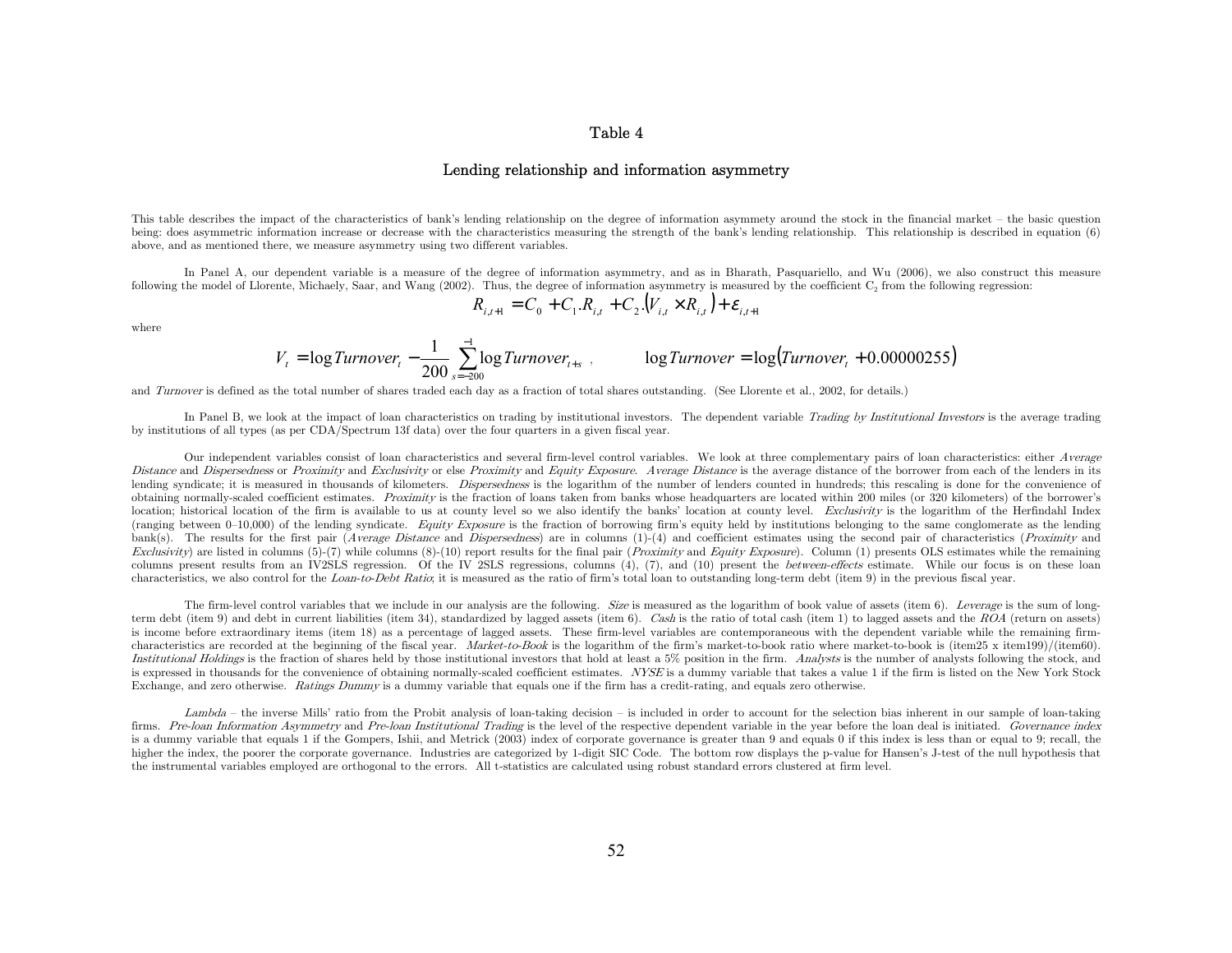|                                                                 | Table 4, Panel A: INFORMATION ASYMMETRY    |                                             |                                             |                                          |                                    |                                    |                                     |                                   |                                   |                                  |  |  |
|-----------------------------------------------------------------|--------------------------------------------|---------------------------------------------|---------------------------------------------|------------------------------------------|------------------------------------|------------------------------------|-------------------------------------|-----------------------------------|-----------------------------------|----------------------------------|--|--|
| Independent variables:<br>Average Distance<br>Dispersedness     | (1)<br>$-0.004***$<br>[3.25]<br>$-0.004**$ | (2)<br>$-0.011**$<br>$[2.01]$<br>$-0.111**$ | (3)<br>$-0.010**$<br>$[1.96]$<br>$-0.106**$ | (4)<br>$-0.010*$<br>[1.92]<br>$-0.069**$ | (5)                                | (6)                                | (7)                                 | (8)                               | (9)                               | (10)                             |  |  |
| Proximity                                                       | [2.55]                                     | [2.21]                                      | [2.14]                                      | [2.04]                                   | $0.103***$<br>[2.71]               | $0.105***$<br>$[2.65]$             | $0.061*$<br>[1.81]                  | $0.129*$<br>[1.86]                | $0.123**$<br>$[1.97]$             | $-0.023$<br>[0.92]               |  |  |
| Exclusivity                                                     |                                            |                                             |                                             |                                          | $0.062**$<br>[1.96]                | $0.064*$<br>$[1.93]$               | $0.052*$<br>[1.77]                  |                                   |                                   |                                  |  |  |
| Equity Exposure                                                 |                                            |                                             |                                             |                                          |                                    |                                    |                                     | $0.009**$<br>[2.13]               | $0.007**$<br>$[1.96]$             | $0.007**$<br>[2.23]              |  |  |
| Loan-to-Debt Ratio                                              | 0.000<br>[0.40]                            | $-0.001$<br>$[0.90]$                        | $-0.001$<br>[0.87]<br>$0.032**$             | 0.000<br>[0.51]<br>$0.022**$             | 0.000<br>[0.14]<br>$0.023**$       | 0.000<br>[0.20]                    | 0.001<br>$[1.61]$                   | $-0.001$<br>[0.60]                | 0.000<br>[0.52]                   | 0.000<br>[0.18]                  |  |  |
| Size<br>Leverage                                                | 0.001<br>[0.63]<br>0.010                   | $0.035**$<br>[2.30]<br>$0.089**$            | [2.20]<br>$0.090**$                         | [2.08]<br>$0.073**$                      | [2.04]<br>$0.114**$                | $0.023*$<br>$[1.94]$<br>$0.118**$  | $0.019*$<br>[1.77]<br>$0.098**$     | $-0.008$<br>$[1.45]$<br>$-0.010$  | $-0.007$<br>$[1.56]$<br>0.004     | $-0.007$<br>$[1.44]$<br>$-0.004$ |  |  |
| Cash                                                            | [1.18]<br>$-0.033***$                      | [2.18]<br>$-0.090***$                       | [2.21]<br>$-0.088***$                       | [2.14]<br>$-0.087***$                    | [2.24]<br>$-0.064***$              | [2.26]<br>$-0.065***$              | [2.18]<br>$-0.079***$               | [0.43]<br>$-0.021$                | [0.19]<br>$-0.027$                | [0.14]<br>$-0.016$               |  |  |
| <b>ROA</b>                                                      | [3.61]<br>$-0.000*$                        | [3.12]<br>0.000                             | [3.11]<br>0.000                             | [2.76]<br>0.000                          | [3.66]<br>0.000                    | [3.59]<br>0.000                    | [2.99]<br>0.000                     | [0.91]<br>$-0.000*$               | $[1.29]$<br>$-0.000*$             | [0.58]<br>0.000                  |  |  |
| Market-to-Book                                                  | [1.67]<br>$-0.009***$<br>[3.02]            | [0.90]<br>$-0.001$<br>[0.23]                | [0.73]<br>$-0.002$<br>[0.40]                | [0.15]<br>0.000<br>[0.08]                | [1.28]<br>$-0.005$<br>$[1.25]$     | [1.15]<br>$-0.006$<br>$[1.30]$     | [0.72]<br>0.000<br>[0.04]           | $[1.90]$<br>$-0.019***$<br>[2.72] | [1.75]<br>$-0.017***$<br>[2.80]   | [0.83]<br>$-0.011*$<br>[1.89]    |  |  |
| Institutional Holdings                                          | $-0.023***$<br>[3.58]                      | 0.050<br>[1.45]                             | 0.040<br>$[1.24]$                           | $-0.005$<br>[0.23]                       | 0.021<br>[0.83]                    | 0.019<br>[0.71]                    | $-0.014$<br>[0.61]                  | $-0.061***$<br>[2.97]             | $-0.060***$<br>[3.16]             | $-0.072***$<br>[3.41]            |  |  |
| Analysts                                                        | $-0.006$<br>[0.24]                         | $-0.032$<br>[0.78]                          | $-0.033$<br>[0.85]                          | $-0.058$<br>[1.43]                       | $-0.038$<br>[0.90]                 | $-0.041$<br>[0.96]                 | $-0.079*$<br>[1.76]                 | $-0.015$<br>[0.29]                | $-0.012$<br>[0.26]                | $-0.091**$<br>[2.10]             |  |  |
| $\ensuremath{\text{NYSE}}$<br>Ratings Dummy                     | $-0.017***$<br>$[5.65]$<br>0.004           | $-0.004$<br>[0.56]<br>$0.021**$             | $-0.006$<br>[0.89]<br>$0.021**$             | $-0.009$<br>$[1.33]$<br>$0.022**$        | $-0.011**$<br>[2.17]<br>$0.019***$ | $-0.012**$<br>[2.31]<br>$0.020***$ | $-0.015**$<br>$[2.40]$<br>$0.020**$ | $-0.005$<br>[0.60]<br>$0.017**$   | $-0.010$<br>$[1.61]$<br>$0.017**$ | $-0.010$<br>$[1.59]$<br>0.004    |  |  |
| Lambda                                                          | [1.32]                                     | [2.47]<br>$-0.010$                          | [2.45]<br>$-0.003$                          | [2.42]<br>$-0.003$                       | [2.72]<br>$-0.018$                 | $[2.69]$<br>$-0.015$               | [2.12]<br>$-0.031$                  | [2.21]<br>0.027                   | [2.38]<br>0.028                   | [0.55]<br>0.022                  |  |  |
| Pre-Loan Information Asymmetry                                  |                                            | [0.25]                                      | [0.09]<br>0.001<br>[0.08]                   | [0.12]<br>$-0.007$<br>[0.99]             | [0.64]                             | [0.55]<br>$-0.005$<br>[0.41]       | [0.98]<br>$-0.010$<br>$[1.22]$      | [0.83]                            | [0.91]<br>0.004<br>[0.24]         | [0.65]<br>$-0.006$<br>[0.74]     |  |  |
| Governance Index                                                |                                            |                                             | $-0.002$<br>[0.31]                          | 0.007<br>$[1.11]$                        |                                    | 0.002<br>[0.29]                    | 0.007<br>[1.14]                     |                                   | 0.008<br>$[1.63]$                 | $0.010*$<br>[1.74]               |  |  |
| Constant                                                        | $0.080***$<br>[3.44]                       | $-0.606**$<br>[2.27]                        | $-0.570**$<br>[2.19]                        | $-0.311$<br>$[1.52]$                     | $-0.558*$<br>[1.79]                | $-0.686**$<br>$[1.98]$             | $-0.442$<br>[1.43]                  | 0.014<br>[0.26]                   | $0.091*$<br>[1.73]                | $0.139*$<br>$[1.93]$             |  |  |
| Observations                                                    | 10714                                      | 9626                                        | 9626                                        | 9578                                     | 9474                               | 9474                               | 9630                                | 9783                              | 9783                              | 9765                             |  |  |
| Time Dummies<br><b>Industry Dummies</b><br>Hansen s J (p-value) | Yes<br>Yes                                 | Yes<br>Yes<br>0.55                          | Yes<br>Yes<br>0.55                          | Yes<br>Yes                               | Yes<br>Yes<br>0.88                 | Yes<br>Yes<br>0.91                 | Yes<br>Yes                          | Yes<br>Yes<br>0.91                | Yes<br>Yes<br>0.89                | Yes<br>Yes                       |  |  |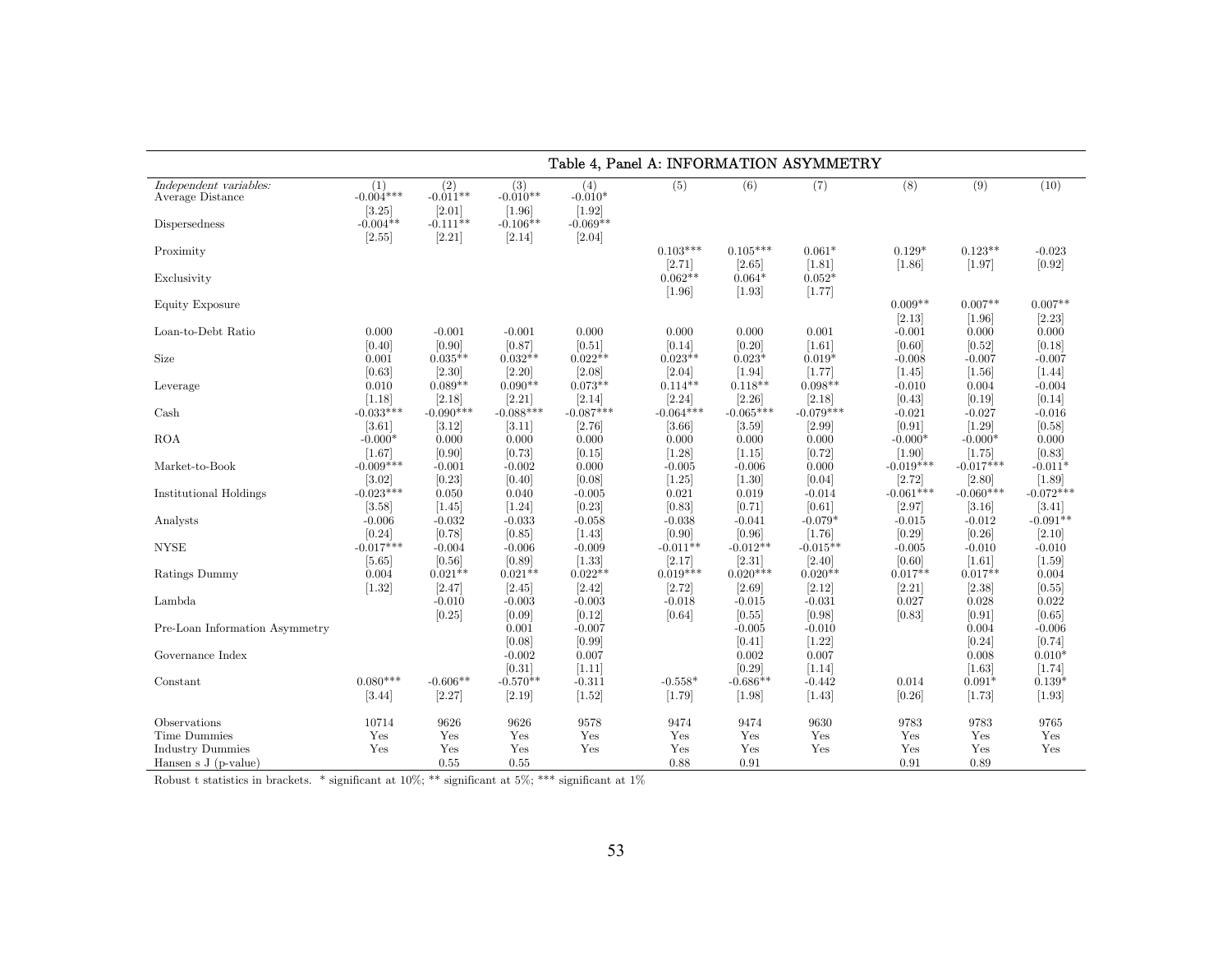|                                                             | Table 4, Panel B: TRADING BY INSTITUTIONAL INVESTORS |                                                    |                                                      |                                                    |                        |                               |                                 |                       |                           |                             |  |  |
|-------------------------------------------------------------|------------------------------------------------------|----------------------------------------------------|------------------------------------------------------|----------------------------------------------------|------------------------|-------------------------------|---------------------------------|-----------------------|---------------------------|-----------------------------|--|--|
| Independent variables:<br>Average Distance<br>Dispersedness | (1)<br>$0.001***$<br>$[4.21]$<br>$0.001**$<br>[2.12] | (2)<br>$0.003***$<br>[3.62]<br>$0.009**$<br>[2.03] | (3)<br>$0.003***$<br>$[3.65]$<br>$0.009**$<br>[2.08] | (4)<br>$0.003***$<br>[3.25]<br>$0.011**$<br>[2.15] | (5)                    | (6)                           | (7)                             | (8)                   | (9)                       | (10)                        |  |  |
| Proximity                                                   |                                                      |                                                    |                                                      |                                                    | $-0.026**$<br>$[2.45]$ | $-0.028***$<br>$[2.60]$       | $-0.019*$<br>$[1.90]$           | $-0.018**$<br>[2.23]  | $-0.016**$<br>[2.17]      | $-0.043*$<br>$[1.82]$       |  |  |
| Exclusivity                                                 |                                                      |                                                    |                                                      |                                                    | $-0.010***$<br>[3.02]  | $-0.009***$<br>[2.86]         | $-0.011***$<br>[2.60]           |                       |                           |                             |  |  |
| <b>Equity Exposure</b>                                      |                                                      |                                                    |                                                      |                                                    |                        |                               |                                 | $-0.003***$<br>[2.79] | $-0.002**$<br>[2.54]      | $-0.002**$<br>$[2.09]$      |  |  |
| Loan-to-Debt Ratio                                          | 0.000<br>[0.41]                                      | 0.000<br>[1.13]                                    | 0.000<br>[1.13]                                      | 0.000<br>[1.15]                                    | $-0.000*$<br>$[1.85]$  | $-0.000*$<br>$[1.83]$         | 0.000<br>[0.76]                 | 0.000<br>[1.07]       | 0.000<br>$[1.23]$         | 0.000<br>[0.68]             |  |  |
| Size                                                        | $-0.002***$<br>[5.33]                                | $-0.004***$<br>[3.18]                              | $-0.004***$<br>[2.75]                                | $-0.004***$<br>[2.63]                              | $-0.005***$<br>[4.01]  | $-0.004***$<br>[3.32]         | $-0.004***$<br>[2.69]           | 0.002<br>$[1.15]$     | 0.002<br>$[1.46]$         | 0.002<br>$[1.57]$           |  |  |
| Leverage                                                    | $0.006***$<br>[3.22]                                 | $-0.003$<br>[0.67]                                 | $-0.007$<br>$[1.30]$                                 | $-0.006$<br>[1.05]                                 | $-0.013**$<br>[2.21]   | $-0.015**$<br>[2.57]          | $-0.01$<br>$[1.28]$             | $0.013*$<br>[1.89]    | 0.006<br>$[1.06]$         | 0.01<br>[1.37]              |  |  |
| Cash                                                        | $0.022***$<br>[9.43]                                 | $0.025***$<br>[6.67]                               | $0.026***$<br>[6.67]                                 | $0.024***$<br>[4.82]                               | $0.027***$<br>[6.97]   | $0.027***$<br>$[7.01]$        | $0.025***$<br>[5.16]            | $0.017**$<br>[2.55]   | $0.019***$<br>[3.14]      | $0.017***$<br>[2.65]        |  |  |
| <b>ROA</b>                                                  | $-0.000**$<br>[2.07]                                 | $-0.000*$<br>[1.77]                                | $-0.000**$<br>[2.05]                                 | 0.000<br>$[1.19]$                                  | 0.000<br>[1.53]        | $-0.000*$<br>[1.72]           | 0.000<br>[0.71]                 | 0.000<br>[1.47]       | $-0.000*$<br>$[1.88]$     | 0.000<br>[0.40]             |  |  |
| Market-to-Book                                              | 0.000<br>[0.47]                                      | $-0.001$<br>$[1.30]$                               | $-0.001$<br>$[1.20]$                                 | $-0.001$<br>[0.56]                                 | $-0.001$<br>$[1.06]$   | $-0.001$<br>[0.92]            | $-0.001$<br>[0.85]              | 0.004<br>$[1.48]$     | 0.003<br>$[1.59]$         | 0.001<br>[0.79]             |  |  |
| <b>Institutional Holdings</b>                               | $0.029***$<br>[18.59]                                | $0.025***$<br>[7.36]                               | $0.027***$<br>$[7.75]$                               | $0.035***$<br>[8.97]                               | $0.024***$<br>[7.17]   | $0.026***$<br>[7.71]          | $0.033***$<br>[8.42]            | $0.045***$<br>[7.64]  | $0.047***$<br>$[7.63]$    | $0.050***$<br>$[7.98]$      |  |  |
| Analysts                                                    | $-0.032***$                                          | $-0.032***$                                        | $-0.030***$                                          | $-0.029***$                                        | $-0.031***$            | $-0.029***$                   | $-0.025**$                      | $-0.024$              | $-0.023*$                 | $-0.032**$                  |  |  |
| <b>NYSE</b>                                                 | [6.47]<br>$-0.003***$                                | $[5.69]$<br>$-0.003***$                            | $[5.38]$<br>$-0.002$                                 | [3.34]<br>$-0.002*$                                | [4.39]<br>$-0.002**$   | [4.22]<br>$-0.001$            | $[2.44]$<br>$-0.002$            | [1.54]<br>$-0.005*$   | [1.74]<br>$-0.002$        | [2.31]<br>$-0.002$          |  |  |
| Ratings Dummy                                               | [4.53]<br>$0.002**$                                  | [2.74]<br>0.001                                    | $[1.59]$<br>0.001                                    | [1.76]<br>0.000                                    | $[2.11]$<br>0.001      | $[1.17]$<br>0.001             | $[1.54]$<br>0.000               | [1.92]<br>0.001       | $[1.29]$<br>0.001         | [1.35]<br>0.003             |  |  |
| Lambda                                                      | [2.55]                                               | [0.98]<br>0.007                                    | [0.93]<br>0.006                                      | [0.11]<br>0.006                                    | [0.38]<br>$0.014**$    | [0.35]<br>$0.012*$            | [0.19]<br>0.012                 | [0.53]<br>0.007       | [0.74]<br>0.006           | $[1.49]$<br>0.019           |  |  |
| Pre-Loan Institutional Trading                              |                                                      | [1.17]                                             | $[1.00]$<br>$0.019**$<br>[2.25]                      | [0.83]<br>$0.027***$<br>[2.59]                     | $[1.98]$               | $[1.84]$<br>0.013<br>$[1.42]$ | [1.56]<br>$0.023**$<br>$[2.02]$ | [1.07]                | [0.90]<br>0.003<br>[0.32] | $[1.51]$<br>0.009<br>[0.53] |  |  |
| Governance Index                                            |                                                      |                                                    | 0.000<br>[0.39]                                      | $-0.001$<br>[0.86]                                 |                        | 0.000<br>[0.31]               | $-0.001$<br>[0.64]              |                       | $-0.002$<br>$[1.58]$      | $-0.002$<br>$[1.11]$        |  |  |
| Constant                                                    | $0.037***$<br>[5.32]                                 | $0.071***$<br>[2.90]                               | $0.072***$<br>$[2.76]$                               | $0.073**$<br>[2.43]                                | $0.135***$<br>[3.98]   | $0.136***$<br>[3.88]          | $0.121***$<br>[2.80]            | 0.006<br>[0.49]       | $-0.009$<br>[0.65]        | $-0.024$<br>$[1.09]$        |  |  |
| Observations                                                | 9942                                                 | 8905                                               | 8905                                                 | 8905                                               | 8783                   | 8783                          | 8783                            | 9041                  | 9041                      | 9250                        |  |  |
| <b>Time Dummies</b>                                         | Yes                                                  | Yes                                                | Yes                                                  | Yes                                                | Yes                    | Yes                           | Yes                             | Yes<br>Yes            | Yes                       | Yes                         |  |  |
| <b>Industry Dummies</b><br>Hansen s $J(p-value)$            | Yes                                                  | Yes<br>0.40                                        | Yes<br>0.42                                          | Yes                                                | Yes<br>0.39            | Yes<br>0.57                   | Yes                             | 0.42                  | Yes<br>0.53               | Yes                         |  |  |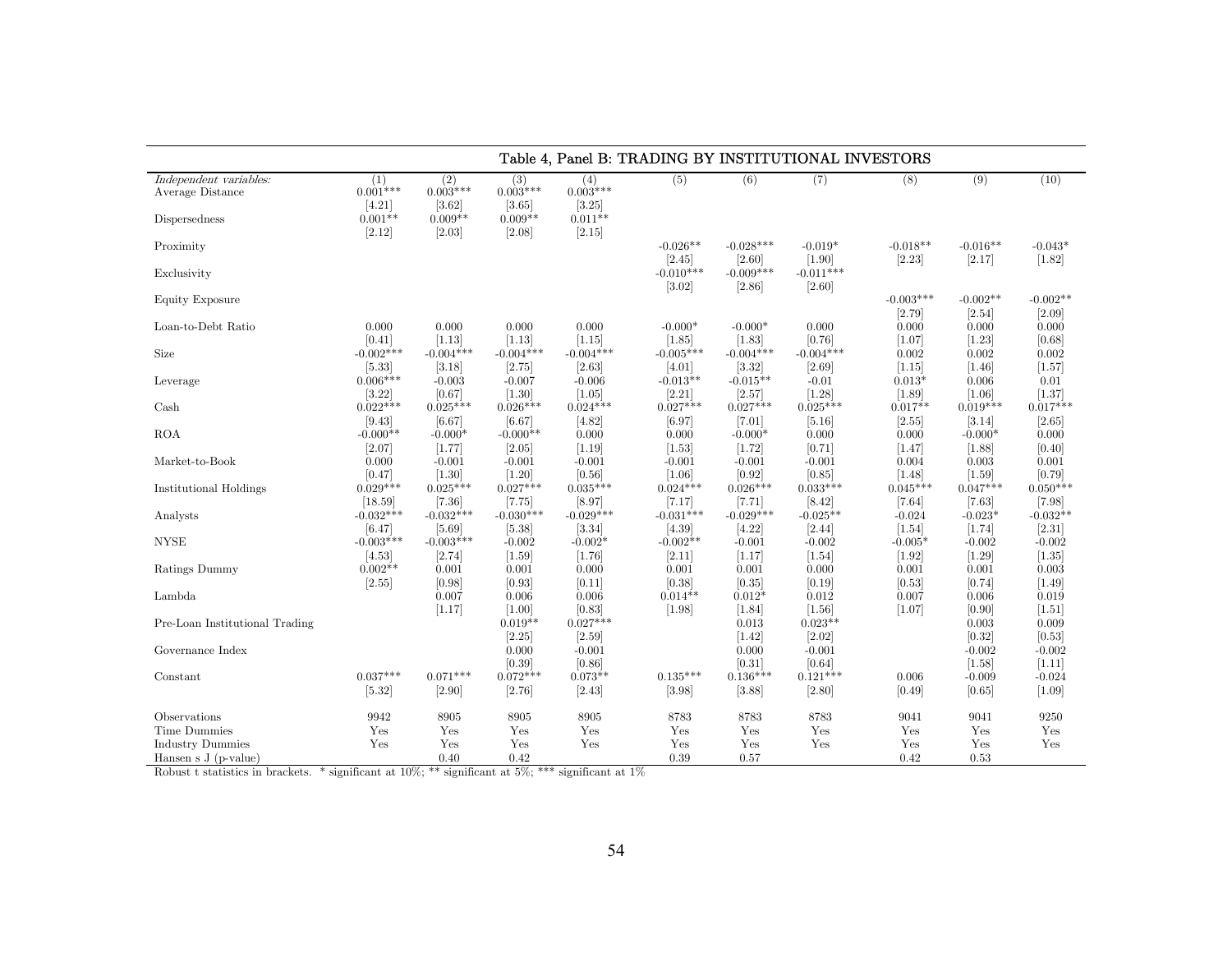#### Table 5

## Lending relationship and managers' risk-taking

This table presents coefficient estimates for the relationship between the loan characteristics and the managers' risk-taking behavior, as described in equation (7) above. Again, we used different measures for it.

In Panel A, the dependent variable is *Stock Volatility*, which is logarithm of one plus the standard deviation (rescaled by  $10<sup>4</sup>$ ) of daily returns over the year; this variable is rescaled for the convenience of obtaining normally-scaled coefficient estimates.

In Panel B, the dependent variable Cashflow Volatility is constructed in the following manner. It is the absolute change in cashflows with respect to the average cashflows over the previous three years. Our measure is in the same realm as the cashflow-shock measures of Guay and Harford (2000).

Our independent variables consist of loan characteristics and several firm-level control variables. We look at three complementary pairs of loan characteristics: either Average Distance and Dispersedness or Proximity and Exclusivity or else Proximity and Equity Exposure. Average Distance is the average distance of the borrower from each of the lenders in its lending syndicate; it is measured in thousands of kilometers. *Dispersedness* is the logarithm of the number of lenders counted in hundreds; this rescaling is done for the convenience of obtaining normally-scaled coefficient estimates. *Proximity* is the fraction of loans taken from banks whose headquarters are located within 200 miles (or 320 kilometers) of the borrower's location; historical location of the firm is available to us at county level so we also identify the banks' location at county level. Exclusivity is the logarithm of the Herfindahl Index (ranging between  $0-10,000$ ) of the lending syndicate. Equity Exposure is the fraction of borrowing firm's equity held by institutions belonging to the same conglomerate as the lending bank(s). The results for the first pair (*Average Distance* and *Dispersedness*) are in columns  $(1)-(4)$  and coefficient estimates using the second pair of characteristics (*Proximity* and Exclusivity) are listed in columns  $(5)-(7)$  while columns  $(8)-(10)$  report results for the final pair (*Proximity* and *Equity Exposure*). Column (1) presents OLS estimates while the remaining columns present results from an IV2SLS regression. Of the IV 2SLS regressions, columns (4), (7), and (10) present the *between-effects* estimate. While our focus is on these loan characteristics, we also control for the Loan-to-Debt Ratio; it is measured as the ratio of firm's total loan to outstanding long-term debt (item 9) in the previous fiscal year.

The firm-level control variables that we include in our analysis are the following. Size is measured as the logarithm of book value of assets (item 6). Leverage is the sum of longterm debt (item 9) and debt in current liabilities (item 34), standardized by lagged assets (item 6). Cash is the ratio of total cash (item 1) to lagged assets and the ROA (return on assets) is income before extraordinary items (item 18) as a percentage of lagged assets. Cashflows are defined as income before extraordinary items (item 18) plus depreciation and amortization (item 14), standardized by lagged assets. We do not use  $ROA$  (return on assets) in Panel B because it is important to control for the level of cashflows when explaining cashflow variation, and moreover, there is a high correlation between Cashflows and ROA (97% in our data sample), so replacing ROA shouldn't pose a problem. These firm-level variables are contemporaneous with the dependent variable while the remaining firm-characteristics are recorded at the beginning of the fiscal year. Market-to-Book is the logarithm of the firm's market-to-book ratio where market-to-book is (item25 x item199)/(item60). Institutional Holdings is the fraction of shares held by those institutional investors that hold at least a 5% position in the firm. Analysts is the number of analysts following the stock, and is expressed in thousands for the convenience of obtaining normally-scaled coefficient estimates. NYSE is a dummy variable that takes a value 1 if the firm is listed on the New York Stock Exchange, and zero otherwise. Ratings Dummy is a dummy variable that equals one if the firm has a credit-rating, and equals zero otherwise.

Lambda – the inverse Mills' ratio from the Probit analysis of loan-taking decision – is included in order to account for the selection bias inherent in our sample of loan-taking firms. Pre-loan Volatility and Pre-loan Cashflow Variation is the level of the respective dependent variable in the year before the loan deal is initiated. Governance index is a dummy variable that equals 1 if the Gompers, Ishii, and Metrick (2003) index of corporate governance is greater than 9 and equals 0 if this index is less than or equal to 9; recall, the higher the index, the poorer the corporate governance. Industries are categorized by 1-digit SIC Code. The bottom row displays the p-value for Hansen's J-test of the null hypothesis that the instrumental variables employed are orthogonal to the errors. All t-statistics are calculated using robust standard errors clustered at firm level.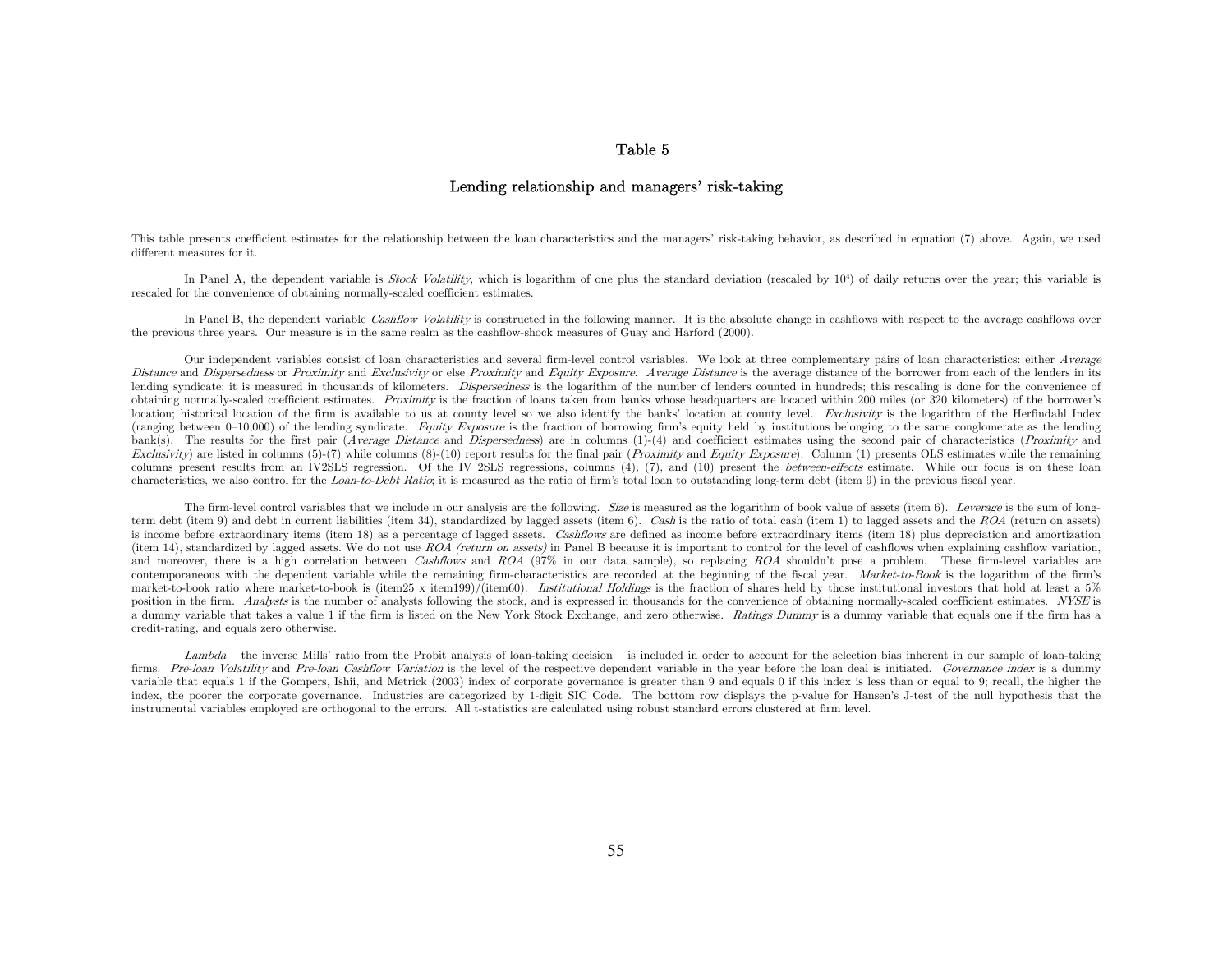|                                                                  | Table 5, Panel A: STOCK VOLATILITY                 |                                                    |                                                    |                                                    |                        |                                  |                                |                        |                                   |                                 |  |  |
|------------------------------------------------------------------|----------------------------------------------------|----------------------------------------------------|----------------------------------------------------|----------------------------------------------------|------------------------|----------------------------------|--------------------------------|------------------------|-----------------------------------|---------------------------------|--|--|
| Independent variables:<br>Average Distance<br>Dispersedness      | (1)<br>$0.024***$<br>[4.91]<br>$0.014**$<br>[2.14] | (2)<br>$0.065***$<br>[3.98]<br>$0.222**$<br>[2.15] | (3)<br>$0.047***$<br>[3.11]<br>$0.188**$<br>[2.00] | (4)<br>$0.053***$<br>[2.82]<br>$0.231**$<br>[2.52] | (5)                    | (6)                              | (7)                            | (8)                    | (9)                               | (10)                            |  |  |
| Proximity                                                        |                                                    |                                                    |                                                    |                                                    | $-0.507***$<br>[2.96]  | $-0.382***$<br>[2.70]            | $-0.283**$<br>[2.18]           | $-0.309**$<br>$[2.02]$ | $-0.254**$<br>$[2.54]$            | $-0.125*$<br>[1.92]             |  |  |
| Exclusivity                                                      |                                                    |                                                    |                                                    |                                                    | $-0.433**$<br>[2.51]   | $-0.332**$<br>$[2.40]$           | $-0.263**$<br>[2.17]           |                        |                                   |                                 |  |  |
| Equity Exposure                                                  |                                                    |                                                    |                                                    |                                                    |                        |                                  |                                | $-0.051**$<br>[2.22]   | $-0.025*$<br>[1.69]               | $-0.025**$<br>[2.26]            |  |  |
| Loan-to-Debt Ratio                                               | $0.000***$<br>[3.88]                               | $0.004*$<br>[1.71]                                 | $0.004*$<br>[1.76]                                 | $0.005***$<br>[2.77]                               | $-0.004$<br>[0.82]     | $-0.002$<br>[0.41]               | $0.003*$<br>[1.73]             | $-0.005$<br>$[1.41]$   | $-0.003$<br>[0.96]                | 0.001<br>[0.49]                 |  |  |
| Size                                                             | $-0.093***$<br>[14.53]                             | $-0.150***$<br>[4.62]                              | $-0.108***$<br>[3.81]                              | $-0.129***$<br>[4.46]                              | $-0.224***$<br>[3.74]  | $-0.163***$<br>[3.40]            | $-0.147***$<br>[3.46]          | $-0.018$<br>[0.65]     | $-0.017$<br>[0.85]                | $-0.028$<br>[1.63]              |  |  |
| Leverage                                                         | $0.181***$<br>[5.17]                               | 0.085<br>[0.95]                                    | 0.076<br>[0.88]                                    | 0.105<br>[0.98]                                    | $-0.520*$<br>$[1.82]$  | $-0.363$<br>$[1.56]$             | $-0.088$<br>[0.47]             | $0.285**$<br>[2.21]    | $0.191**$<br>[2.37]               | $0.243***$<br>[2.81]            |  |  |
| Cash                                                             | $0.462***$<br>[12.56]                              | $0.515***$<br>[7.24]                               | $0.408***$<br>[6.03]                               | $0.395***$<br>[4.12]                               | $0.638***$<br>[6.07]   | $0.493***$<br>$[5.65]$           | $0.416***$<br>[3.97]           | $0.378***$<br>[2.81]   | $0.315***$<br>[4.07]              | $0.247***$<br>[3.20]            |  |  |
| <b>ROA</b>                                                       | $-0.012***$<br>[22.22]                             | $-0.012***$<br>[15.28]                             | $-0.011***$<br>[14.93]                             | $-0.011***$<br>[12.37]                             | $-0.012***$<br>[11.50] | $-0.011***$<br>[12.40]           | $-0.010***$<br>[10.70]         | $-0.012***$<br>[12.88] | $-0.011***$<br>[14.95]            | $-0.010***$<br>[12.36]          |  |  |
| Market-to-Book                                                   | $-0.029***$                                        | $-0.051***$<br>[3.37]                              | $-0.047***$                                        | $-0.064***$<br>[3.17]                              | $-0.051**$<br>[2.22]   | $-0.046**$                       | $-0.062***$<br>[2.80]          | 0.034<br>[0.75]        | 0.001<br>[0.03]                   | $-0.015$<br>[0.76]              |  |  |
| Institutional Holdings                                           | [2.84]<br>$-0.022$                                 | $-0.155**$                                         | [3.53]<br>$-0.094$                                 | $-0.156**$                                         | $-0.274**$             | $[2.51]$<br>$-0.179*$            | $-0.200**$                     | $0.290***$             | $0.195**$                         | $0.130*$                        |  |  |
| Analysts                                                         | [0.78]<br>$0.294***$                               | [1.97]<br>$0.295***$                               | $[1.40]$<br>$0.168*$                               | [2.29]<br>0.196                                    | [2.12]<br>$0.536**$    | [1.79]<br>$0.352**$              | [2.14]<br>$0.317*$             | [2.67]<br>0.478        | [2.37]<br>0.254                   | $[1.93]$<br>$0.294**$           |  |  |
| <b>NYSE</b>                                                      | [3.29]<br>$-0.240***$                              | [2.61]<br>$-0.249***$                              | [1.73]<br>$-0.181***$                              | $[1.31]$<br>$-0.199***$                            | [2.46]<br>$-0.226***$  | [2.04]<br>$-0.169***$            | [1.80]<br>$-0.188***$          | [1.57]<br>$-0.251***$  | $[1.44]$<br>$-0.164***$           | [2.00]<br>$-0.186***$           |  |  |
| Ratings Dummy                                                    | [18.04]<br>0.017                                   | [12.11]<br>$-0.001$                                | [9.45]<br>$-0.015$                                 | [8.63]<br>$-0.063**$                               | [7.23]<br>$-0.015$     | $[6.46]$<br>$-0.026$             | [7.80]<br>$-0.071*$            | [6.48]<br>0.028        | [7.07]<br>0.005                   | $[8.59]$<br>$-0.012$            |  |  |
| Lambda                                                           | $[1.11]$                                           | [0.02]<br>0.057                                    | [0.71]<br>$-0.014$                                 | [2.06]<br>$-0.126$                                 | [0.33]<br>$0.501**$    | [0.80]<br>0.287                  | $[1.89]$<br>0.024              | [0.70]<br>$0.308*$     | [0.21]<br>0.137                   | [0.45]<br>$-0.031$              |  |  |
| Pre-Loan Volatility                                              |                                                    | [0.61]                                             | [0.18]<br>$0.292***$                               | $[1.30]$<br>$0.310***$                             | [1.97]                 | $[1.49]$<br>$0.267***$           | [0.19]<br>$0.312***$           | $[1.96]$               | $[1.23]$<br>$0.300***$            | [0.33]<br>$0.323***$            |  |  |
| Governance Index                                                 |                                                    |                                                    | [15.06]<br>$-0.013$                                | [13.84]<br>$-0.006$                                |                        | [9.07]<br>$-0.006$               | [12.71]<br>$-0.003$            |                        | [12.01]<br>$-0.037**$             | [15.35]<br>$-0.032*$            |  |  |
| Constant                                                         | $6.139***$<br>[53.51]                              | $7.252***$<br>[12.01]                              | [0.84]<br>$5.245***$<br>[9.48]                     | [0.29]<br>$5.593***$<br>[9.80]                     | $10.309***$<br>[5.77]  | [0.29]<br>$7.755***$<br>$[5.16]$ | [0.12]<br>$7.137***$<br>[5.62] | $5.418***$<br>[19.17]  | $[1.98]$<br>$3.784***$<br>[13.17] | $[1.67]$<br>4.039***<br>[14.96] |  |  |
| Observations                                                     | 10715                                              | 9492                                               | 9492                                               | 9492                                               | 9598                   | 9598                             | 9598                           | 9765                   | 9765                              | 9765                            |  |  |
| Time Dummies<br><b>Industry Dummies</b><br>Hansen s $J(p-value)$ | Yes<br>Yes                                         | Yes<br>Yes<br>0.30                                 | Yes<br>Yes<br>0.25                                 | Yes<br>Yes                                         | Yes<br>Yes<br>0.63     | Yes<br>Yes<br>0.41               | Yes<br>Yes                     | Yes<br>Yes<br>0.62     | Yes<br>Yes<br>0.39                | Yes<br>Yes                      |  |  |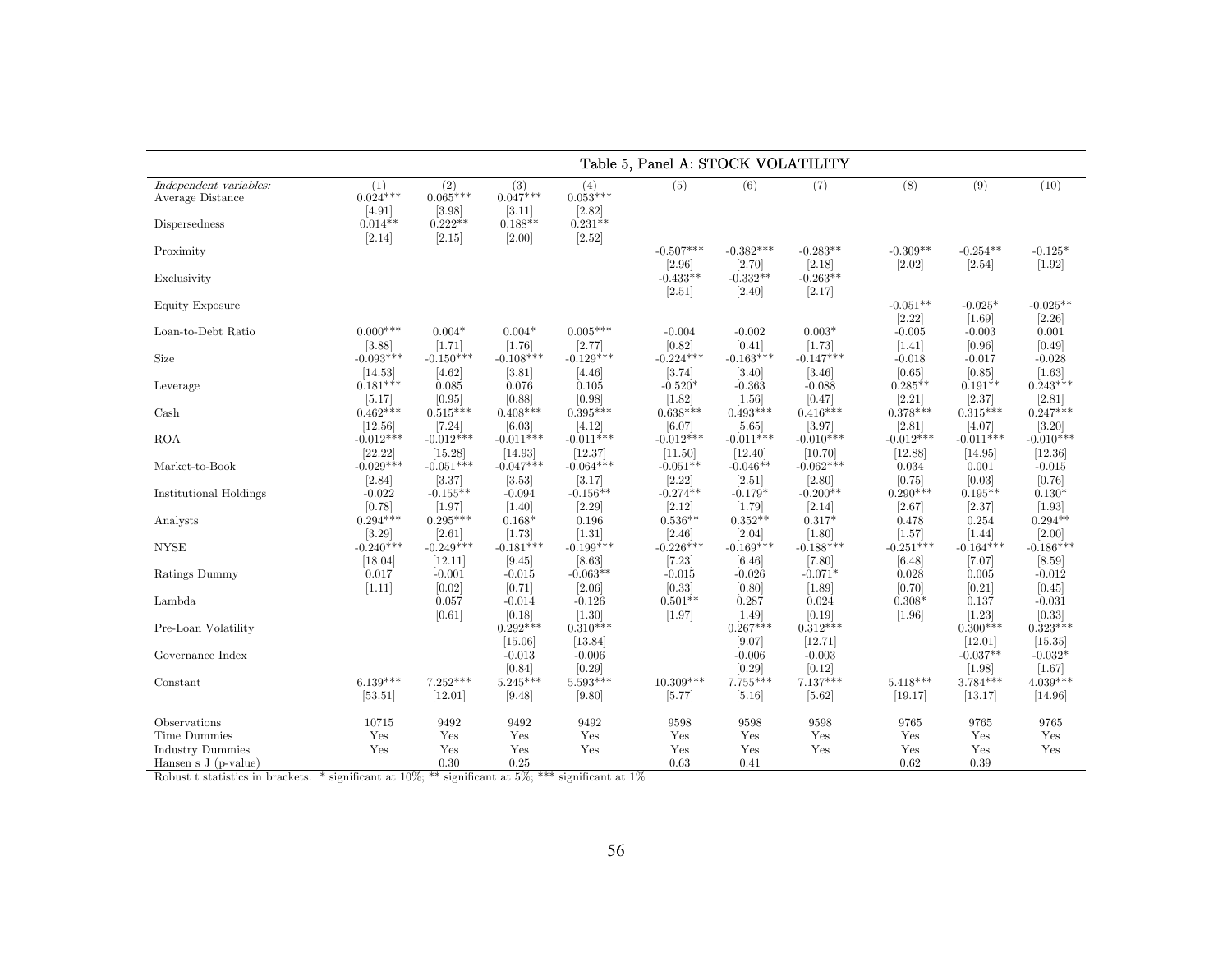|                                                                   | Table 5, Panel B: CASHFLOW VARIATION             |                                                    |                                                    |                                                    |                                    |                                    |                                      |                      |                      |                     |  |  |
|-------------------------------------------------------------------|--------------------------------------------------|----------------------------------------------------|----------------------------------------------------|----------------------------------------------------|------------------------------------|------------------------------------|--------------------------------------|----------------------|----------------------|---------------------|--|--|
| Independent variables:<br>Average Distance<br>Dispersedness       | (1)<br>$0.091***$<br>[3.88]<br>0.039<br>$[1.24]$ | (2)<br>$0.198**$<br>[2.15]<br>$1.319***$<br>[2.90] | (3)<br>$0.208**$<br>[2.10]<br>$1.405***$<br>[2.93] | (4)<br>$0.267**$<br>[2.52]<br>$1.864***$<br>[3.47] | (5)                                | (6)                                | (7)                                  | (8)                  | (9)                  | (10)                |  |  |
| Proximity<br>Exclusivity                                          |                                                  |                                                    |                                                    |                                                    | $-1.959*$<br>[1.83]<br>$-2.675***$ | $-2.002*$<br>[1.80]<br>$-2.702***$ | $-2.425***$<br>[2.03]<br>$-2.783***$ | $-0.095$<br>$[0.22]$ | $-0.105$<br>[0.25]   | 0.254<br>[0.42]     |  |  |
| Equity Exposure                                                   |                                                  |                                                    |                                                    |                                                    | [3.29]                             | [3.27]                             | [3.10]                               | $-0.157**$<br>[2.11] | $-0.146**$<br>[2.04] | $-0.208*$<br>[1.85] |  |  |
| Loan-to-Debt Ratio                                                | $-0.001$                                         | $-0.046**$                                         | $-0.049**$                                         | $-0.001$                                           | $-0.010$                           | $-0.012$                           | $-0.025$                             | $-0.017$             | $-0.017$             | $-0.010$            |  |  |
|                                                                   | [0.95]                                           | [2.16]                                             | [2.22]                                             | [0.12]                                             | [0.35]                             | [0.41]                             | [1.22]                               | $[1.39]$             | $[1.39]$             | [0.66]              |  |  |
| <b>Size</b>                                                       | $-0.161***$                                      | $-0.539***$                                        | $-0.540***$                                        | $-0.800***$                                        | $-1.097***$                        | $-1.095***$                        | $-1.165***$                          | 0.008                | 0.013                | $-0.002$            |  |  |
|                                                                   | $[5.21]$                                         | [3.66]                                             | [3.65]                                             | [4.76]                                             | [3.80]                             | [3.80]                             | [3.76]                               | [0.08]               | [0.14]               | [0.02]              |  |  |
| Leverage                                                          | $-0.183$                                         | $-1.910***$                                        | $-2.026***$                                        | $-1.879***$                                        | $-4.480***$                        | $-4.472***$                        | $-4.699***$                          | $-0.097$             | $-0.202$             | $-0.572$            |  |  |
|                                                                   | $[1.02]$                                         | [3.25]                                             | [3.17]                                             | $[2.94]$                                           | [3.08]                             | [3.00]                             | 3.13                                 | [0.24]               | [0.53]               | [0.99]              |  |  |
| Cash                                                              | $0.714***$                                       | $1.648***$                                         | $1.738***$                                         | $2.327***$                                         | $1.725***$                         | $1.793***$                         | $2.941***$                           | 0.542                | 0.561                | 0.680               |  |  |
|                                                                   | [3.07]                                           | [3.63]                                             | [3.56]                                             | [3.96]                                             | [2.96]                             | [2.96]                             | [3.25]                               | $[1.32]$             | [1.43]               | [1.17]              |  |  |
| Cashflows                                                         | $-4.716***$                                      | $-5.375***$                                        | $-5.489***$                                        | $-6.254***$                                        | $-5.461***$                        | $-5.636***$                        | $-6.204***$                          | $-4.958***$          | $-4.957***$          | $-5.317***$         |  |  |
|                                                                   | [10.46]                                          | [9.05]                                             | [8.97]                                             | [12.43]                                            | [7.74]                             | $[7.72]$                           | $[7.90]$                             | [10.01]              | [10.01]              | [10.77]             |  |  |
| Market-to-Book                                                    | 0.035                                            | 0.022                                              | 0.031                                              | $-0.063$                                           | 0.030                              | 0.043                              | $-0.070$                             | $0.282*$             | $0.271*$             | 0.201               |  |  |
|                                                                   | [0.52]                                           | [0.23]                                             | [0.31]                                             | [0.54]                                             | [0.23]                             | [0.33]                             | [0.38]                               | [1.86]               | $[1.91]$             | [1.43]              |  |  |
| <b>Institutional Holdings</b>                                     | $-0.289**$                                       | $-0.885***$                                        | $-0.825**$                                         | $-1.089***$                                        | $-2.118***$                        | $-2.082***$                        | $-1.686**$                           | 0.569                | 0.594                | 0.956               |  |  |
|                                                                   | $[2.00]$                                         | [2.59]                                             | [2.48]                                             | $[2.98]$                                           | [3.39]                             | [3.42]                             | $[2.49]$                             | $[1.54]$             | [1.51]               | [1.60]              |  |  |
| Analysts                                                          | 0.106                                            | 0.430                                              | 0.361                                              | 0.392                                              | 1.929                              | 1.659                              | 1.729                                | 1.037                | 1.078                | 1.707               |  |  |
|                                                                   | [0.21]                                           | [0.63]                                             | [0.52]                                             | [0.45]                                             | $[1.60]$                           | $[1.40]$                           | $[1.20]$                             | $[1.00]$             | $[1.10]$             | [1.46]              |  |  |
| $\ensuremath{\text{NYSE}}$                                        | $-0.123*$                                        | $-0.148$                                           | $-0.125$                                           | $-0.543***$                                        | $-0.248$                           | $-0.256$                           | $-0.458**$                           | $-0.251*$            | $-0.203$             | $-0.517***$         |  |  |
|                                                                   | $[1.91]$                                         | [1.12]                                             | [0.89]                                             | [4.07]                                             | $[1.41]$                           | $[1.39]$                           | [2.31]                               | [1.73]               | [1.62]               | [3.47]              |  |  |
| Ratings Dummy                                                     | $0.213***$                                       | 0.088                                              | 0.092                                              | $-0.478***$                                        | $-0.149$                           | $-0.129$                           | $-0.719**$                           | 0.135                | 0.131                | $-0.075$            |  |  |
|                                                                   | [3.26]                                           | [0.50]                                             | [0.51]                                             | [2.64]                                             | [0.66]                             | [0.57]                             | [2.34]                               | $[1.20]$             | [1.21]               | [0.42]              |  |  |
| Lambda                                                            |                                                  | $1.690*$<br>[1.65]                                 | 1.756*<br>[1.65]                                   | $-0.969$<br>[1.63]                                 | 1.513<br>$[1.29]$                  | 1.509<br>$[1.26]$                  | 0.862<br>[0.74]                      | 0.121<br>[0.27]      | 0.077<br>[0.17]      | $-1.261*$<br>[1.76] |  |  |
| Pre-Loan Cashflow Variation                                       |                                                  |                                                    | 0.001<br>[0.32]                                    | 0.001<br>[0.31]                                    |                                    | $-0.004*$<br>[1.80]                | $-0.004$<br>[0.70]                   |                      | 0.002<br>[0.81]      | 0.005<br>$[1.16]$   |  |  |
| Governance Index                                                  |                                                  |                                                    | $-0.034$<br>[0.38]                                 | $-0.027$<br>[0.22]                                 |                                    | 0.064<br>[0.43]                    | 0.027<br>[0.14]                      |                      | $-0.115$<br>$[1.24]$ | $-0.103$<br>[0.75]  |  |  |
| Constant                                                          | $2.199***$                                       | $8.189***$                                         | $8.101***$                                         | $14.107***$                                        | 27.767***                          | $30.469***$                        | $32.080***$                          | 0.848                | 1.062                | 2.271               |  |  |
|                                                                   | [6.01]                                           | [3.33]                                             | [3.17]                                             | [4.83]                                             | [3.57]                             | [3.59]                             | [3.54]                               | [0.90]               | $[1.19]$             | $[1.28]$            |  |  |
| Observations                                                      | 10491                                            | 9324                                               | 9324                                               | 9324                                               | 9373                               | 9373                               | 9496                                 | 9982                 | 9982                 | 9982                |  |  |
| Time Dummies<br><b>Industry Dummies</b><br>Hansen s $J$ (p-value) | Yes<br>Yes                                       | Yes<br>Yes<br>0.63                                 | Yes<br>Yes<br>0.64                                 | Yes<br>Yes                                         | Yes<br>Yes<br>0.74                 | Yes<br>Yes<br>0.67                 | Yes<br>Yes                           | Yes<br>Yes<br>0.45   | Yes<br>Yes<br>0.45   | Yes<br>Yes          |  |  |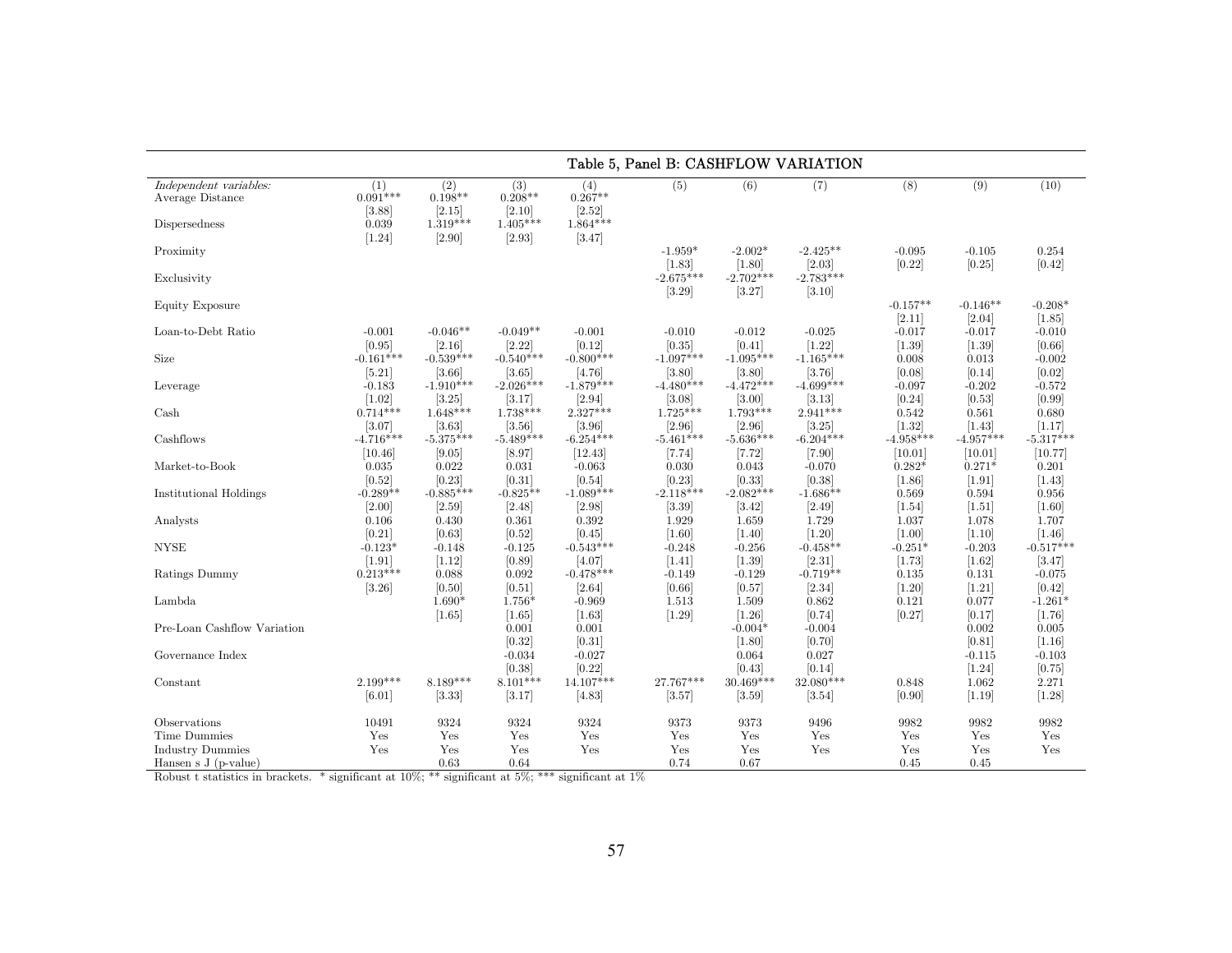## Table 6

#### Lending relationship and managerial discipline

This table examines the disciplining impact of loan characteristics on the firm's managers. Again, we measure discipline in multiple ways. This is the focus of Section 6 above.

In Panel A, Managerial Appropriation is the borrowing firm's CEO's total compensation as a fraction of the average CEO compensation for all firms (except the firm under consideration) in the corresponding industry.

Our independent variables consist of loan characteristics and several firm-level control variables. We look at three complementary pairs of loan characteristics: either Average Distance and Dispersedness or Proximity and Exclusivity or else Proximity and Equity Exposure. Average Distance is the average distance of the borrower from each of the lenders in its lending syndicate; it is measured in thousands of kilometers. *Dispersedness* is the logarithm of the number of lenders counted in hundreds; this rescaling is done for the convenience of obtaining normally-scaled coefficient estimates. *Proximity* is the fraction of loans taken from banks whose headquarters are located within 200 miles (or 320 kilometers) of the borrower's location; historical location of the firm is available to us at county level so we also identify the banks' location at county level. Exclusivity is the logarithm of the Herfindahl Index (ranging between  $0-10,000$ ) of the lending syndicate. Equity Exposure is the fraction of borrowing firm's equity held by institutions belonging to the same conglomerate as the lending bank(s). The results for the first pair (Average Distance and Dispersedness) are in columns  $(1)-(4)$  and coefficient estimates using the second pair of characteristics (Proximity and Exclusivity) are listed in columns (5)-(7) while columns (8)-(10) report results for the final pair (Proximity and Equity Exposure). Column (1) presents OLS estimates while the remaining columns present results from an IV2SLS regression. Of the IV 2SLS regressions, columns (4), (7), and (10) present the *between-effects* estimate. While our focus is on these loan characteristics, we also control for the Loan-to-Debt Ratio; it is measured as the ratio of firm's total loan to outstanding long-term debt (item 9) in the previous fiscal year.

The firm-level control variables that we include in our analysis are the following. Lagged CEO-Compensation is the logarithm of CEO's total compensation ("TDC1" from ExecuComp) in the previous fiscal year. Size is measured as the logarithm of book value of assets (item 6). Leverage is the sum of long-term debt (item 9) and debt in current liabilities (item 34), standardized by lagged assets (item 6). Cash is the ratio of total cash (item 1) to lagged assets and the ROA (return on assets) is income before extraordinary items (item 18) as a percentage of lagged assets. ROA in year  $(t-1)$  is the first lag of ROA and ROA in year  $(t-2)$  is the second lag of ROA. These firm-level variables are contemporaneous with the dependent variable while the remaining firm-characteristics are recorded at the beginning of the fiscal year. Market-to-Book is the logarithm of the firm's market-to-book ratio where market-to-book is (item25 x item199)/(item60). Institutional Holdings is the fraction of shares held by those institutional investors that hold at least a 5% position in the firm. Analysts is the number of analysts following the stock, and is expressed in thousands for the convenience of obtaining normally-scaled coefficient estimates. NYSE is a dummy variable that takes a value 1 if the firm is listed on the New York Stock Exchange, and zero otherwise. Ratings Dummy is a dummy variable that equals one if the firm has a credit-rating, and equals zero otherwise.

Lambda – the inverse Mills' ratio from the Probit analysis of loan-taking decision – is included in order to account for the selection bias inherent in our sample of loan-taking firms. Lagged Appropriation and Lagged CEO-trading is the level of the respective dependent variable in the previous fiscal year; we do not use the pre-loan figure in this case because the CEO could be different before the loan starts. Pre-loan Expenditure on M&A is the value of the dependent variable (in Panel C) in the year before the loan deal is initiated. Governance index is a dummy variable that equals 1 if the Gompers, Ishii, and Metrick (2003) index of corporate governance is greater than 9 and equals 0 if this index is less than or equal to 9; recall, the higher the index, the poorer the corporate governance. Industries are categorized by 1-digit SIC Code. The bottom row displays the p-value for Hansen's J-test of the null hypothesis that the instrumental variables employed are orthogonal to the errors. All t-statistics are calculated using robust standard errors clustered at firm level.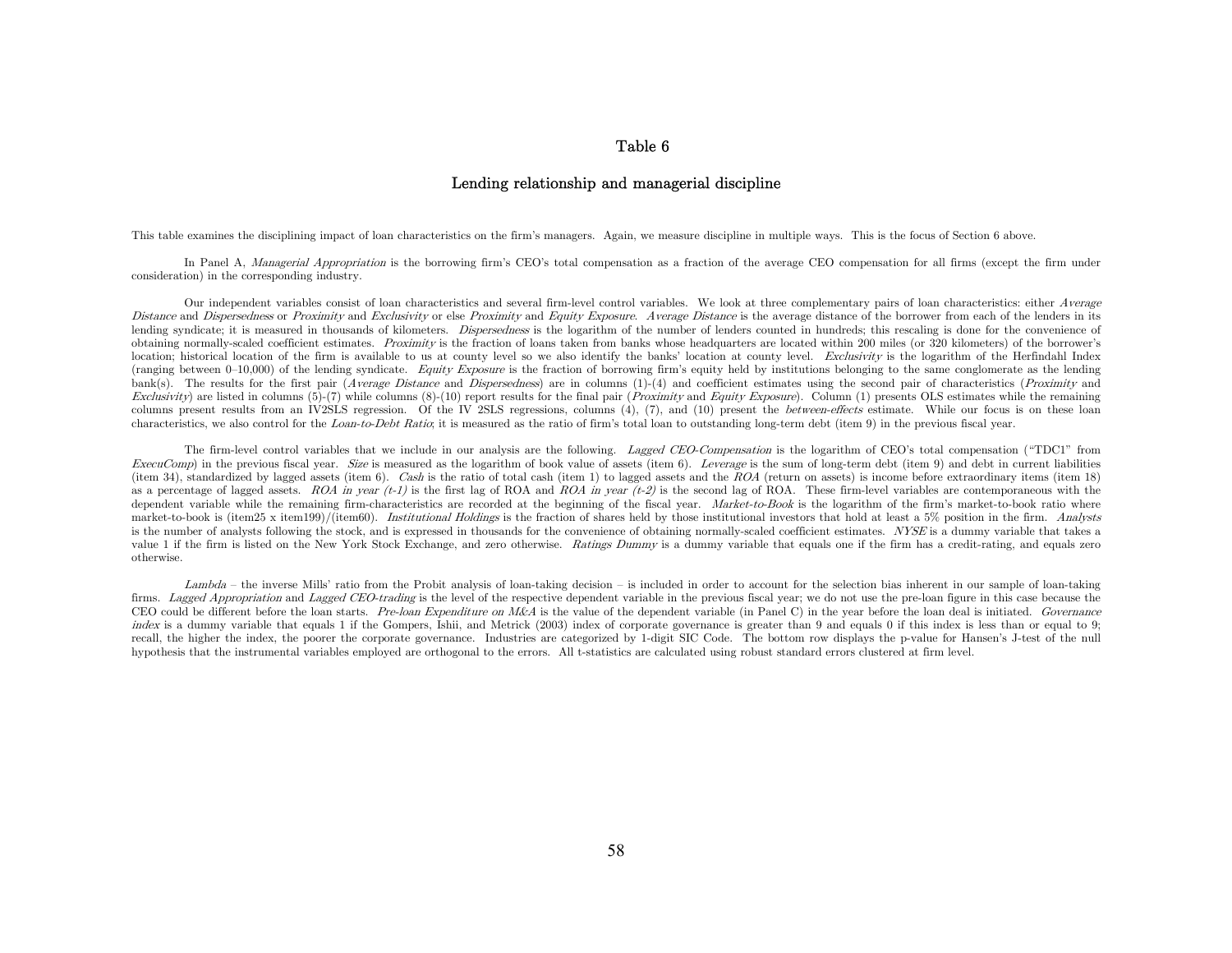|                                                                  | Table 6, Panel A: MANAGERIAL APPROPRIATION |                        |                                     |                                  |                      |                       |                        |                    |                       |                                    |  |  |  |
|------------------------------------------------------------------|--------------------------------------------|------------------------|-------------------------------------|----------------------------------|----------------------|-----------------------|------------------------|--------------------|-----------------------|------------------------------------|--|--|--|
| Independent variables:<br>Average Distance                       | (1)<br>0.057<br>$[1.33]$                   | (2)<br>0.058<br>[1.10] | (3)<br>0.070<br>$[1.29]$            | (4)<br>0.090<br>[1.30]           | (5)                  | (6)                   | (7)                    | (8)                | (9)                   | (10)                               |  |  |  |
| Dispersedness                                                    | 0.044<br>$[1.43]$                          | $0.610**$<br>[2.16]    | $0.731***$<br>[2.58]                | $0.657**$<br>[2.02]              |                      |                       |                        |                    |                       |                                    |  |  |  |
| Proximity                                                        |                                            |                        |                                     |                                  | $-2.416$<br>$[1.51]$ | $-1.830$<br>[1.28]    | $-0.259$<br>[0.29]     | 0.248<br>[0.60]    | 0.312<br>[0.84]       | 0.151<br>[0.34]                    |  |  |  |
| Exclusivity                                                      |                                            |                        |                                     |                                  | $-0.807**$<br>[2.06] | $-0.781**$<br>[2.29]  | $-0.624**$<br>$[2.20]$ |                    |                       |                                    |  |  |  |
| Equity Exposure                                                  |                                            |                        |                                     |                                  |                      |                       |                        | 0.024<br>[0.52]    | 0.002<br>[0.04]       | $-0.017$<br>[0.57]                 |  |  |  |
| Loan-to-Debt Ratio                                               | 0.000                                      | 0.011                  | 0.013                               | 0.012                            | 0.024                | 0.016                 | 0.011                  | 0.003              | $-0.002$              | $0.014*$                           |  |  |  |
|                                                                  | [0.33]                                     | [0.66]                 | [0.86]                              | $[1.24]$                         | [1.44]               | $[1.08]$              | $[1.30]$               | [0.29]             | [0.16]                | [1.71]                             |  |  |  |
| Lagged CEO-Compensation                                          | $0.846***$                                 | $0.760***$             | $0.313**$                           | $-0.198$                         | $0.614***$           | 0.206                 | $-0.190$               | $0.819***$         | $0.416***$            | $-0.073$                           |  |  |  |
|                                                                  | [7.10]                                     | [5.35]                 | [2.08]                              | [1.34]                           | [3.82]               | $[1.33]$              | [1.44]                 | [5.94]             | [3.50]                | [0.67]                             |  |  |  |
| Size                                                             | $0.233***$                                 | $0.189**$              | $0.194**$                           | $-0.021$                         | 0.141                | $0.181*$              | $-0.016$               | $0.292***$         | $0.361***$            | $0.140*$                           |  |  |  |
|                                                                  | [5.27]                                     | [2.37]                 | $[2.50]$                            | [0.23]                           | [1.41]               | $[1.95]$              | [0.18]                 | [2.96]             | [3.58]                | $[1.93]$                           |  |  |  |
| Leverage                                                         | $-0.404**$                                 | $-0.377$               | $-0.496$                            | $-0.430$                         | $-1.556*$            | $-1.527**$            | $-1.091*$              | 0.019              | 0.070                 | 0.238                              |  |  |  |
|                                                                  | [2.24]                                     | [1.07]                 | [1.43]                              | [0.98]                           | $[1.94]$             | [2.12]                | [1.79]                 | [0.04]             | [0.17]                | [0.57]                             |  |  |  |
| Cash                                                             | $0.749***$                                 | $0.585*$               | $0.651**$                           | $1.070**$                        | 0.272                | 0.327                 | $0.922**$              | 0.329              | 0.309                 | 0.488                              |  |  |  |
|                                                                  | [2.79]                                     | [1.76]                 | $[1.99]$                            | [2.11]                           | [0.64]               | [0.90]                | $[2.20]$               | $[1.09]$           | [1.12]                | $[1.44]$                           |  |  |  |
| <b>ROA</b>                                                       | 0.000                                      | 0.000                  | 0.001                               | $-0.008$                         | 0.000                | 0.001                 | $-0.010$               | 0.001              | 0.001                 | $-0.004$                           |  |  |  |
|                                                                  | [0.04]                                     | [0.09]                 | [0.20]                              | [1.40]                           | [0.02]               | [0.13]                | [1.58]                 | [0.27]             | [0.38]                | [0.66]                             |  |  |  |
| Market-to-Book                                                   | $0.285***$                                 | $0.255***$             | $0.266***$                          | 0.066                            | $0.335***$           | $0.338***$            | $0.167*$               | $0.209*$           | $0.263**$             | 0.081                              |  |  |  |
|                                                                  | [3.61]                                     | [2.80]                 | [2.75]                              | [0.76]                           | [3.11]               | [3.17]                | [1.86]                 | $[1.66]$           | [2.11]                | [0.97]                             |  |  |  |
| <b>Institutional Holdings</b>                                    | $-0.119$                                   | $-0.552**$             | $-0.540**$                          | $-0.585*$                        | $-0.828*$            | $-0.685*$             | $-0.634**$             | $-0.280$           | 0.019                 | $-0.072$                           |  |  |  |
|                                                                  | [0.80]                                     | $[1.99]$               | $[1.98]$                            | $[1.91]$                         | $[1.95]$             | $[1.90]$              | [2.17]                 | [0.81]             | [0.06]                | [0.26]                             |  |  |  |
| Analysts                                                         | 0.051                                      | 0.124                  | 0.036                               | 0.453                            | $-0.208$             | $-0.096$              | 0.640                  | 0.246              | 0.225                 | 0.546                              |  |  |  |
|                                                                  | [0.09]                                     | [0.20]                 | [0.06]                              | [0.77]                           | [0.22]               | [0.11]                | [0.88]                 | [0.39]             | [0.38]                | [0.93]                             |  |  |  |
| <b>NYSE</b>                                                      | $-0.071$                                   | $-0.029$               | $-0.013$                            | $-0.129$                         | $-0.035$             | 0.007                 | $-0.121$               | 0.046              | 0.069                 | $-0.112$                           |  |  |  |
|                                                                  | [0.88]                                     | [0.23]                 | [0.10]                              | [1.23]                           | [0.24]               | [0.05]                | $[1.20]$               | [0.34]             | [0.56]                | [1.10]                             |  |  |  |
| Ratings Dummy                                                    | $-0.128**$                                 | 0.053                  | 0.064                               | $-0.268*$                        | $-0.005$             | 0.070                 | $-0.253*$              | 0.147              | 0.186                 | $-0.160$                           |  |  |  |
|                                                                  | $[1.98]$                                   | [0.35]                 | [0.42]                              | [1.73]                           | [0.02]               | [0.41]                | [1.72]                 | [0.96]             | [1.28]                | $[1.24]$                           |  |  |  |
| Lambda                                                           |                                            | 1.019<br>$[1.10]$      | 1.003<br>$[1.12]$                   | $-0.490$<br>[0.68]<br>$0.732***$ | 0.947<br>[1.08]      | 1.229<br>$[1.42]$     | $-0.405$<br>[0.53]     | 1.030<br>$[1.26]$  | 1.238<br>$[1.55]$     | $-0.806$<br>$[1.32]$<br>$0.730***$ |  |  |  |
| Lagged Appropriation                                             |                                            |                        | $0.194**$<br>[2.50]                 | [19.88]                          |                      | $0.194**$<br>$[2.54]$ | $0.684***$<br>[17.74]  |                    | $0.191**$<br>$[2.55]$ | [21.61]                            |  |  |  |
| Governance Index                                                 |                                            |                        | 0.012<br>[0.17]                     | 0.001<br>[0.01]                  |                      | 0.031<br>[0.37]       | 0.011<br>[0.15]        |                    | $-0.031$<br>[0.57]    | $-0.049$<br>[0.74]                 |  |  |  |
| Constant                                                         | $-1.827***$                                | 0.164                  | 0.419                               | 3.465                            | 3.924                | 3.200                 | $5.907**$              | $-3.975***$        | $-4.004**$            | $-0.087$                           |  |  |  |
|                                                                  | $[5.01]$                                   | [0.09]                 | [0.25]                              | [1.55]                           | $[1.19]$             | $[1.08]$              | [2.06]                 | [2.74]             | $[2.45]$              | [0.07]                             |  |  |  |
| Observations                                                     | 5990                                       | 5667                   | 5667                                | 5667                             | 5670                 | 5670                  | 5670                   | 5768               | 5768                  | 5768                               |  |  |  |
| Time Dummies<br><b>Industry Dummies</b><br>Hansen s $J(p-value)$ | Yes<br>Yes                                 | Yes<br>Yes<br>0.37     | $\operatorname{Yes}$<br>Yes<br>0.47 | Yes<br>Yes                       | Yes<br>Yes<br>0.79   | Yes<br>Yes<br>0.75    | Yes<br>Yes             | Yes<br>Yes<br>0.36 | Yes<br>Yes<br>0.25    | Yes<br>Yes                         |  |  |  |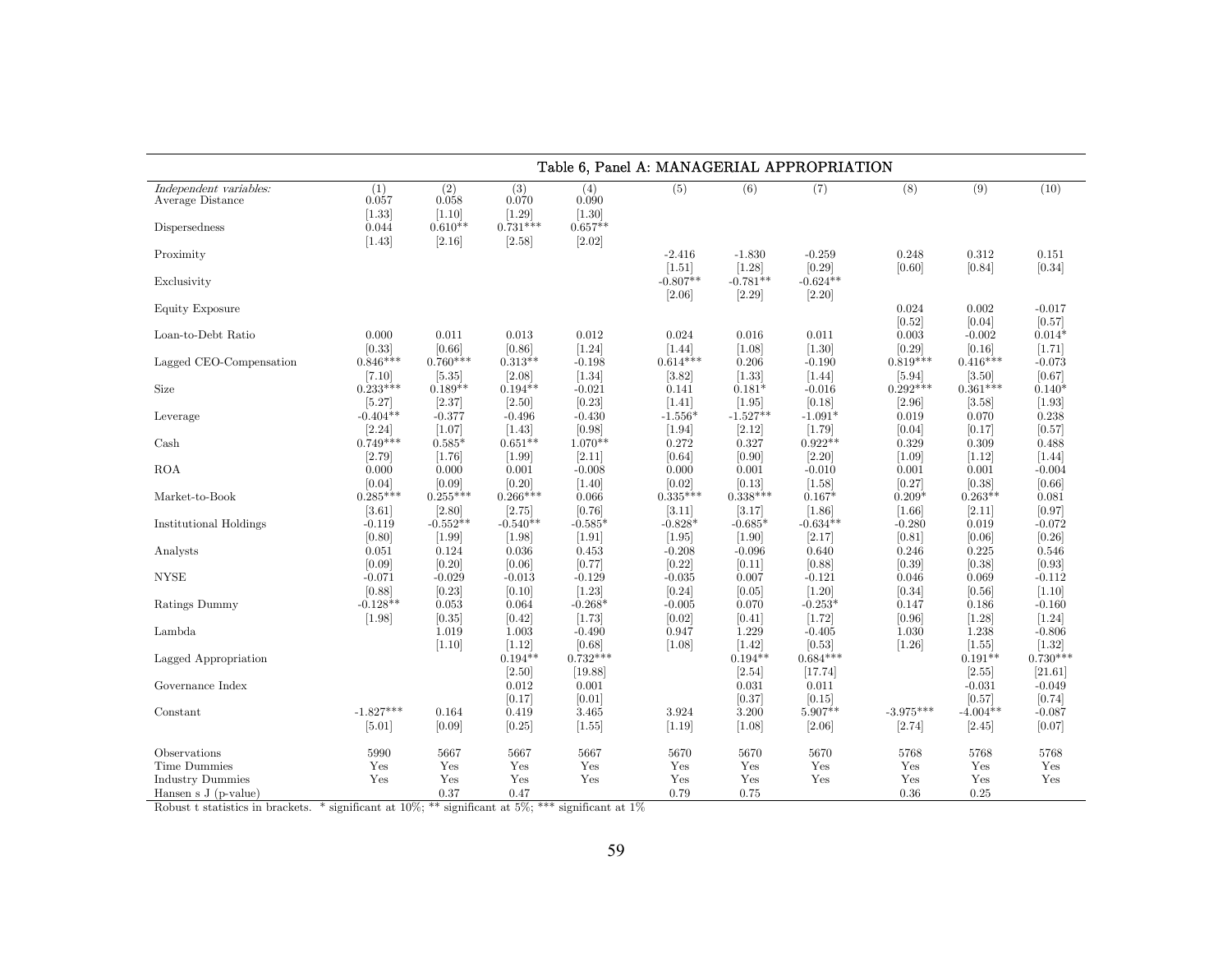|                                                             |                                                      |                                                      |                                                      |                                              | Table 6, Panel B: TRADING BY MANAGERS |                                    |                                    |                                  |                               |                                   |
|-------------------------------------------------------------|------------------------------------------------------|------------------------------------------------------|------------------------------------------------------|----------------------------------------------|---------------------------------------|------------------------------------|------------------------------------|----------------------------------|-------------------------------|-----------------------------------|
| Independent variables:<br>Average Distance<br>Dispersedness | (1)<br>$-0.058*$<br>$[1.84]$<br>$0.129***$<br>[3.23] | (2)<br>$0.150*$<br>$[1.69]$<br>$0.798**$<br>$[2.45]$ | (3)<br>$0.144*$<br>$[1.65]$<br>$0.643**$<br>$[1.99]$ | (4)<br>0.038<br>[0.37]<br>$-0.234$<br>[0.46] | (5)                                   | (6)                                | (7)                                | $\overline{(8)}$                 | (9)                           | (10)                              |
| Proximity<br>Exclusivity                                    |                                                      |                                                      |                                                      |                                              | $-1.098$<br>[0.93]<br>$-0.901**$      | $-1.959*$<br>[1.75]<br>$-0.650*$   | $-1.933$<br>[1.48]<br>$-0.124$     | $-3.268**$<br>[2.10]             | $-3.725**$<br>[2.44]          | $-2.504$<br>$[1.09]$              |
| Equity Exposure                                             |                                                      |                                                      |                                                      |                                              | [2.37]                                | $[1.85]$                           | [0.27]                             | $-0.111*$<br>$[1.93]$            | $-0.103*$<br>[1.76]           | $-0.176*$<br>$[1.80]$             |
| Loan-to-Debt Ratio                                          | 0.000<br>[0.21]                                      | 0.000<br>[0.02]                                      | 0.014<br>[0.84]                                      | $-0.009$<br>[0.90]                           | $-0.004$<br>[0.24]                    | 0.009<br>[0.62]                    | 0.002<br>[0.14]                    | 0.016<br>[0.56]                  | 0.011<br>[0.41]               | $-0.037$<br>[1.37]                |
| Lagged CEO-Compensation<br>Size                             | $0.163**$<br>$[2.22]$<br>$-0.171***$                 | 0.070<br>[0.74]<br>$-0.320***$                       | 0.094<br>[0.95]<br>$-0.297***$                       | $0.247*$<br>[1.69]<br>$-0.117$               | $-0.040$<br>[0.35]<br>$-0.349***$     | 0.012<br>[0.11]<br>$-0.282***$     | 0.087<br>[0.49]<br>$-0.150$        | $0.198*$<br>[1.72]<br>0.064      | $0.248**$<br>[2.06]           | $0.379*$<br>[1.83]<br>0.300       |
| Leverage                                                    | [3.39]<br>$-0.346$                                   | 3.59 <br>$-1.046**$                                  | $[3.49]$<br>$-0.731$                                 | [0.97]<br>$-0.243$                           | [3.31]<br>$-2.187**$                  | [2.95]<br>$-1.547*$                | [1.14]<br>$-0.342$                 | [0.57]<br>0.261                  | 0.104<br>[0.87]<br>0.228      | [1.17]<br>$-0.549$                |
| Cash                                                        | $[1.24]$<br>$1.064***$                               | [2.43]<br>$1.218**$                                  | $[1.52]$<br>$1.329**$                                | [0.31]<br>1.043                              | [2.51]<br>$0.973**$                   | [1.78]<br>$0.985**$                | [0.30]<br>$1.300**$                | [0.48]<br>0.456                  | [0.35]<br>0.453               | [0.39]<br>0.326                   |
| <b>ROA</b>                                                  | $[2.63]$<br>$0.011**$<br>$[1.97]$                    | [2.51]<br>$0.013**$<br>[2.06]                        | [2.48]<br>0.010<br>$[1.63]$                          | $[1.54]$<br>0.009<br>$[1.11]$                | $[2.13]$<br>$0.013**$<br>[2.13]       | $[1.98]$<br>$0.011*$<br>$[1.83]$   | [2.02]<br>0.008<br>$[1.02]$        | [0.63]<br>0.011<br>[1.59]        | [0.54]<br>0.011<br>$[1.58]$   | [0.31]<br>0.022<br>[1.55]         |
| Market-to-Book                                              | 0.095<br>$[1.06]$                                    | 0.101<br>[0.99]                                      | 0.091<br>[0.84]                                      | 0.175<br>$[1.36]$                            | 0.179<br>$[1.61]$                     | 0.165<br>$[1.44]$                  | $0.255*$<br>[1.81]                 | $0.373*$<br>$[1.86]$             | 0.331<br>$[1.50]$             | 0.411<br>[1.49]                   |
| Institutional Holdings<br>Analysts                          | $-0.981***$<br>[4.73]<br>$-0.966$                    | $-1.455***$<br>[4.37]<br>$-1.343**$                  | $-1.098***$<br>[3.36]<br>$-1.329*$                   | $-0.183$<br>[0.40]<br>$-1.227$               | $-1.659***$<br>[4.16]<br>$-1.035$     | $-1.258***$<br>[3.16]<br>$-1.552*$ | $-0.686$<br>$[1.42]$<br>$-2.222**$ | $-0.013$<br>[0.03]<br>$-2.564**$ | 0.180<br>[0.39]<br>$-2.749**$ | 1.137<br>[1.36]<br>$-3.939*$      |
| <b>NYSE</b>                                                 | $[1.56]$<br>$-0.129$                                 | $[1.97]$<br>$-0.168$                                 | [1.70]<br>$-0.094$                                   | $[1.40]$<br>$-0.031$                         | $[1.29]$<br>$-0.152$                  | [1.77]<br>$-0.082$                 | $[1.99]$<br>$-0.168$               | [2.10]<br>$-0.297$               | [2.03]<br>$-0.202$            | [1.83]<br>$-0.355$                |
| Ratings Dummy                                               | $[1.36]$<br>0.010<br>[0.11]                          | [1.38]<br>$-0.033$<br>[0.16]                         | [0.73]<br>$-0.085$<br>[0.42]                         | [0.21]<br>0.020<br>[0.10]                    | [1.19]<br>0.076<br>[0.41]             | [0.61]<br>0.013<br>[0.07]          | $[1.09]$<br>0.001<br>[0.00]        | [1.24]<br>$-0.118$<br>[0.48]     | [0.81]<br>$-0.106$<br>[0.44]  | [1.12]<br>0.189<br>[0.50]         |
| Lambda                                                      |                                                      | 0.245<br>[0.21]                                      | $-0.550$<br>[0.53]                                   | $-0.252$<br>[0.26]                           | 0.803<br>[0.88]                       | 0.157<br>[0.19]                    | $-0.182$<br>[0.15]                 | $-0.228$<br>[0.15]               | 0.039<br>[0.03]               | 2.452<br>[1.31]                   |
| Lagged CEO-Trading                                          |                                                      |                                                      | $0.063***$<br>[2.75]                                 | $0.121***$<br>[10.40]                        |                                       | $0.067***$<br>[2.82]               | $0.123***$<br>[9.64]               |                                  | $0.072***$<br>$[2.90]$        | $0.123***$<br>[5.88]              |
| Governance Index<br>Constant                                | $5.512***$                                           | $8.417***$                                           | $-0.065$<br>[0.83]<br>8.390***                       | $-0.199*$<br>[1.81]<br>$-0.884$              | $13.620***$                           | $-0.050$<br>[0.54]<br>11.806***    | $-0.188$<br>$[1.51]$<br>1.520      | 0.131                            | $-0.193$<br>$[1.58]$<br>3.874 | $-0.310*$<br>$[1.66]$<br>$-5.128$ |
|                                                             | [3.40]                                               | [3.27]                                               | [3.23]                                               | [0.31]                                       | [3.42]                                | [3.09]                             | [0.36]                             | [0.07]                           | $[1.44]$                      | $[1.40]$                          |
| Observations                                                | 5179                                                 | 4932                                                 | 4098                                                 | 4098                                         | 4948                                  | 4110                               | 4110                               | 4922                             | 4106                          | 4106                              |
| <b>Time Dummies</b>                                         | Yes                                                  | Yes                                                  | Yes                                                  | Yes                                          | Yes                                   | Yes                                | Yes                                | Yes                              | Yes                           | Yes                               |
| <b>Industry Dummies</b><br>Hansen s $J(p-value)$            | Yes                                                  | Yes<br>0.46                                          | Yes<br>0.26                                          | Yes                                          | Yes<br>0.93                           | Yes<br>0.78                        | Yes                                | Yes<br>0.30                      | Yes<br>0.43                   | Yes                               |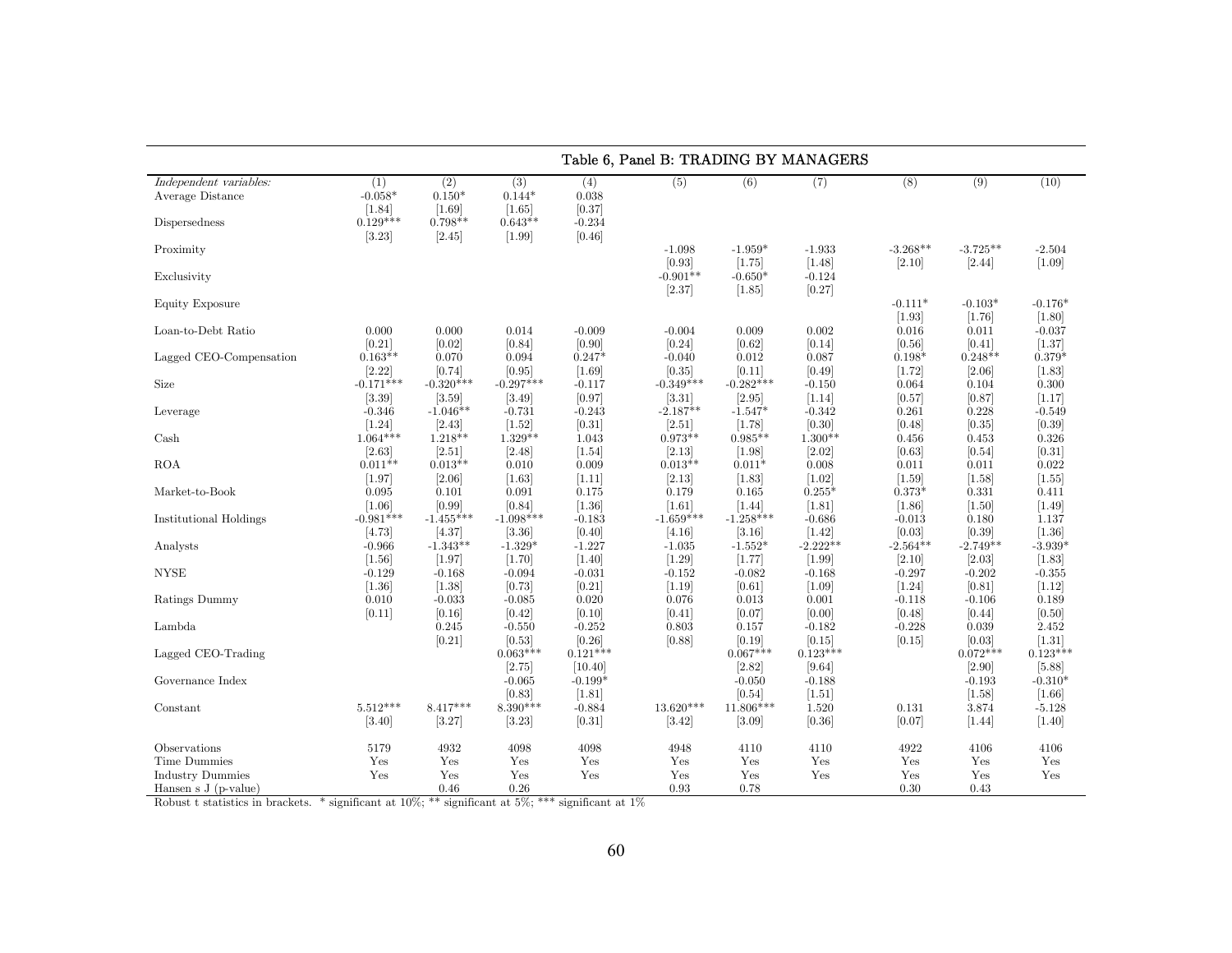|                                                             | Table 6, Panel C: EXPENDITURE ON M&As     |                                         |                                        |                                           |                                  |                                 |                                     |                                     |                                       |                                     |  |
|-------------------------------------------------------------|-------------------------------------------|-----------------------------------------|----------------------------------------|-------------------------------------------|----------------------------------|---------------------------------|-------------------------------------|-------------------------------------|---------------------------------------|-------------------------------------|--|
| Independent variables:<br>Average Distance<br>Dispersedness | (1)<br>$-0.002$<br>$[1.32]$<br>$0.009***$ | (2)<br>$-0.006$<br>[0.84]<br>$0.141***$ | (3)<br>$-0.002$<br>[0.24]<br>$0.172**$ | (4)<br>$-0.009$<br>$[1.24]$<br>$0.113***$ | (5)                              | (6)                             | (7)                                 | (8)                                 | (9)                                   | (10)                                |  |
| Proximity                                                   | [4.34]                                    | [2.94]                                  | [2.38]                                 | $[2.99]$                                  | $-0.084$<br>[0.93]               | $-0.134$<br>$[1.47]$            | 0.024<br>[0.45]                     | 0.243<br>[0.90]                     | 0.179<br>[0.74]                       | 0.276<br>$[1.22]$                   |  |
| Exclusivity                                                 |                                           |                                         |                                        |                                           | $-0.171**$<br>[2.15]             | $-0.181**$<br>$[2.09]$          | $-0.106**$<br>$[2.20]$              |                                     |                                       |                                     |  |
| Equity Exposure                                             |                                           |                                         |                                        |                                           |                                  |                                 |                                     | $-0.031***$<br>[2.62]               | $-0.026**$<br>[2.57]                  | $-0.022$<br>$[1.25]$                |  |
| Loan-to-Debt Ratio                                          | $0.000***$<br>[5.89]                      | 0.000<br>[0.02]                         | 0.001<br>[0.54]                        | 0.001<br>$[1.36]$                         | $0.009***$<br>[3.58]             | $0.008***$<br>[3.25]            | $0.002**$<br>[2.39]                 | $0.007***$<br>[2.92]                | $0.007***$<br>[3.24]                  | $0.005*$<br>$[1.91]$                |  |
| Size                                                        | $0.005**$<br>[2.48]                       | $-0.006$<br>[0.41]                      | $-0.016$<br>[0.70]                     | $-0.005$<br>[0.43]                        | $-0.032$<br>[1.13]               | $-0.038$<br>$[1.22]$            | $-0.008$<br>[0.47]                  | $0.066***$<br>[4.45]                | $0.064***$<br>[4.33]                  | $0.053**$<br>[2.03]                 |  |
| Leverage                                                    | $0.160***$<br>[10.90]                     | $0.217***$<br>[3.82]                    | $0.181***$<br>[2.71]                   | $0.190***$<br>[4.50]<br>$-0.092**$        | 0.187<br>$[1.41]$                | 0.147<br>$[1.03]$<br>$-0.090$   | $0.175**$<br>[2.37]                 | $0.517***$<br>[7.27]<br>$-0.230***$ | $0.457***$<br>$[7.05]$<br>$-0.222***$ | $0.402***$<br>[3.55]<br>$-0.311***$ |  |
| Cash<br><b>ROA</b>                                          | 0.020<br>$[1.26]$<br>$0.001***$           | $-0.024$<br>[0.58]<br>$0.002***$        | $-0.006$<br>[0.12]<br>$0.002***$       | [2.27]<br>$0.001***$                      | $-0.099$<br>[1.60]<br>$0.003***$ | [1.37]<br>$0.002***$            | $-0.153***$<br>[3.38]<br>$0.001***$ | $[3.05]$<br>$0.003***$              | [3.31]<br>$0.002***$                  | [3.33]<br>0.001                     |  |
| Market-to-Book                                              | $[5.95]$<br>$0.032***$                    | [5.82]<br>0.007                         | [4.86]<br>0.007                        | [3.35]<br>$0.027***$                      | [3.42]<br>0.010                  | [3.00]<br>0.012                 | 3.17 <br>$0.030***$                 | [3.77]<br>$0.065**$                 | [3.45]<br>$0.062***$                  | $[1.32]$<br>$0.063***$              |  |
| Institutional Holdings                                      | [5.74]<br>$0.030***$                      | [0.77]<br>$-0.044$                      | [0.67]<br>$-0.046$                     | [3.40]<br>$-0.003$                        | [0.79]<br>$-0.134**$             | [0.95]<br>$-0.111*$             | [3.12]<br>$-0.021$                  | [2.28]<br>$0.157***$                | [2.59]<br>$0.171***$                  | $[3.09]$<br>$0.144*$                |  |
| Analysts                                                    | [3.39]<br>$-0.209***$                     | $[1.33]$<br>$-0.160***$                 | [1.06]<br>$-0.130**$                   | [0.10]<br>$-0.178***$                     | $[1.99]$<br>$-0.102$             | $\left[1.65\right]$<br>$-0.081$ | [0.57]<br>$-0.159**$                | [2.71]<br>$-0.032$                  | [3.10]<br>$-0.039$                    | $[1.86]$<br>$-0.118$                |  |
| <b>NYSE</b>                                                 | $[6.45]$<br>$-0.020***$<br>[4.37]         | [3.33]<br>0.002<br>[0.15]               | [2.30]<br>0.005<br>[0.35]              | [3.03]<br>$-0.012$<br>[1.38]              | [0.90]<br>$-0.014$<br>[0.92]     | [0.71]<br>$-0.008$<br>[0.48]    | $[1.99]$<br>$-0.010$<br>[0.97]      | [0.19]<br>$-0.029$<br>$[1.32]$      | [0.27]<br>$-0.016$<br>[0.84]          | [0.91]<br>$-0.028$<br>[1.11]        |  |
| Ratings Dummy                                               | $-0.001$<br>[0.32]                        | $0.061***$<br>[2.61]                    | $0.051**$<br>[2.27]                    | $0.035***$<br>[2.91]                      | $0.035*$<br>[1.76]               | $0.034*$<br>[1.73]              | $0.031**$<br>[2.07]                 | $0.059**$<br>[2.44]                 | $0.050**$<br>[2.37]                   | $0.066***$<br>[2.84]                |  |
| Lambda                                                      |                                           | $0.415***$<br>[3.53]                    | $0.367***$<br>[3.30]                   | $0.242***$<br>$[6.21]$                    | $0.165*$<br>$[1.81]$             | $0.184**$<br>[2.13]             | $0.222***$<br>[4.23]                | 0.101<br>[1.18]                     | 0.102<br>$[1.46]$                     | 0.092<br>[0.82]                     |  |
| Pre-Loan Expenditure on M&A                                 |                                           |                                         | $-0.004$<br>[0.74]                     | $-0.001$<br>[0.26]                        |                                  | $-0.013$<br>$[1.41]$            | $-0.006$<br>[0.78]                  |                                     | 0.008<br>[0.66]                       | 0.001<br>[0.09]                     |  |
| Governance Index                                            |                                           |                                         | 0.005<br>[0.61]                        | 0.006<br>[0.70]                           |                                  | 0.015<br>$[1.02]$               | 0.016<br>$[1.43]$                   |                                     | $-0.014$<br>[0.94]                    | 0.007<br>[0.37]                     |  |
| Constant                                                    | $-0.034$<br>$[1.07]$                      | 0.031<br>[0.10]                         | 0.313<br>[0.80]                        | 0.157<br>[0.68]                           | 1.284<br>[1.60]                  | 1.355<br>$[1.56]$               | 0.577<br>[1.14]                     | $-0.866***$<br>$[5.01]$             | $-0.666***$<br>[4.60]                 | $-0.797***$<br>$[2.61]$             |  |
| Observations<br><b>Time Dummies</b>                         | 10137<br>Yes                              | 9404<br>Yes                             | 8614<br>Yes                            | 8406<br>Yes                               | 9060<br>Yes                      | 8503<br>Yes                     | 8503<br>Yes                         | 9422<br>Yes                         | 8863<br>Yes                           | 8863<br>Yes                         |  |
| <b>Industry Dummies</b><br>Hansen s $J$ (p-value)           | Yes                                       | Yes<br>0.23                             | Yes<br>0.52                            | Yes                                       | Yes<br>0.76                      | Yes<br>0.94                     | Yes                                 | Yes<br>0.15                         | Yes<br>0.16                           | Yes                                 |  |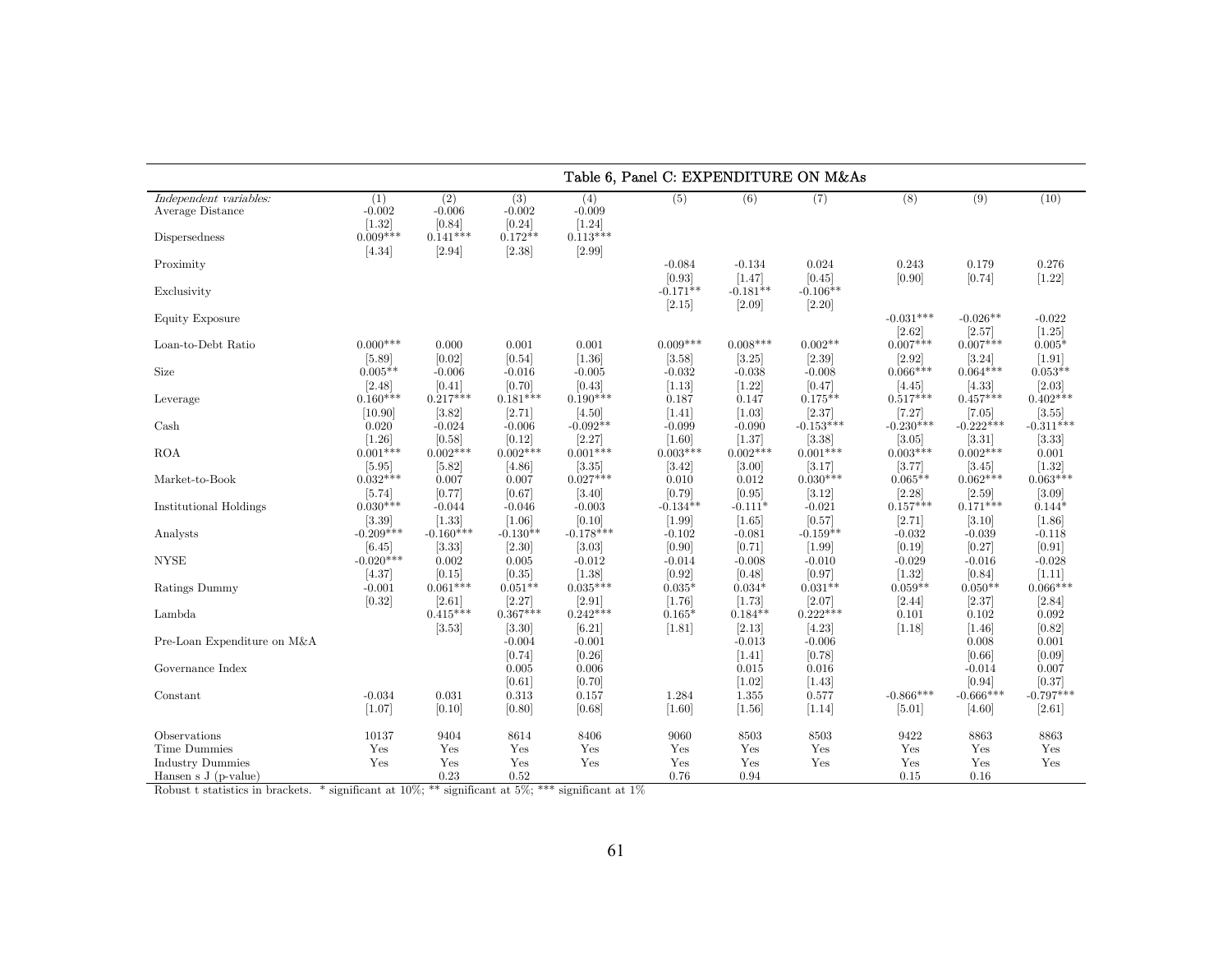|                                                             | Table 6, Panel D: CEO TURNOVER      |                                            |                                         |                                           |                                |                                   |                                   |                             |                             |                             |
|-------------------------------------------------------------|-------------------------------------|--------------------------------------------|-----------------------------------------|-------------------------------------------|--------------------------------|-----------------------------------|-----------------------------------|-----------------------------|-----------------------------|-----------------------------|
| Independent variables:<br>Average Distance<br>Dispersedness | (1)<br>0.029<br>[0.62]<br>$-0.101*$ | (2)<br>$-0.259*$<br>$[1.66]$<br>$-0.848**$ | (3)<br>$-0.218$<br>[1.39]<br>$-0.855**$ | (4)<br>$-0.229$<br>$[1.42]$<br>$-0.772**$ | (5)                            | (6)                               | (7)                               | (8)                         | (9)                         | (10)                        |
| Proximity                                                   | [1.81]                              | [2.52]                                     | $[2.54]$                                | [2.35]                                    | $-0.128$<br>[0.21]             | $-0.130$<br>$[0.21]$              | $-0.225$<br>[0.36]                | $-0.261$<br>[0.43]          | $-0.263$<br>[0.44]          | $-0.340$<br>[0.57]          |
| Exclusivity                                                 |                                     |                                            |                                         |                                           | $0.808***$<br>[2.87]           | $0.816***$<br>[2.90]              | $0.742***$<br>[2.61]              |                             |                             |                             |
| Equity Exposure                                             |                                     |                                            |                                         |                                           |                                |                                   |                                   | $0.507***$<br>[4.38]        | $0.502***$<br>[4.32]        | $0.524***$<br>[4.31]        |
| Loan-to-Debt Ratio                                          | 0.001<br>[0.43]                     | 0.000<br>[0.04]                            | 0.000<br>[0.03]                         | 0.000<br>[0.02]                           | $-0.002$<br>[0.49]             | $-0.001$<br>[0.42]                | $-0.001$<br>[0.33]                | $0.011***$<br>[4.14]        | $0.011***$<br>[4.22]        | $0.011***$<br>[4.01]        |
| Size                                                        | 0.040<br>[0.69]                     | $-0.083$<br>[0.97]                         | $-0.090$<br>[1.05]                      | $-0.081$<br>[0.97]                        | $-0.102$<br>[1.17]             | $-0.109$<br>[1.25]                | $-0.102$<br>[1.22]                | $-0.657***$<br>[4.38]       | $-0.656***$<br>[4.37]       | $-0.678***$<br>[4.39]       |
| Leverage                                                    | $-0.715**$<br>$[2.01]$              | $-0.473$<br>[0.87]                         | $-0.450$<br>[0.83]                      | $-0.465$<br>[0.86]                        | $-0.687$<br>[1.31]             | $-0.657$<br>$[1.25]$              | $-0.702$<br>[1.33]                | $-0.325$<br>[0.59]          | $-0.335$<br>[0.61]          | $-0.316$<br>[0.59]          |
| Cash                                                        | 0.063<br>[0.14]                     | 0.619<br>$[1.24]$                          | 0.646<br>[1.30]                         | 0.541<br>$[1.10]$                         | 0.583<br>$[1.14]$              | 0.617<br>$[1.21]$                 | 0.540<br>$[1.08]$                 | $1.001**$<br>[2.05]         | $1.022**$<br>[2.10]         | $0.919*$<br>$[1.91]$        |
| <b>ROA</b>                                                  | $-0.026***$<br>[3.55]               | $-0.026***$                                | $-0.026***$<br>[3.41]                   | $-0.025***$<br>[3.25]                     | $-0.026***$<br>[3.53]          | $-0.026***$                       | $-0.026***$<br>[3.38]             | $-0.022***$                 | $-0.023***$<br>[3.02]       | $-0.022***$<br>[2.83]       |
| $ROA$ in year $(t-1)$                                       | $-0.032***$                         | [3.41]<br>$-0.032***$<br>[3.61]            | $-0.032***$                             | $-0.032***$<br>[3.80]                     | $-0.032***$                    | $[3.55]$<br>$-0.033***$<br>[3.66] | $-0.032***$                       | $[2.99]$<br>$-0.032***$     | $-0.032***$                 | $-0.032***$                 |
| ROA in year $(t-2)$                                         | [3.70]<br>0.007                     | 0.006                                      | [3.57]<br>0.007                         | 0.006                                     | [3.63]<br>0.006                | 0.007                             | [3.85]<br>0.006                   | [4.07]<br>0.011             | [4.14]<br>0.011             | [3.92]<br>$0.011*$          |
| Market-to-Book                                              | [0.61]<br>0.086                     | [0.56]<br>0.146                            | [0.59]<br>0.142                         | $[0.91]$<br>$\,0.165\,$                   | [0.57]<br>0.160                | [0.59]<br>0.154                   | [0.91]<br>0.179                   | [1.12]<br>$0.181*$          | [1.14]<br>0.176             | $[1.69]$<br>$0.195*$        |
| Institutional Holdings                                      | [0.79]<br>$-0.030$<br>[0.10]        | $[1.28]$<br>$-0.090$<br>[0.31]             | $[1.24]$<br>$-0.116$<br>[0.39]          | $[1.43]$<br>$-0.141$<br>[0.50]            | $[1.40]$<br>$-0.020$<br>[0.07] | $[1.34]$<br>$-0.033$<br>[0.11]    | $[1.54]$<br>$-0.057$<br>$[0.20]$  | $[1.65]$<br>0.080<br>[0.28] | $[1.59]$<br>0.079<br>[0.27] | [1.73]<br>0.062<br>[0.22]   |
| Analysts                                                    | 0.427<br>[0.60]                     | 0.253<br>[0.35]                            | 0.205<br>[0.28]                         | 0.249<br>[0.33]                           | 0.037<br>[0.05]                | 0.061<br>[0.08]                   | 0.067<br>[0.09]                   | 0.020<br>[0.03]             | 0.074<br>[0.11]             | 0.099<br>[0.13]             |
| <b>NYSE</b>                                                 | $0.371***$<br>[2.78]                | 0.162                                      | 0.127<br>[0.79]                         | 0.134<br>[0.88]                           | 0.143<br>[0.90]                | 0.116                             | 0.124<br>[0.81]                   | 0.099<br>[0.63]             | 0.088<br>[0.55]             | 0.091                       |
| Ratings Dummy                                               | $-0.061$                            | [1.02]<br>$-0.447**$                       | $-0.457**$                              | $-0.428*$                                 | $-0.527**$                     | [0.72]<br>$-0.537**$              | $-0.508**$                        | $-0.401*$                   | $-0.412*$                   | [0.60]<br>$-0.385*$         |
| Lambda                                                      | [0.46]                              | [1.98]<br>$-1.772*$                        | $[2.01]$<br>$-1.796*$                   | [1.95]<br>$-1.614*$                       | [2.31]<br>$-2.170**$           | [2.35]<br>$-2.203**$              | $[2.31]$<br>$-2.062**$            | [1.75]<br>$-1.651*$         | [1.80]<br>$-1.706*$         | $[1.76]$<br>$-1.568*$       |
| Governance Index                                            |                                     | $[1.91]$                                   | $[1.93]$<br>$0.172*$                    | [1.82]<br>$0.158*$                        | [2.30]                         | [2.34]<br>$0.199**$               | [2.32]<br>$0.182*$                | [1.77]                      | [1.84]<br>$0.156*$          | [1.79]<br>0.150             |
| Constant                                                    | $-2.786***$<br>[2.77]               | $-1.442$<br>[0.95]                         | $[1.76]$<br>$-1.464$<br>[0.96]          | $[1.66]$<br>$-1.395$<br>[0.80]            | $-4.173**$<br>[2.13]           | [2.06]<br>$-4.205**$<br>[2.14]    | $[1.92]$<br>$-3.872*$<br>$[1.80]$ | 1.807<br>[1.16]             | $[1.66]$<br>1.005<br>[0.65] | $[1.62]$<br>1.122<br>[0.64] |
| Observations                                                | 4627                                | 4420                                       | 4420                                    | 4420                                      | 4437                           | 4437                              | 4437                              | 4511                        | 4511                        | 4511                        |
| <b>Time Dummies</b><br><b>Industry Dummies</b>              | Yes<br>Yes                          | Yes<br>Yes                                 | Yes<br>Yes                              | Yes<br>Yes                                | Yes<br>Yes                     | Yes<br>Yes                        | Yes<br>Yes                        | Yes<br>Yes                  | Yes<br>Yes                  | Yes<br>Yes                  |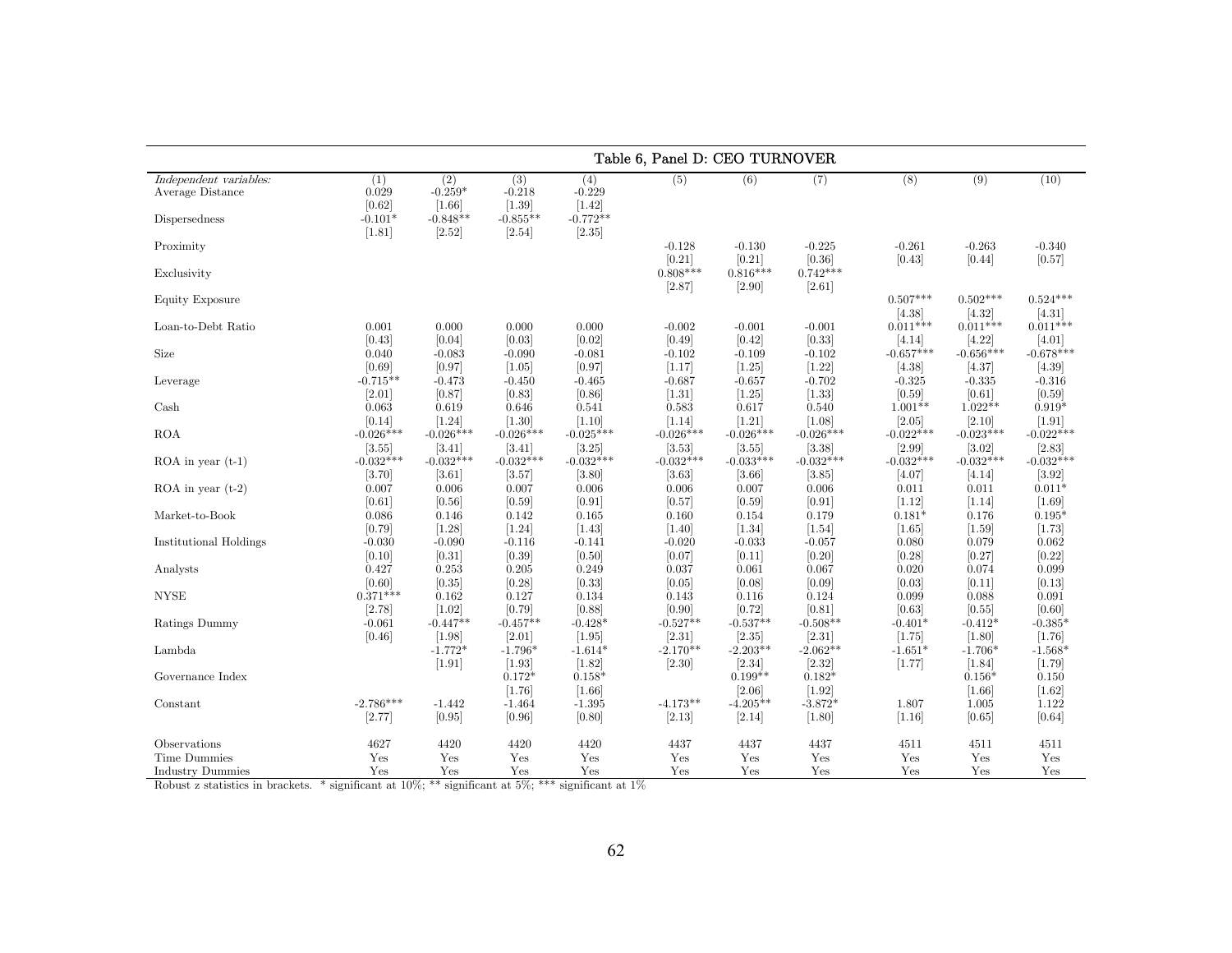## Table 7

### Lending relationship and Tobin's Q

This table examines the relationship between the loan characteristics and firm value, as captured by Tobin's Q. Tobin's Q is calculated as (item6 + item25 x item199 – item60  $item74)/(item6)$ .

Our independent variables consist of loan characteristics and several firm-level control variables. We look at three complementary pairs of loan characteristics: either Average Distance and Dispersedness or Proximity and Exclusivity or else Proximity and Equity Exposure. Average Distance is the average distance of the borrower from each of the lenders in its lending syndicate; it is measured in thousands of kilometers. *Dispersedness* is the logarithm of the number of lenders counted in hundreds; this rescaling is done for the convenience of obtaining normally-scaled coefficient estimates. Proximity is the fraction of loans taken from banks whose headquarters are located within 200 miles (or 320 kilometers) of the borrower's location; historical location of the firm is available to us at county level so we also identify the banks' location at county level. Exclusivity is the logarithm of the Herfindahl Index (ranging between  $0-10,000$ ) of the lending syndicate. Equity Exposure is the fraction of borrowing firm's equity held by institutions belonging to the same conglomerate as the lending bank(s). The results for the first pair (Average Distance and Dispersedness) are in columns  $(1)-(4)$  and coefficient estimates using the second pair of characteristics (Proximity and Exclusivity) are listed in columns  $(5)-(7)$  while columns  $(8)-(10)$  report results for the final pair (*Proximity* and *Equity Exposure*). Column (1) presents OLS estimates while the remaining columns present results from an IV2SLS regression. Of the IV 2SLS regressions, columns (4), (7), and (10) present the *between-effects* estimate. While our focus is on these loan characteristics, we also control for the Loan-to-Debt Ratio; it is measured as the ratio of firm's total loan to outstanding long-term debt (item 9) in the previous fiscal year.

The firm-level control variables that we include in our analysis are the following. Size is measured as the logarithm of book value of assets (item 6). Leverage is the sum of longterm debt (item 9) and debt in current liabilities (item 34), standardized by lagged assets (item 6). Cash is the ratio of total cash (item 1) to lagged assets and the ROA (return on assets) is income before extraordinary items (item 18) as a percentage of lagged assets. Capital Expenditure is capital expenditure (item 128) as a fraction of lagged assets. Industry Tobin's Q is the average Q in the industry to which the borrowing firm belongs. These firm-level variables are contemporaneous with the dependent variable while the remaining firm-characteristics are recorded at the beginning of the fiscal year. Lagged Tobin's Q is the first lag of Tobin's Q, our dependent variable in this table. Institutional Holdings is the fraction of shares held by those institutional investors that hold at least a 5% position in the firm. Analysts is the number of analysts following the stock, and is expressed in thousands for the convenience of obtaining normally-scaled coefficient estimates. NYSE is a dummy variable that takes a value 1 if the firm is listed on the New York Stock Exchange, and zero otherwise. Ratings Dummy is a dummy variable that equals one if the firm has a credit-rating, and equals zero otherwise.

Lambda – the inverse Mills' ratio from the Probit analysis of loan-taking decision – is included in order to account for the selection bias inherent in our sample of loan-taking firms. We do not include the pre-loan level of Tobin's Q because the lagged value of Q is already used as a control in all the reported regressions of this table. Governance index is a dummy variable that equals 1 if the Gompers, Ishii, and Metrick (2003) index of corporate governance is greater than 9 and equals 0 if this index is less than or equal to 9; recall, the higher the index, the poorer the corporate governance. Industries are categorized by 2-digit SIC Code. The bottom row displays the p-value for Hansen's J test of the null hypothesis that the instrumental variables employed are orthogonal to the errors. All t-statistics are calculated using robust standard errors clustered at firm level.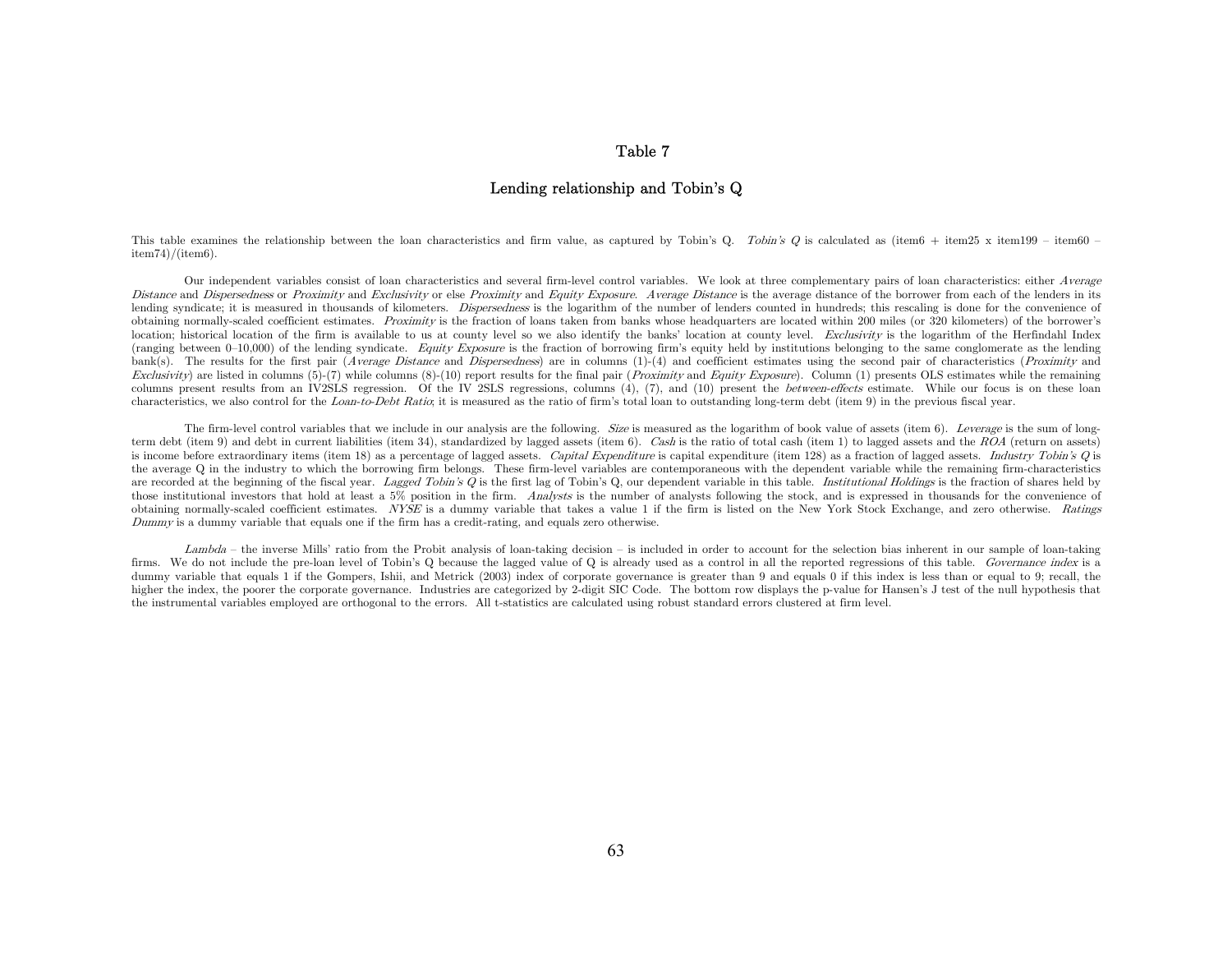|                                                  |                             |                        |                        |                           | Table 7: TOBIN's Q    |                       |                                   |                       |                         |                        |
|--------------------------------------------------|-----------------------------|------------------------|------------------------|---------------------------|-----------------------|-----------------------|-----------------------------------|-----------------------|-------------------------|------------------------|
| Independent variables:<br>Average Distance       | (1)<br>$0.030***$<br>[3.00] | (2)<br>0.027<br>[0.72] | (3)<br>0.023<br>[0.58] | (4)<br>$-0.039$<br>[0.78] | (5)                   | (6)                   | (7)                               | (8)                   | (9)                     | (10)                   |
| Dispersedness                                    | $\,0.005\,$<br>[0.50]       | $-0.346**$<br>[2.22]   | $-0.357**$<br>[2.24]   | $-0.511***$<br>[2.78]     |                       |                       |                                   |                       |                         |                        |
| Proximity                                        |                             |                        |                        |                           | 0.046<br>[0.29]       | 0.059<br>[0.37]       | 0.001<br>[0.01]                   | 0.143<br>[0.21]       | 0.187<br>[0.27]         | 0.231<br>[0.42]        |
| Exclusivity                                      |                             |                        |                        |                           | $0.460**$<br>[2.03]   | $0.480**$<br>$[2.03]$ | $0.352**$<br>[2.40]               |                       |                         |                        |
| Equity Exposure                                  |                             |                        |                        |                           |                       |                       |                                   | $0.067*$<br>$[1.94]$  | $0.069**$<br>$[2.05]$   | $0.098**$<br>[2.45]    |
| Loan-to-Debt Ratio                               | 0.000                       | $-0.006$               | $-0.006$               | $-0.003$                  | $-0.012**$            | $-0.013**$            | $-0.001$<br>[0.20]                | $-0.006$              | $-0.008$                | $-0.003$               |
| Size                                             | [0.65]<br>$-0.043***$       | $[1.36]$<br>0.038      | [1.39]<br>0.038        | $[1.06]$<br>$0.101*$      | $[2.01]$<br>0.105     | $[2.01]$<br>0.110     | 0.070                             | [0.98]<br>$-0.140**$  | $[1.32]$<br>$-0.152***$ | [0.59]<br>$-0.185***$  |
| Leverage                                         | [3.82]<br>$-0.445***$       | [0.80]<br>$-0.386**$   | [0.78]<br>$-0.356**$   | [1.70]<br>$-0.145$        | $[1.29]$<br>$-0.034$  | $[1.30]$<br>0.007     | [1.27]<br>0.013                   | [3.13]<br>$-0.887***$ | [3.33]<br>$-0.857***$   | [3.05]<br>$-0.826***$  |
| Cash                                             | $[7.34]$<br>$0.629***$      | [2.36]<br>$0.521***$   | [2.08]<br>$0.511***$   | [0.66]<br>0.143           | [0.10]<br>$0.616***$  | [0.02]<br>$0.602***$  | [0.05]<br>$0.265*$                | [5.73]<br>$0.864***$  | $[5.41]$<br>$0.866***$  | [3.04]<br>$0.664***$   |
| <b>ROA</b>                                       | [5.28]<br>$0.015***$        | [3.66]<br>$0.012***$   | [3.53]<br>$0.012***$   | [0.80]<br>$0.007***$      | [3.82]<br>$0.012***$  | [3.65]<br>$0.012***$  | [1.85]<br>$0.007***$              | [4.87]<br>$0.010***$  | [4.75]<br>$0.010***$    | [3.18]<br>0.002        |
| Capital Expenditure                              | [6.13]<br>$0.251**$         | [6.64]<br>$-0.032$     | [6.66]<br>$-0.018$     | [3.96]<br>0.106           | $[5.63]$<br>0.088     | $[5.61]$<br>0.094     | [4.24]<br>0.179                   | [4.36]<br>$0.247*$    | [4.26]<br>$0.300*$      | [0.79]<br>0.364        |
| Lagged Tobin's Q                                 | [2.42]<br>$0.462***$        | [0.23]<br>$0.603***$   | [0.13]<br>$0.602***$   | [0.57]<br>$0.704***$      | [0.51]<br>$0.603***$  | [0.53]<br>$0.602***$  | $\left[1.04\right]$<br>$0.688***$ | [1.66]<br>$0.594***$  | $[1.93]$<br>$0.595***$  | $[1.29]$<br>$0.705***$ |
| Industry Tobin's Q                               | $[7.51]$<br>$0.158***$      | [19.36]<br>$0.131***$  | [19.36]<br>$0.133***$  | [34.02]<br>$0.097***$     | [19.07]<br>$0.129***$ | [19.02]<br>$0.131***$ | [34.95]<br>$0.097***$             | [17.20]<br>$0.107***$ | [17.44]<br>$0.105***$   | [19.93]<br>0.072       |
| <b>Institutional Holdings</b>                    | [5.83]<br>$-0.048$          | $[5.66]$<br>0.169      | $[5.66]$<br>0.151      | [3.55]<br>$0.322**$       | [4.32]<br>$0.303*$    | [4.26]<br>0.301       | [3.80]<br>$0.230*$                | [3.34]<br>$-0.385**$  | [3.29]<br>$-0.446**$    | $[1.64]$<br>$-0.389*$  |
| Analysts                                         | $[1.04]$<br>$1.322***$      | [1.48]<br>$0.856***$   | [1.34]<br>$0.843***$   | $[2.49]$<br>$0.594**$     | [1.67]<br>$0.581**$   | $[1.59]$<br>$0.565*$  | $[1.91]$<br>0.423                 | $[2.03]$<br>0.548     | [2.29]<br>0.495         | $[1.92]$<br>0.188      |
| <b>NYSE</b>                                      | [5.37]<br>0.012             | [4.44]<br>0.007        | [4.36]<br>0.002        | [2.19]<br>0.055           | $[2.02]$<br>0.011     | $[1.92]$<br>0.012     | $[1.61]$<br>0.022                 | [1.48]<br>0.030       | $[1.33]$<br>0.011       | [0.43]<br>0.050        |
| Ratings Dummy                                    | [0.63]<br>$0.036*$          | [0.21]<br>$-0.038$     | [0.06]<br>$-0.036$     | [1.33]<br>0.021           | [0.27]<br>$-0.007$    | [0.28]<br>$-0.004$    | [0.61]<br>0.010                   | [0.64]<br>$-0.054$    | [0.26]<br>$-0.052$      | [0.88]<br>$-0.133*$    |
| Lambda                                           | [1.88]                      | [0.86]<br>$-0.508**$   | [0.80]<br>$-0.496**$   | [0.35]<br>$-0.434**$      | [0.12]<br>$-0.359$    | [0.07]<br>$-0.357$    | [0.19]<br>$-0.460***$             | [1.10]<br>$-0.403*$   | $[1.01]$<br>$-0.341$    | [1.78]<br>$-0.579**$   |
| Governance Index                                 |                             | [2.36]                 | [2.29]                 | [2.54]                    | $[1.30]$              | $[1.28]$              | [2.78]                            | $[1.68]$              | [1.40]                  | $[2.05]$               |
|                                                  |                             |                        | $-0.041$<br>$[1.62]$   | $-0.061$<br>$[1.58]$      |                       | $-0.060$<br>$[1.54]$  | $-0.053$<br>[1.46]                |                       | 0.003<br>[0.09]         | $-0.016$<br>[0.32]     |
| Constant                                         | $0.908***$<br>[6.58]        | $-0.715$<br>[0.84]     | $-0.779$<br>[0.92]     | $-1.442$<br>[1.28]        | $-3.889$<br>$[1.60]$  | $-4.040$<br>$[1.60]$  | $-2.538$<br>$[1.61]$              | $1.389***$<br>[2.84]  | $1.496***$<br>[2.95]    | $2.281***$<br>[3.10]   |
| Observations                                     | 10717                       | 9458                   | 9458                   | 9458                      | 9598                  | 9598                  | 9598                              | 9981                  | 9981                    | 9981                   |
| <b>Time Dummies</b>                              | Yes                         | Yes                    | Yes                    | Yes                       | Yes                   | Yes                   | Yes                               | Yes                   | Yes                     | Yes                    |
| <b>Industry Dummies</b><br>Hansen s $J(p-value)$ | $\operatorname{Yes}$        | Yes<br>0.47            | Yes<br>0.51            | Yes                       | Yes<br>0.46           | Yes<br>0.55           | Yes                               | Yes<br>0.20           | Yes<br>0.55             | Yes                    |